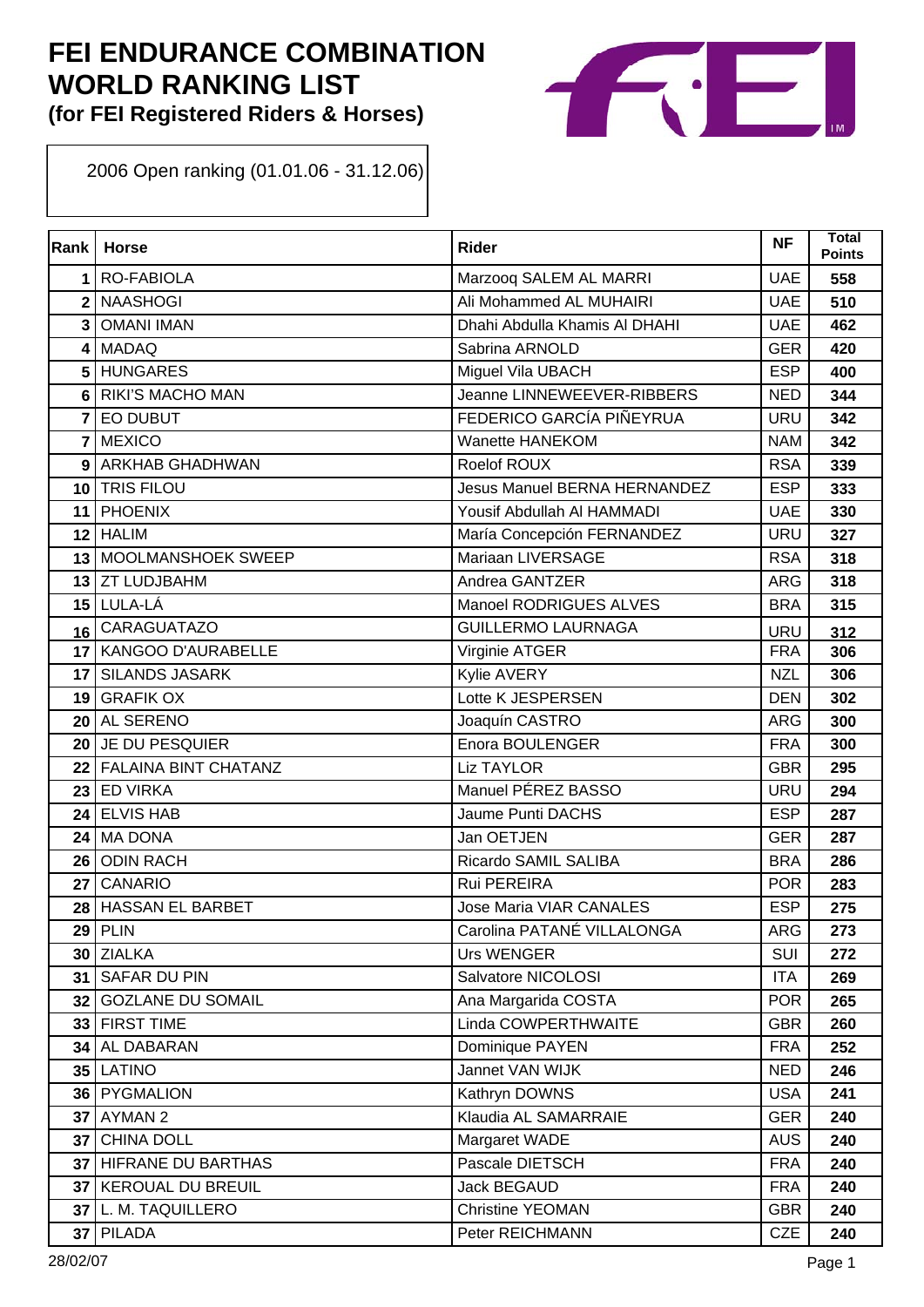

| Rank | <b>Horse</b>             | <b>Rider</b>                        | <b>NF</b>  | Total<br><b>Points</b> |
|------|--------------------------|-------------------------------------|------------|------------------------|
| 37   | PODEROSA                 | Felizardo COSTA BRANDAO             | <b>BRA</b> | 240                    |
| 37   | <b>ZT FARAVENTURE</b>    | Sh Hazza Bin Sultan Bin Zayed AL    | <b>UAE</b> | 240                    |
| 45   | R.S.IMAN                 | Jaffar AL ALAWI                     | <b>BRN</b> | 238                    |
| 46   | <b>ESTABAN</b>           | <b>Jesus Manuel BERNA HERNANDEZ</b> | <b>ESP</b> | 237                    |
| 46   | <b>IPSO DE LA DROME</b>  | Anne DETREZ                         | <b>FRA</b> | 237                    |
|      | 46 RAMUZ                 | Hannelie COETZEE                    | <b>NAM</b> | 237                    |
| 46   | <b>ZEFIR</b>             | Tatiana GALASSI                     | <b>BRA</b> | 237                    |
| 50   | <b>KEROC'H</b>           | H.h.prince.abdullah AL SAUD         | <b>KSA</b> | 235                    |
| 51   | <b>ENDREA 765</b>        | Peter Anthony CHANTLER              | <b>RSA</b> | 234                    |
| 51   | <b>FAROUK DE LOZELLE</b> | <b>Christine YEOMAN</b>             | <b>GBR</b> | 234                    |
| 51   | <b>HASSAN THE KING</b>   | Gaetano AMBROSIO                    | <b>ITA</b> | 234                    |
| 51   | JJ GAI PRINCESS          | Ignacio RODRIGUEZ ZAMBONI           | <b>ARG</b> | 234                    |
| 51   | <b>KIROV DA BARRA</b>    | Mariana CESARINO STEINBRUCH         | <b>BRA</b> | 234                    |
|      | 56 NORUMI JJ             | Verónica BARRACO MARMOL             | <b>ARG</b> | 232                    |
| 57   | <b>ARKAB LEGATO</b>      | Lani PIENAAR                        | <b>RSA</b> | 231                    |
| 57   | <b>PISTRAT</b>           | Ana Maria NOVOA FUENTEALBA          | <b>CHI</b> | 231                    |
| 57   | <b>RIVERDANCE</b>        | Rashed Mubarak AI JAFLA             | <b>UAE</b> | 231                    |
| 60   | <b>ROSSINI</b>           | Ingrid BOSTROM                      | <b>SWE</b> | 230                    |
| 61   | <b>ARKAB SULTAN</b>      | Gerhardus KOTZE                     | <b>RSA</b> | 228                    |
| 61   | <b>BASSAM</b>            | Maria Mercedes LUTZ                 | <b>ARG</b> | 228                    |
| 61   | <b>COMTESS</b>           | Subhi Khalil JAWARSHEH              | <b>JOR</b> | 228                    |
| 61   | ERB 4                    | Alexandra LANGE                     | <b>GER</b> | 228                    |
| 61   | <b>FURIA</b>             | Ramon DONINA RUBAGOTTI              | <b>ITA</b> | 228                    |
| 61   | <b>GRAND SULTAN</b>      | Jack BEGAUD                         | <b>FRA</b> | 228                    |
| 61   | MORO DEUZ                | Pablo DE LOS HEROS                  | <b>ARG</b> | 228                    |
| 61   | W.N. PEPSI               | Felizardo BRANDÃO                   | <b>BRA</b> | 228                    |
| 69   | <b>AMIR</b>              | <b>Frans SAUBEK</b>                 | <b>NAM</b> | 225                    |
| 69   | <b>BILLY IDOL</b>        | <b>Gunilla CARLSON</b>              | <b>SWE</b> | 225                    |
|      | 69 COSROE GAWHAR         | Carlo GERVASONI                     | <b>ITA</b> | 225                    |
| 69   | <b>CRISTAL</b>           | Leo STEINBRUCH                      | <b>BRA</b> | 225                    |
|      | 69   IMAGINATION         | Liv BURDETT                         | <b>SWE</b> | 225                    |
|      | 69 TARANE                | Anne CUVELIER                       | <b>BEL</b> | 225                    |
|      | 75 ABU COMET             | Maurice SAINT                       | <b>FRA</b> | 222                    |
| 75   | <b>BAIDA IN NAHAR</b>    | Marianne HÄHNEL                     | <b>GER</b> | 222                    |
|      | 75 DALTON DU CAPIMONT    | Salem Rashed Bin GHADAYER           | <b>UAE</b> | 222                    |
| 75   | <b>GEZA</b>              | Eniko ÓDOR                          | <b>HUN</b> | 222                    |
| 75   | <b>HENDRIX</b>           | Cecilia HELLESEN - HANSEN           | <b>SWE</b> | 222                    |
| 80   | <b>U.S. FARRAQUISTA</b>  | Sabrina GEISLER                     | <b>GER</b> | 220                    |
| 81   | <b>ABOU AICHAN</b>       | Angelika BRUCKNER                   | <b>GER</b> | 219                    |
| 81   | AMIGO EL CABALLO         | Yvonne EKELUND                      | <b>SWE</b> | 219                    |
| 81   | <b>BINT YASMINA</b>      | Helga WUNDERER                      | <b>AUT</b> | 219                    |
| 81   | <b>BLACK MAGIC</b>       | Marjolein VOS-STURRUS               | <b>NED</b> | 219                    |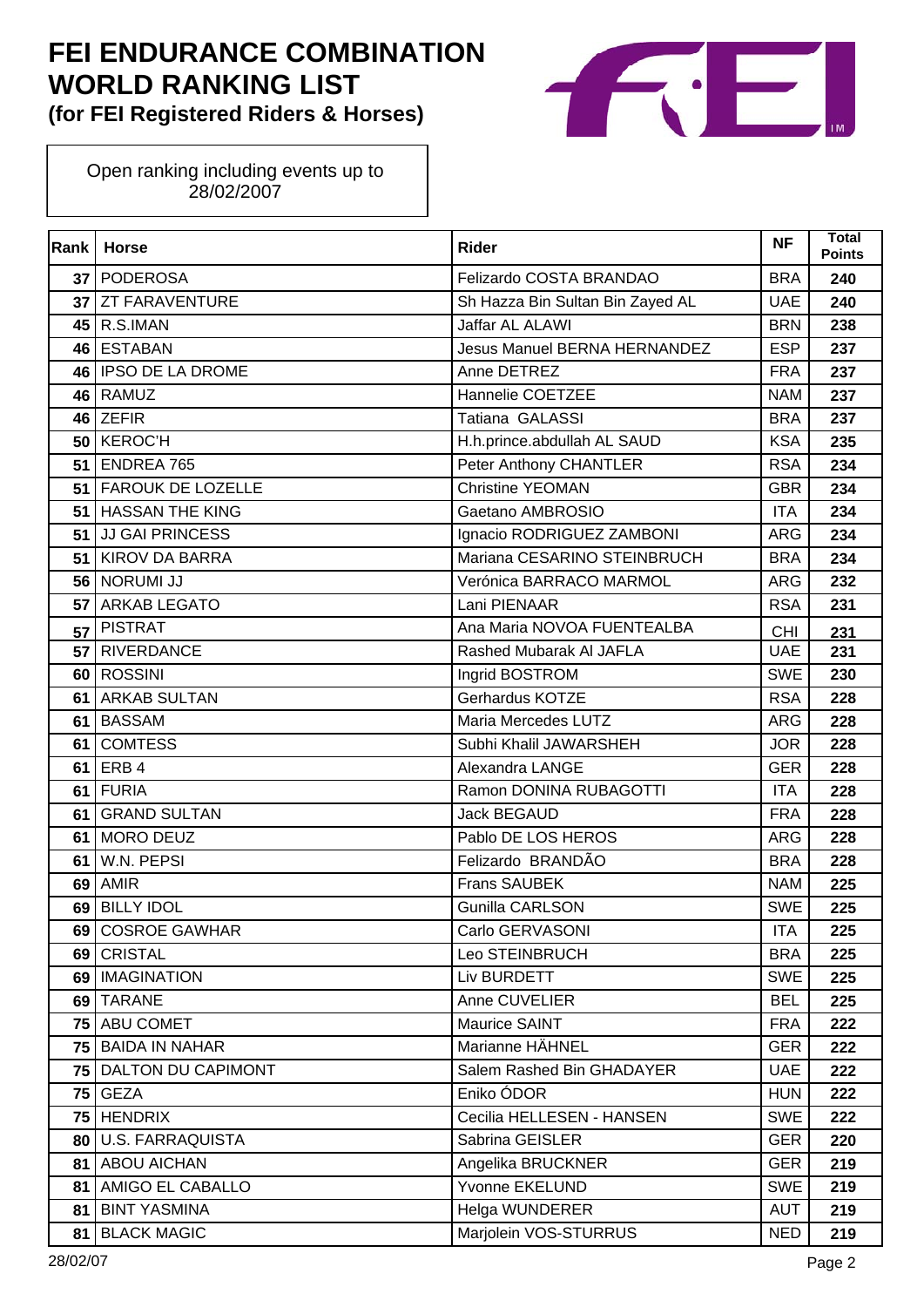

| Rank | <b>Horse</b>                   | <b>Rider</b>                      | <b>NF</b>  | Total<br><b>Points</b> |
|------|--------------------------------|-----------------------------------|------------|------------------------|
| 81   | <b>HERMES</b>                  | Luis Miguel Sanchez Hidalgo       | <b>ESP</b> | 219                    |
| 81   | <b>HURST IBN HAMED</b>         | Harry HOBSON                      | <b>RSA</b> | 219                    |
| 87   | <b>SAKKARA DARIK</b>           | Marcia BATAH TALIBERTI            | <b>BRA</b> | 218                    |
| 88   | <b>BARIZ JAW</b>               | Salah Aldeen TAYSEER              | <b>JOR</b> | 216                    |
| 88   | <b>CEDARA LODGE REMAL</b>      | Asher BATTY                       | <b>AUS</b> | 216                    |
| 88   | <b>CHARLIE RACH</b>            | Sh Khaled Bin Sultan Bin Zayed AL | <b>UAE</b> | 216                    |
| 88   | <b>FINCH</b>                   | Stephen ROJEK                     | <b>USA</b> | 216                    |
| 88   | <b>ITORIO</b>                  | Leo STEINBRUCH                    | <b>BRA</b> | 216                    |
| 88   | <b>KERRIA DU VRIHOU</b>        | Jean Philippe FRANCES             | <b>FRA</b> | 216                    |
| 88   | <b>KHYBER</b>                  | Naomi MULLER                      | <b>RSA</b> | 216                    |
| 88   | <b>KRAYAAN JESRA</b>           | Jayme BONE                        | <b>GBR</b> | 216                    |
| 88   | <b>LORMAR SUNDREAM</b>         | <b>Chris LANDMAN</b>              | <b>RSA</b> | 216                    |
| 88   | PRICELESS GOLD                 | Gabriela FÖRSTER                  | <b>GER</b> | 216                    |
| 88   | <b>ROGER HCF</b>               | Dominique FREEMAN                 | <b>GBR</b> | 216                    |
| 88   | SHAGYA ZENO                    | <b>Kata VARGA</b>                 | <b>HUN</b> | 216                    |
| 100  | <b>TESSA IV</b>                | Anna Lena WAGNER                  | SUI        | 215                    |
| 101  | <b>DEEN</b>                    | Naser Abdulla Mohd MARZOUQI       | <b>UAE</b> | 213                    |
| 101  | <b>PESZT</b>                   | Jean Lesley DOLMAN                | <b>ITA</b> | 213                    |
| 103  | <b>BARAKA DAKA</b>             | Diego OTT                         | <b>URU</b> | 210                    |
|      | 103 CZAROWNICA LB              | Marly DITHUYZEN                   | <b>NED</b> | 210                    |
| 103  | <b>DIAGHYLEV NA</b>            | Guilherme TAPAJÓS TÁVORA          | <b>BRA</b> | 210                    |
|      | <b>103 HANADI</b>              | Matar Ghanim Musfer Al MANSOORI   | <b>UAE</b> | 210                    |
| 103  | <b>KEY SENNA</b>               | Gianluigi NABONI                  | <b>ITA</b> | 210                    |
|      | <b>103 NNL RUFI</b>            | Maria Vitoria LIBERAL LINS        | <b>BRA</b> | 210                    |
| 103  | <b>SHARAYA JAFAR</b>           | Leonie VAN NIEUWENHUIZEN          | <b>RSA</b> | 210                    |
|      | 103 SPENDA CREST KANOLFLAGE    | Abdulla Thani Ahmed AL DALAIL     | <b>UAE</b> | 210                    |
| 103  | ZAKAH ZAHARA                   | Majed Mohd Salman AL SABRI        | <b>UAE</b> | 210                    |
|      | 112 PLATYN                     | Karin MAIGA                       | SUI        | 208                    |
|      | 113 AGNES                      | Kaplan MAGIJAEV                   | <b>RUS</b> | 207                    |
| 113  | AKASHA SANSNASIB               | Udo VON SCHAUROTH                 | <b>NAM</b> | 207                    |
|      | 113 CARAMELO                   | Nicolas SARALEGUI                 | <b>URU</b> | 207                    |
|      | 113 COWBOY                     | Karel GRUNSCHLOSS                 | <b>NAM</b> | 207                    |
|      | 113 ROHERY BOLD IMPRESSION     | Yousef Ahmed AI BLOUSHI           | <b>UAE</b> | 207                    |
|      | 118 BRODWINN ELLEN             | Khalid Abdul Rahim AI HAMMADI     | <b>UAE</b> | 204                    |
|      | 118 CR MAHUEL                  | Máría Belén MANZINI               | <b>ARG</b> | 204                    |
|      | 118 DJOHER                     | <b>Alexis CHAVARDES</b>           | <b>FRA</b> | 204                    |
|      | 118 PAPOILA                    | Ana BARBAS                        | <b>POR</b> | 204                    |
| 118  | <b>SONNY</b>                   | <b>Brian TIFFEN</b>               | <b>NZL</b> | 204                    |
| 123  | CALYPSO DE SULEIMAN            | Virginie SIMON                    | <b>FRA</b> | 201                    |
| 123  | <b>COOLAHLEE PARK CHARLENE</b> | Abdullah BIN FAISAL AL QASIMI     | <b>UAE</b> | 201                    |
|      | $123$ JACO                     | Marlene EKSTEEN                   | <b>RSA</b> | 201                    |
| 126  | <b>VLACQ ABATTARIK</b>         | Georgina HIRST                    | <b>GBR</b> | 200                    |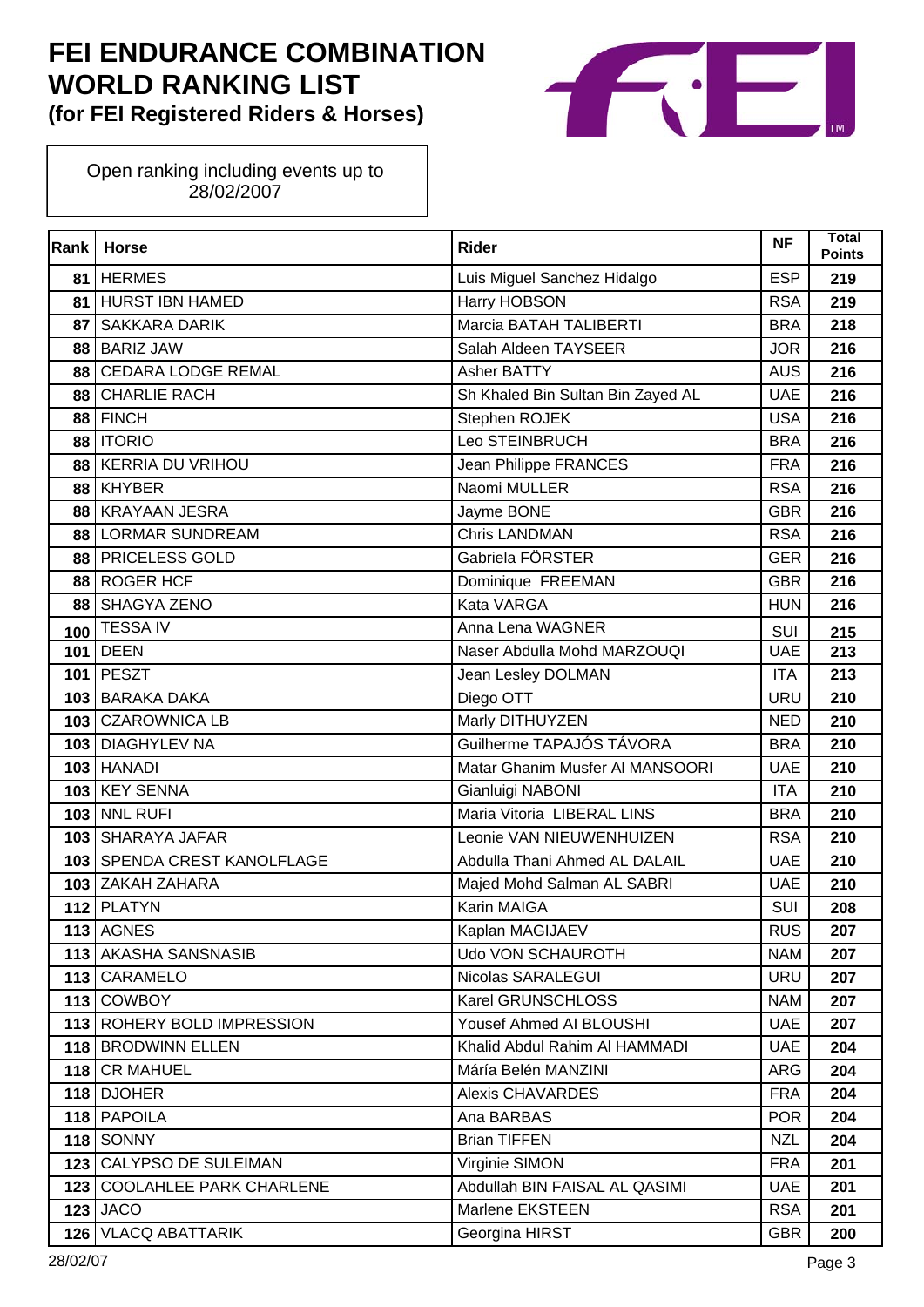

| Rank | <b>Horse</b>                 | <b>Rider</b>                   | <b>NF</b>  | Total<br><b>Points</b> |
|------|------------------------------|--------------------------------|------------|------------------------|
|      | 127 DUO PARK BROLGA          | Atta Mohammed BEER             | QAT        | 199                    |
| 128  | <b>CELANTHEM HEC</b>         | Luís Fernando VARANDA          | <b>BRA</b> | 198                    |
| 128  | <b>MORO FUERTE</b>           | Sebastian FERNANDEZ            | <b>ARG</b> | 198                    |
| 128  | <b>PRINCIPE DE CALE</b>      | <b>Federico ZUBIAURRE</b>      | <b>UAE</b> | 198                    |
|      | 131 HANABA DU BOIS           | Jean Philippe FRANCES          | <b>FRA</b> | 197                    |
|      | 132 AISHA MIA                | Diana ORIGGI                   | <b>ITA</b> | 195                    |
| 132  | <b>EL METZO</b>              | <b>Grit BRINT</b>              | <b>DEN</b> | 195                    |
|      | 132 FADILAH R                | Carmen RÖMER                   | <b>NED</b> | 195                    |
|      | 132   IBNA DES JAMETS        | <b>Barbara LISSARRAGUE</b>     | <b>FRA</b> | 195                    |
|      | 132 MISTRAL BY MAGIDA        | Andrea PANZERA                 | <b>ITA</b> | 195                    |
| 132  | <b>SHERAHKI</b>              | Marilyn LEMOINE                | <b>FRA</b> | 195                    |
| 132  | <b>SINGAPOR</b>              | Barbara HEINZ                  | <b>GER</b> | 195                    |
| 132  | <b>VETHOR</b>                | Leonardo DIAS MOREIRA DE ABREU | <b>BRA</b> | 195                    |
| 140  | <b>RAS KASAL</b>             | Mercedes TAPIA                 | <b>ARG</b> | 194                    |
| 141  | <b>AQUILA AL NASIR</b>       | <b>Chris KING</b>              | <b>NZL</b> | 192                    |
| 141  | IRIS DE SOULT                | Belinda HITZLER                | <b>GER</b> | 192                    |
| 141  | <b>IRON WYLL</b>             | Julie BULLOCK                  | <b>USA</b> | 192                    |
| 141  | JANY DE LA DROME             | Laurent MOSTI                  | <b>FRA</b> | 192                    |
| 141  | <b>RIYAL MASTER SPIRITUS</b> | Ina-maria BRYER                | <b>RSA</b> | 192                    |
|      | 146   IRAN DE TRETU          | Lucie DEBRUERE                 | <b>FRA</b> | 191                    |
|      | 146 KOUROS DES IVIERS        | Valerie CEUNINCK               | <b>BEL</b> | 191                    |
|      | <b>146 NADIRA 5</b>          | Melanie ARNOLD                 | <b>GER</b> | 191                    |
| 149  | SANGHO'LIMOUSIAN             | Elodie LE LABOURIER            | <b>FRA</b> | 190                    |
| 150  | POZNAN                       | Peter BAUMANN                  | <b>GER</b> | 189                    |
| 151  | <b>CYRIAK</b>                | Liviana MAUR                   | <b>ITA</b> | 188                    |
| 151  | <b>FAY EL RAT</b>            | Susanne KAUFMANN               | <b>GER</b> | 188                    |
| 151  | <b>SHYROCCO TROILUS</b>      | Margaret SLEEPER               | <b>USA</b> | 188                    |
| 154  | <b>DAMAS EL DERKOUCH</b>     | Lise CHAMBOST                  | <b>FRA</b> | 187                    |
|      | 154 JALAP DU SOMAIL          | Rachael ATKINSON               | <b>GBR</b> | 187                    |
| 154  | <b>WALIDA DI PEGASO</b>      | Valentina DE PRA               | <b>ITA</b> | 187                    |
|      | 157 KANAB TSAAR              | Piet VAN ROOYEN                | <b>NAM</b> | 186                    |
|      | 157   MAHAL EL NIL           | Daniela SCHROEDER              | <b>GER</b> | 186                    |
| 157  | <b>REITAR</b>                | Monika KROEZ                   | <b>GER</b> | 186                    |
| 160  | JOY \LA VIE EN ROSE"         | Yvonne VAN DER VELDE           | <b>NED</b> | 185                    |
| 161  | <b>CORAL REEF</b>            | Jean Francois LASSALLE         | <b>FRA</b> | 184                    |
| 161  | <b>IQBAL DU COLOMBIER</b>    | Sunny DEMEDY                   | <b>FRA</b> | 184                    |
| 161  | <b>NIKOLAI</b>               | Linda DE VOS                   | <b>NED</b> | 184                    |
| 164  | <b>EROS AN TRISKELL</b>      | Juan Paulo BRANCO              | <b>ESP</b> | 183                    |
|      | 164   WATERLEA TUPPENCE      | Gareth COETZEE                 | <b>RSA</b> | 183                    |
| 166  | <b>MARTINA I</b>             | Roberto ENRIQUEZ               | <b>ARG</b> | 182                    |
| 167  | <b>BURFIELD RED DRAGON</b>   | Fiona HAMILTON                 | <b>GBR</b> | 181                    |
| 168  | AKIM DU BOULVE               | Philippe BENOIT                | <b>FRA</b> | 180                    |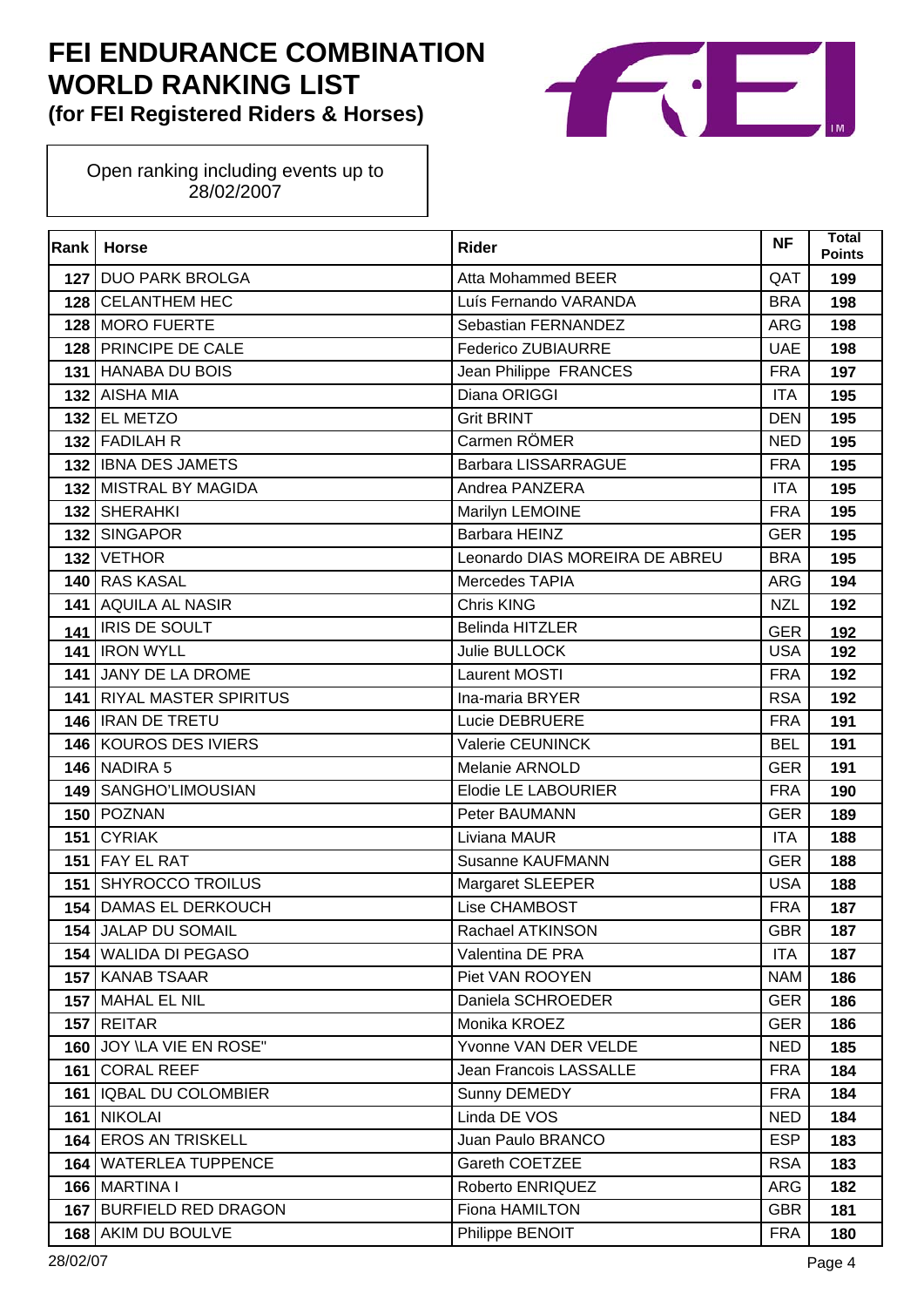

| Rank | <b>Horse</b>               | <b>Rider</b>                          | <b>NF</b>  | <b>Total</b><br><b>Points</b> |
|------|----------------------------|---------------------------------------|------------|-------------------------------|
|      | 168 JHAREZ DE CABIRAT      | <b>Julien LAFAURE</b>                 | <b>FRA</b> | 180                           |
|      | 168 LA MAQUINA             | Maria Mercedes ALVAREZ PONTON         | <b>ESP</b> | 180                           |
| 168  | <b>SOLID ASA ROCK</b>      | Sheikha Madiya Bint Hasher AL MAKTOUM | <b>UAE</b> | 180                           |
| 168  | <b>WHYNEEMAH JARRIK</b>    | Hassan BIN ALI                        | <b>UAE</b> | 180                           |
|      | 168 WS NAWL BRINS          | Virlan José DA SILVA                  | <b>BRA</b> | 180                           |
|      | 174 A'LANDELL THOR         | Yousif ALI TAHER                      | <b>BRN</b> | 177                           |
|      | <b>174 ALIYA</b>           | Sheikha Madiya Bint Hasher AL MAKTOUM | <b>UAE</b> | 177                           |
|      | 174 BARIQ AL AMAR          | Alexia STEUBER - KOLPODINOU           | <b>GRE</b> | 177                           |
|      | 174 JESTIME                | Sabrina ARNOLD                        | <b>GER</b> | 177                           |
|      | 174 KALACSNYIKOV           | Marguerita FULLER                     | <b>AUT</b> | 177                           |
|      | $174$ MEDLER (GB)          | Daniel CHARDON                        | <b>FRA</b> | 177                           |
|      | 174 WHYNEEMAH JASPAH       | Yousif Abdullah Al HAMMADI            | <b>UAE</b> | 177                           |
|      | 181 ASHERA                 | <b>Benoit BUCHEL</b>                  | <b>FRA</b> | 176                           |
|      | 181 HR SHAKLAMIEH          | Josefina CHAS                         | <b>ARG</b> | 176                           |
| 181  | <b>ISIS DE LA NIZE</b>     | Cecile DEMIERRE                       | <b>FRA</b> | 176                           |
| 184  | <b>INADJETTE DE CONGES</b> | <b>Christian DELARUE</b>              | <b>FRA</b> | 175                           |
|      | 184 SULTAO                 | Joao RAPOSO                           | <b>POR</b> | 175                           |
|      | <b>186 AMIA</b>            | <b>Bheru SINGH INDA</b>               | <b>IND</b> | 174                           |
|      | 186 EO KITABA              | Pío OLASCOAGO AMAYA                   | <b>URU</b> | 174                           |
|      | 186   KIBBOUTZ DES GASSAS  | Romain LAPORTE                        | <b>FRA</b> | 174                           |
|      | 186 MR MARENGO             | Paula FORT                            | <b>URU</b> | 174                           |
|      | 186 SHES A STEELE          | Ann S. HALL                           | <b>USA</b> | 174                           |
| 186  | <b>VLACQ KHAMUL</b>        | <b>Tricia HIRST</b>                   | <b>GBR</b> | 174                           |
|      | 192 BATRAK NA              | Marcio José CARDOSO HONORIO           | <b>BRA</b> | 173                           |
| 192  | <b>CG GAFRABBOOR</b>       | Sergio NOVELETTO                      | <b>ARG</b> | 173                           |
|      | <b>192 DUBAI</b>           | Ingelise KRISTOFFERSEN                | <b>DEN</b> | 173                           |
|      | 192 FARAS DEL DEVA         | Lala VAQUE PICOLA                     | <b>ESP</b> | 173                           |
|      | <b>192 IN PETTO</b>        | Karine BOSCHER                        | <b>FRA</b> | 173                           |
|      | 192 VERONICA CAP           | Ahmad Saber HAMCHO                    | SYR        | 173                           |
|      | 198 BANZAI                 | Dharmendar SINGH RAM SINGH            | <b>IND</b> | 171                           |
|      | 198 ESSO HEURA             | Santgiago OLIVA GORRIA                | <b>ESP</b> | 171                           |
|      | <b>198   OBELIX 94</b>     | Katrin Maria FALKE-SCHMIDT            | <b>GER</b> | 171                           |
|      | 198 ZT FANTAPHAROS         | Silvia GONZALEZ CAMPOS                | <b>ARG</b> | 171                           |
|      | 202 QUIXOTE DO PÁTEO       | João ASSI NETO                        | <b>BRA</b> | 170                           |
|      | 203   AKBAR DU BOURNAIS    | Julien COLLANGE                       | <b>FRA</b> | 168                           |
|      | 203 DIVINE BLUE DENIM      | Juma ABDULLA AL FALASI                | <b>UAE</b> | 168                           |
|      | 203 HENHAM ROCKET          | Giliese DE VILLIERS                   | <b>RSA</b> | 168                           |
|      | 203 KING FARHOZ DE PAUTE   | Celine SCHWARTZ                       | <b>FRA</b> | 168                           |
|      | 203 MANANA TRAVIS          | Abdulla Essa Mohd Ali AL BUZIRI       | <b>UAE</b> | 168                           |
|      | 203 SCHUSKA                | Margaret WADE                         | <b>AUS</b> | 168                           |
|      | 209 PIKAAR                 | Claudia DE BOER                       | <b>NED</b> | 166                           |
|      | 210 FAROUK DE TRETU        | Audrey ACQUISTAPACE                   | <b>FRA</b> | 165                           |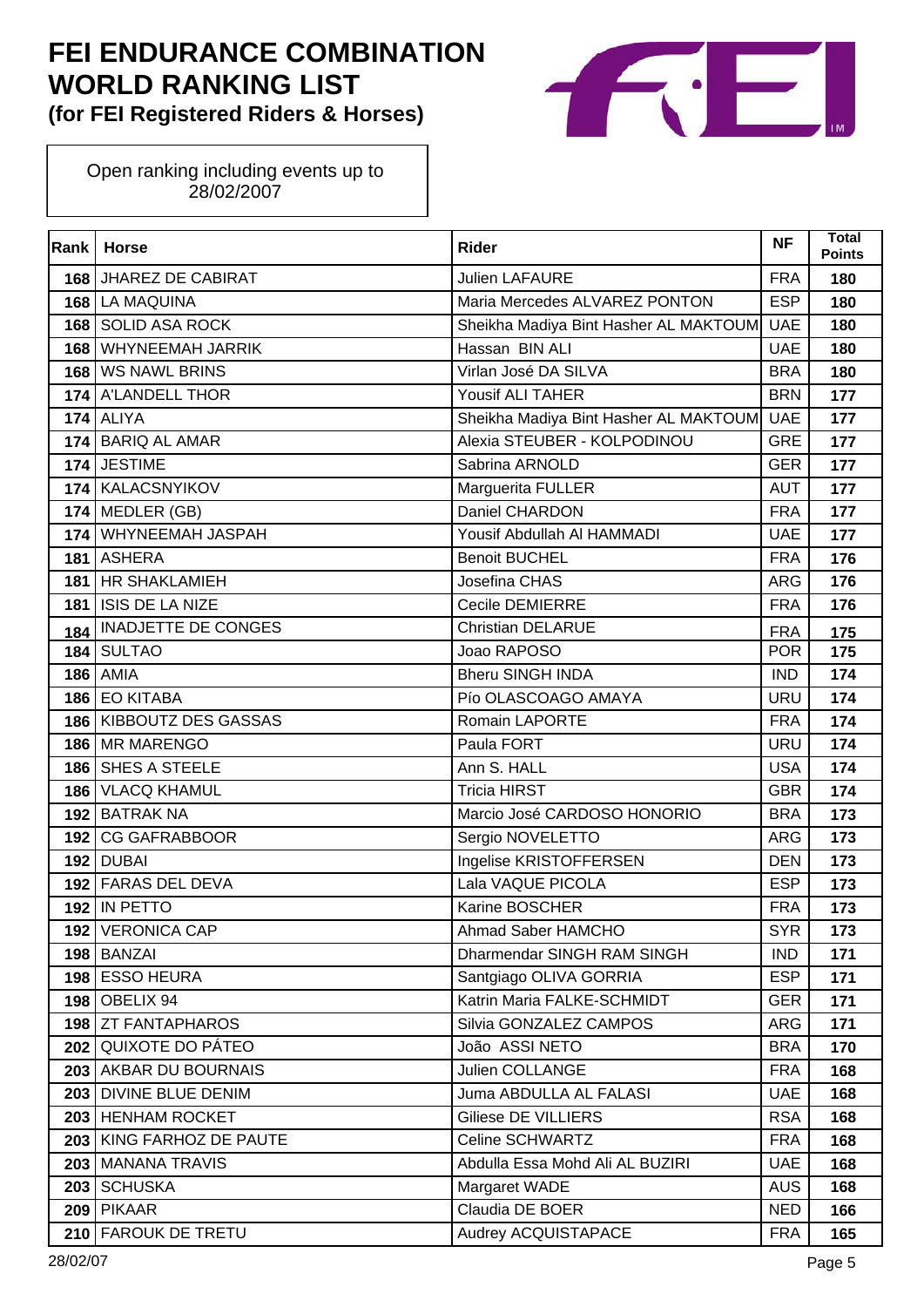

| Rank | <b>Horse</b>              | <b>Rider</b>                      | <b>NF</b>  | Total<br><b>Points</b> |
|------|---------------------------|-----------------------------------|------------|------------------------|
| 210  | <b>PAMPERO ROBLES</b>     | Roberto DIDLAUKIS                 | <b>ARG</b> | 165                    |
|      | 212 BM PRADASH            | Jose Antonio FERNANDEZ            | <b>ARG</b> | 164                    |
| 213  | <b>FAIB EL FAC</b>        | Melania SERIOLI                   | <b>ITA</b> | 163                    |
|      | 213 HERMES DU FIER        | Ludovic SAROUL                    | <b>FRA</b> | 163                    |
|      | 213 TAHAR IBN TIFLA       | Wiebke ANGELBECK                  | <b>GER</b> | 163                    |
|      | 213 Z C HYSHAH            | Susana LIMA                       | <b>ARG</b> | 163                    |
| 217  | <b>LASKO DU CLOS</b>      | Charles CAPPEAU                   | <b>FRA</b> | 162                    |
|      | 217 MELIKA DES MEURES     | Morgane PAYEN                     | <b>FRA</b> | 162                    |
|      | 219 HALIYA LARZAC         | Christele DEROSCH                 | <b>FRA</b> | 161                    |
| 220  | <b>EHK CRISTAL</b>        | Léo STEINBRUCH                    | <b>BRA</b> | 160                    |
| 220  | <b>GAETANE DE L'ARREE</b> | Rose Marie TALIBART               | <b>FRA</b> | 160                    |
| 220  | <b>KASCAD D'AURABELLE</b> | Virginie ATGER                    | <b>FRA</b> | 160                    |
| 220  | <b>MON AMI NAVERRO</b>    | Johanne HVID                      | <b>DEN</b> | 160                    |
| 220  | <b>SHAR RUSHKIN</b>       | Sh.Duaij bin Salman AL KHALIFA    | <b>BRN</b> | 160                    |
| 225  | <b>HESTAMAN D'ESPOIR</b>  | Miguel VILA UBACH                 | <b>ESP</b> | 159                    |
| 225  | <b>IZZY DE PAUTE</b>      | <b>Christelle NICAISE</b>         | <b>FRA</b> | 159                    |
|      | 225 MY LAST MABROUK       | Sebastián MORANDO                 | <b>ARG</b> | 159                    |
| 225  | SADAM                     | <b>GERVASIO GARI</b>              | <b>URU</b> | 159                    |
| 229  | <b>DON SALA</b>           | Diego CARRASCO                    | <b>URU</b> | 158                    |
| 230  | <b>HERAKLES DU PUECH</b>  | Sh Khaled Bin Sultan Bin Zayed AL | <b>UAE</b> | 157                    |
| 231  | <b>JANIK AN TRISKELL</b>  | Monica Comas MOLIST               | <b>ESP</b> | 156                    |
| 231  | NIOBE 17                  | Gertraud LANTZBERG-BARTZ          | <b>GER</b> | 156                    |
| 231  | <b>VIENTO II</b>          | Sebastian FERNANDEZ               | <b>ARG</b> | 156                    |
| 234  | <b>KAOMA</b>              | Mariana Cesarino STEINBRUCH       | <b>BRA</b> | 155                    |
| 235  | <b>HABIB</b>              | Feras BOULBOL                     | <b>SVK</b> | 154                    |
|      | <b>235 PIOVE</b>          | Sian GRIFFITHS                    | <b>GER</b> | 154                    |
| 237  | <b>ATIKLAN</b>            | <b>Alex LUQUE MORAL</b>           | <b>ESP</b> | 153                    |
| 237  | <b>ITIR DE LUX</b>        | Christine GÜNTHARDT               | SUI        | 153                    |
|      | 237 NABATH                | Celine JUST                       | <b>FRA</b> | 153                    |
| 240  | <b>NSG MUNIR</b>          | Ricardo CASTRO                    | ARG        | 152                    |
|      | 240 TAZOUL EL PARRY       | <b>Chantal DESTREMONT</b>         | <b>FRA</b> | 152                    |
|      | 242 AIGOUAL QUERIDA       | Viviane TENET                     | <b>FRA</b> | 150                    |
|      | 242 EULALIE D'OUT LAW     | Catherine BOISSERON               | <b>FRA</b> | 150                    |
|      | 242   HELIA D'ABAKAN      | Karine BOSCHER                    | <b>FRA</b> | 150                    |
|      | 242 MISSOURI              | Cinzia IACCHELLI                  | <b>ITA</b> | 150                    |
|      | 246 DAMASCUS D'AZAT       | <b>Emer LENNON</b>                | <b>IRL</b> | 149                    |
|      | 246 EL FLACO              | Bernardo LATEULADE                | <b>URU</b> | 149                    |
| 246  | <b>TEMIR</b>              | Nora WAGNER                       | SUI        | 149                    |
| 249  | <b>CALL FOR ME</b>        | Jack BEGAUD                       | <b>FRA</b> | 148                    |
| 249  | JAPPALOOS ARMOR           | Laurie BELLE                      | <b>FRA</b> | 148                    |
| 251  | HAMLET EL INDALO          | Julien GOACHET                    | <b>FRA</b> | 147                    |
| 251  | <b>VANITA BINT VACORA</b> | Anna Maria YEBRA ALTAMIRA         | <b>ESP</b> | 147                    |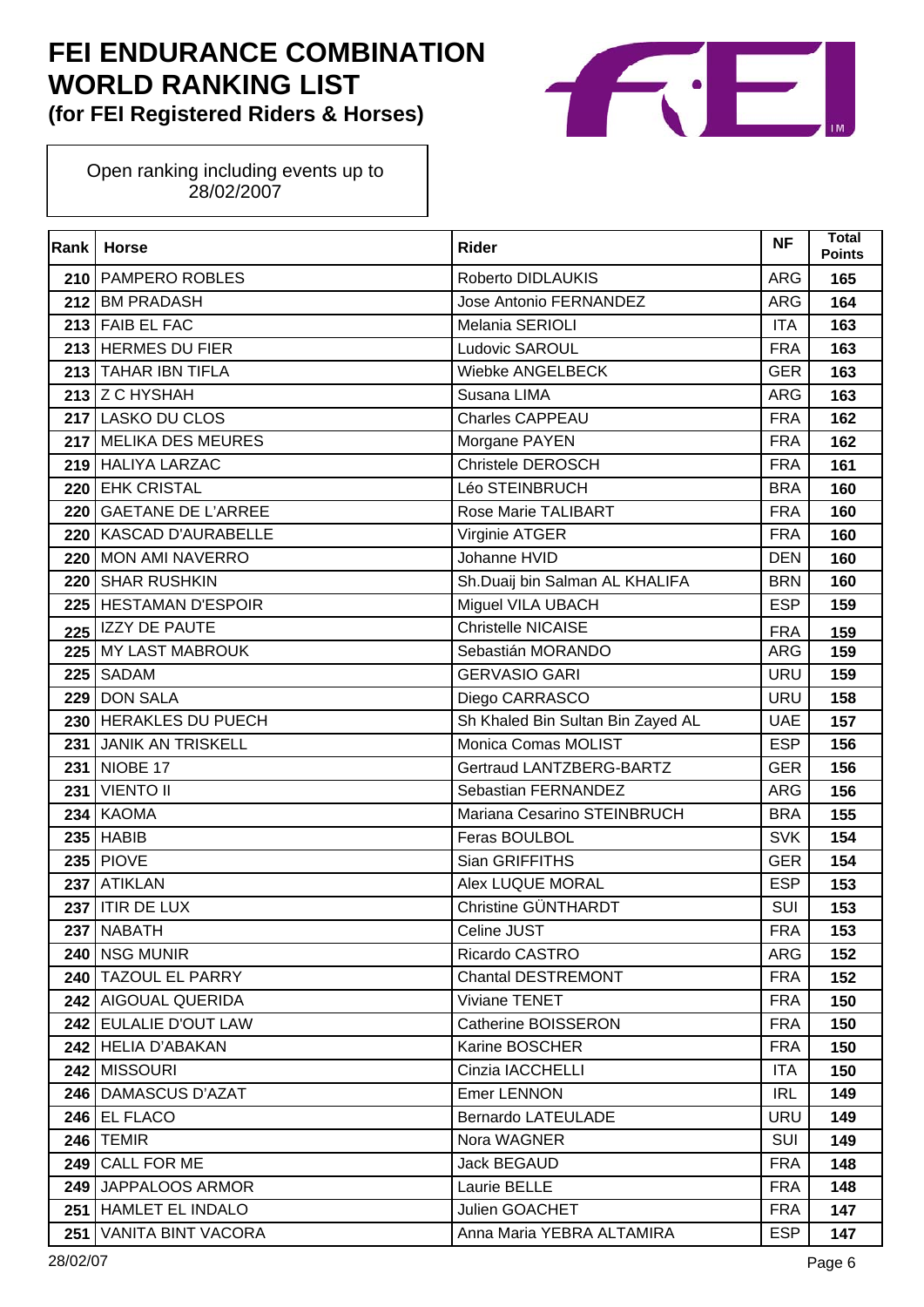

| Rank | <b>Horse</b>             | <b>Rider</b>                      | <b>NF</b>  | <b>Total</b><br><b>Points</b> |
|------|--------------------------|-----------------------------------|------------|-------------------------------|
|      | 253 AELIA BINT TARIK     | Angele CECCALDI                   | <b>FRA</b> | 146                           |
|      | 253 FARASA               | Jean Michel GRIMAL                | <b>FRA</b> | 146                           |
| 253  | PREMIERE DU VALLE        | Felizardo BRANDÃO                 | <b>BRA</b> | 146                           |
| 253  | PYRIT <sub>6</sub>       | Manuela SCHÖFFEL-SKOREPA          | <b>GER</b> | 146                           |
| 257  | <b>GRAN FARHUK</b>       | Higor DE MARCHI                   | <b>BRA</b> | 144                           |
|      | 257 KARABIL MOONAROO     | Thani MOHD AL MUHAIRI             | <b>UAE</b> | 144                           |
| 257  | MZ LUDJLECTRA            | Francisco FERNANDEZ               | <b>ARG</b> | 144                           |
| 257  | <b>WATCH THE MARK</b>    | Sergio TOMMASI                    | <b>ITA</b> | 144                           |
| 261  | <b>IAMBE DE KERROM</b>   | Dominique PLASSARD                | <b>FRA</b> | 142                           |
| 261  | <b>JASHDAMOUR</b>        | Karin STURRUS                     | <b>NED</b> | 142                           |
| 263  | KOLA DU COLOMBIER        | Sophie ARNAUD                     | <b>FRA</b> | 141                           |
| 264  | <b>DRAZAN</b>            | Kristel VAN DEN ABEELE            | <b>BEL</b> | 140                           |
|      | 264 FAREF BUGATI         | Javier GUELL PERIS                | <b>ESP</b> | 140                           |
| 264  | GAZAL 690 (SHIWA)        | Karin TÖSCH                       | <b>AUT</b> | 140                           |
| 264  | <b>GOODCELI DE ROCHE</b> | Karine MABILON                    | <b>FRA</b> | 140                           |
| 264  | <b>IMANH</b>             | Florian LEGRAND                   | <b>FRA</b> | 140                           |
|      | 264 LEGÜERO              | Tatiana CHAS DE SERRA             | <b>ARG</b> | 140                           |
|      | 270   INES DE CROUZ      | Allan LEON                        | <b>FRA</b> | 138                           |
| 270  | KABIRIA D'ALAUZE         | Hans THOMSEN                      | <b>DEN</b> | 138                           |
|      | <b>270 MAGNUM 68</b>     | Annette NOTHHAFT                  | <b>GER</b> | 138                           |
|      | $273$ R S FEDRAA         | Sofía VARGAS                      | <b>ARG</b> | 137                           |
| 274  | ANGEL 5                  | <b>Gabriele BRAUN</b>             | <b>AUT</b> | 136                           |
| 274  | COLETTO                  | Sandra DAHL                       | <b>FRA</b> | 136                           |
| 274  | JJ HAITIANA              | Jose RODRIGUEZ ZAMBONI            | <b>ARG</b> | 136                           |
| 277  | <b>GANDA KOY</b>         | HH Sh Nasser BIN HAMAD AL KHALIFA | <b>BRN</b> | 135                           |
|      | 277 LAYLA ARA FRAN       | Anita LAMSMA                      | <b>NED</b> | 135                           |
| 277  | VARAYOC                  | Dharmendar SINGH RAM SINGH        | <b>IND</b> | 135                           |
| 280  | <b>INDIAN TAWFIK</b>     | Stephanie ARNAL                   | <b>FRA</b> | 134                           |
| 281  | AKABAD                   | Allan LEON                        | <b>FRA</b> | 132                           |
| 281  | <b>CG CHOLLUDJIN</b>     | Mariana WEINGER                   | <b>ARG</b> | 132                           |
| 281  | CHARI' A D' ALAUZE       | Jean Philippe FRANCES             | <b>FRA</b> | 132                           |
| 281  | <b>JC COMPLOTADO</b>     | Josefina CHAS                     | <b>ARG</b> | 132                           |
| 281  | <b>RIVENDELL SHARMAN</b> | Hamood Obaid AL HAMEERI           | <b>UAE</b> | 132                           |
| 281  | <b>SAMIRA</b>            | Roberto TAMAGNONE                 | <b>ITA</b> | 132                           |
| 287  | EL NADJY DU BARALY       | Sylvain BOYER                     | <b>FRA</b> | 130                           |
|      | 287 HIKUPTAH SANGUZKO    | <b>Olivier BOCHER</b>             | <b>FRA</b> | 130                           |
| 289  | <b>KEFIR DE SOMMANT</b>  | Nathalie MICHEL                   | <b>FRA</b> | 129                           |
| 289  | LARA                     | Simona DI BATTISTA                | <b>ITA</b> | 129                           |
| 289  | LSA YARARÁ               | Luciana SOTO ACEBAL               | <b>ARG</b> | 129                           |
| 292  | <b>JAMIN</b>             | Lorella BELIGNI                   | <b>ITA</b> | 126                           |
| 293  | <b>CHEYENNE XII</b>      | Jennifer NIEHAUS                  | <b>USA</b> | 125                           |
| 293  | <b>KARAGJOZ</b>          | Akhmed MAKHOV                     | <b>RUS</b> | 125                           |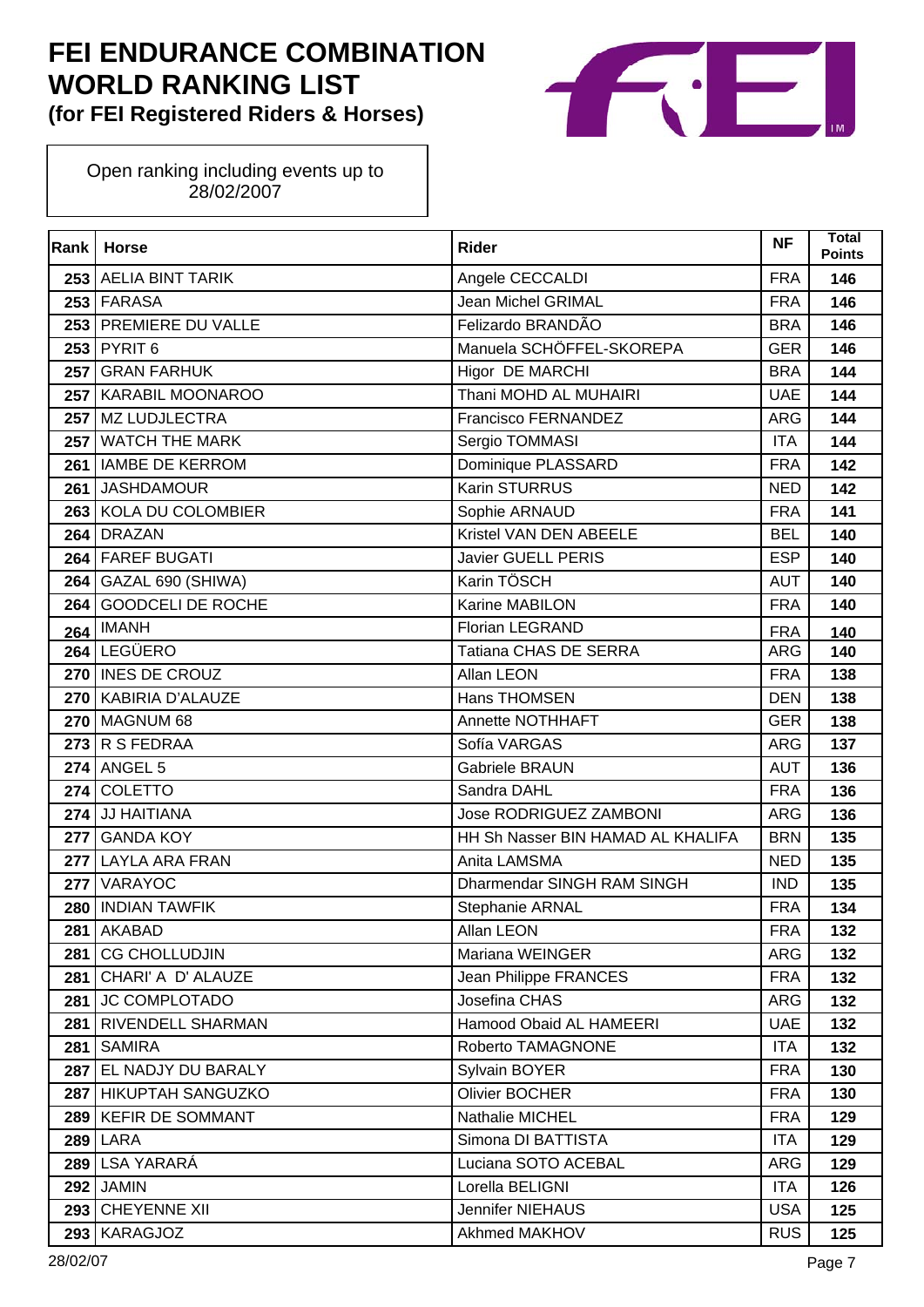

| Rank | <b>Horse</b>                       | <b>Rider</b>                       | <b>NF</b>  | <b>Total</b><br><b>Points</b> |
|------|------------------------------------|------------------------------------|------------|-------------------------------|
|      | 293   LOS ANGELES ESTASHADEK       | Daniela BLASI                      | <b>ITA</b> | 125                           |
|      | 293 MEDINA                         | Feras BOULBOL                      | <b>SVK</b> | 125                           |
| 297  | <b>KHAN DE LA SAULIRE</b>          | Vincent DUPONT                     | <b>FRA</b> | 124                           |
|      | <b>297 P&amp;M DAKI</b>            | Marta ACOSTA                       | <b>ARG</b> | 124                           |
| 297  | QUISMIE DU CAYROU                  | Sylvie MALLEVAL                    | <b>FRA</b> | 124                           |
|      | 300 TE AURI MYSTIFY                | Abdul Aziz AL REDHA                | <b>UAE</b> | 123                           |
| 301  | <b>HESITG DU PUY</b>               | Serge GIEUSSE                      | <b>FRA</b> | 122                           |
|      | 301 HMA INNOCENZA                  | Cinthia TAKEI SHIMOHIRAO           | <b>BRA</b> | 122                           |
| 301  | <b>KIRSCH DES IVIERS</b>           | Gregoire TILQUIN                   | <b>FRA</b> | 122                           |
|      | <b>304 ALICE</b>                   | Ewa MARGARD                        | <b>SWE</b> | 120                           |
| 304  | <b>ARC KATUSHA</b>                 | James COPPINI                      | <b>ITA</b> | 120                           |
|      | <b>304 ARFUR</b>                   | Anna GUGUNAVA                      | <b>GEO</b> | 120                           |
| 304  | AS WASSER                          | Carmine BRUNNO                     | <b>ITA</b> | 120                           |
|      | 304 BAJA DE PIBOUL                 | Cecile MILETTO                     | <b>FRA</b> | 120                           |
| 304  | <b>BENHAN STINGS COMMANDER</b>     | <b>Brian JOHNSON</b>               | <b>RSA</b> | 120                           |
| 304  | <b>BINT LA ISH</b>                 | Ola SCHREURS                       | <b>NZL</b> | 120                           |
| 304  | <b>BORANE III</b>                  | Khalifa BIN GHALAITA               | <b>UAE</b> | 120                           |
| 304  | CARALLIO                           | Yousef Ahmed AI BLOUSHI            | <b>UAE</b> | 120                           |
| 304  | <b>CHARLIE RACH</b>                | Sh Hazza Bin Sultan Bin Zayed AL   | <b>UAE</b> | 120                           |
| 304  | <b>CHESTERFIELD</b>                | HH Sh Faisal BIN RASHID AL KHALIFA | <b>BRN</b> | 120                           |
| 304  | COLARADO                           | Rahmat AZMAN BIN MUHAMMAD          | <b>MAS</b> | 120                           |
| 304  | <b>COMODIN</b>                     | Diego SANCHEZ                      | <b>URU</b> | 120                           |
| 304  | <b>CZYN</b>                        | Elena LANFRANCHI                   | <b>ITA</b> | 120                           |
| 304  | <b>DAMAN OX</b>                    | Mariann THORSTENSEN                | <b>NOR</b> | 120                           |
| 304  | <b>DHAAKIRAH</b>                   | Michael GRIFFIN                    | <b>IRL</b> | 120                           |
| 304  | <b>DJAHIEL</b>                     | Susanna WURTH                      | <b>AUT</b> | 120                           |
| 304  | EL DEVLIN HANAD SARTIW             | <b>Francois SEEGERS</b>            | <b>RSA</b> | 120                           |
| 304  | <b>EL ENCANTADOR</b>               | <b>Ulrike POTTRICK</b>             | <b>GER</b> | 120                           |
|      | <b>304 ESTER</b>                   | Marcin TOBIASZ                     | <b>POL</b> | 120                           |
| 304  | <b>FARHOZ DE PAUTE</b>             | Sh. Saqer Bin Khalid AL KHALIFA    | <b>BRN</b> | 120                           |
|      | 304 GAES                           | Olesia MARTCHENKO                  | <b>RUS</b> | 120                           |
| 304  | <b>GALARINA</b>                    | Heigo ROHTLA                       | <b>EST</b> | 120                           |
| 304  | <b>GALIB</b>                       | Susanne THUMER                     | <b>AUT</b> | 120                           |
| 304  | <b>GANDA KOY</b>                   | <b>Frank LANCE</b>                 | <b>FRA</b> | 120                           |
| 304  | <b>GLENMORE HERCULES</b>           | Rashed Mubarak Al JAFLA            | <b>UAE</b> | 120                           |
| 304  | <b>GWAIHR SUN MOON &amp; STARS</b> | Ali Yousef Hussain Al HAMMADI      | <b>UAE</b> | 120                           |
| 304  | <b>HAOUSSA LARZAC</b>              | Sh Khaled Bin Sultan Bin Zayed AL  | <b>UAE</b> | 120                           |
|      | 304   HENHAM CHARLIE BROWN         | Dante FOURIE                       | <b>RSA</b> | 120                           |
| 304  | <b>HENHAM CHARLIE BROWN</b>        | <b>Trevor ROUS</b>                 | <b>RSA</b> | 120                           |
|      | 304 HIAS DES JAMETS                | Majid BIN MOHD AL MAKTOUM          | <b>UAE</b> | 120                           |
|      | <b>304   HK IVANN</b>              | Gail ZECK                          | <b>USA</b> | 120                           |
| 304  | <b>HOMARICK</b>                    | Kristel VAN DEN ABEELE             | <b>BEL</b> | 120                           |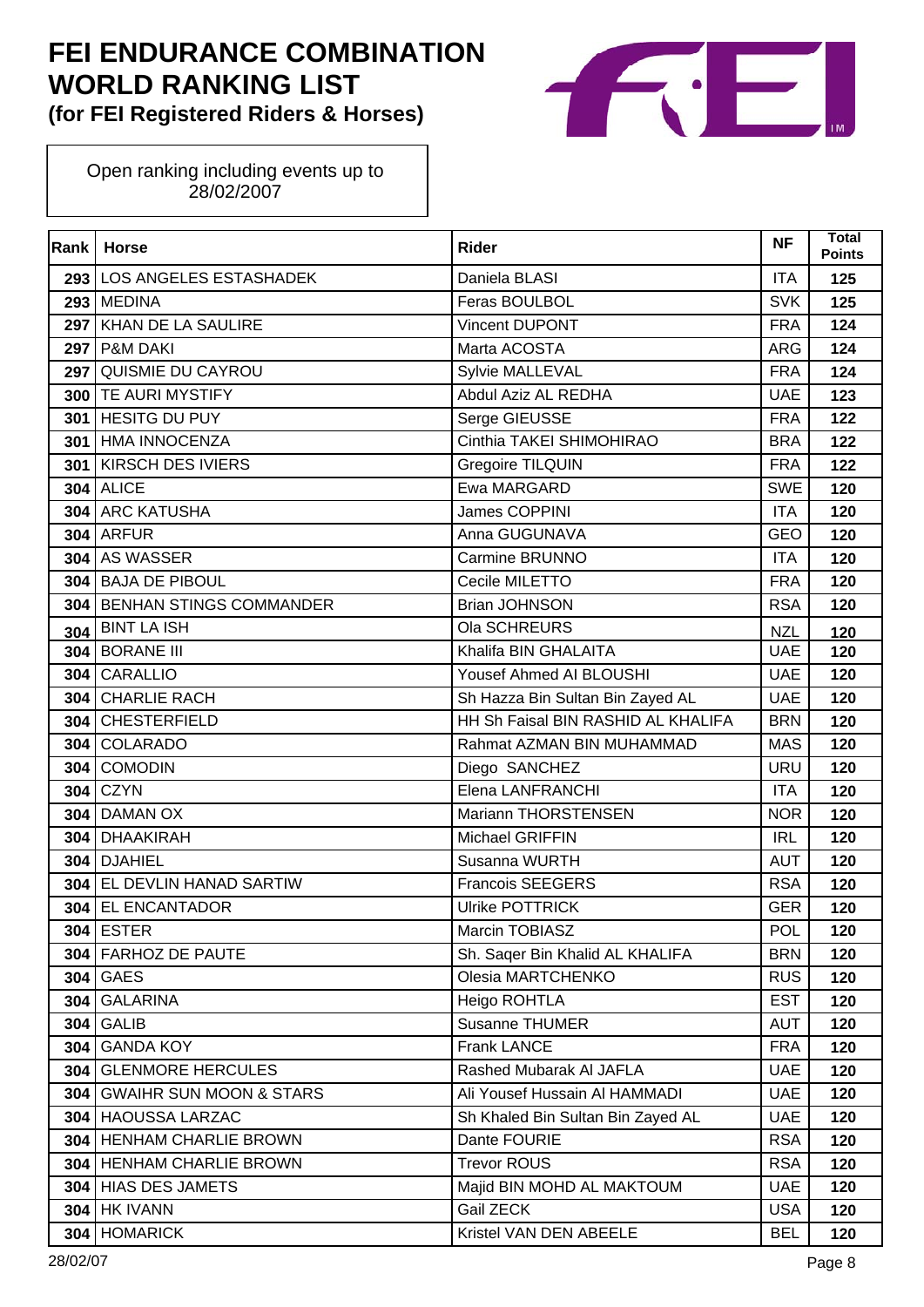

| Rank | <b>Horse</b>            | <b>Rider</b>                          | <b>NF</b>  | Total<br><b>Points</b> |
|------|-------------------------|---------------------------------------|------------|------------------------|
|      | 304 HORNIKA             | Stephanie ARNAL                       | <b>FRA</b> | 120                    |
|      | $304$ HUZIE D'AX        | HE SH. RASHID BIN MOHD AL MAKTOUM UAE |            | 120                    |
| 304  | J C SALOMÉ              | Josefina CHAS                         | <b>ARG</b> | 120                    |
|      | 304 JAIFAR              | Fausto FIORUCCI                       | <b>ITA</b> | 120                    |
|      | 304 JAYEL SUPER         | Stagg NEWMAN                          | <b>USA</b> | 120                    |
|      | <b>304 JAZYK</b>        | Hamdan Bin Mohd AL MAKTOUM            | <b>UAE</b> | 120                    |
|      | 304 JESSIE Q            | Carolina GREENWALT                    | <b>ARG</b> | 120                    |
|      | 304 JHELAM              | Salim Mohammed AL OTAIBI              | <b>BRN</b> | 120                    |
|      | 304 JIBBAH ENOG         | Omair Husain Abdulla Al BLOUSHI       | <b>UAE</b> | 120                    |
|      | 304 JOEL CABIRAT        | Philippe TOMAS                        | <b>FRA</b> | 120                    |
|      | 304 JOUR D'AINOA        | Jordi ARBOIX SANTACREU                | <b>ESP</b> | 120                    |
|      | 304 JUMAAM HEM          | Lilian BUENO GARRUBBO                 | <b>BRA</b> | 120                    |
|      | 304 KAIRO STAR GAMILAH  | Jeremia GOGOASEB                      | <b>RSA</b> | 120                    |
|      | 304 KALILA MILADY       | Johan DU TOIT                         | <b>RSA</b> | 120                    |
| 304  | <b>KARABIL NARNAR</b>   | Ali Mohammed AL MUHAIRI               | <b>UAE</b> | 120                    |
| 304  | <b>KAYSAND FARRAZAH</b> | Naser Abdulla Mohd MARZOUQI           | <b>UAE</b> | 120                    |
|      | 304 KEROC'H             | Hafia AL TURKMANI ABUDL               | <b>KSA</b> | 120                    |
|      | 304 KIRIM KARACBEY 956  | Daniela ENTNER                        | <b>AUT</b> | 120                    |
| 304  | KORINGKLOOF DEENA       | Willa BOTLAND                         | <b>RSA</b> | 120                    |
|      | 304 L4R NAGU            | Diego SÁNCHEZ                         | <b>ARG</b> | 120                    |
|      | 304 LOUVINE             | Fahad Hamad AL MARRI                  | QAT        | 120                    |
|      | 304 M INDIO I           | Nadia SUAREZ                          | <b>ARG</b> | 120                    |
| 304  | <b>MAGS MOTIVATOR</b>   | <b>Susan SUMMERS</b>                  | <b>USA</b> | 120                    |
|      | 304 MISS EVA DU CAYROU  | <b>Jack BEGAUD</b>                    | <b>FRA</b> | 120                    |
|      | 304 MORA QUILLEN        | Hugo Sebastian MENDEZ                 | <b>ARG</b> | 120                    |
|      | 304 MOTAZA              | Ronelle GREEFF                        | <b>NAM</b> | 120                    |
| 304  | NAG SHARON BEZ          | <b>Vilson NUNES SOARES</b>            | <b>BRA</b> | 120                    |
| 304  | <b>NAZIR</b>            | <b>Berto AUGUSTYN</b>                 | <b>RSA</b> | 120                    |
|      | <b>304   NERVUS 2</b>   | Kim Dana BREUNER                      | <b>GER</b> | 120                    |
| 304  | <b>NIVES BAIA</b>       | Nicholas CIANFROCCA                   | <b>ITA</b> | 120                    |
|      | 304   PALOMA DI AMBELIA | Gaetano RIBAUDO                       | <b>ITA</b> | 120                    |
|      | 304   PHANTASM [DJ]     | Jesus Manuel BERNA HERNANDEZ          | <b>ESP</b> | 120                    |
| 304  | <b>PIKABOO</b>          | Maria HAGMAN-ERIKSSON                 | <b>SWE</b> | 120                    |
|      | <b>304 QUAL</b>         | Jehad SHHALTOUGH                      | <b>JOR</b> | 120                    |
| 304  | QUINZA                  | Joao RAPOSO                           | <b>POR</b> | 120                    |
|      | 304 RECKLESS LAD        | Margaret HOBSON                       | <b>RSA</b> | 120                    |
| 304  | <b>RISCO MORENO</b>     | <b>Jesus Manuel BERNA HERNANDEZ</b>   | <b>ESP</b> | 120                    |
|      | <b>304 RO-SAAD</b>      | Hassan Abdulla Youssef AL HAMMADI     | <b>UAE</b> | 120                    |
| 304  | <b>RUBY</b>             | Wynand DU PLESSIS                     | <b>RSA</b> | 120                    |
| 304  | <b>SA LARIBOU</b>       | <b>Joe MATTINGLEY</b>                 | <b>USA</b> | 120                    |
| 304  | <b>SCHE ALADDIN</b>     | Pío OLASCOAGO AMAYA                   | <b>URU</b> | 120                    |
| 304  | <b>SELIM SHAI</b>       | Roberto RONCONI                       | <b>ITA</b> | 120                    |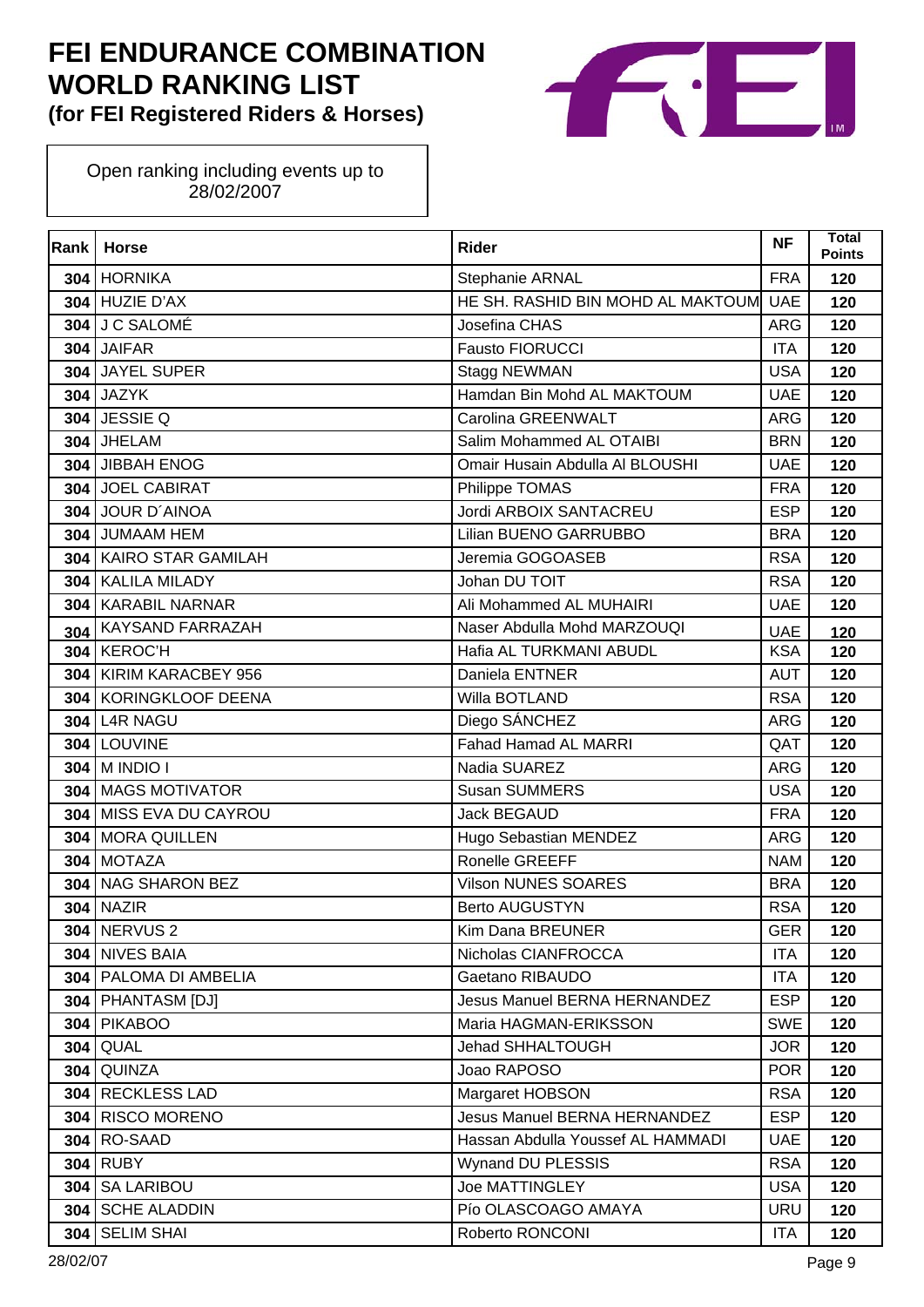

| Rank | <b>Horse</b>                | <b>Rider</b>                    | <b>NF</b>  | <b>Total</b><br><b>Points</b> |
|------|-----------------------------|---------------------------------|------------|-------------------------------|
|      | 304 SELMA ZETT              | Pascal PRIELER                  | <b>GER</b> | 120                           |
|      | 304 SETE DE OURO            | César ALTIERIE CALCHI           | <b>BRA</b> | 120                           |
| 304  | <b>SILVER MERCURY</b>       | Audrey CLARKE                   | <b>GBR</b> | 120                           |
| 304  | <b>STOIKI 2</b>             | Andrea HASSEL                   | <b>GER</b> | 120                           |
|      | 304 TAKHAR PR               | Sarah KELLEWAY                  | <b>GBR</b> | 120                           |
| 304  | <b>UMAG</b>                 | Emil STEFEK                     | <b>CZE</b> | 120                           |
| 304  | <b>VIGAR RIFFAL</b>         | Shane DOUGAN                    | <b>NZL</b> | 120                           |
|      | 304 XIRO 75%                | <b>Jose ALVAREZ LENCE</b>       | <b>ESP</b> | 120                           |
|      | 304 ZAKAH ZAHARA            | Salman Ali Al SABRI             | <b>UAE</b> | 120                           |
|      | <b>388 FARAON V</b>         | Frank FAISY                     | <b>FRA</b> | 118                           |
| 388  | <b>GUARDA COSTA</b>         | <b>MANUEL MOTA CURBELO</b>      | <b>URU</b> | 118                           |
|      | <b>388 KOHL</b>             | Gianluca LALISCIA               | <b>ITA</b> | 118                           |
| 391  | AA MONTEGO                  | Suzanne WHITE HEDGECOCK         | <b>USA</b> | 117                           |
|      | 391 ACERADO                 | Fernando PAIZ LARRAVE           | <b>GUA</b> | 117                           |
| 391  | AMIR DI PEGASO              | Gianluca LALISCIA               | <b>ITA</b> | 117                           |
| 391  | <b>ANGEL</b>                | Anzor GIGIEV                    | <b>RUS</b> | 117                           |
| 391  | <b>ARKAB RAFFA</b>          | Tobias DOYER                    | <b>RSA</b> | 117                           |
| 391  | <b>BALBEC</b>               | Jose' CIANFROCCA                | <b>ITA</b> | 117                           |
| 391  | <b>BALTAK</b>               | Elena DE MORI                   | <b>ITA</b> | 117                           |
| 391  | <b>BARAKA RAFAEL</b>        | Marcela OTT                     | <b>URU</b> | 117                           |
| 391  | <b>BENHAM STINGS IMAGE</b>  | Hannelie COETZEE                | <b>NAM</b> | 117                           |
| 391  | <b>BOX FAISAN</b>           | <b>Beatriz MURIEL</b>           | <b>ARG</b> | 117                           |
| 391  | <b>CAMEO ZINNIAA</b>        | Omair Husain Abdulla Al BLOUSHI | <b>UAE</b> | 117                           |
| 391  | <b>CERT</b>                 | Kamila KART                     | <b>POL</b> | 117                           |
| 391  | <b>CHARLANDRE EL SHARIF</b> | Yousef Ahmed AL BLOUSHI         | <b>UAE</b> | 117                           |
| 391  | <b>DARSI</b>                | Naomi MULLER                    | <b>RSA</b> | 117                           |
| 391  | <b>DELAHAYE MICAH</b>       | Denise HILL                     | <b>NZL</b> | 117                           |
| 391  | <b>DIIPP</b>                | Lena SANDBERGNILSSON            | <b>SWE</b> | 117                           |
|      | 391   DVS TAHINI            | <b>Emily MILLER</b>             | <b>IRL</b> | 117                           |
| 391  | EL DEVLIN STARLET ROSE      | Carmen DU PREEZ                 | <b>RSA</b> | 117                           |
| 391  | <b>ELETTRA</b>              | Dario DI GANGI                  | <b>ITA</b> | 117                           |
| 391  | <b>EO DUJUNNA</b>           | Mercedes TAPIA                  | <b>ARG</b> | 117                           |
| 391  | <b>EVITO</b>                | Agnes VAN STEENIS               | <b>NED</b> | 117                           |
| 391  | <b>FAIZA DE BRISAL</b>      | Simon BELLOT                    | <b>FRA</b> | 117                           |
| 391  | <b>FARAS KAOMA</b>          | Jaber AL DOSSERI                | <b>BRN</b> | 117                           |
| 391  | <b>FARUK</b>                | Ricardo LUDWIG                  | <b>CHI</b> | 117                           |
| 391  | <b>FATHIA</b>               | Feiruz BOULBOLOVA               | <b>SVK</b> | 117                           |
| 391  | <b>GEORGAT</b>              | Hamdan Bin Mohd AL MAKTOUM      | <b>UAE</b> | 117                           |
| 391  | <b>GERSZEW D'AUTAN</b>      | Jean Noel LAFAURE               | <b>FRA</b> | 117                           |
| 391  | <b>GERVAISE RACH</b>        | Marcos CAMILO                   | <b>BRA</b> | 117                           |
| 391  | <b>GIACOBAZZI</b>           | Stefan ZÖLLER                   | <b>GER</b> | 117                           |
| 391  | <b>GOLDIE</b>               | Malin LINDFORS                  | <b>SWE</b> | 117                           |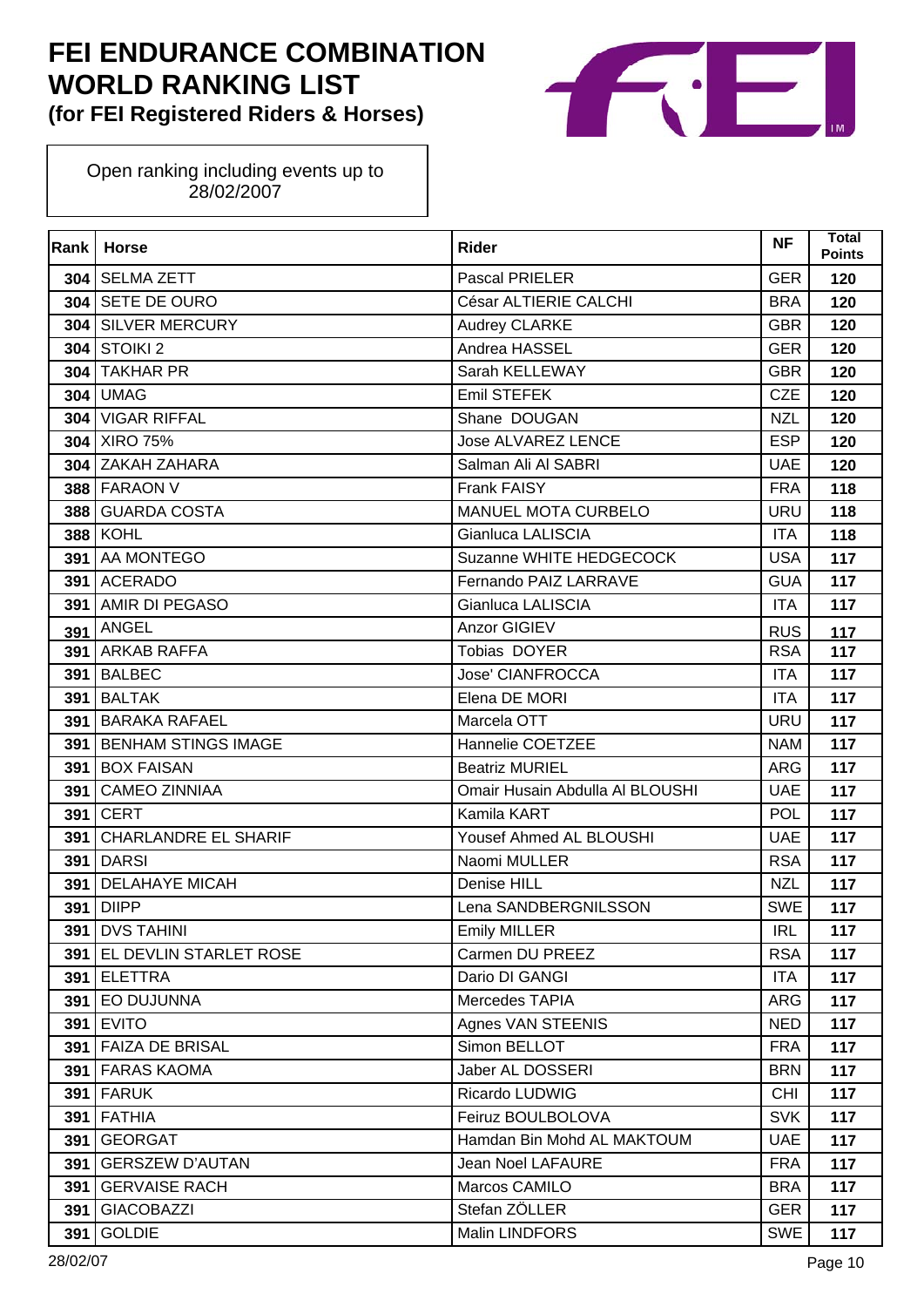

| Rank | <b>Horse</b>              | <b>Rider</b>                     | <b>NF</b>  | Total<br><b>Points</b> |
|------|---------------------------|----------------------------------|------------|------------------------|
|      | 391 HERA DE LA CRUZ       | Jack BEGAUD                      | <b>FRA</b> | 117                    |
|      | 391 HIGHLANDER            | Jean Francois LASSALLE           | <b>FRA</b> | 117                    |
| 391  | <b>IN SITU</b>            | Stéphane CHAZEL                  | <b>FRA</b> | 117                    |
| 391  | <b>INDY D'AURABELLE</b>   | Bader Ali Saeed KAYOUMI          | <b>UAE</b> | 117                    |
| 391  | <b>IO</b>                 | Sophie ARNAUD                    | <b>FRA</b> | 117                    |
| 391  | <b>IRIENA</b>             | Mohd Ali AL SHAFAR               | <b>UAE</b> | 117                    |
| 391  | <b>ISMAEL DU FLORIVAL</b> | Kristel VAN DEN ABEELE           | <b>BEL</b> | 117                    |
| 391  | <b>JADE EL KASHMIR</b>    | Salem Rashed Bin GHADAYER        | <b>UAE</b> | 117                    |
| 391  | <b>JENDARI MANDATE</b>    | Shareef MOHD ABDULLAH AL BLOUSHI | <b>UAE</b> | 117                    |
| 391  | <b>JOGHO</b>              | Isahak BIN WAN ABDULLAH          | <b>MAS</b> | 117                    |
| 391  | <b>JOLIE QUATRE VENTS</b> | Andre CORIOU                     | <b>FRA</b> | 117                    |
| 391  | JONAS DE GRIEGES          | Ludovic SAROUL                   | <b>FRA</b> | 117                    |
|      | 391 JONI GAMIL            | Petros MTSHWENI                  | <b>RSA</b> | 117                    |
| 391  | JOZAMI MICHELENE          | Ami DE WET                       | <b>RSA</b> | 117                    |
| 391  | KHALIF <sub>6</sub>       | Ursula KLINGBEIL                 | <b>GER</b> | 117                    |
| 391  | <b>KILINA HVP</b>         | Mariana CESARINO STEINBRUCH      | <b>BRA</b> | 117                    |
| 391  | <b>LO KARIM</b>           | Alina GONZALEZ VIDAL             | <b>ARG</b> | 117                    |
|      | 391 LR SIGMA              | <b>VICTORIA BAPTISTA</b>         | <b>URU</b> | 117                    |
| 391  | <b>LUHAN SHAMAAL</b>      | Paul BRAND                       | <b>NAM</b> | 117                    |
| 391  | <b>MARTINA</b>            | Julio MACHADO                    | <b>URU</b> | 117                    |
| 391  | <b>MARZINETT</b>          | Gunilla CARLSON                  | <b>SWE</b> | 117                    |
|      | 391 MINDARI AENZAC        | Khalid Abdul Rahim AI HAMMADI    | <b>UAE</b> | 117                    |
| 391  | <b>MISNAH</b>             | Rashed Suhail AI DARBI           | <b>UAE</b> | 117                    |
| 391  | <b>MOAR FENOUSKA</b>      | Carolina MURIEL                  | <b>ARG</b> | 117                    |
| 391  | <b>MOGANO</b>             | Angela ORIGGI                    | <b>ITA</b> | 117                    |
| 391  | <b>NABUCO</b>             | Joao MOREIRA                     | <b>POR</b> | 117                    |
| 391  | <b>NADEEM</b>             | Tanja VAN WILLIGEN               | <b>DEN</b> | 117                    |
| 391  | <b>NADER II</b>           | Abdulla ABDUL RAHMAN FETAIS      | QAT        | 117                    |
|      | <b>391   NADI</b>         | Vito GRIPPO                      | <b>ITA</b> | 117                    |
| 391  | <b>NAHSAARI</b>           | Kristie MCGAFFIN                 | <b>AUS</b> | 117                    |
|      | 391   NASHMI              | Rasid Bin Mohd AL MAKTOUM        | <b>UAE</b> | 117                    |
| 391  | NINGADOO BAQI             | Yousef Ahmed AI BLOUSHI          | <b>UAE</b> | 117                    |
| 391  | <b>OMSURA NASROHN</b>     | Jaber AL DOSSERI                 | <b>BRN</b> | 117                    |
| 391  | <b>PI'S BLASE</b>         | Nj KRUGER                        | <b>RSA</b> | 117                    |
| 391  | PICCOLO SHITAN            | Giulia MARINOPICCOLI             | <b>ITA</b> | 117                    |
| 391  | <b>POESPASS</b>           | Karin BOULANGER                  | <b>BEL</b> | 117                    |
| 391  | <b>PRYMTYM</b>            | <b>Tom HUTCHINSON</b>            | <b>USA</b> | 117                    |
| 391  | QATTAR                    | <b>Fabrice CREIGNOU</b>          | <b>FRA</b> | 117                    |
| 391  | RAMMIT                    | John CRANDELL                    | <b>USA</b> | 117                    |
| 391  | <b>RASWAN IBN GHADIF</b>  | Abdul Aziz AL REDHA              | <b>UAE</b> | 117                    |
| 391  | <b>RAYITO</b>             | Eloina FERNANDEZ VEGA            | <b>ESP</b> | 117                    |
| 391  | <b>RHAN</b>               | Paul JEFFREY                     | <b>NZL</b> | 117                    |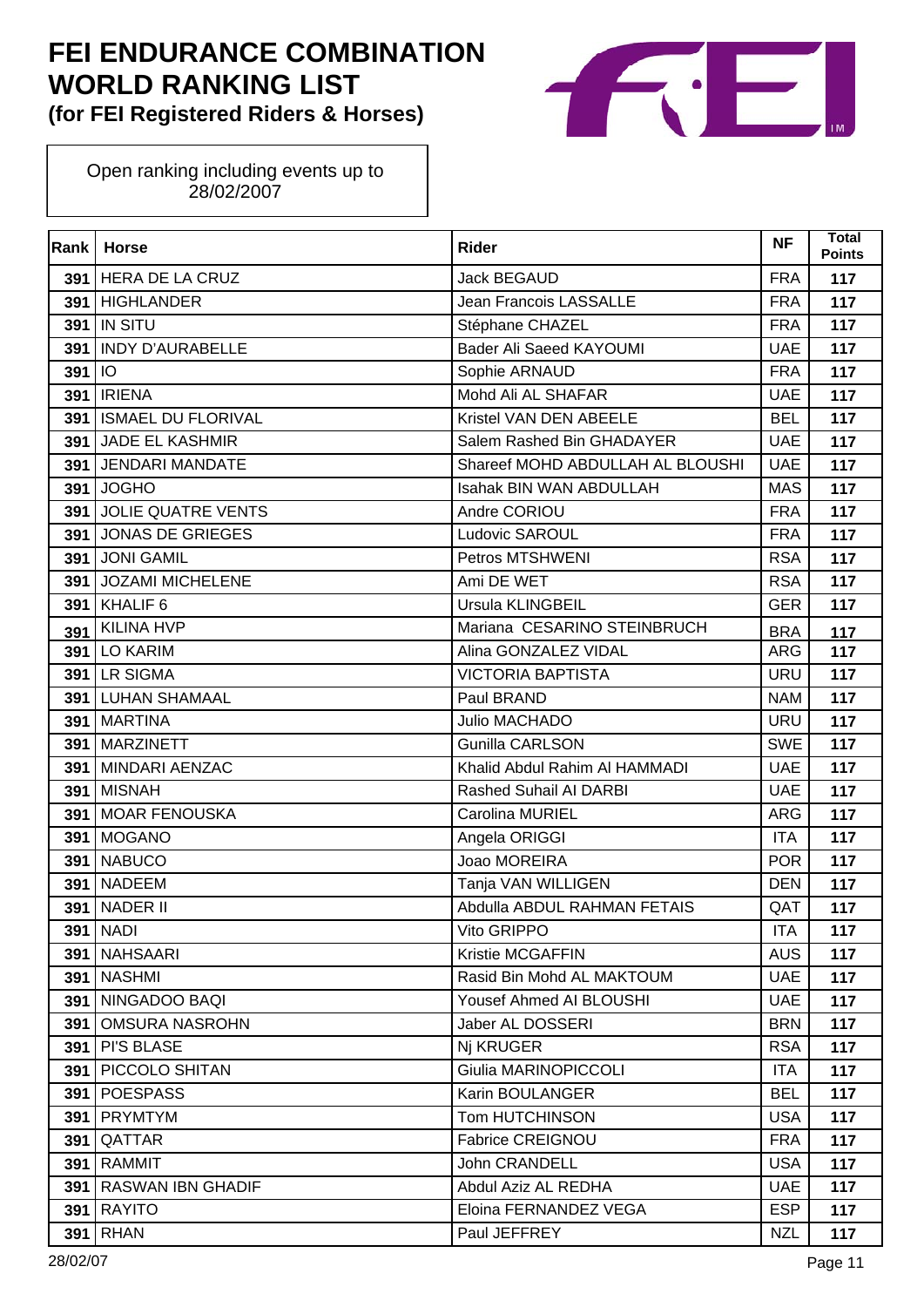

| Rank | <b>Horse</b>                  | <b>Rider</b>                  | <b>NF</b>  | <b>Total</b><br><b>Points</b> |
|------|-------------------------------|-------------------------------|------------|-------------------------------|
| 391  | RO DULCINEA                   | Rubén CORREA                  | <b>ARG</b> | 117                           |
| 391  | <b>RSA COUNT LAQUEN</b>       | <b>Heather STEVENS</b>        | <b>USA</b> | 117                           |
| 391  | <b>SABA</b>                   | <b>Gian Battista GHILARDI</b> | <b>ITA</b> | 117                           |
| 391  | <b>SAMBA</b>                  | Claire HOBSON                 | <b>RSA</b> | 117                           |
| 391  | <b>SHAPRISURE SHADI</b>       | Ali Khalfan AL JAHOURI        | <b>UAE</b> | 117                           |
| 391  | <b>SHEIKS FIRE</b>            | Jan PIENAAR                   | <b>NAM</b> | 117                           |
| 391  | SIVATAGI SZÉL                 | Lilla RADÓCZY                 | <b>HUN</b> | 117                           |
| 391  | <b>SKY CONSORT</b>            | Sophie O'HARA - SMITH         | <b>GBR</b> | 117                           |
| 391  | <b>SULTAO</b>                 | Leonor MOREIRA                | <b>POR</b> | 117                           |
| 391  | <b>SYNEMATIC</b>              | <b>Betty BAKER</b>            | <b>USA</b> | 117                           |
| 391  | <b>TOKAR IBN TEELAH</b>       | Natalie NOKE                  | <b>GBR</b> | 117                           |
| 391  | <b>TRAKA LADDIN'S MELODY</b>  | Mariaan LIVERSAGE             | <b>RSA</b> | 117                           |
| 391  | <b>VENT SOLITAIRE</b>         | Karim DJEBLI                  | <b>FRA</b> | 117                           |
| 391  | <b>WHISKEY</b>                | Hendri HORN                   | <b>RSA</b> | 117                           |
| 391  | ZARAZEEN                      | Farah ABU NAMEH               | <b>JOR</b> | 117                           |
| 391  | <b>ZEPPELIN ENDURANCE</b>     | <b>Tatiana GALASSI</b>        | <b>BRA</b> | 117                           |
|      | 391 ZHAMAN-CHERIK             | Aznaur TUKHUZHEV              | <b>RUS</b> | 117                           |
|      | 480 GITANA 220                | Tanja WOLTERS                 | <b>GER</b> | 116                           |
| 480  | <b>KANDY ARMOR</b>            | Daniel OLLIVIER               | <b>FRA</b> | 116                           |
| 480  | MAHBOUB SULTAN                | Ihssan Aslan YARA             | <b>JOR</b> | 116                           |
| 480  | <b>RSC BARONESA</b>           | Fabricio ÁLVARES BAGAROLLI    | <b>BRA</b> | 116                           |
| 484  | <b>CRISTOBAL RS</b>           | Daniel OLIVIERI               | <b>ARG</b> | 115                           |
|      | 485 AIGOUAL NAHZIR            | Ahmed BIN SULAYEM             | <b>UAE</b> | 114                           |
|      | 485 ALOHA SHIRALEE            | Fahad ISMAIL BAKHEET          | <b>BRN</b> | 114                           |
|      | 485 ARAFAT                    | Ben ARNOLDI                   | <b>RSA</b> | 114                           |
|      | 485 ASSAN                     | <b>Florencia SERRA</b>        | ARG        | 114                           |
| 485  | <b>BAIANO</b>                 | Nicola Barbara SOCKNECK       | <b>ITA</b> | 114                           |
|      | 485 BENICIA DU CAYROU         | Vincent DUPONT                | <b>FRA</b> | 114                           |
|      | 485 BERJO SMOKEY              | Jeremy OLSON                  | <b>USA</b> | 114                           |
|      | 485 CARBONARIE                | Niel VAN WYK                  | <b>NAM</b> | 114                           |
|      | 485 CASHMERE                  | Leslie HAGEN                  | ARG        | 114                           |
|      | 485 CASTLEBAR BALIK           | Amily DAW                     | <b>AUS</b> | 114                           |
|      | 485 CLASS ACT                 | <b>Stuart WAKELING</b>        | <b>NZL</b> | 114                           |
|      | 485 COQUETA                   | Maria Paz VARGAS              | <b>CHI</b> | 114                           |
|      | 485 CRISTAL DE SULEIMAN       | Sunny DEMEDY                  | <b>FRA</b> | 114                           |
|      | 485   DJAMINA                 | Andrea IACCHELLI              | <b>ITA</b> | 114                           |
|      | 485 DON SALA                  | Jaume PUNTI DACHS             | <b>ESP</b> | 114                           |
|      | 485 EL ASSUAN                 | Jan GUTUBAKKEN                | <b>NOR</b> | 114                           |
|      | 485 EMERALD VAN KASET         | Moacir BAGAROLI FILHO         | <b>BRA</b> | 114                           |
|      | 485 EMMIE                     | Laura SEEGERS                 | <b>RSA</b> | 114                           |
|      | 485 ESCAPADE II               | <b>Lisette VAN DRUENEN</b>    | <b>NED</b> | 114                           |
|      | 485   FARACDAZ SANTA CAROLINA | Mario BALMACEDA               | <b>CHI</b> | 114                           |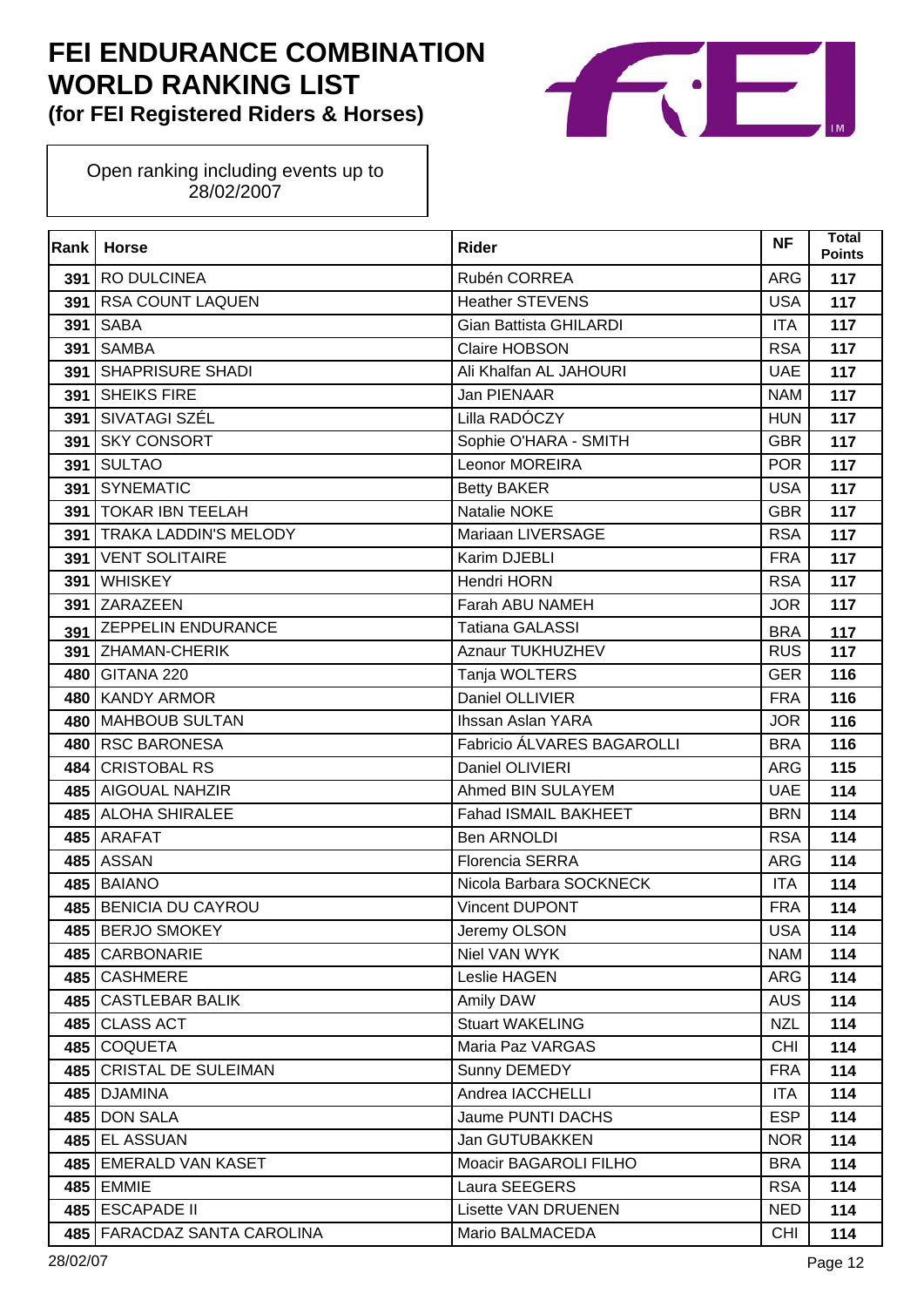

| Rank | <b>Horse</b>              | <b>Rider</b>                    | <b>NF</b>  | Total<br><b>Points</b> |
|------|---------------------------|---------------------------------|------------|------------------------|
|      | 485   FARINO DE MONTAGNA  | Karin EISL                      | <b>AUT</b> | 114                    |
|      | 485 FURY                  | Nicki MEUTEN                    | <b>USA</b> | 114                    |
| 485  | <b>GADJO AR</b>           | Laurent MOSTI                   | <b>FRA</b> | 114                    |
| 485  | <b>GALAGO</b>             | Jean Daniel AIELLO              | <b>FRA</b> | 114                    |
| 485  | <b>GALAGOLAN DUDESERT</b> | Majid BIN MOHD AL MAKTOUM       | <b>UAE</b> | 114                    |
| 485  | <b>GANDHI</b>             | Elisabeth FONT PRAT             | <b>ESP</b> | 114                    |
| 485  | <b>GO SAM</b>             | Michelle MATTINGLEY             | <b>USA</b> | 114                    |
| 485  | <b>GRAN INDU</b>          | Susana LIMA                     | <b>ARG</b> | 114                    |
|      | 485 GRAND SULTAN          | Rasid Bin Mohd AL MAKTOUM       | <b>UAE</b> | 114                    |
|      | 485 HABIBATI              | <b>Christine LAFABRIE</b>       | <b>FRA</b> | 114                    |
|      | 485 HAFIZA DU MAS         | Sultan AHMAD SULTAN BIN SULAYEM | <b>UAE</b> | 114                    |
|      | 485 HARAS COPIHUAL OMAR   | Dea TOUTOUNJI                   | <b>SYR</b> | 114                    |
|      | 485 HELIUS DU COUZON      | Marie COLIN                     | <b>FRA</b> | 114                    |
|      | 485 HERMES                | Eduardo SANCHEZ HIDALGO         | <b>ESP</b> | 114                    |
| 485  | <b>HUELA</b>              | Janine LE DUFF                  | <b>FRA</b> | 114                    |
| 485  | <b>IKNOUR DE LA BIRE</b>  | Hamdan Bin Mohd AL MAKTOUM      | <b>UAE</b> | 114                    |
|      | 485   IKNOUR DE LA BIRE   | Sultan Ahmad Sultan BIN SULAYEM | <b>UAE</b> | 114                    |
| 485  | <b>JARID</b>              | Astrid GÖTZ                     | <b>GER</b> | 114                    |
| 485  | <b>JASSEM</b>             | Sh. Saqer Bin Khalid AL KHALIFA | <b>BRN</b> | 114                    |
|      | 485 JENKO DE CROUZ        | Mohd Ahmed Ali Al SUBOSE        | <b>UAE</b> | 114                    |
|      | 485 JULIUS DE LA DROMME   | Jaume PUNTI DACHS               | <b>ESP</b> | 114                    |
| 485  | <b>KALIFAT DU CASTEL</b>  | Belinda HITZLER                 | <b>GER</b> | 114                    |
| 485  | <b>KAMEL ARMOR</b>        | Hamdan Bin Mohd AL MAKTOUM      | <b>UAE</b> | 114                    |
|      | 485 LA FLECHA             | <b>MARIA ELENA GADEA</b>        | <b>URU</b> | 114                    |
|      | 485 LATIGO SERENADE       | Johann WILLEMSE                 | <b>RSA</b> | 114                    |
|      | 485 LUTHOR RACH           | Ricardo SAMIL SALIBA            | <b>BRA</b> | 114                    |
| 485  | LV INTEGRITY              | Joyce SOUSA                     | <b>USA</b> | 114                    |
|      | 485 MEDINA                | Vincent GAVAZZA                 | <b>BEL</b> | 114                    |
|      | 485 MERSAN                | Daim GEHAEV                     | <b>RUS</b> | 114                    |
|      | 485 MIR OX                | Ingelise KRISTOFFERSEN          | <b>DEN</b> | 114                    |
|      | 485 MISS NOIR MRT         | <b>Higor DE MARCHI</b>          | <b>BRA</b> | 114                    |
|      | <b>485 MOHA</b>           | Péter KULIER                    | <b>HUN</b> | 114                    |
|      | 485 MOONLIGHT PRINCE      | Hassan BIN ALI                  | <b>UAE</b> | 114                    |
|      | 485 NASEERA EWALRAID      | Romuald THEISMAN                | <b>BEL</b> | 114                    |
|      | 485 NIRVANA (NL)          | Maria THOMSEN                   | <b>DEN</b> | 114                    |
|      | 485 NNL ZHEST             | Newton LINS FILHO               | <b>BRA</b> | 114                    |
| 485  | <b>NOBBY</b>              | Maria Mercedes ALVAREZ PONTON   | <b>ESP</b> | 114                    |
| 485  | <b>O'BAJAN FACER</b>      | József TÓTH                     | <b>HUN</b> | 114                    |
|      | 485 ORTEGA 5              | Tanja PRIELER                   | <b>GER</b> | 114                    |
|      | 485   PATRULLERO          | <b>Liber MIRABALLES</b>         | <b>URU</b> | 114                    |
|      | 485   PLACENTERA          | Pablo Brome Silva               | <b>ESP</b> | 114                    |
|      | <b>485 POTOK</b>          | Roberto MANZONI                 | <b>ITA</b> | 114                    |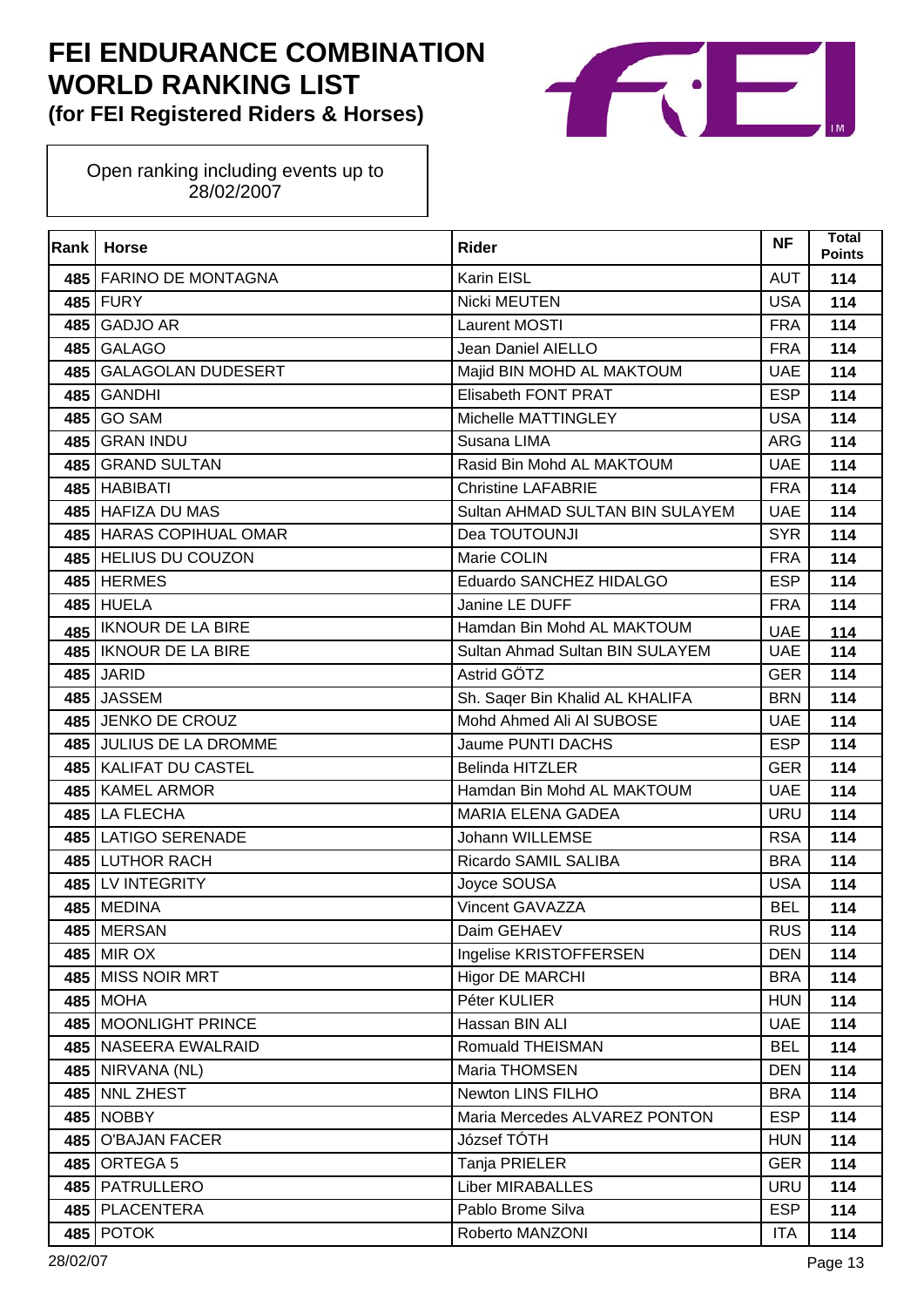

| Rank | <b>Horse</b>               | <b>Rider</b>                  | <b>NF</b>  | <b>Total</b><br><b>Points</b> |
|------|----------------------------|-------------------------------|------------|-------------------------------|
| 485  | <b>REDAH</b>               | Ali Kherbash AL-MANSOORI      | QAT        | 114                           |
| 485  | <b>SAFIRO</b>              | Jorge VILLA                   | COL        | 114                           |
| 485  | <b>SALCHOW</b>             | Corrado TIZIANO               | <b>ITA</b> | 114                           |
| 485  | <b>SALUT</b>               | Khasen KUFANOV                | <b>RUS</b> | 114                           |
| 485  | <b>SAMUSK</b>              | Aristides ALEGRE              | <b>BRA</b> | 114                           |
| 485  | <b>SCHE AL JARTUM</b>      | Jorge BUSTOS                  | <b>ARG</b> | 114                           |
| 485  | <b>SENDY</b>               | Jan MELTER                    | <b>SVK</b> | 114                           |
| 485  | <b>SHAGAR 5</b>            | Belinda HITZLER               | <b>GER</b> | 114                           |
| 485  | <b>SHAMPAT</b>             | Antonio ROSI                  | <b>ITA</b> | 114                           |
| 485  | <b>SHAR MUSCOFF</b>        | Katie MELLE                   | <b>RSA</b> | 114                           |
| 485  | <b>SHYMA</b>               | Frank SCHILER                 | <b>GER</b> | 114                           |
| 485  | <b>SN PERESTROIKA</b>      | Mario SCHIOPPA NETO           | <b>BRA</b> | 114                           |
| 485  | <b>STIK</b>                | Marilyn LEMOINE               | <b>FRA</b> | 114                           |
| 485  | <b>SVEN</b>                | <b>Gunnel LUNDSTRÖM</b>       | <b>SWE</b> | 114                           |
| 485  | <b>TARQUIN</b>             | Naomi MULLER                  | <b>RSA</b> | 114                           |
| 485  | <b>THEATRIC</b>            | Katherine J. BRUNJES          | <b>USA</b> | 114                           |
| 485  | <b>TORA CONRAD</b>         | Ahmed HASSAN AI HAMMADI       | <b>UAE</b> | 114                           |
| 485  | <b>TSYT</b>                | <b>Emanuele FONDI</b>         | <b>ITA</b> | 114                           |
| 485  | <b>WATERLEA CHIMES</b>     | Ncamile LUFELA                | <b>RSA</b> | 114                           |
| 485  | <b>WOLFGANG AMADEUS</b>    | Philip GRAHAM                 | <b>NZL</b> | 114                           |
| 567  | J J SHARYD                 | Nicolás LIENER                | <b>ARG</b> | 112                           |
| 567  | <b>LAURY JOLIE</b>         | Delphine HENOCQUE             | <b>FRA</b> | 112                           |
| 569  | AL BUNDY RACH              | Marcos CAMILO                 | <b>BRA</b> | 111                           |
| 569  | AYTHYA DE GHAZAL           | <b>Olivier BAEYENS</b>        | <b>FRA</b> | 111                           |
| 569  | <b>AZULEJA</b>             | Delphine JOHNSON              | <b>BRN</b> | 111                           |
| 569  | <b>BASIC INSTINCT</b>      | Jannie VAN DER MERWE          | <b>RSA</b> | 111                           |
| 569  | BILLY DE P. ULPU           | Rachele MESSORI               | <b>ITA</b> | 111                           |
| 569  | BREMERVALE SANTA MARGARITA | Norlaily BUNIYAMIN            | <b>MAS</b> | 111                           |
|      | 569 BROANGENS GRANIT       | <b>Ulla BERNDES</b>           | <b>SWE</b> | 111                           |
| 569  | <b>CISCHI</b>              | Alfonso STRIANO               | <b>ITA</b> | 111                           |
| 569  | <b>CV BUTTER BEA</b>       | Alexandra NORTH               | <b>USA</b> | 111                           |
|      | <b>569 DUNA</b>            | Irene GOMEZ MARTINEZ          | <b>ESP</b> | 111                           |
| 569  | <b>DUSTY</b>               | Jennifer LOTZ                 | <b>RSA</b> | 111                           |
| 569  | <b>EXPULSADO</b>           | Marc CODINA MUIXI             | <b>ESP</b> | 111                           |
|      | 569   FABRAKO SEKEL        | Abdullah FATIS                | QAT        | 111                           |
| 569  | <b>FANTASIA</b>            | <b>Fabrizio LEONARDELLI</b>   | <b>ITA</b> | 111                           |
| 569  | FLY TO THE GULF            | Dhahi Abdulla Khamis AI DHAHI | <b>UAE</b> | 111                           |
| 569  | <b>FREELANCE ALDANATTI</b> | Mohammed ABDUL AZIZ           | <b>BRN</b> | 111                           |
|      | 569 GUEULE DE LOUP         | <b>Yannick BERTON</b>         | <b>FRA</b> | 111                           |
|      | 569 HALIFA DU PECH         | Jack BEGAUD                   | <b>FRA</b> | 111                           |
|      | 569   HARAS COPIHUAL OMAR  | Farah ABU NAMEH               | <b>JOR</b> | 111                           |
| 569  | <b>HDL HALIA</b>           | Gabriela MARCHESE CESARINO    | <b>BRA</b> | 111                           |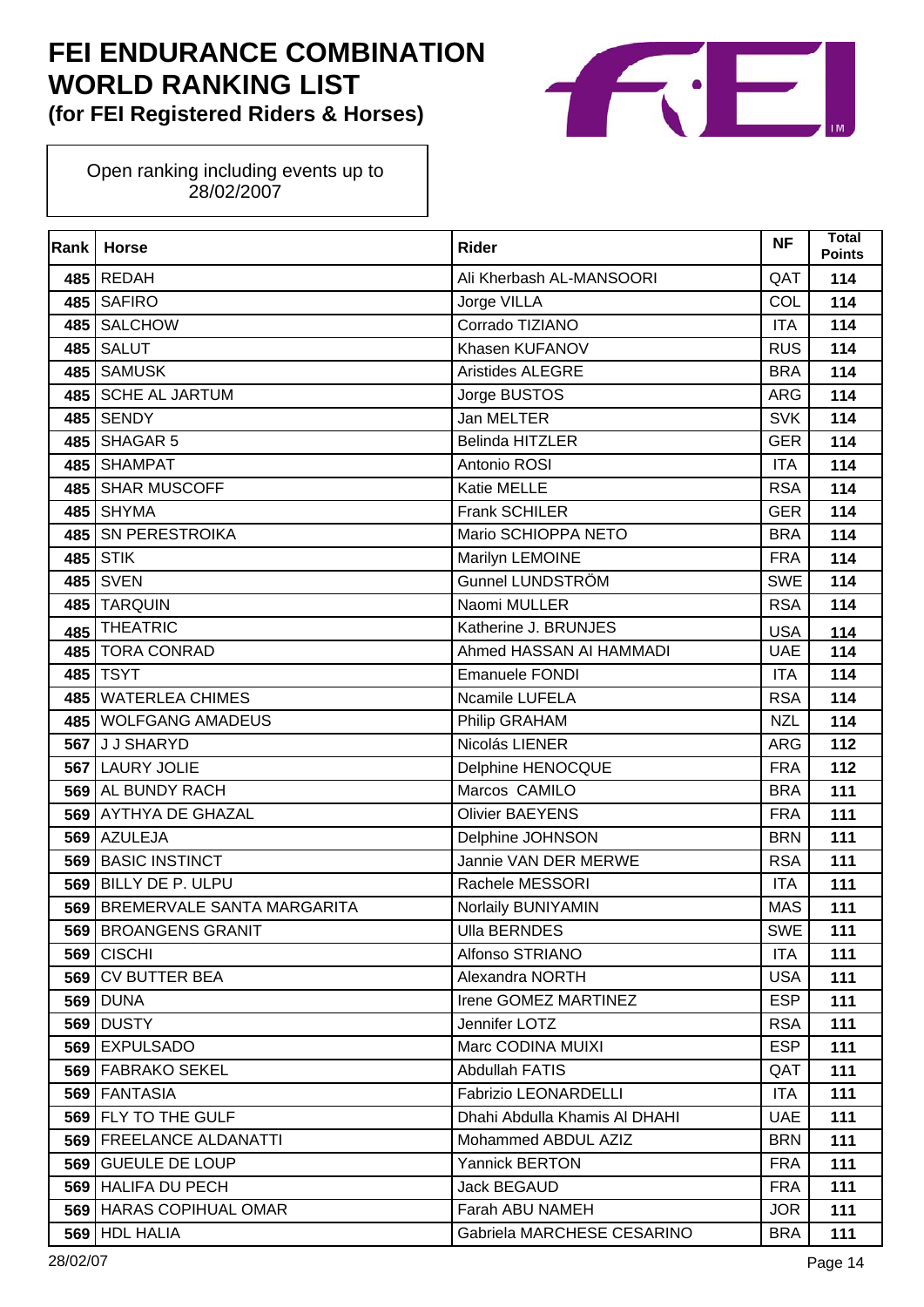

| Rank | <b>Horse</b>             | <b>Rider</b>                    | <b>NF</b>  | <b>Total</b><br><b>Points</b> |
|------|--------------------------|---------------------------------|------------|-------------------------------|
|      | 569 HDL PANTHEON         | Alexandre LECO RAZUCK           | <b>BRA</b> | 111                           |
|      | 569 HIJA                 | <b>Jose VALLANTIN</b>           | <b>FRA</b> | 111                           |
|      | <b>569 HOOR</b>          | Anna SORIANO LLUCH              | <b>ESP</b> | 111                           |
|      | 569 HUZOUT D'AX          | Raphael MULLER                  | <b>FRA</b> | 111                           |
|      | <b>569 INDIA</b>         | Patrizia GIACCHERO              | <b>ITA</b> | 111                           |
|      | 569 JAM BOB FIRE         | Patricia BATAH TALIBERTI        | <b>BRA</b> | 111                           |
| 569  | <b>JAZYK</b>             | <b>Waheed Murad ALI MURAD</b>   | <b>UAE</b> | 111                           |
|      | 569 JO FAROUZA           | Martina LUI                     | <b>ITA</b> | 111                           |
|      | 569 JOY BEATLE           | Yvonne VAN DER VELDE            | <b>NED</b> | 111                           |
|      | 569 KAMRA SW             | Gerhardus KOTZE                 | <b>RSA</b> | 111                           |
|      | 569 KELIM 7              | <b>Dirk FRENZEL</b>             | <b>GER</b> | 111                           |
|      | 569 KEVIN DE NARTHOUX    | Ahmed Bin Mohd AL MAKTOUM       | <b>UAE</b> | 111                           |
|      | <b>569 KHAKI</b>         | Yahya Sughayer Kanoon Al AJTABI | <b>UAE</b> | 111                           |
|      | 569 KHALIL ECLIPSE       | Pieter STREICHER                | <b>RSA</b> | 111                           |
| 569  | <b>KISHON MELEISHA</b>   | Veronica PULLAR                 | <b>NZL</b> | 111                           |
| 569  | <b>LADY DIANE</b>        | Carlo FORMICA                   | <b>ITA</b> | 111                           |
|      | 569 LAKHRAN              | Danguole LASTAUSKAITE           | LTU        | 111                           |
|      | 569 LM JEDD CRIO         | <b>Ismael Luis PASINI</b>       | <b>ARG</b> | 111                           |
|      | <b>569   MANDY</b>       | Willa BOTLAND                   | <b>RSA</b> | 111                           |
|      | 569 MUSTY DE MIRABEAU    | <b>Joel GARCIN</b>              | <b>FRA</b> | 111                           |
|      | <b>569 NADJA LOTOISE</b> | Ahmed Khadem Mubarak AL HAMELI  | <b>UAE</b> | 111                           |
|      | 569 NAKITA               | Yousef Ahmed AI BLOUSHI         | <b>UAE</b> | 111                           |
| 569  | <b>MAROK COLUMBAE</b>    | Mansour IBRAHIM AHMED           | <b>UAE</b> | 111                           |
|      | 569 NATURAL FETICHE      | Cida GAZOLA                     | <b>BRA</b> | 111                           |
| 569  | <b>OMANI IMAN</b>        | Majid BIN MOHD AL MAKTOUM       | <b>UAE</b> | 111                           |
|      | 569 PENSACOLA            | Ana Maria NOVOA FUENTEALBA      | <b>CHI</b> | 111                           |
| 569  | <b>PIPERINO</b>          | Ana CANDIDO COSTA               | <b>POR</b> | 111                           |
| 569  | <b>RAOUEL OX</b>         | Inger PITTER BERTELSEN          | <b>DEN</b> | 111                           |
|      | <b>569 REBECA</b>        | João VAZ-FREIRE                 | POR.       | 111                           |
|      | $569$ REDAH              | Misfer Fahad AL-HAJRI           | QAT        | 111                           |
|      | 569 RIH ZARA             | Ines LISKOW                     | <b>GER</b> | 111                           |
|      | $569$ SAFIR              | Ludmila MATEJCKOVA              | <b>CZE</b> | 111                           |
| 569  | SETE DE OURO             | Paulo FRANCISCO BORGES          | <b>BRA</b> | 111                           |
|      | 569 SHALUM               | Ahmed Hamad ALROWIAEI           | <b>BRN</b> | 111                           |
|      | 569 SHEIKS FIRE          | George WESSELS                  | <b>NAM</b> | 111                           |
|      | 569 SHYROCCO TROILUS     | Meg SLEEPER                     | <b>USA</b> | 111                           |
|      | 569 SNARYAD              | Murat NAKHUSHEV                 | <b>RUS</b> | 111                           |
|      | 569 TENDULKAR            | Christo BEUKES                  | <b>RSA</b> | 111                           |
|      | 569 TEO                  | Mateo OLIVAS                    | <b>URU</b> | 111                           |
|      | 569 TIGER COVE           | Juan Pablo SCHIAPACASSE         | <b>CHI</b> | 111                           |
|      | 569 TIZIANO              | Montserrat CASAS CANALES        | <b>ESP</b> | 111                           |
| 569  | <b>VIGO</b>              | <b>Claudio LINARES</b>          | <b>ARG</b> | 111                           |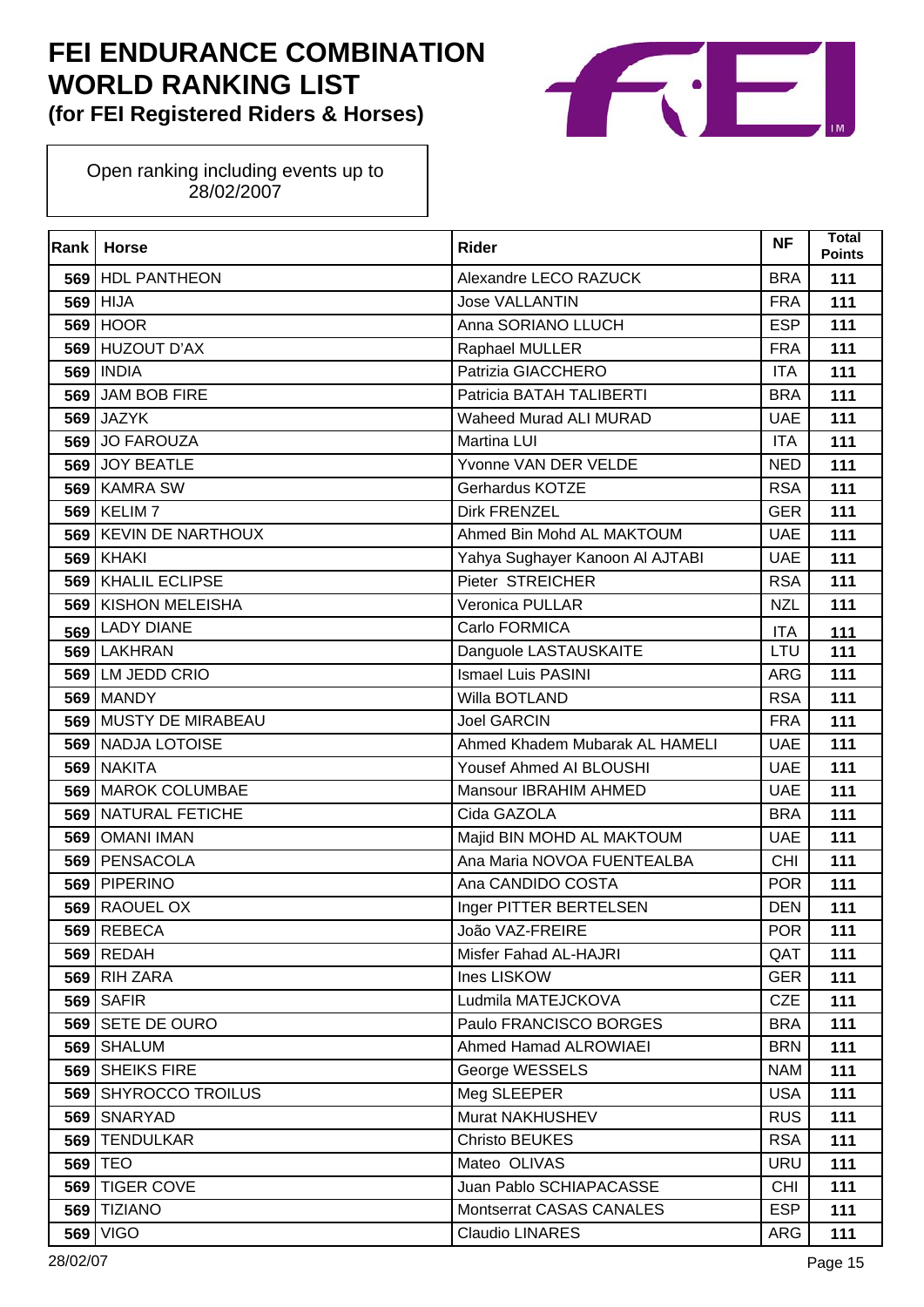

| Rank | <b>Horse</b>               | <b>Rider</b>                      | <b>NF</b>  | Total<br><b>Points</b> |
|------|----------------------------|-----------------------------------|------------|------------------------|
|      | 569 WATERLEA OLIVER        | Jean LORD                         | <b>RSA</b> | 111                    |
| 569  | <b>WMA RATTLER</b>         | Troylyn BALL,                     | <b>USA</b> | 111                    |
| 569  | <b>YSTERBOTTEL</b>         | Rassie ERASMUS                    | <b>RSA</b> | 111                    |
|      | 569 ZT FARAVENTURE         | Sh Khaled Bin Sultan Bin Zayed AL | <b>UAE</b> | 111                    |
|      | 635 JAHMAN                 | Francoise BALEMBOIS VOGLER        | <b>FRA</b> | 110                    |
|      | 635 ZEFYR AL CARNIERE      | <b>Florence MEGRET</b>            | <b>FRA</b> | 110                    |
| 637  | ALI                        | David BOTHA                       | <b>NAM</b> | 108                    |
|      | 637 ALIADA                 | Estefania GARCIA ESCANDELL        | <b>ESP</b> | 108                    |
|      | 637 ANTAR                  | George WESSELS                    | <b>NAM</b> | 108                    |
|      | 637 ANTARES SAUVETERRE     | Sandrine LANCE                    | <b>FRA</b> | 108                    |
| 637  | <b>ANWAN</b>               | Sayf NASRI NOWAR                  | <b>JOR</b> | 108                    |
|      | 637 ARKAB MAGNUM           | Van duyn DUYN DOYER               | <b>RSA</b> | 108                    |
|      | 637 AVALANCHE              | Matías GRASSANO                   | ARG        | 108                    |
|      | 637 BAHIA GOLD             | Valerie KANAVY                    | <b>USA</b> | 108                    |
| 637  | <b>BARAKA BIN SHAHAKAR</b> | <b>Bhanwar Lal Tulcha RAM</b>     | <b>UAE</b> | 108                    |
| 637  | <b>BARAKAH BAR</b>         | Jeremia GAOGASEB                  | <b>NAM</b> | 108                    |
|      | 637 CAL SHAHIM             | Ana Maria NOVOA FUENTEALBA        | <b>CHI</b> | 108                    |
|      | 637 CARO COQUIN            | Carolina GREENWALT                | <b>ARG</b> | 108                    |
| 637  | <b>CASANOVA RACH</b>       | Yara ALMEIDA                      | <b>BRA</b> | 108                    |
|      | 637 CELSAR BAYDAHL         | Khalid Humaid Hareb AL MUHAIRI    | <b>UAE</b> | 108                    |
|      | 637 CENTO LUI              | <b>Martina BRUNNER</b>            | <b>GER</b> | 108                    |
|      | 637 CORSÁRIO RACH          | Paulo JAMIL SALIBA                | <b>BRA</b> | 108                    |
| 637  | <b>DELL HAMA</b>           | Ahmed Mohd AL MARRI               | <b>UAE</b> | 108                    |
| 637  | <b>DENOURA</b>             | Charles CAPPEAU                   | <b>FRA</b> | 108                    |
| 637  | <b>DIILA</b>               | <b>Charlotte TILLMAN</b>          | <b>SWE</b> | 108                    |
|      | 637 DJB FOXFIRE            | Darolyn BUTLER - DIAL             | <b>USA</b> | 108                    |
| 637  | <b>DYNAMIK</b>             | Laurent MOSTI                     | <b>FRA</b> | 108                    |
|      | 637 EL CORDOBES            | Jorge ZEBALLOS                    | <b>URU</b> | 108                    |
|      | $637$ F.C. GALAXY          | <b>Robert GIELEN</b>              | CAN        | 108                    |
| 637  | F-NOOR                     | Abel FERNANDEZ DIAZ               | <b>ESP</b> | 108                    |
|      | 637 FANICK                 | Jean Luc RIOU                     | <b>FRA</b> | 108                    |
|      | 637 GALANS                 | Dalma HOSSZÚ                      | <b>HUN</b> | 108                    |
| 637  | <b>GALLIC STATE</b>        | Vincent LE ROY                    | <b>FRA</b> | 108                    |
| 637  | <b>GREENOCK SERENA</b>     | Eone WILLEMSE                     | <b>RSA</b> | 108                    |
|      | 637   HABAL GALAL          | Michela CARLET                    | ITA        | 108                    |
|      | <b>637 HAIRA</b>           | Marta SPAZZADESCHI                | <b>ITA</b> | 108                    |
| 637  | <b>HAMUDI DHEEN</b>        | Damiano CLEMENTI                  | <b>ITA</b> | 108                    |
|      | 637 HEDGARD                | Loay GHALIB AL SAID               | <b>OMA</b> | 108                    |
|      | 637 INDY DE LA FAGE        | <b>Charles CAPPEAU</b>            | <b>FRA</b> | 108                    |
|      | 637 JARAH-NAIN R.A.        | Valy SCHMARTZ                     | <b>LUX</b> | 108                    |
|      | 637   KOWETA VANNA KAYE    | Sarah ENGSBERG                    | <b>USA</b> | 108                    |
| 637  | <b>MARAMANUP SUNRISE</b>   | Khalid Abdul Rahim AI HAMMADI     | <b>UAE</b> | 108                    |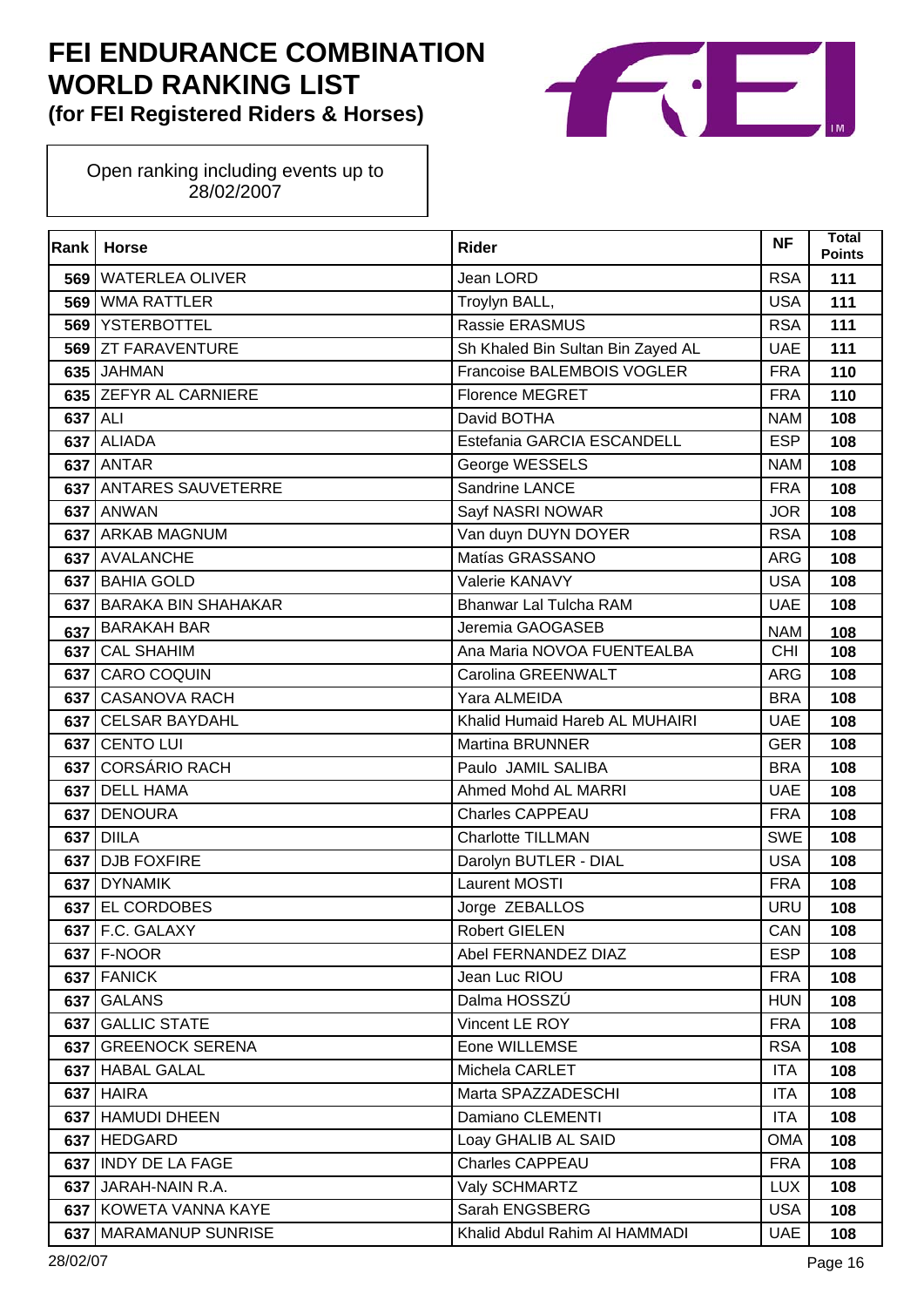

| Rank | <b>Horse</b>                      | <b>Rider</b>                     | <b>NF</b>  | <b>Total</b><br><b>Points</b> |
|------|-----------------------------------|----------------------------------|------------|-------------------------------|
|      | 637 MOSKOU                        | Karel konrad GRUNSCHLOSS         | <b>NAM</b> | 108                           |
|      | 637 NEGEV                         | Fabio TESTA                      | <b>ITA</b> | 108                           |
| 637  | <b>NIELSS</b>                     | <b>Ismael Luis PASINI</b>        | <b>ARG</b> | 108                           |
|      | 637 NIOKA PARK NIKITA             | Jeanne LINNEWEEVER-RIBBERS       | <b>NED</b> | 108                           |
| 637  | <b>OMSURA NASROHN</b>             | Ahmed Hamad ALROWIAEI            | <b>BRN</b> | 108                           |
|      | 637 ORKAAN                        | len BORNMAN                      | <b>RSA</b> | 108                           |
| 637  | PEPA-BEN-RITA                     | João AMANTE                      | <b>POR</b> | 108                           |
|      | 637 PERLE DU BUC                  | Jose PIETRONI                    | <b>FRA</b> | 108                           |
| 637  | <b>PHOENIX</b>                    | Ali Yousef Hussain Al HAMMADI    | <b>UAE</b> | 108                           |
|      | 637 PRIMULA BAIA                  | Diana ORIGGI                     | <b>ITA</b> | 108                           |
| 637  | <b>ROGER HCF</b>                  | Dominique FREEMAN                | <b>GBR</b> | 108                           |
| 637  | <b>RUBIA</b>                      | Pilar HERNANDEZ                  | <b>URU</b> | 108                           |
| 637  | SANDINE VALENCIA BOY              | Marzooq SALEM AL MARRI           | <b>UAE</b> | 108                           |
| 637  | <b>SHA EBONY ROSE</b>             | <b>Dennis SUMMERS</b>            | <b>USA</b> | 108                           |
| 637  | <b>SHAJAN</b>                     | Sonja VAN WILLIGEN               | <b>DEN</b> | 108                           |
| 637  | <b>SHEYK</b>                      | Marta PUJADAS SALA               | <b>ESP</b> | 108                           |
|      | 637 SHINNING KNIGHT               | Abdelhak KADDOURI                | <b>BRN</b> | 108                           |
| 637  | SHIRANNA BOKHARA                  | Ali Yousef Hussain Al HAMMADI    | <b>UAE</b> | 108                           |
| 637  | <b>SILVINA</b>                    | Aldo FURIATTI                    | <b>URU</b> | 108                           |
| 637  | <b>SPORT</b>                      | Darius DILINSKAS                 | LTU        | 108                           |
| 637  | <b>SULTAO</b>                     | Joao RAPOSO                      | <b>POR</b> | 108                           |
| 637  | <b>TAMAZAK BARCO</b>              | Pauline DU PLESSIS               | <b>RSA</b> | 108                           |
| 637  | <b>TEODORO</b>                    | Juan Pablo SCHIAPACASSE          | <b>CHI</b> | 108                           |
| 637  | <b>TIERVIEW SERINDA</b>           | Salem MOHD YAFOUR AL SABOUSI     | <b>UAE</b> | 108                           |
| 637  | <b>TOREADOR</b>                   | Mohan Singh Kan SINGH            | <b>UAE</b> | 108                           |
| 637  | <b>TORRYBURN RISE AND SHINE</b>   | Abdullah KHAMIS ALI SAEED        | <b>UAE</b> | 108                           |
| 637  | <b>VAN ZYAD</b>                   | Luís Fernando VARANDA            | <b>BRA</b> | 108                           |
|      | 637 WN MAHARANA (BR)              | Daniel BERNARD                   | <b>FRA</b> | 108                           |
|      | 637   XANADU HARJI BUBBA          | Ghulam Nadhar Mohd ABBAS         | UAE        | 108                           |
|      | 702 HESERT EL SAFA                | Sandrine DELLA NOCE              | <b>FRA</b> | 106                           |
|      | 703 AKIM DU BOULVE                | Philippe BENOIT                  | <b>FRA</b> | 105                           |
|      | <b>703 AL TAER</b>                | Yari PERROTTI                    | <b>ITA</b> | 105                           |
|      | 703 ALABAMA DE GAN                | Anne Charlott VERBRUGGE          | <b>FRA</b> | 105                           |
|      | <b>703 ALASAR BY MIKHITA</b>      | <b>Fausto PACINI</b>             | <b>ITA</b> | 105                           |
|      | 703 ARKAB SAHEEL                  | Zaan PELSER                      | <b>RSA</b> | 105                           |
|      | 703 AZALEA GRIGIA                 | Daniele GIARDINI                 | <b>ITA</b> | 105                           |
|      | <b>703 AZTEC</b>                  | Salem MOHD YAFOUR AL SABOUSI     | <b>UAE</b> | 105                           |
|      | <b>703 BADJI</b>                  | Soslan KALIBATOV                 | <b>RUS</b> | 105                           |
|      | 703 BARA PARK BASTIEN             | <b>Olivier BAEYENS</b>           | <b>FRA</b> | 105                           |
|      | <b>703 BOZAN</b>                  | Frida SÖDERSTRÖM                 | <b>SWE</b> | 105                           |
|      | 703 CARAMELO SU                   | Peter BAUZA                      | <b>ARG</b> | 105                           |
|      | 703 CEDAR RIDGE JUMPIN JACK FLASH | Shareef MOHD ABDULLAH AL BLOUSHI | <b>UAE</b> | 105                           |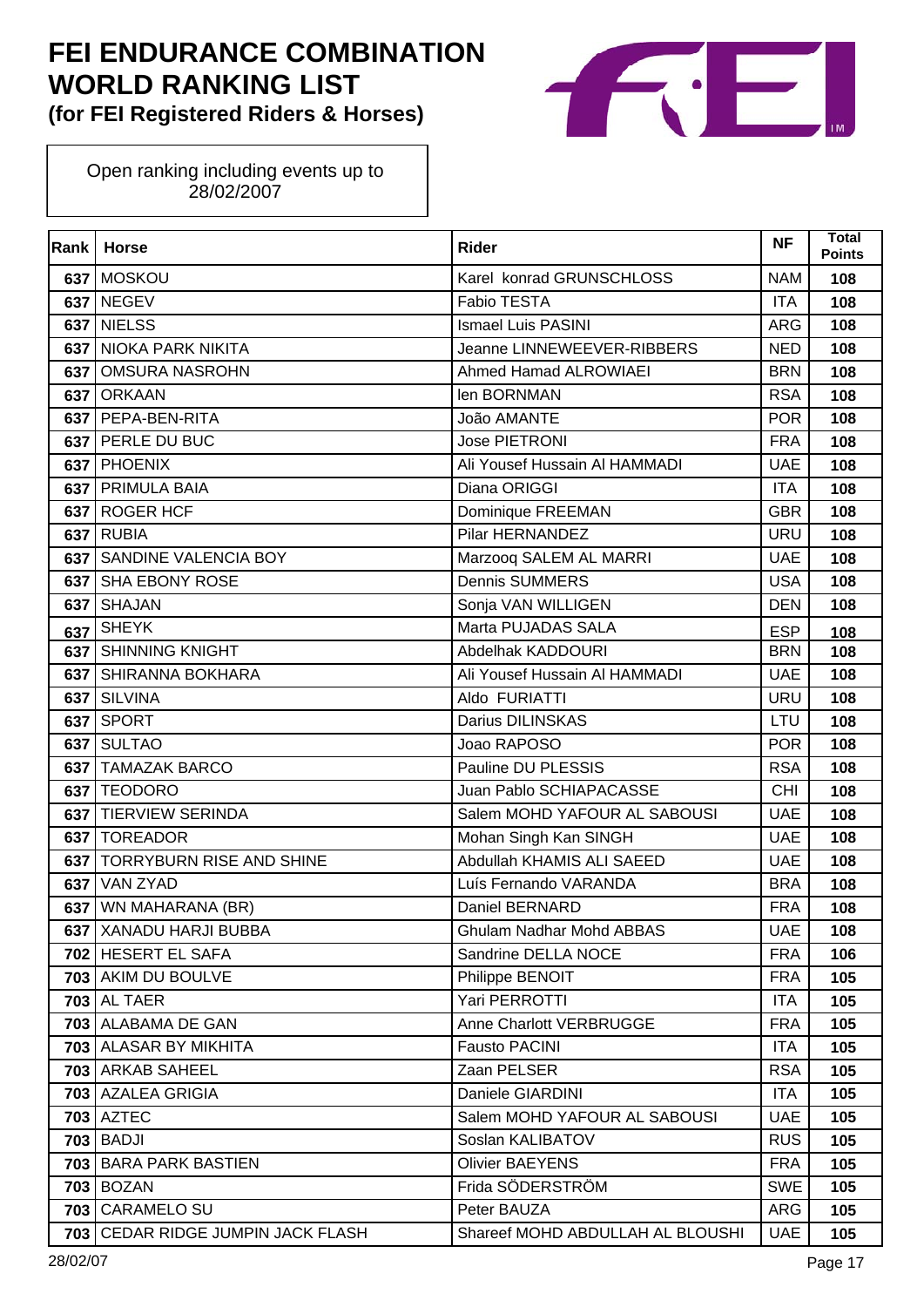

| Rank | <b>Horse</b>               | <b>Rider</b>                     | <b>NF</b>  | Total<br><b>Points</b> |
|------|----------------------------|----------------------------------|------------|------------------------|
|      | 703 CEZARIO MANFRED        | Jaromir SIROKY                   | <b>CZE</b> | 105                    |
|      | 703 DC MACPROOF            | Cecilia STRÅHLE-ENGQUIST         | <b>SWE</b> | 105                    |
|      | 703 DEVINE JESTER          | Ahmed Seghayer Kanoon Al YARADEH | <b>UAE</b> | 105                    |
|      | <b>703 DREAM ON</b>        | <b>Heather REYNOLDS</b>          | <b>USA</b> | 105                    |
|      | 703 DZIRANA                | Ursula SCHUDER                   | <b>GER</b> | 105                    |
|      | 703 EL ESTANDE             | Salem Rashed Bin GHADAYER        | <b>UAE</b> | 105                    |
| 703  | <b>EL JEQUE</b>            | Juan Bosco MACHIN MUÑIZ          | <b>ESP</b> | 105                    |
|      | 703 ELECTRA                | Mariann THORSTENSEN              | <b>NOR</b> | 105                    |
|      | 703 ELPHYN SASHA           | Mansoor Ahmed Ali Al SUBOSE      | <b>UAE</b> | 105                    |
|      | 703 ESPIÃ ENDURANCE        | Mariana Cesarino STEINBRUCH      | <b>BRA</b> | 105                    |
|      | 703 ETIQUETA ROJA          | <b>DIEGO MARTINEZ</b>            | URU        | 105                    |
|      | 703 FAJR ALCHAM            | Majid Mohammad BATSH             | <b>JOR</b> | 105                    |
|      | 703 KING FARHOZ DE PAUTE   | Abdelhak KADDOURI                | <b>BRN</b> | 105                    |
|      | 703 GINY DU CRANOU         | Sandra PONZO                     | <b>FRA</b> | 105                    |
|      | 703 GRAN INDU              | Enrique ANGAUT                   | <b>ARG</b> | 105                    |
| 703  | <b>HEAVENROZ DE PAUTÉ</b>  | Elisabet XALABARDER SAGALES      | <b>ESP</b> | 105                    |
|      | 703   IRIENA               | Denis PESCE                      | <b>FRA</b> | 105                    |
|      | 703 JKB MASOUDH            | Nico KOHL                        | <b>LUX</b> | 105                    |
|      | 703 JORDAN VALE RED CLOUD  | <b>Waheed Murad ALI MURAD</b>    | <b>UAE</b> | 105                    |
|      | 703 KARMENZITA             | Liv BURDETT                      | <b>SWE</b> | 105                    |
|      | 703 KCLOWN DE PAUTE        | Sandrine ROQUES                  | <b>FRA</b> | 105                    |
|      | <b>703 MARIAH</b>          | Wendy MACCOUBREY                 | CAN        | 105                    |
|      | 703 MAZAN (RU)             | Jean Jacques DONZELLI            | <b>FRA</b> | 105                    |
|      | 703 MELADIE-ROSE           | Onno GRUND                       | <b>NED</b> | 105                    |
|      | 703 MERIMINDI NIKE         | Ahmed Seghayer Kanoon Al YARADEH | <b>UAE</b> | 105                    |
|      | <b>703 MISTA</b>           | Corrie VAN NIEKERK               | <b>RSA</b> | 105                    |
| 703  | <b>MONTY</b>               | Willa BOTLAND                    | <b>RSA</b> | 105                    |
|      | 703   MOOLMANSHOEK MAXIMUS | Leon LIVERSAGE                   | <b>RSA</b> | 105                    |
|      | <b>703   MORFEO</b>        | Giovanni GARATTI                 | ITA        | 105                    |
|      | 703 MOUBARAK TAWFIK        | Mariana CESARINO STEINBRUCH      | <b>BRA</b> | 105                    |
|      | 703 NAJIB DU BERNOUD       | Fahad Nasser AL ZABI             | <b>BRN</b> | 105                    |
|      | <b>703 NASHMI</b>          | Jaswant Singh Hem Singh RATHOD   | <b>UAE</b> | 105                    |
|      | <b>703 NASHMI</b>          | Hamdan Bin Mohd AL MAKTOUM       | <b>UAE</b> | 105                    |
|      | <b>703 NAVIAH</b>          | Miguel Joaquim POTES             | <b>POR</b> | 105                    |
|      | 703 NESTOR I               | Matteo ZAMPAGLI                  | <b>ITA</b> | 105                    |
| 703  | <b>OMANI IMAN</b>          | Narpat Singh Anop SINGH          | <b>UAE</b> | 105                    |
| 703  | <b>REASON TO BELIEVE</b>   | Cheryl DELL                      | <b>USA</b> | 105                    |
|      | <b>703 GEISHA</b>          | Mariette VISSER                  | <b>RSA</b> | 105                    |
|      | 703 SAAGRE GOLD            | Valerie KANAVY                   | <b>USA</b> | 105                    |
|      | 703 SARACEN SULTAN         | Salman AL JALAHMA                | <b>BRN</b> | 105                    |
| 703  | <b>SHAMILLAH</b>           | Peter BAUZA                      | <b>ARG</b> | 105                    |
| 703  | <b>SHAMIR</b>              | Francesco IOVINO                 | <b>ITA</b> | 105                    |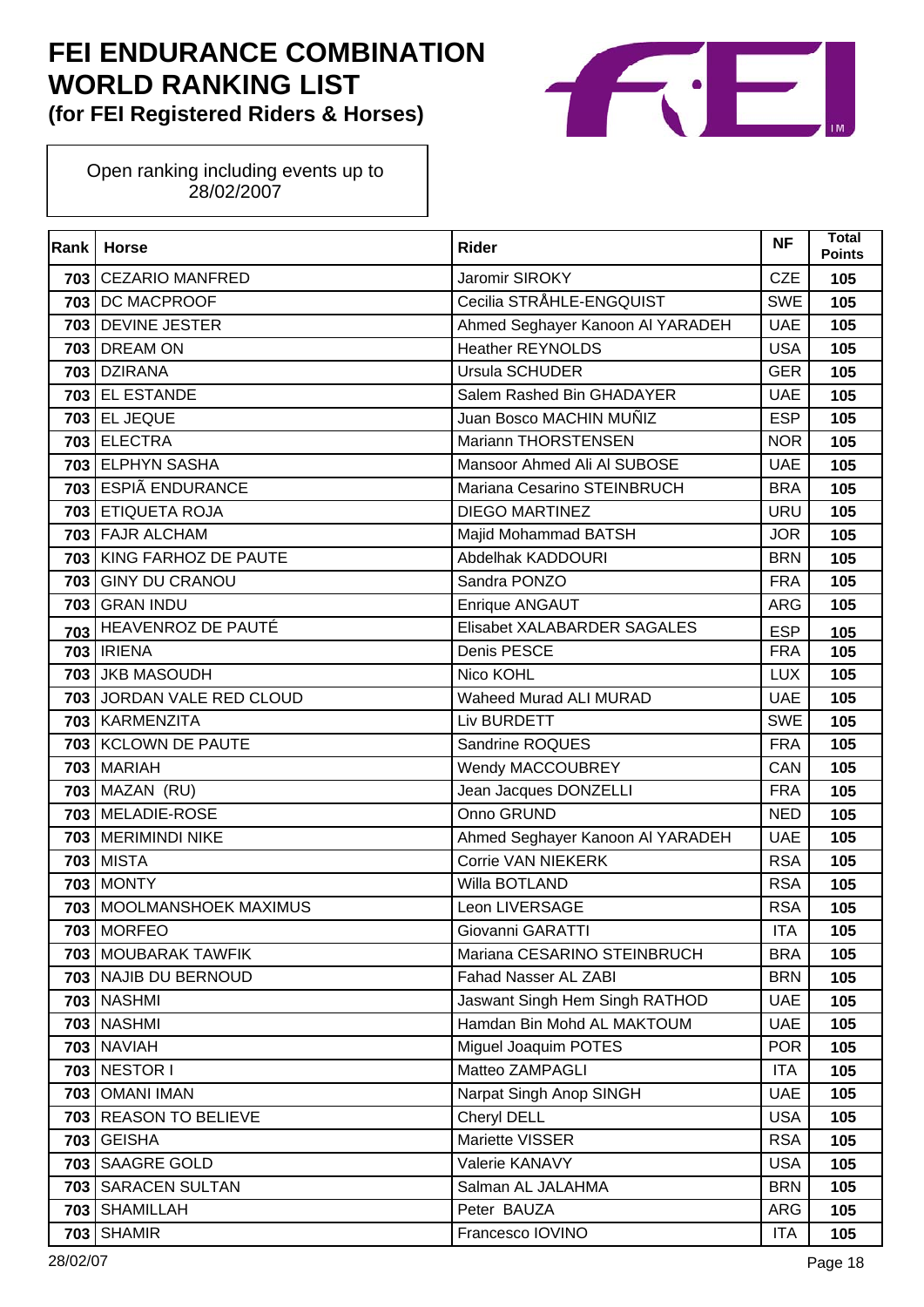

| Rank | <b>Horse</b>              | <b>Rider</b>                     | <b>NF</b>  | <b>Total</b><br><b>Points</b> |
|------|---------------------------|----------------------------------|------------|-------------------------------|
|      | 703   SHARAHD SHAZAAM     | Dato KAMARUDDIN BIN ABDUL GHANI  | <b>MAS</b> | 105                           |
|      | 703 SIMMENAU ZARENA       | Reni VAN DER MERWE               | <b>NAM</b> | 105                           |
| 703  | <b>SOK</b>                | <b>Grazina STUGYTE</b>           | LTU        | 105                           |
|      | 703 SULTANA BEN DANDY     | Filipe FIALHO                    | <b>POR</b> | 105                           |
|      | <b>703 TAHINI</b>         | Renee Laure KOCH                 | <b>FRA</b> | 105                           |
|      | 703 TIR'AT RABDAN         | Corrie VAN NIEKERK               | <b>RSA</b> | 105                           |
|      | <b>703 TITAN</b>          | Anna GUGUNAVA                    | <b>GEO</b> | 105                           |
|      | <b>703 TROIAN 3</b>       | Laia MUIXI CRUSELLAS             | <b>ESP</b> | 105                           |
|      | 703 USHUAIA               | Maarten STILLAERT                | <b>BEL</b> | 105                           |
|      | <b>703 VOKAL 7</b>        | Daniela KRACK                    | <b>GER</b> | 105                           |
| 703  | <b>VOLVO</b>              | Ignasi VALLS VIVAS               | <b>ESP</b> | 105                           |
|      | 703 WILLOW CREEK PETITE   | Hamood Obaid AL HAMEERI          | <b>UAE</b> | 105                           |
| 703  | <b>WN MALIKA</b>          | Daniel DE MOURA DORIA GRANDE     | <b>BRA</b> | 105                           |
|      | 703 WN POLYANA            | Luciana Maria BAGAROLLI          | <b>BRA</b> | 105                           |
| 703  | <b>YENTL RIFFH</b>        | Wilro ROELOFFZE                  | <b>RSA</b> | 105                           |
| 772  | <b>DJELING</b>            | Anita DAVID BECKER               | <b>FRA</b> | 103                           |
|      | 773 AADORAABLE            | Ahmed Bin Mohd AL MAKTOUM        | <b>UAE</b> | 102                           |
|      | 773 ALOHA JUDAS           | Yousif ALI TAHER                 | <b>BRN</b> | 102                           |
|      | 773 ANDY GIRL             | Peter BAUMANN                    | <b>GER</b> | 102                           |
|      | 773 BAIKAL DA BARRA       | José Antonio DA SILVA MACHADO    | <b>BRA</b> | 102                           |
|      | 773 BENNALONG NILE KING   | Majed Ali Hassan MARZOUQI        | <b>UAE</b> | 102                           |
|      | 773 BINT ESTARELLA        | <b>Alfonso MARCUCCI</b>          | <b>ITA</b> | 102                           |
| 773  | <b>BORNEO</b>             | <b>Claire MENEUR</b>             | <b>FRA</b> | 102                           |
|      | 773 BRASCH                | Saif Sultan Abdulla Dhahi BUAMIM | <b>UAE</b> | 102                           |
|      | 773 CAMARERO              | David SERRANO                    | ECU        | 102                           |
|      | 773 CAMEO ZINNIAA         | Ahmed Khaled Seddiq AL ASMAMI    | <b>UAE</b> | 102                           |
| 773  | CARLANDE                  | Rebecca ARNOLD                   | <b>GER</b> | 102                           |
| 773  | <b>CHEVERE</b>            | Silvia YEBRA ALTIMIRAS           | <b>ESP</b> | 102                           |
|      | <b>773   DAXI</b>         | Pablo PEÑALVER                   | ESP        | 102                           |
| 773  | <b>DON</b>                | Penny TOFT                       | <b>AUS</b> | 102                           |
|      | <b>773 ECART</b>          | Ronnye SCHIARETTI                | <b>ITA</b> | 102                           |
|      | $773$ EL HIXIR-HN         | Sara PERRINGERARD                | <b>FRA</b> | 102                           |
|      | <b>773 FINO</b>           | Jaume PUNTI DACHS                | <b>ESP</b> | 102                           |
|      | 773 GR PIMENTINHA         | Ana Carla MACIEL                 | <b>BRA</b> | 102                           |
|      | 773 HAFIZA DU MAS         | Sophie ARNAUD                    | <b>FRA</b> | 102                           |
|      | 773 HAZALAI               | Sh.Duaij bin Salman AL KHALIFA   | <b>BRN</b> | 102                           |
| 773  | HURRICANE DE PAUTE        | Celine SCHWARTZ                  | <b>FRA</b> | 102                           |
| 773  | <b>IMAN DES GRAVETTES</b> | Philippe TOMAS                   | <b>FRA</b> | 102                           |
|      | 773 JASSAN TIMOTHY        | Pascal TALIBART                  | <b>FRA</b> | 102                           |
|      | 773   KADAR LAMIA         | Marcio José CARDOSO HONORIO      | <b>BRA</b> | 102                           |
| 773  | KAYSAND FARRAZAH          | Mubarak KHALIFA BIN SHAFYA       | <b>UAE</b> | 102                           |
| 773  | KIMBA II CH               | Sonja FRITSCHI                   | SUI        | 102                           |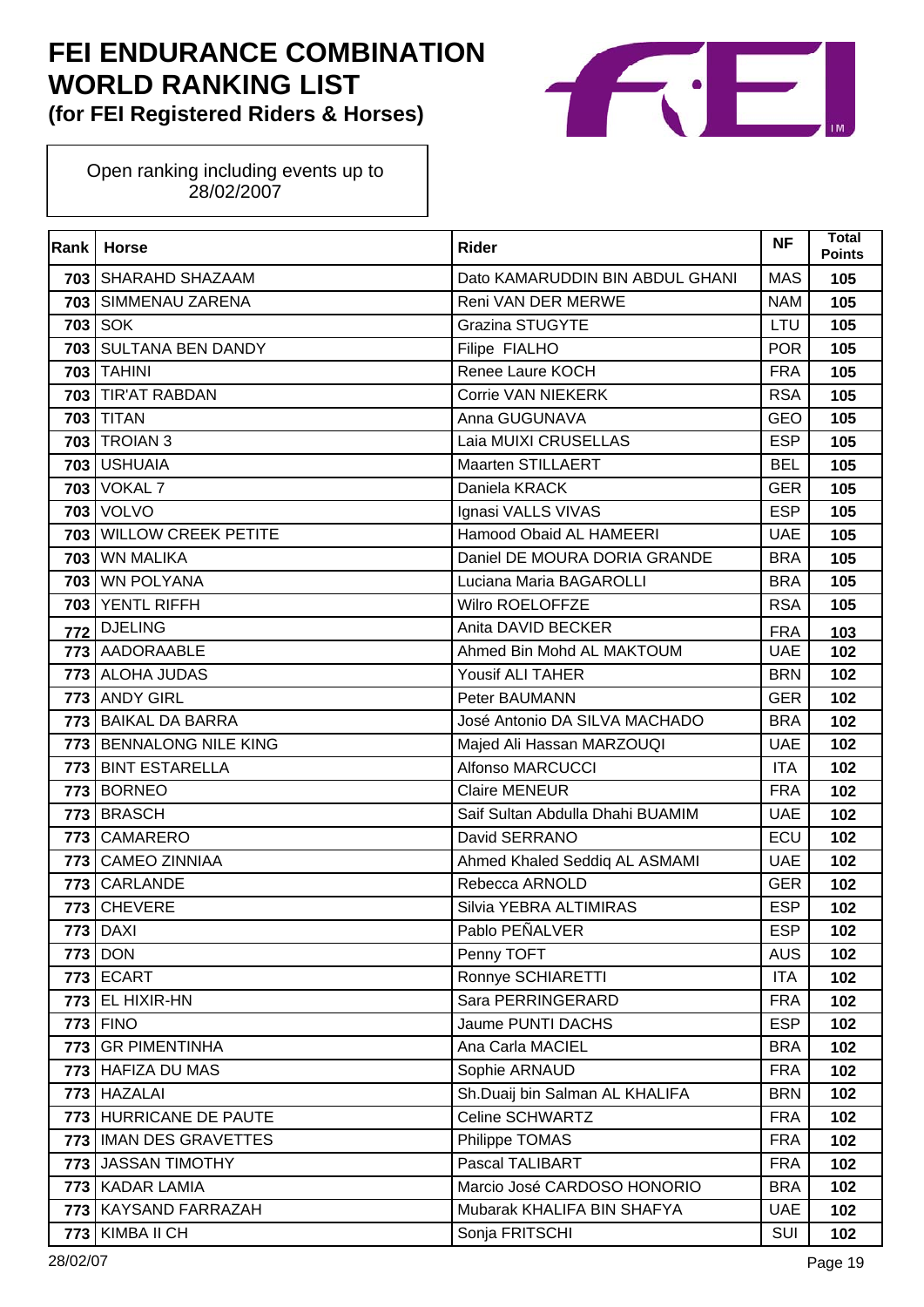

| Rank | <b>Horse</b>                | <b>Rider</b>                  | <b>NF</b>  | Total<br><b>Points</b> |
|------|-----------------------------|-------------------------------|------------|------------------------|
|      | 773 KUBLEH                  | Elena LANFRANCHI              | <b>ITA</b> | 102                    |
|      | 773 LE-WARDI LAMOR          | <b>Johan KRIEL</b>            | <b>NAM</b> | 102                    |
| 773  | <b>LESKEN</b>               | Anzor MIRZAKANOV              | <b>RUS</b> | 102                    |
|      | 773 LULU DEL GUFO           | Matteo PAOLUCCI               | <b>ITA</b> | 102                    |
|      | 773 LV CAMBRIDGE            | <b>Barry WAITTE</b>           | <b>USA</b> | 102                    |
| 773  | <b>MAY STAFF</b>            | <b>Adriano PATRIA</b>         | <b>ITA</b> | 102                    |
| 773  | MINDARI AENZAC              | Dalpat SINGH                  | <b>IND</b> | 102                    |
| 773  | NASIYYA BINT SUAD           | Giancarlo CIOCHETTI           | <b>ITA</b> | 102                    |
|      | 773 NOURMA SORAJA           | Pieter HUGO                   | <b>RSA</b> | 102                    |
| 773  | ORSANE D'ANGELIQUE          | Nicolas VAZQUEZ               | <b>FRA</b> | 102                    |
| 773  | <b>DUDDY EL GARRET</b>      | Raghuveer Singh Hem SINGH     | <b>UAE</b> | 102                    |
|      | 773 PRETTY PENNY LANE       | Danielle KANAVY MC GUNIGAL    | <b>USA</b> | 102                    |
|      | 773   PROPADOLLAH BAILEY    | Salem MOHD YAFOUR AL SABOUSI  | <b>UAE</b> | 102                    |
| 773  | <b>SCHE AL BARAK</b>        | <b>Carlos Ariel LARRERE</b>   | <b>ARG</b> | 102                    |
| 773  | SHA-ALI                     | Ali Khalfan AL JAHOURI        | <b>UAE</b> | 102                    |
| 773  | <b>SHARABY</b>              | Ivan FONDRIEST                | <b>ITA</b> | 102                    |
|      | 773 SOARING ST PATRICK      | <b>Gabrielle MANN</b>         | <b>USA</b> | 102                    |
| 773  | <b>SULAIMAN</b>             | <b>Barakat AL NATOUR</b>      | <b>JOR</b> | 102                    |
| 773  | <b>SUNLEA DEJHANN</b>       | Denise FALSETTA               | <b>GBR</b> | 102                    |
| 773  | <b>TAMIRLAN</b>             | Elina DMITRUK                 | <b>RUS</b> | 102                    |
|      | 773 TRES JOLIE ENDURANCE    | André VIDIZ                   | <b>BRA</b> | 102                    |
| 773  | <b>TUREK3</b>               | Maren KUNER                   | <b>GER</b> | 102                    |
| 773  | <b>VIVAZA</b>               | Alejandro SILVEIRA            | <b>URU</b> | 102                    |
| 773  | <b>WATERLEA CHIMES</b>      | Jean LORD                     | <b>RSA</b> | 102                    |
| 773  | <b>WIELKA KARLINA</b>       | Sofia STRAND                  | <b>SWE</b> | 102                    |
| 773  | <b>WILLOI BINT KHYBERIE</b> | <b>Terrius SWARTBOOI</b>      | <b>RSA</b> | 102                    |
| 773  | <b>ZAFIR</b>                | Csaba MIHOK                   | <b>HUN</b> | 102                    |
|      | 773 ZT ZA TRES JOLIE        | Luciana SOTO ACEBAL           | <b>ARG</b> | 102                    |
|      | 827 MASHUK                  | Aslan MAMBETOV                | <b>RUS</b> | 101                    |
| 828  | <b>CG GAFRABBOOR</b>        | Luciano NOVELLETTO            | ARG        | 100                    |
|      | 828 JEBHA DE LUX            | Stephane BAUDOIN              | <b>FRA</b> | 100                    |
|      | 830 A'LANDELL TRIBUTE       | Daniel OLLIVIER               | <b>FRA</b> | 99                     |
|      | 830 AKASHA SANSATION        | Corrie VAN NIEKERK            | <b>RSA</b> | 99                     |
|      | 830 ARAS IBN HALIN          | Daniele GALLI                 | <b>ITA</b> | 99                     |
|      | 830 ARMIN'S YAHSIR          | Karel GRUNSCHLOSS             | <b>NAM</b> | 99                     |
|      | 830   ASSADS JOHARAH        | Melanie ARNOLD                | <b>GER</b> | 99                     |
|      | 830 AUSSIE OY               | Kevin JAMES                   | <b>NZL</b> | 99                     |
| 830  | <b>AYMANA EBONY AFIFA</b>   | Gabi SCHREIBER                | <b>GER</b> | 99                     |
|      | 830 BEY CINEL BL            | Seiichi HASUMI                | <b>JPN</b> | 99                     |
| 830  | <b>BIYAN</b>                | Nikolay MELBARD               | <b>RUS</b> | 99                     |
| 830  | <b>BURFIELD FRIDAY FOX</b>  | <b>Tracey ATTFIELD</b>        | <b>GBR</b> | 99                     |
| 830  | CAN CR ECLIPSE              | Ali Yousef Hussain Al HAMMADI | <b>UAE</b> | 99                     |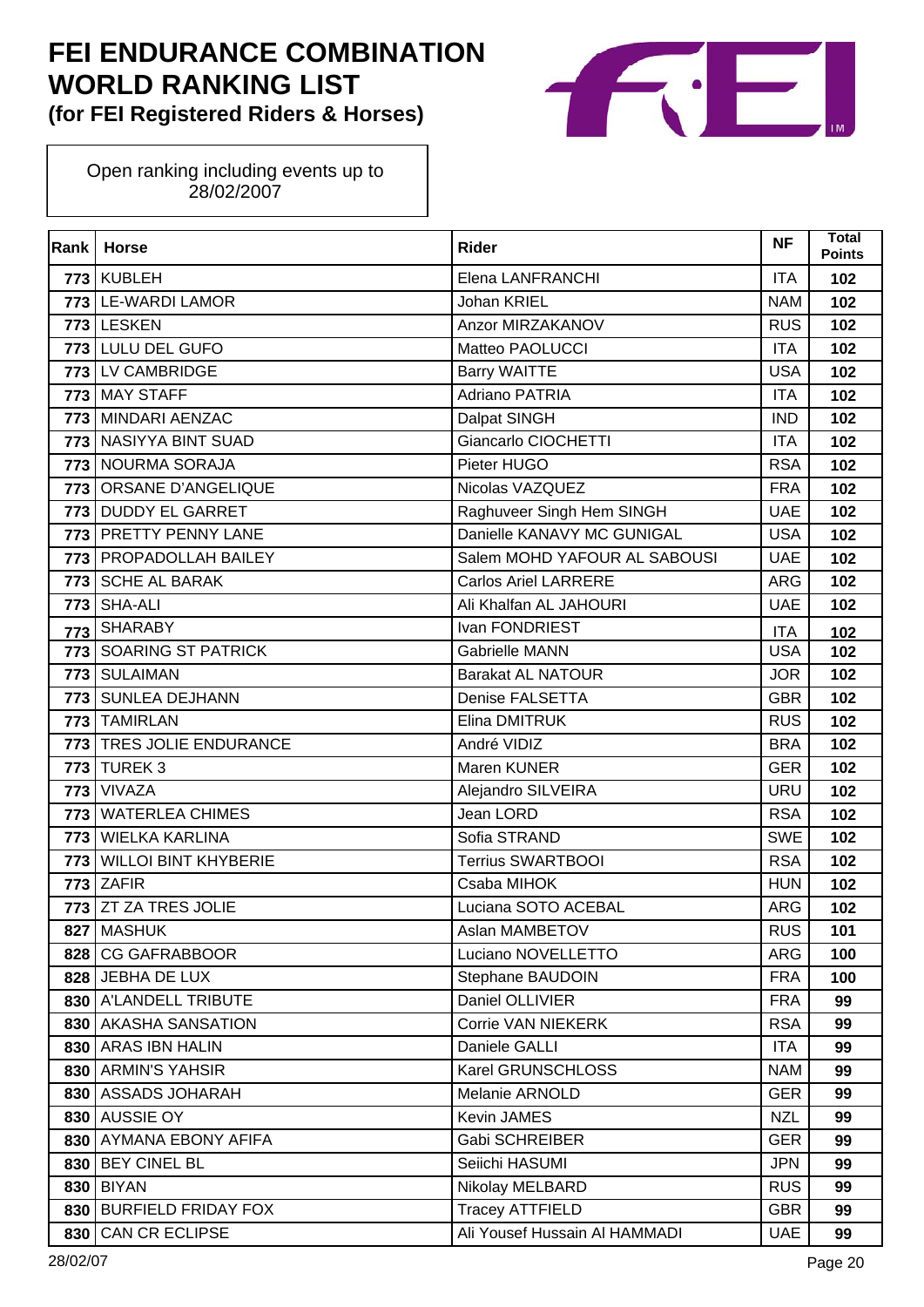

| Rank | <b>Horse</b>                | <b>Rider</b>                     | <b>NF</b>  | <b>Total</b><br><b>Points</b> |
|------|-----------------------------|----------------------------------|------------|-------------------------------|
|      | 830 CAPITAVOR               | <b>Barbara BIENFAIT</b>          | <b>BEL</b> | 99                            |
| 830  | <b>CASTLEBAR KHALIFA</b>    | Chain SINGH                      | <b>IND</b> | 99                            |
| 830  | <b>CF DAPALN</b>            | Silvia SCAPIN                    | <b>ITA</b> | 99                            |
| 830  | <b>CHARLANDRE EL SHARIF</b> | Sayf NASRI NOWAR                 | <b>JOR</b> | 99                            |
| 830  | <b>CHERRA</b>               | Chiara ROSI                      | <b>ITA</b> | 99                            |
| 830  | <b>CR WINDSOR</b>           | Candy BARBO                      | CAN        | 99                            |
| 830  | <b>CRISTAL DE SULEIMAN</b>  | Delphine JOHNSON                 | <b>BRN</b> | 99                            |
| 830  | <b>CYR AZARO</b>            | Jordi ARBOIX SANTACREU           | <b>ESP</b> | 99                            |
| 830  | <b>DEEN</b>                 | Hussain Ali AL MARZOUKI          | <b>UAE</b> | 99                            |
|      | 830   DUNWINGERI MAAKHAL    | Mansoor Ahmed Ali Al SUBOSE      | <b>UAE</b> | 99                            |
| 830  | <b>EL ESTANDE</b>           | Khalifa BIN GHALAITA             | <b>UAE</b> | 99                            |
|      | 830 EWALD DE MARTIGNY       | Dominique LIMAUX                 | <b>FRA</b> | 99                            |
|      | 830 GAROUA                  | Ahmed Bin Mohd AL MAKTOUM        | <b>UAE</b> | 99                            |
| 830  | <b>GARRYA</b>               | <b>Frank LANCE</b>               | <b>FRA</b> | 99                            |
| 830  | <b>HAFATI VOYAGER</b>       | Antonio DOS SANTOS               | <b>BRA</b> | 99                            |
| 830  | HAVANE DE NAVAS             | Alexandre MONBRUN                | <b>FRA</b> | 99                            |
|      | 830 HDL KAHAR               | Marcio José CARDOSO HONORIO      | <b>BRA</b> | 99                            |
|      | 830 HIAS DES JAMETS         | Philippe TOMAS                   | <b>FRA</b> | 99                            |
|      | 830 HURST KARIBA            | Jennifer LOTZ                    | <b>RSA</b> | 99                            |
| 830  | <b>ISMAYLA D'ESCALINE</b>   | Maria Mercedes ALVAREZ PONTON    | <b>ESP</b> | 99                            |
| 830  | <b>JA GAI KASCADE</b>       | Ana Maria NOVOA FUENTEALBA       | <b>CHI</b> | 99                            |
|      | 830 JERANA DE LUX           | Patrizia GIACCHERO               | <b>ITA</b> | 99                            |
| 830  | JOZAMI PRINCESS DIANA       | Natasha HERBST                   | <b>RSA</b> | 99                            |
| 830  | <b>KASMINN</b>              | Antonella BOTTIGLIONE            | <b>ITA</b> | 99                            |
| 830  | <b>KAYSAND KARIMAH</b>      | Yousif Isa Nasser AHMED          | <b>BRN</b> | 99                            |
|      | 830   KAZAM DES BAUCELS     | Jaume PUNTI DACHS                | <b>ESP</b> | 99                            |
| 830  | LE RAFLEUR                  | Sylvain DELPECH                  | <b>FRA</b> | 99                            |
|      | 830 MAGIC START             | Chiara MARRAMA                   | <b>ITA</b> | 99                            |
|      | 830 MUHULISFIRE             | <b>Vicki STANISLAWSKI</b>        | <b>USA</b> | 99                            |
| 830  | NINA BEN RITA               | Ricardo Relvas BATISTA           | <b>POR</b> | 99                            |
|      | 830 OSIRIS ASAPH            | Theus BADENHORST                 | <b>RSA</b> | 99                            |
|      | 830   PC KOOKWATER          | Saif Sultan Abdulla Dhahi BUAMIM | <b>UAE</b> | 99                            |
| 830  | <b>PUSSA</b>                | Manuel NARBONA LOPEZ             | <b>ESP</b> | 99                            |
|      | 830 RAS ALMODOVAR           | Mercedes TAPIA                   | ARG        | 99                            |
|      | 830 SANDINE VALENCIA BOY    | Ali Yousef Hussain Al HAMMADI    | <b>UAE</b> | 99                            |
|      | <b>830   SERGAI</b>         | Anzag MEHMOOD                    | <b>PAK</b> | 99                            |
| 830  | <b>TAJ RAI HASAN</b>        | Christoph SCHORK                 | <b>USA</b> | 99                            |
|      | 830   TAJFUN                | <b>Balázs BATRIN</b>             | <b>HUN</b> | 99                            |
|      | 830 TRAKA CRYPTON           | Giliese DE VILLIERS              | <b>RSA</b> | 99                            |
|      | 830 WHIST DES IVIERS        | Jean Michel GRIMAL               | <b>FRA</b> | 99                            |
|      | 830 ZF MOCHA                | Patricia DOWLING                 | CAN        | 99                            |
| 830  | <b>ZINGARO</b>              | Johanna CARLSSON                 | <b>SWE</b> | 99                            |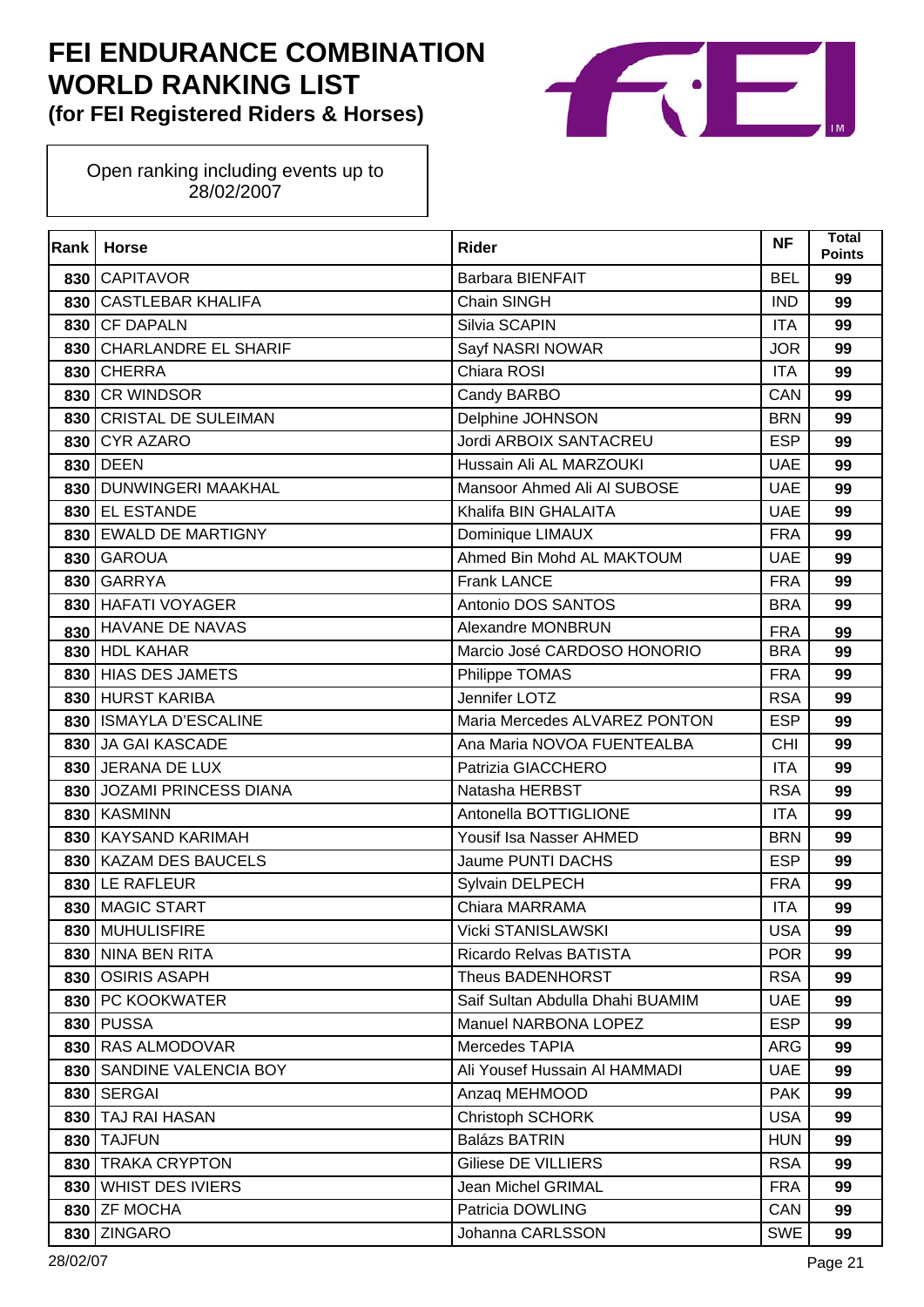

| Rank | <b>Horse</b>                 | <b>Rider</b>                          | <b>NF</b>  | Total<br><b>Points</b> |
|------|------------------------------|---------------------------------------|------------|------------------------|
| 883  | <b>JOLLA</b>                 | Sophie SAGOT                          | <b>FRA</b> | 98                     |
| 883  | <b>WN FARAH</b>              | Pedro STEFANI MARINO                  | <b>BRA</b> | 98                     |
| 885  | <b>SIERRA</b>                | <b>Edwin MERL</b>                     | <b>GER</b> | 97                     |
| 886  | <b>AINHOA BILISKA</b>        | Carlota DUPAS                         | <b>FRA</b> | 96                     |
| 886  | <b>ALEGRIA</b>               | Majed Mohd Salman AI SABRI            | <b>UAE</b> | 96                     |
| 886  | <b>ALLURA PARK TAURIAN</b>   | Ahmed Salem AI HAMMADI                | <b>UAE</b> | 96                     |
| 886  | ANOU <sub>2</sub>            | Verena MÜLLER                         | <b>GER</b> | 96                     |
| 886  | <b>ANTARES SAUVETERRE</b>    | Mohd Ahmed Ali Al SUBOSE              | <b>UAE</b> | 96                     |
| 886  | <b>BAHHR</b>                 | Ihssan HUSSEIN ASLAN                  | <b>JOR</b> | 96                     |
| 886  | <b>BALLERINA SARDA</b>       | Marie-Louise ANDERSSON                | <b>SWE</b> | 96                     |
| 886  | <b>BARA PARK BASTIEN</b>     | Philippe TOMAS                        | <b>FRA</b> | 96                     |
| 886  | <b>BARGES</b>                | <b>Udo VON SCHAUROTH</b>              | <b>NAM</b> | 96                     |
| 886  | <b>BASHAR AL AMER</b>        | Ali ESSA                              | <b>BRN</b> | 96                     |
| 886  | <b>CAIRO</b>                 | Mansour IBRAHIM AHMED                 | <b>UAE</b> | 96                     |
| 886  | <b>CF DAPALN</b>             | Jonny SCOLA                           | <b>ITA</b> | 96                     |
| 886  | <b>CG BORGAL</b>             | Abdullah Saeed BIN HUZAIM             | <b>UAE</b> | 96                     |
| 886  | <b>CLAREMOUNT PARK AMICA</b> | Amir GHANI AHMAD                      | <b>MAS</b> | 96                     |
| 886  | <b>CR WINDSOR</b>            | Candace BARBO                         | <b>USA</b> | 96                     |
| 886  | DANDOLO 30                   | Sonja BULUSCHEK                       | <b>GER</b> | 96                     |
| 886  | DANSAWILL LANCE KLUSENER     | Hanlie NELL                           | <b>RSA</b> | 96                     |
| 886  | <b>DELICAT</b>               | Camilla NORDSTRÖM                     | <b>SWE</b> | 96                     |
| 886  | <b>DJAREK LOTOIS</b>         | Alain MORVAN                          | <b>FRA</b> | 96                     |
| 886  | <b>DJOURAS PAS</b>           | Bhoor Singh Bhanwar Singh INDA        | <b>UAE</b> | 96                     |
| 886  | <b>DRUMS</b>                 | Cosimo BUNICELLI                      | <b>ITA</b> | 96                     |
| 886  | <b>DUNBAR MAHADIK</b>        | Corey NIX                             | <b>AUS</b> | 96                     |
| 886  | EL DEVLIN FIRST KNIGHT       | Ghazi MOHD AL DOSERI                  | <b>BRN</b> | 96                     |
| 886  | <b>ELEGANT PRIDE</b>         | Sandra CONNER                         | <b>USA</b> | 96                     |
| 886  | <b>ELPHYN SASHA</b>          | <b>Bonnie PETLEY SABA</b>             | CAN        | 96                     |
|      | 886 GOLDEN EGIS              | <b>Herbie OWEN</b>                    | <b>GBR</b> | 96                     |
| 886  | <b>HARRICH EL SHEITAN</b>    | Matteo ZAMPAGLI                       | <b>ITA</b> | 96                     |
|      | 886 HH EKSTATIK              | Sheikha Madiya Bint Hasher AL MAKTOUM | <b>UAE</b> | 96                     |
|      | 886   IRIS DE SAINT AGNE     | Pierre NOVARIA                        | <b>FRA</b> | 96                     |
| 886  | IRIS DE ST JAMES             | Ali Yousef Hussain Al HAMMADI         | <b>UAE</b> | 96                     |
| 886  | <b>IRMAK CABIRAT</b>         | <b>Christine LAFABRIE</b>             | <b>FRA</b> | 96                     |
|      | 886 JUNKETT DE LA ROSE       | Stephanie DOUMENGE                    | <b>FRA</b> | 96                     |
|      | 886 KAJA 24                  | Josefin DODERER                       | <b>GER</b> | 96                     |
| 886  | <b>LA TURCA</b>              | <b>MARIA ELENA GADEA</b>              | <b>URU</b> | 96                     |
| 886  | <b>MAGO</b>                  | Fernando SILVA                        | <b>URU</b> | 96                     |
| 886  | <b>MUNIR</b>                 | Stefania FACCIA                       | <b>ITA</b> | 96                     |
| 886  | <b>P&amp;M BARTOLITO</b>     | Patricia SAN FELICE                   | <b>ARG</b> | 96                     |
| 886  | QUIRINO DE SIER              | Sarah SUN                             | <b>LUX</b> | 96                     |
| 886  | <b>RABITA</b>                | Mariana Taborda Ferreira              | <b>POR</b> | 96                     |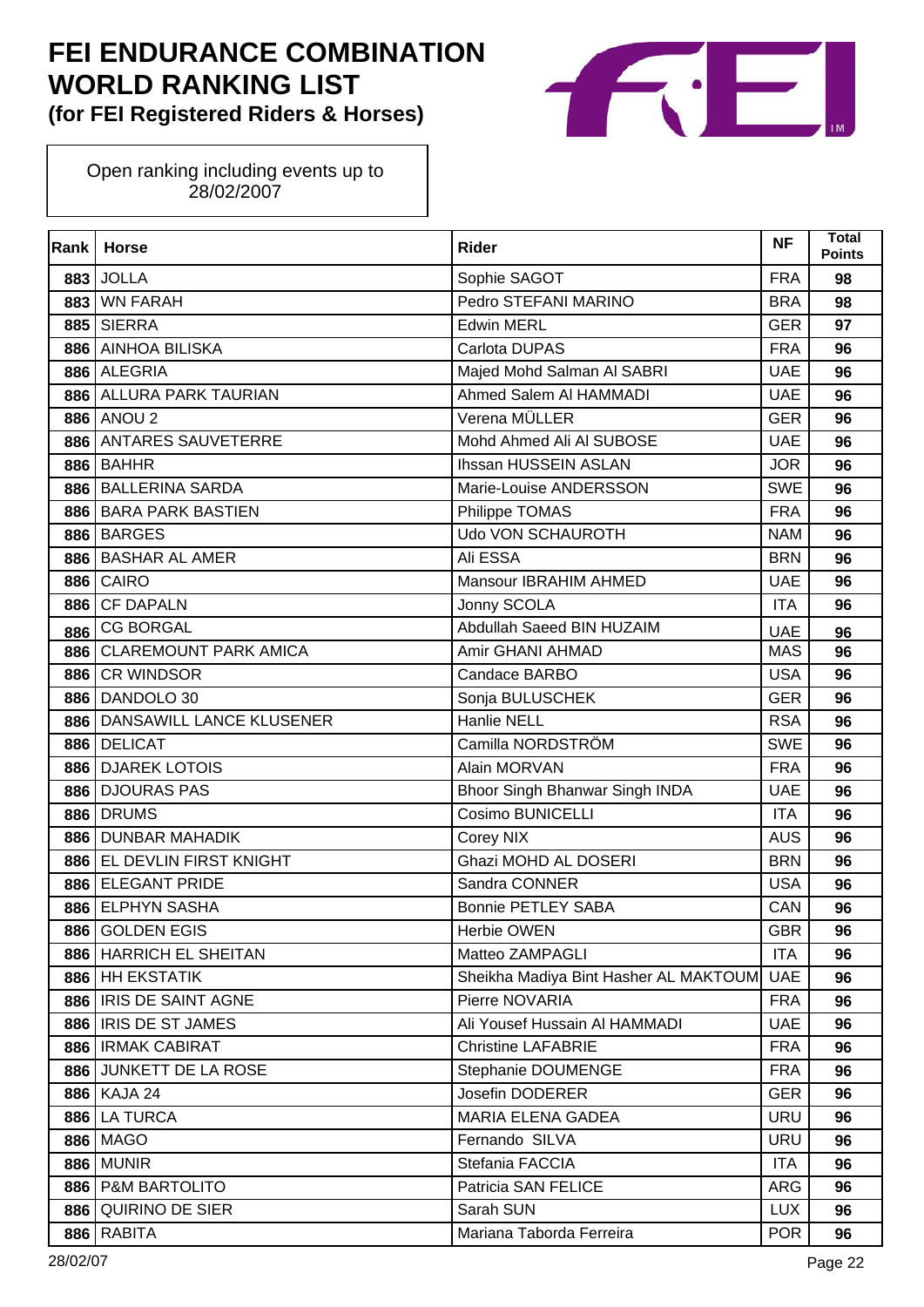

| Rank    | <b>Horse</b>                    | Rider                              | <b>NF</b>  | <b>Total</b><br><b>Points</b> |
|---------|---------------------------------|------------------------------------|------------|-------------------------------|
| 886 RAI |                                 | <b>Bernat CASALS FORES</b>         | <b>ESP</b> | 96                            |
|         | <b>886   RAIMON (GB)</b>        | Samuel BETTENFELD                  | <b>FRA</b> | 96                            |
| 886     | <b>RAJA FHB</b>                 | Gabriela SOARES DE MOURA           | <b>BRA</b> | 96                            |
| 886     | <b>SB MANHATTAN</b>             | Silvia BRUNO                       | <b>ARG</b> | 96                            |
| 886     | <b>SEG AMAZONIA</b>             | Kristen HOWARD                     | CAN        | 96                            |
| 886     | <b>SF YUNDI</b>                 | Josefina NICHOLSON                 | <b>ARG</b> | 96                            |
| 886     | <b>SHARIA</b>                   | Elena DE MORI                      | <b>ITA</b> | 96                            |
| 886     | SHIRANNA BOKHARA                | Mohd Jasim RAHIMI                  | <b>UAE</b> | 96                            |
| 886     | <b>ST ANDALUZ</b>               | Franco CUZZANI                     | ARG        | 96                            |
| 886     | TAHAR AL SHATANE                | <b>Claude LERNOULD</b>             | <b>FRA</b> | 96                            |
| 886     | <b>TAREEKH</b>                  | Omer Rashid AI JARWAN              | <b>UAE</b> | 96                            |
| 886     | <b>TORRYBURN LEGACY OF FIRE</b> | Sh Abdul Aziz Bin Faisal AL QASIMI | <b>UAE</b> | 96                            |
| 886     | <b>WHISKEY</b>                  | Hendri HORN                        | <b>RSA</b> | 96                            |
| 886     | ZAUR                            | Julia MALAKHOVA                    | <b>RUS</b> | 96                            |
| 939     | <b>SAMSON</b>                   | Ann JOBSON                         | <b>GBR</b> | 95                            |
| 940     | <b>JIVAGO</b>                   | <b>Betty MARTIN</b>                | <b>FRA</b> | 94                            |
| 941     | ABDASHAR SHAHTHUNGRA            | Mohd IBRAHIM AL HAMMADI            | <b>UAE</b> | 93                            |
| 941     | <b>ARMIN'S EL SHAKA</b>         | Karola VAN BILJON                  | <b>NAM</b> | 93                            |
| 941     | <b>CAMELOT RETREAT ASHMAH</b>   | <b>Buti SAIF AL MAZOORIE</b>       | <b>UAE</b> | 93                            |
| 941     | <b>CARAMELO</b>                 | Chiara ROSI                        | <b>ITA</b> | 93                            |
| 941     | <b>CG POLSIFARA</b>             | Luciano NOVELLETTO                 | ARG        | 93                            |
| 941     | <b>CP MAGESTIC</b>              | <b>Heather REYNOLDS</b>            | <b>USA</b> | 93                            |
| 941     | <b>DALLAS</b>                   | Simona DI BATTISTA                 | <b>ITA</b> | 93                            |
| 941     | <b>ED VIRKA</b>                 | Adriana BASSO                      | <b>URU</b> | 93                            |
| 941     | <b>SHA HALIM</b>                | Atta Mohammed BEER                 | QAT        | 93                            |
| 941     | FLECHE AL MAURY                 | Carletto BERTONI                   | <b>ITA</b> | 93                            |
| 941     | <b>GLENELG WILLIAM</b>          | <b>Ghulam NADHAR MOHD</b>          | <b>UAE</b> | 93                            |
| 941     | H S HIDDEN CHALLENGE            | Linda HAMS                         | <b>GBR</b> | 93                            |
|         | 941   HANINA TENDRESSE          | Allan LEON                         | <b>FRA</b> | 93                            |
| 941     | <b>IGILIK</b>                   | Ruslan GOGUEV                      | <b>RUS</b> | 93                            |
| 941     | <b>ILIADE COLOMBIER</b>         | Jacques DAVID                      | <b>FRA</b> | 93                            |
| 941     | <b>INDIO POBRE</b>              | <b>SEBASTIAN NAVAS</b>             | <b>URU</b> | 93                            |
| 941     | <b>ISMAYLA D'ESCALINE</b>       | <b>Claude PRATVIEL</b>             | <b>FRA</b> | 93                            |
| 941     | <b>KHADIDJA DU PONT</b>         | Janice COCKLEY-ADAMS               | <b>GBR</b> | 93                            |
| 941     | <b>KHATTAF</b>                  | Hassan Abdulla Youssef AL HAMMADI  | <b>UAE</b> | 93                            |
| 941     | <b>KIVA CHARRIERE</b>           | Evelyne BOUYE                      | <b>FRA</b> | 93                            |
| 941     | <b>LISHBONA</b>                 | Rashed Suhail AI DARBI             | <b>UAE</b> | 93                            |
| 941     | <b>MAHBOUB SULTAN</b>           | Salah ATIEH ABU HASSAN             | <b>JOR</b> | 93                            |
| 941     | <b>MANTHANAH</b>                | Midori YASUNAGA                    | <b>JPN</b> | 93                            |
| 941     | <b>NART</b>                     | Rashid ERKENOV                     | <b>RUS</b> | 93                            |
| 941     | <b>NOWATOR</b>                  | Anneli SCHULTZ                     | <b>SWE</b> | 93                            |
| 941     | <b>OSCAR BELLO</b>              | Simona DI BATTISTA                 | <b>ITA</b> | 93                            |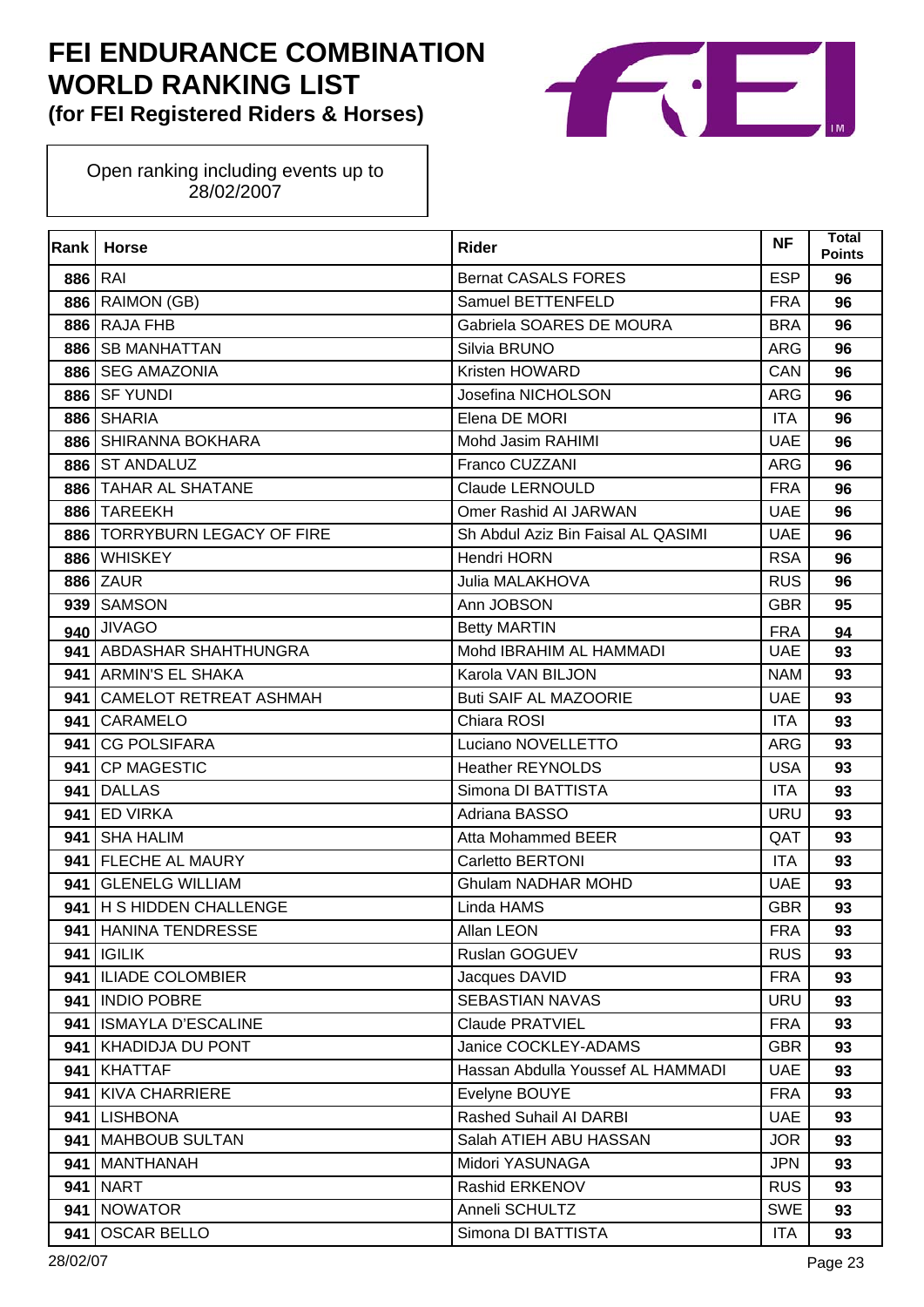

| Rank | <b>Horse</b>                  | <b>Rider</b>                        | <b>NF</b>  | Total<br><b>Points</b> |
|------|-------------------------------|-------------------------------------|------------|------------------------|
| 941  | <b>OUT OF THE BLUE</b>        | <b>Jesus Manuel BERNA HERNANDEZ</b> | <b>ESP</b> | 93                     |
| 941  | PIESKAL                       | Silvia YEBRA ALTIMIRAS              | <b>ESP</b> | 93                     |
| 941  | <b>RIVENDELL SHARMAN</b>      | Yousef Ahmed AI BLOUSHI             | <b>UAE</b> | 93                     |
| 941  | <b>RUBY</b>                   | Mariette VISSER                     | <b>RSA</b> | 93                     |
| 941  | <b>SAROEN</b>                 | <b>Chantel SILLANDS</b>             | <b>RSA</b> | 93                     |
| 941  | <b>SILVER</b>                 | Rashed Suhail AI DARBI              | <b>UAE</b> | 93                     |
| 941  | <b>SYROCCO RIME</b>           | Margaret SLEEPER                    | <b>USA</b> | 93                     |
| 941  | <b>WINGARA SOLOMON</b>        | Karine PERON                        | <b>FRA</b> | 93                     |
| 941  | <b>WYMAN</b>                  | Jennifer LEWIS                      | <b>USA</b> | 93                     |
|      | 941 ZALYELLA WONDER           | Salman Ali Al SABRI                 | <b>UAE</b> | 93                     |
| 941  | <b>ZUHUR TARIK</b>            | Kalu SINGH CHAIN SINGH              | <b>IND</b> | 93                     |
|      | 978 HORSY - KITBOY            | Emma VIZCAINO VINAS                 | <b>ESP</b> | 92                     |
|      | 979 ADELANTE                  | <b>Fabrizio BORI</b>                | <b>ITA</b> | 90                     |
|      | 979 AL NAHI                   | Kalu Singh Chain SINGH              | <b>UAE</b> | 90                     |
| 979  | AMIR DI PEGASO                | Valentina DE PRA                    | <b>ITA</b> | 90                     |
| 979  | ARKHYZ                        | Temirlan DZHADTOEV                  | <b>RUS</b> | 90                     |
|      | 979 ARMIN'S YAHSIR            | Karel konrad GRUNSCHLOSS            | <b>NAM</b> | 90                     |
|      | 979 BREKER                    | Surina DE WITT                      | <b>NAM</b> | 90                     |
| 979  | CEDAR RIDGE JUMPIN JACK FLASH | <b>Bheru SINGH INDA</b>             | <b>IND</b> | 90                     |
|      | 979 CORPORATE CHAOS           | Peggy BRUSH                         | <b>USA</b> | 90                     |
| 979  | <b>DENZEL</b>                 | Selwyn BOLER                        | <b>NZL</b> | 90                     |
| 979  | <b>FARAOUCKH</b>              | Mohd Khalifa Salem AI SHAMSI        | <b>UAE</b> | 90                     |
| 979  | <b>HAZEM</b>                  | Tareq ISMAIL MOHAMMAD               | <b>JOR</b> | 90                     |
|      | 979 <b>IBRAIHM</b>            | Luca ABBATINI                       | <b>ITA</b> | 90                     |
| 979  | <b>INDIO PAMPA</b>            | Vanessa VON ZAKRZEWSKI              | <b>URU</b> | 90                     |
|      | 979 J TAJ NZL                 | Saeed MAKTOUM BIN KHALIFA AL        | <b>UAE</b> | 90                     |
| 979  | <b>KEARLEY DES BLAYES</b>     | Karine VILQUIN                      | <b>FRA</b> | 90                     |
| 979  | <b>KENTISH PARK TOUCHWOOD</b> | Mohd Jasim RAHIMI                   | <b>UAE</b> | 90                     |
|      | 979 KISHON MELEISHA           | Mohd Rashed Saeed Khamis AI SUBOSE  | <b>UAE</b> | 90                     |
| 979  | <b>KOOL JADE</b>              | Laura MARSHALL                      | <b>USA</b> | 90                     |
|      | 979 LOBITO NEERO              | Mohd Hilal Salem Obaid AI BALARTI   | <b>UAE</b> | 90                     |
|      | 979   MADDIRAN                | Alexandre GONCALVES                 | <b>FRA</b> | 90                     |
|      | 979   MADONNA                 | Murat EZDEKOV                       | <b>RUS</b> | 90                     |
|      | 979 MALBORO                   | <b>Jose MANUELITO</b>               | <b>POR</b> | 90                     |
|      | 979   MANDY                   | <b>John CRANDELL</b>                | <b>USA</b> | 90                     |
|      | 979   MISTRALE                | Vincenzo PERNA                      | <b>ITA</b> | 90                     |
| 979  | <b>MIZRAIM MYRRHA</b>         | Saeed Almurr Saeed Bin HELWEH       | <b>UAE</b> | 90                     |
|      | <b>979 PYRUS</b>              | Gerda HANSEN                        | <b>DEN</b> | 90                     |
|      | 979 REBEL FIRE BASK           | Nicole WIERE                        | <b>USA</b> | 90                     |
|      | 979   SHAITAN AL DESERT       | Maria Mercedes ALVAREZ PONTON       | <b>ESP</b> | 90                     |
|      | 979 TASMINE DE STE MARIE      | Carlota DUPAS                       | <b>FRA</b> | 90                     |
| 979  | <b>TORRYBURN COUNTESS</b>     | Sultan Ahmed Al BLOUSHI             | <b>UAE</b> | 90                     |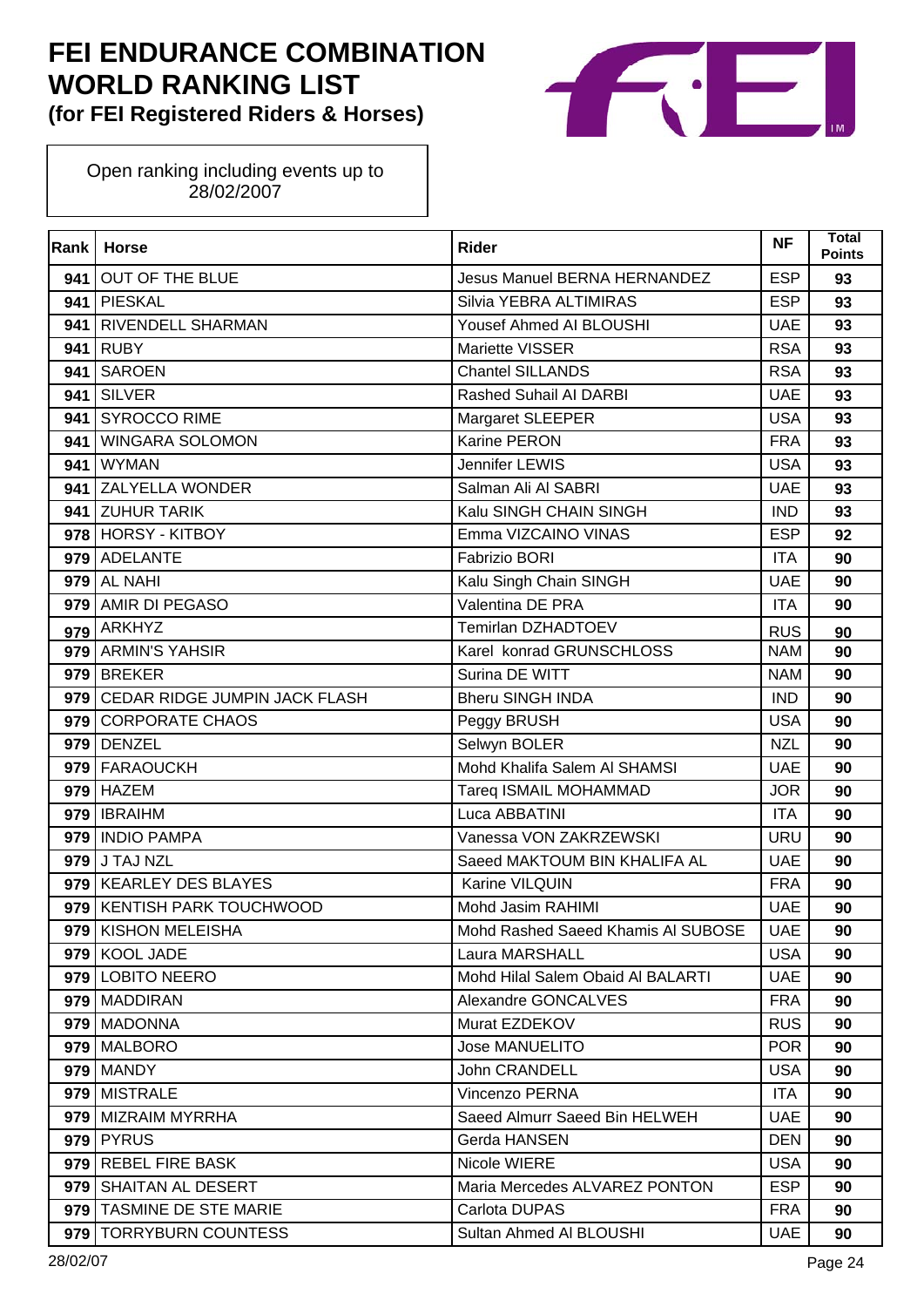

| Rank | <b>Horse</b>                    | <b>Rider</b>                      | <b>NF</b>  | Total<br><b>Points</b> |
|------|---------------------------------|-----------------------------------|------------|------------------------|
| 979  | <b>VICTOR</b>                   | <b>Gustav HOLZ</b>                | <b>NAM</b> | 90                     |
| 979  | <b>WATERLEA INFLATION</b>       | <b>Abdullah FATIS</b>             | QAT        | 90                     |
| 979  | <b>WN PYNA</b>                  | José Antonio DA SILVA MACHADO     | <b>BRA</b> | 90                     |
|      | 1012 NAFIZ                      | <b>Francois SAILLARD</b>          | <b>FRA</b> | 88                     |
|      | 1013 ABU JALAL                  | <b>Guy WORTHINGTON</b>            | <b>USA</b> | 87                     |
|      | 1013 AL ELAN KHALIL             | Kewagamang LODI                   | <b>BOT</b> | 87                     |
|      | 1013 ARKAB JELBY SHAH           | Janita DOYER                      | <b>RSA</b> | 87                     |
|      | 1013 ASHOURINE                  | Riccardo NANNI                    | <b>ITA</b> | 87                     |
|      | 1013 CENTRE CZAR                | Deep Singh Devi SINGH             | <b>UAE</b> | 87                     |
|      | 1013 CG BORGAL                  | Mohd Ahmed Ali Al SUBOSE          | <b>UAE</b> | 87                     |
|      | <b>1013 DAKANA</b>              | <b>Christiane HERKT</b>           | <b>GER</b> | 87                     |
|      | 1013 DUSKYS PRIDE               | Julien GOACHET                    | <b>FRA</b> | 87                     |
|      | <b>1013 EGANOU</b>              | Carole BALIAN                     | <b>FRA</b> | 87                     |
|      | 1013 FOKSTROT                   | Anna GUGUNAVA                     | <b>GEO</b> | 87                     |
|      | 1013 GERALDINE RACH             | Igor PIRES DE MELO PETRIC         | <b>BRA</b> | 87                     |
| 1013 | <b>GORI</b>                     | Hassan Abdulla Youssef AL HAMMADI | <b>UAE</b> | 87                     |
|      | 1013 GT SANDO                   | Carolyn HOCK                      | <b>USA</b> | 87                     |
|      | 1013 HERON IBN TAZRATT          | Carlota DUPAS                     | <b>FRA</b> | 87                     |
|      | 1013 HHCC EOWYN DAX             | Patsy HOFFMAN                     | <b>USA</b> | 87                     |
|      | 1013 JUST U WAIT                | Mohd Aslam Hidayat KHAN           | <b>UAE</b> | 87                     |
|      | 1013 KABYLE ARMOR               | Salim Mohammed AL OTAIBI          | <b>BRN</b> | 87                     |
|      | 1013 KELKETTE PARK LEGEND       | Angelina PATTERSON                | <b>AUS</b> | 87                     |
|      | 1013 L4R NAGU                   | Carolina NEVES                    | <b>URU</b> | 87                     |
|      | 1013 MUTAWAKEL                  | Kalu Singh Chain SINGH            | <b>UAE</b> | 87                     |
|      | 1013 PENN 3                     | CHE MOHD APANDI MUHAMAD           | <b>MAS</b> | 87                     |
|      | 1013 PENZA                      | Kazbek HAMIZOV                    | <b>RUS</b> | 87                     |
|      | 1013 PENZJINA                   | Barbara PETERSE                   | <b>NED</b> | 87                     |
|      | 1013 QHERAM MARINE              | Celine LEGROS                     | <b>FRA</b> | 87                     |
|      | <b>1013   SAHER</b>             | Mismeh AL BALAWNEH                | <b>JOR</b> | 87                     |
|      | <b>1013 SAHIRA</b>              | Antonio FALZOI                    | <b>ITA</b> | 87                     |
|      | 1013 SHARDELL SHANTARNAH GOLDEN | Thani MOHD AL MUHAIRI             | <b>UAE</b> | 87                     |
|      | <b>1013 SISCA</b>               | Emanuela GODONO                   | <b>ITA</b> | 87                     |
|      | 1013 TIDJOLA                    | Majed Ali Hassan MARZOUQI         | <b>UAE</b> | 87                     |
|      | 1013 TOBIAS DE LAUBRY           | Catherine GERMONPREZ              | <b>BEL</b> | 87                     |
|      | 1013 YAKUTAQUE-COST             | David SERRANO                     | ECU        | 87                     |
|      | 1013 YANGSTE                    | Donald SAGAR                      | <b>NZL</b> | 87                     |
|      | 1013 YELLOW STONE               | Carlota DUPAS                     | <b>FRA</b> | 87                     |
|      | 1013 ZAWBACA                    | Marzooq SALEM AL MARRI            | <b>UAE</b> | 87                     |
|      | 1013 ZAYNE                      | Peter BAUZA                       | <b>ARG</b> | 87                     |
|      | 1048   ISULA DI L'ALBADU        | Marie BOUISSONNADE                | <b>FRA</b> | 86                     |
|      | 1049 EL ENCANTADOR              | Udo VON SCHAUROTH                 | <b>NAM</b> | 85                     |
| 1050 | AA BOLD ECHO                    | Lisa SIMPSON                      | <b>NZL</b> | 84                     |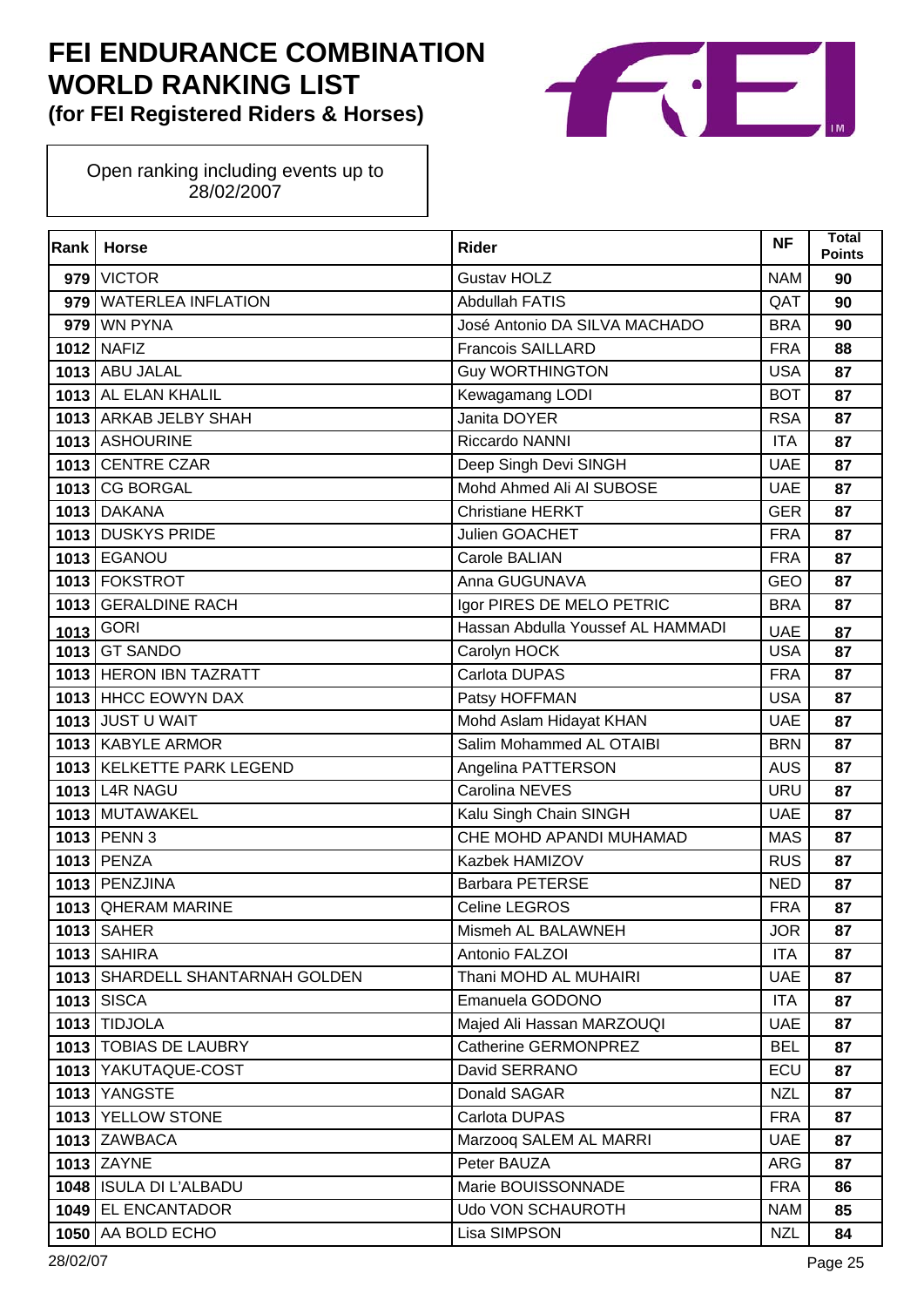

| Rank | <b>Horse</b>                 | <b>Rider</b>                  | <b>NF</b>  | <b>Total</b><br><b>Points</b> |
|------|------------------------------|-------------------------------|------------|-------------------------------|
|      | 1050   ABDASHAR SHAHTHUNGFRA | Khalid Abdul Rahim AI HAMMADI | <b>UAE</b> | 84                            |
|      | <b>1050 AL-MIWAH</b>         | Satyawan RACHMAD              | <b>MAS</b> | 84                            |
|      | 1050 ALLURA PARK TAURIAN     | Ahmed HASSAN AI HAMMADI       | <b>UAE</b> | 84                            |
|      | 1050 BARAKA IBN SHAKAR       | Dhahi Abdulla Khamis AI DHAHI | <b>UAE</b> | 84                            |
|      | 1050 BM PAEATTY DOLL         | Abdulla Thani Ahmed AL DALAIL | <b>UAE</b> | 84                            |
|      | 1050 CAMEO RAZIM             | Jacobus Johannes GROBLER      | <b>RSA</b> | 84                            |
|      | 1050 CARALLIO                | Ahmed Salim AL BALUSHI        | <b>UAE</b> | 84                            |
|      | <b>1050 DATILA</b>           | Celine LEGROS                 | <b>FRA</b> | 84                            |
|      | 1050 EL PONY                 | Eduardo MEDINA                | <b>URU</b> | 84                            |
|      | 1050 EVERON PARK ELLE        | Thani MOHD AL MUHAIRI         | <b>UAE</b> | 84                            |
|      | 1050 FATAR EL NAJI           | Alain PORRAS                  | <b>FRA</b> | 84                            |
|      | 1050 HUNGRY EYES             | Lisa WINBURN                  | <b>USA</b> | 84                            |
|      | 1050   I W ACE OSTEELE       | Karin STROTHENKE              | <b>GER</b> | 84                            |
|      | 1050 MELCOT METEORITE        | Abdullah Saeed BIN HUZAIM     | <b>UAE</b> | 84                            |
|      | 1050 MOURANA                 | Gabriele BOROWICZ             | <b>GER</b> | 84                            |
|      | 1050 NOBBY                   | <b>Bernard TOUZARD</b>        | <b>FRA</b> | 84                            |
|      | 1050   SAFEERET SOURIA       | Mohammad IBRAHIM MOHAMMAD AL  | <b>JOR</b> | 84                            |
|      | 1050 SALTY                   | Diane WOODWARD                | <b>USA</b> | 84                            |
|      | 1050 SHAMIR IBN SHEBAH       | Fabio Giulio BIANCHI          | <b>ITA</b> | 84                            |
|      | <b>1050 SHAZA</b>            | <b>Bonnie PETLEY SABA</b>     | CAN        | 84                            |
|      | <b>1050 TAISON</b>           | Anastasia BLOHINA             | <b>RUS</b> | 84                            |
|      | 1050 ZAMEL                   | Nikki MALCOLM                 | <b>GBR</b> | 84                            |
| 1073 | <b>POLA</b>                  | Juan Pablo VALDEZ             | <b>ARG</b> | 82                            |
|      | 1074 AUCHENGEAN KHALIF       | <b>Avril BRUCE</b>            | <b>GBR</b> | 81                            |
|      | 1074 AYN DARA XENAPHON       | <b>Achal Singh BHANWAR</b>    | <b>UAE</b> | 81                            |
| 1074 | <b>BASHAN ABISHAI</b>        | Abdulla Thani Ahmed AL DALAIL | <b>UAE</b> | 81                            |
| 1074 | <b>BAYPAS</b>                | Vladimir GLEIM                | <b>RUS</b> | 81                            |
| 1074 | <b>BUDRUM'S LAST</b>         | Hanri VAN HEERDEN             | <b>RSA</b> | 81                            |
|      | 1074 CANDOR H.A.             | Caro DE BOER                  | <b>NED</b> | 81                            |
|      | 1074 CASTLEBAR SOBIA         | Rebecca MILLER                | <b>AUS</b> | 81                            |
|      | 1074 CHARLANDRE EL SHARIF    | Jaber BITTAR                  | <b>UAE</b> | 81                            |
|      | 1074 COOLAROO JUBAL          | Babu SINGH NATHU SINGH        | <b>IND</b> | 81                            |
|      | 1074 DENITH PARK SERENE      | Julien GOACHET                | <b>FRA</b> | 81                            |
|      | 1074 DORIAN DAHAR            | Norlaily BUNIYAMIN            | <b>MAS</b> | 81                            |
|      | 1074   DUNWINGERI MAAKHAL    | Ahmed All BIN HARMASH         | <b>UAE</b> | 81                            |
|      | 1074 GRACE LIGHTENING        | Nicola WEST                   | <b>GBR</b> | 81                            |
|      | 1074 GYPSE DU COLOMBIER      | Pauline HUBIN                 | <b>FRA</b> | 81                            |
|      | 1074   I W ACE OSTEELE       | Stith GOWER                   | <b>USA</b> | 81                            |
|      | 1074   ICARE DU COLOMBIER    | Samuel BETTENFELD             | <b>FRA</b> | 81                            |
|      | 1074 IDOLE DU BOURG          | Jacques DAVID                 | <b>FRA</b> | 81                            |
|      | 1074 IFO AL SAHERAT          | Mark VAN DER OUW              | <b>URU</b> | 81                            |
|      | 1074 JEREZANA                | Paloma RUIZ CANADAS           | <b>ESP</b> | 81                            |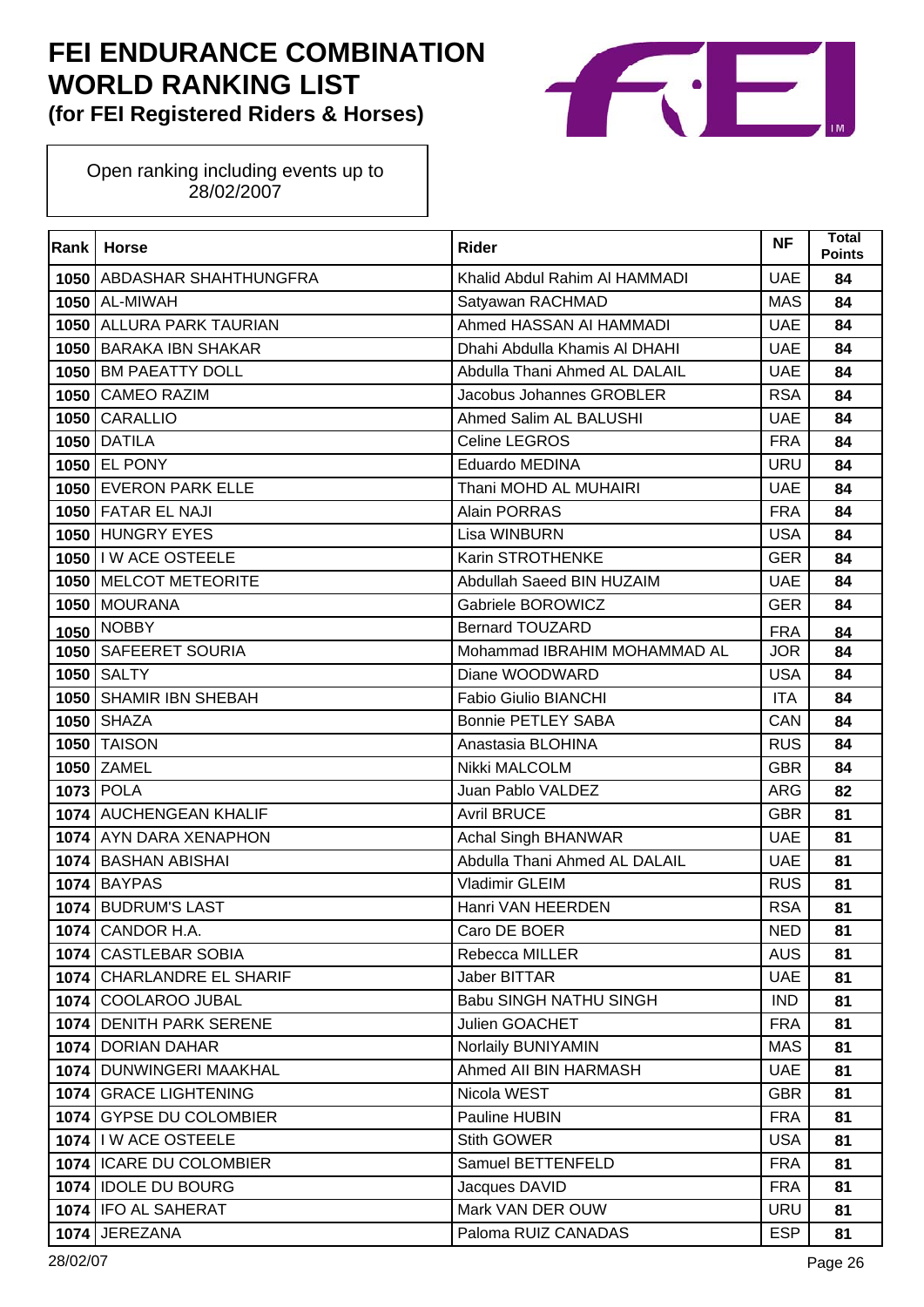

| Rank     | <b>Horse</b>                     | <b>Rider</b>                       | <b>NF</b>  | <b>Total</b><br><b>Points</b> |
|----------|----------------------------------|------------------------------------|------------|-------------------------------|
|          | 1074 L D CRYSTAL LITE            | Jennifer NOBLIN                    | <b>GBR</b> | 81                            |
|          | 1074 PERSIAH                     | Barbara LISSARRAGUE                | <b>FRA</b> | 81                            |
| 1074     | <b>SHAHAB</b>                    | Saeed MAKTOUM BIN KHALIFA AL       | <b>UAE</b> | 81                            |
|          | 1074 THEEB                       | <b>Frank LANCE</b>                 | <b>FRA</b> | 81                            |
|          | 1074   TORRYBURN BRIGHT FIRE     | Maria Mercedes ALVAREZ PONTON      | <b>ESP</b> | 81                            |
|          | 1074 TORRYBURN NAZIK             | Mohd Rashed Saeed Khamis AI SUBOSE | <b>UAE</b> | 81                            |
| 1074     | <b>UMM GUAMAR</b>                | Daniele GALLI                      | <b>ITA</b> | 81                            |
| 1074 ZOE |                                  | Raoul RONSMANS                     | <b>BEL</b> | 81                            |
|          | 1101 ADONIS DE GHAZAL            | Renee Laure KOCH                   | <b>FRA</b> | 80                            |
|          | 1101 ALGOVAL ORMUZD              | Jaume PUNTI DACHS                  | <b>ESP</b> | 80                            |
|          | 1101   ALICIA D HAVENNE EWALRAID | Dominique EVRARD                   | <b>BEL</b> | 80                            |
|          | <b>1101 ALISEAO</b>              | <b>Francesco GRACIS</b>            | <b>ITA</b> | 80                            |
|          | <b>1101 BASA</b>                 | Attila ZSIFKÓ                      | <b>HUN</b> | 80                            |
|          | <b>1101 DIYLAH</b>               | <b>Christine YEOMAN</b>            | <b>GBR</b> | 80                            |
|          | 1101 ESS ESS PEA (GB)            | Pierre Marie MORVAN                | <b>FRA</b> | 80                            |
|          | 1101 FARAON                      | Oscar DELGADO CERDAS               | <b>CRC</b> | 80                            |
|          | 1101 FARHOZ DE PAUTE             | HH Sh Nasser BIN HAMAD AL KHALIFA  | <b>BRN</b> | 80                            |
|          | <b>1101 FLYNTOR</b>              | Maurice SAINT                      | <b>FRA</b> | 80                            |
|          | 1101   FREELANCE ALDANATTI       | HH Sh Nasser BIN HAMAD AL KHALIFA  | <b>BRN</b> | 80                            |
|          | 1101 GARIBHA                     | Sybille BAEUMER-FISCHER            | <b>GER</b> | 80                            |
|          | 1101 GUERREIRA DA QUINTA         | Luciana AZEVEDO MATIAS SILVANO     | <b>BRA</b> | 80                            |
|          | <b>1101 HAMANE</b>               | Andrea STRIEGLER                   | <b>GER</b> | 80                            |
|          | 1101   IRIS DE LA SALINE         | <b>Joel GARCIN</b>                 | <b>FRA</b> | 80                            |
|          | 1101 JAKIM ZANE                  | Paul JEFFREY                       | <b>NZL</b> | 80                            |
|          | 1101 JALOUSI D'AURABELLE         | Maud REYMOND                       | <b>FRA</b> | 80                            |
|          | 1101 JASMINA DES AYSSADE         | Laetitia GONCALVES                 | <b>FRA</b> | 80                            |
| 1101     | <b>KATIDJ</b>                    | Celine JUST                        | <b>FRA</b> | 80                            |
|          | 1101   KIARA 4                   | <b>Renate LANG</b>                 | <b>AUT</b> | 80                            |
|          | 1101   MAZEEFHA                  | Udo VON SCHAUROTH                  | <b>NAM</b> | 80                            |
|          | 1101 MENACER                     | <b>Yannick BERTON</b>              | <b>FRA</b> | 80                            |
|          | <b>1101   MONTY</b>              | Els VAN DER MEULEN                 | <b>NED</b> | 80                            |
|          | 1101 MORA AFAMADA                | Nadia SUAREZ                       | ARG        | 80                            |
|          | <b>1101   NADUK</b>              | Loris CANALI                       | <b>ITA</b> | 80                            |
|          | <b>1101   PAISANO</b>            | Janio Johnston JOHNSTON SANDOVAL   | <b>GUA</b> | 80                            |
|          | 1101   PROSPECT HILL GEMSTONE    | Madonna HARRIS                     | <b>NZL</b> | 80                            |
|          | 1101 PUNADITO                    | Inger PITTER BERTELSEN             | <b>DEN</b> | 80                            |
| 1101     | SAMSON 205                       | Tanja FICHTL                       | <b>GER</b> | 80                            |
|          | 1101 SEMIRA 4                    | Conny BIRMELE                      | <b>GER</b> | 80                            |
|          | 1101   SHAITAN AL DESERT         | Nicolas BALLARIN                   | <b>FRA</b> | 80                            |
|          | 1101   SHAITAN AL DESERT         | Maria Mercedes ALVAREZ PONTON      | <b>ESP</b> | 80                            |
|          | 1101 SPARKFIRE                   | Sarah SUN                          | <b>LUX</b> | 80                            |
| 1101     | ZAMEL                            | <b>Elaine GORE</b>                 | <b>GBR</b> | 80                            |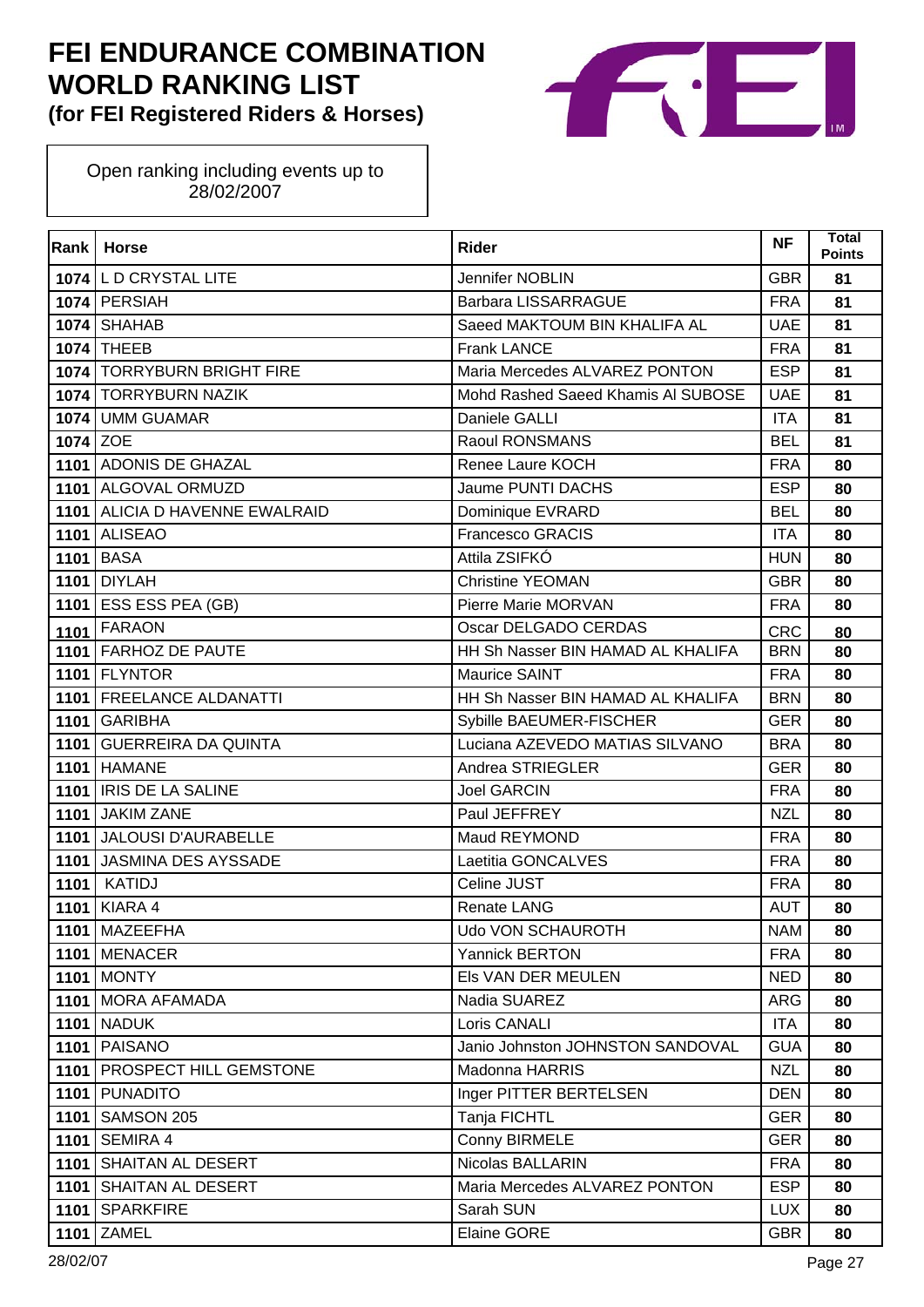

| Rank            | <b>Horse</b>               | <b>Rider</b>                          | <b>NF</b>  | <b>Total</b><br><b>Points</b> |
|-----------------|----------------------------|---------------------------------------|------------|-------------------------------|
|                 | $1135$ L R CICATRIZ        | <b>ALVARO GARCIA</b>                  | <b>URU</b> | 79                            |
|                 | 1135 S C BLACKIE           | Roberto VALLEJOS                      | <b>ARG</b> | 79                            |
|                 | 1137 ABOUKIR AHEER         | <b>Ahmed Hamad ALROWIAEI</b>          | <b>BRN</b> | 78                            |
|                 | <b>1137 AKABA</b>          | Mario SCHIOPPA NETO                   | <b>BRA</b> | 78                            |
|                 | 1137 ALOUZA                | Anne PELLECUER                        | <b>FRA</b> | 78                            |
|                 | 1137 ANGEL 46              | Peter BAUZA                           | <b>ARG</b> | 78                            |
| 1137            | <b>BAS EL EMIR</b>         | Emma Louise OWEN                      | <b>GBR</b> | 78                            |
|                 | 1137 BEN QUARA             | Fabien GONZALEZ                       | <b>FRA</b> | 78                            |
|                 | 1137 BRAMALL JAZZMIN       | Peter TOFT                            | <b>AUS</b> | 78                            |
|                 | 1137 CANARIO               | Ignacio ESQUIVEL                      | <b>CRC</b> | 78                            |
|                 | 1137 CR MANDELLA           | <b>Emily BALME</b>                    | <b>NZL</b> | 78                            |
|                 | 1137 DEZZY                 | Kathryn HENDRICKS                     | <b>GUA</b> | 78                            |
|                 | 1137 ESPERANZA IV          | Daiana BARNECHE                       | <b>ARG</b> | 78                            |
|                 | 1137 FAST N'FURIOUS        | Ines LISKOW                           | <b>GER</b> | 78                            |
|                 | 1137 FOSSETTE DE SKY       | Freddy MEURENS                        | <b>BEL</b> | 78                            |
| 1137            | <b>GERVAISE RACH</b>       | Marcos CAMILO                         | <b>BRA</b> | 78                            |
|                 | 1137 GOLF PERSIK           | <b>Barbara LISSARRAGUE</b>            | <b>FRA</b> | 78                            |
|                 | 1137 GORKY 6               | Lea MASCHITZKI                        | <b>GER</b> | 78                            |
| 1137            | <b>GRACE LIGHTENING</b>    | Sheikha Madiya Bint Hasher AL MAKTOUM | <b>UAE</b> | 78                            |
|                 | 1137 HED SHALYNA           | Rubén VERA                            | <b>ARG</b> | 78                            |
|                 | 1137 HED SHALYNA           | Roberto DIDLAUKIS                     | <b>ARG</b> | 78                            |
|                 | 1137 HEOL DE KEREROD       | <b>Gerard BELLEC</b>                  | <b>FRA</b> | 78                            |
|                 | 1137 INDIENE DES COLLINES  | Estelle JOAQUIM                       | <b>FRA</b> | 78                            |
|                 | 1137 INDIENNE DES COLLINES | Estelle JOAQUIM                       | <b>FRA</b> | 78                            |
|                 | 1137   ISMAEL DU FLORIVAL  | Geraldine JACQUET                     | <b>UAE</b> | 78                            |
|                 | <b>1137 JADE</b>           | Jean Rene LAOUSSE                     | <b>FRA</b> | 78                            |
|                 | 1137 JAMIL 5               | Jürgen LEHNHARDT                      | <b>GER</b> | 78                            |
|                 | <b>1137 KAENA</b>          | Virginie ATGER                        | <b>FRA</b> | 78                            |
|                 | 1137 KALENE DE LA DROME    | Cecile MILETTO                        | <b>FRA</b> | 78                            |
|                 | 1137 KARAANZA              | <b>Liz TAYLOR</b>                     | <b>GBR</b> | 78                            |
|                 | 1137   KEMAL PASCHA LARZAC | Jaume PUNTI DACHS                     | <b>ESP</b> | 78                            |
|                 | $1137$ KHAMIR              | Stefan ZÖLLER                         | <b>GER</b> | 78                            |
| <b>1137 KIN</b> |                            | Ander MATO GARCIA                     | <b>ESP</b> | 78                            |
|                 | 1137 LADYS DIVIDEND        | <b>Ronald SPROAT</b>                  | <b>USA</b> | 78                            |
|                 | 1137 LEILA AL CASSIERE     | Laurent MOSTI                         | <b>FRA</b> | 78                            |
|                 | 1137 LM SEGUISING          | Salem MOHD YAFOUR AL SABOUSI          | <b>UAE</b> | 78                            |
|                 | 1137 LOUVINE               | Abdulla Towain AL-MARRI               | QAT        | 78                            |
|                 | 1137 LUCKY DE LUC          | Jack BEGAUD                           | <b>FRA</b> | 78                            |
|                 | 1137 MANTHANAH             | Ines LISKOW                           | <b>GER</b> | 78                            |
|                 | 1137   MARDOK MA           | Pietro MONETA                         | <b>ITA</b> | 78                            |
|                 | 1137 PRACJA                | Eva MOURUJÄRVI                        | <b>SWE</b> | 78                            |
| 1137            | QAIS                       | Mohd Yusuf MARZOUQI                   | <b>UAE</b> | 78                            |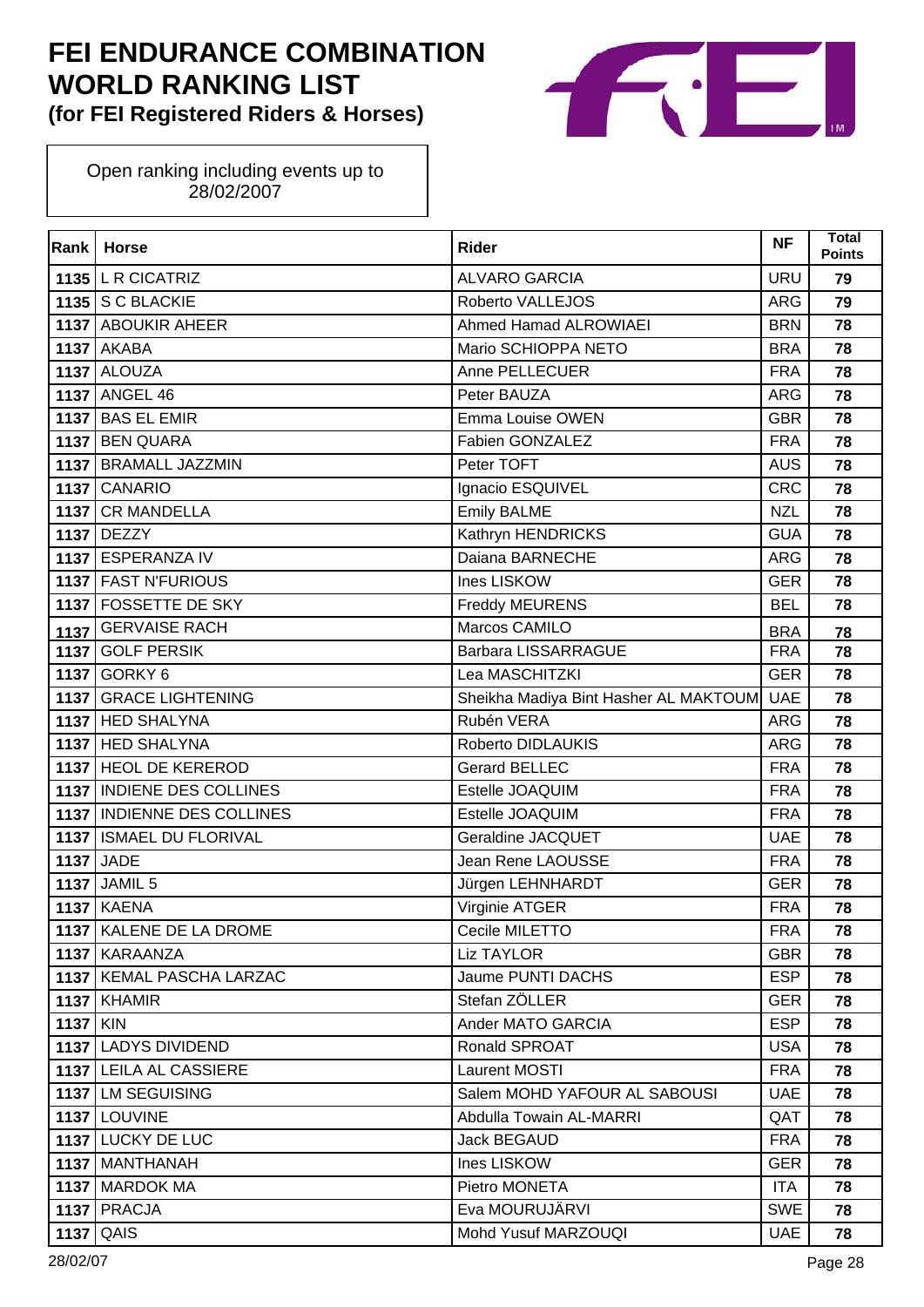

| Rank             | <b>Horse</b>                 | <b>Rider</b>                   | <b>NF</b>  | <b>Total</b><br><b>Points</b> |
|------------------|------------------------------|--------------------------------|------------|-------------------------------|
|                  | <b>1137 RABIR</b>            | Denis GUEHO                    | <b>FRA</b> | 78                            |
|                  | 1137 RAZDI MIRA              | Ceinwen MORGAN                 | <b>AUS</b> | 78                            |
|                  | 1137 RED ROCK DENIM (GB)     | May MANIFACIER                 | <b>FRA</b> | 78                            |
|                  | 1137 RHINKALS                | Abdul HAFIZ AL TURKOMANI       | <b>KSA</b> | 78                            |
|                  | 1137 RHINKALS                | Abdulla Ahmed Ali Al SUBOSE    | <b>UAE</b> | 78                            |
|                  | <b>1137 RUMADI</b>           | Aldo FURIATTI                  | <b>URU</b> | 78                            |
|                  | <b>1137 RUMI</b>             | Peter BAUMANN                  | <b>GER</b> | 78                            |
|                  | 1137 SAIF AL ARAB            | Saad Idris AHMED               | <b>UAE</b> | 78                            |
|                  | 1137 SCHIMIT                 | Manoel RODRIGUES ALVES         | <b>BRA</b> | 78                            |
|                  | 1137 SHEBAILY SHIREFAH       | Roberta HARMS                  | <b>USA</b> | 78                            |
|                  | 1137 SHIMMERING BLUE JASMINE | <b>Nicky SHERRY</b>            | <b>GBR</b> | 78                            |
|                  | 1137 TABORAH DE SIER         | Philippe DUQUEROIS             | <b>BEL</b> | 78                            |
|                  | 1137 TURFJE VAN DE VEENHOOP  | <b>Esther KALFSBEEK</b>        | <b>NED</b> | 78                            |
|                  | 1137   WINDWOOD ZAATAI       | Majed Mohd Salman AI SABRI     | <b>UAE</b> | 78                            |
|                  | <b>1137 ZAPAL</b>            | Ricardo GOMES DA CONCEIÇÃO     | <b>BRA</b> | 78                            |
|                  | $1137$ ZETON                 | Elena BERTONI                  | <b>ITA</b> | 78                            |
|                  | 1193 BU GREGORIO             | Mariano THILL                  | <b>ARG</b> | 77                            |
|                  | 1193 JONAS DE CHARBESSE      | <b>Florence FABRE</b>          | <b>FRA</b> | 77                            |
|                  | <b>1195 AL ABJAR</b>         | Henrique SHIMOHIRAO            | <b>BRA</b> | 76                            |
|                  | 1195 ANTARES                 | Stefan ZÖLLER                  | <b>GER</b> | 76                            |
|                  | <b>1195 BIN LADEN</b>        | Diego MOTTA                    | <b>URU</b> | 76                            |
|                  | 1195 BOX PROMESA             | Carolina MURIEL                | <b>ARG</b> | 76                            |
| 1195             | C.A. JOYA                    | <b>Jeanet MARKINK</b>          | <b>NED</b> | 76                            |
|                  | 1195 CHEVERET RN             | Silvia YEBRA ALTIMIRAS         | <b>ESP</b> | 76                            |
|                  | 1195 CRISTAL DE SULEIMAN     | Ahmed Khadem Mubarak AL HAMELI | <b>UAE</b> | 76                            |
|                  | 1195 DOMINIUM ARIZTUS RACH   | Edson PINHEIRO DA SILVA        | <b>BRA</b> | 76                            |
|                  | <b>1195 ETALAN</b>           | Gabriele JACOBI                | <b>GER</b> | 76                            |
|                  | 1195 FEMME FATALE            | Cecile TOTAIN                  | <b>FRA</b> | 76                            |
|                  | $1195$ FIDJY                 | Stephanie DOUMENGE             | <b>FRA</b> | 76                            |
|                  | 1195 HAAWAA DES GRAVES       | Valy SCHMARTZ                  | <b>LUX</b> | 76                            |
|                  | 1195 HALIFA DU PECH          | Fahad Hamad AL-ADBA            | QAT        | 76                            |
|                  | <b>1195 HARET</b>            | Susanne HESSLER                | <b>GER</b> | 76                            |
|                  | $1195$ HAXELLE               | Laurent MOSTI                  | <b>FRA</b> | 76                            |
|                  | $1195$ HAYDA                 | Anita DAVID BECKER             | <b>FRA</b> | 76                            |
|                  | 1195   ILLICO ELDROCOL       | Francis FERLAY                 | <b>FRA</b> | 76                            |
|                  | 1195   INDOMPTABLE           | Evelyne BOURDELOT              | <b>FRA</b> | 76                            |
|                  | 1195 JAKIM MURPHY            | Stephanie TEETER               | <b>USA</b> | 76                            |
| <b>1195 KALI</b> |                              | Jean-Louis MOLITOR             | <b>BEL</b> | 76                            |
|                  | 1195   KALIFAT DU CASTEL     | <b>Uber RODAS</b>              | <b>GUA</b> | 76                            |
|                  | 1195   KARAPIE D'ALENTHUN    | <b>Wendy FALLON</b>            | <b>BEL</b> | 76                            |
|                  | 1195 KENZA DU CABENO         | Sara FREHEL                    | <b>FRA</b> | 76                            |
|                  | 1195 KIRGUIZ                 | Simon BELLOT                   | <b>FRA</b> | 76                            |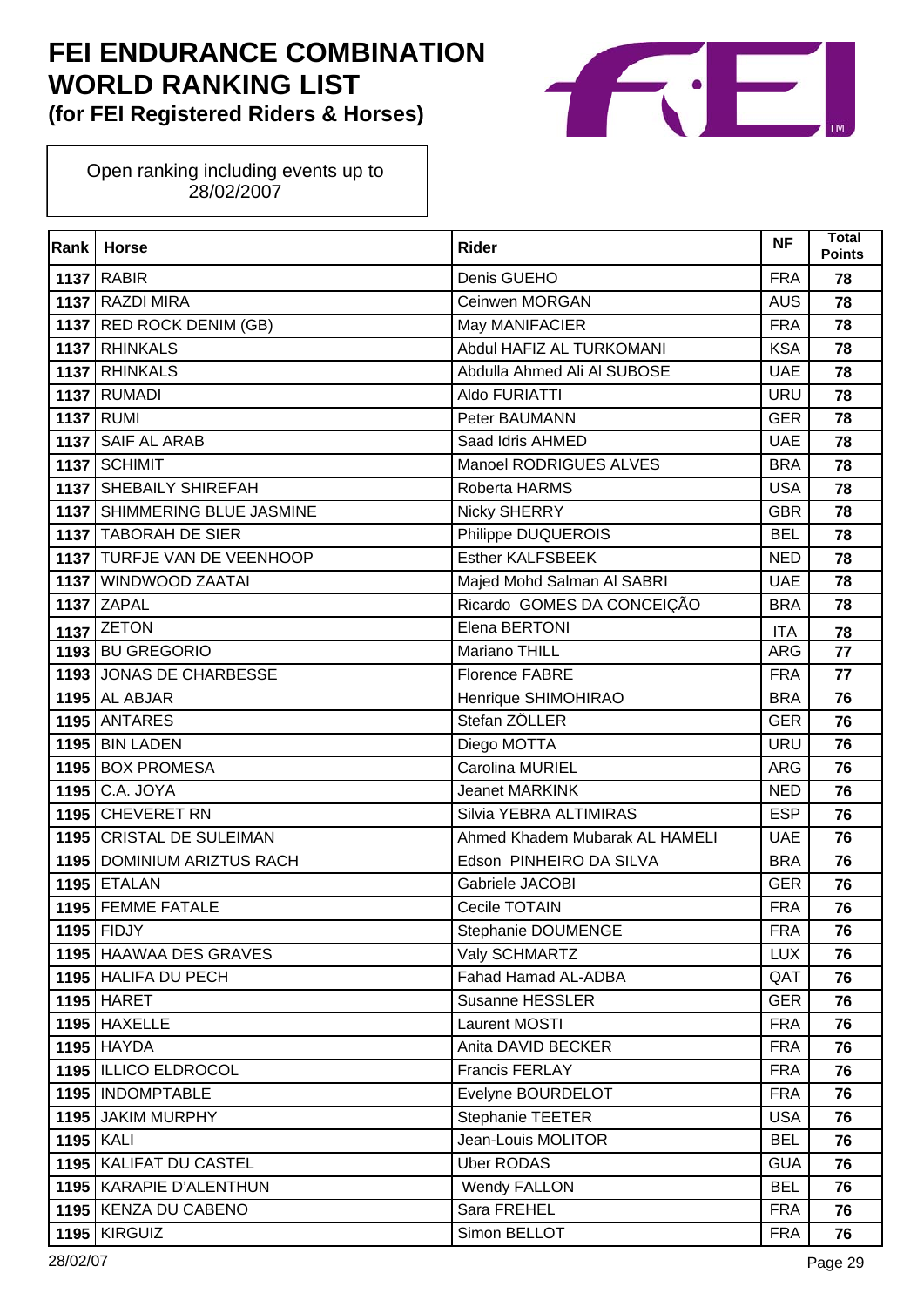

| Rank | <b>Horse</b>              | <b>Rider</b>                     | <b>NF</b>  | <b>Total</b><br><b>Points</b> |
|------|---------------------------|----------------------------------|------------|-------------------------------|
|      | <b>1195   KWINJY</b>      | Alienor LINOTTE                  | <b>BEL</b> | 76                            |
|      | <b>1195 LC SHANU</b>      | <b>Cristian PETERSEN</b>         | ARG        | 76                            |
|      | 1195 LORMAR LORRAINE      | Jaber AL DOSSERI                 | <b>BRN</b> | 76                            |
|      | 1195 MENIR II             | Néstor MAILLAND                  | <b>ARG</b> | 76                            |
|      | 1195 NIOBE 17             | Gertraud LANTZBERG-BARZ          | <b>GER</b> | 76                            |
|      | <b>1195 VANASH</b>        | Rachael ATKINSON                 | <b>GBR</b> | 76                            |
|      | 1195 VERTGALANT           | Saad W. AL KUWARI                | QAT        | 76                            |
|      | 1195 Z CAIPIRINHA         | Mercedes TAPIA                   | <b>ARG</b> | 76                            |
|      | 1195 ZEEN                 | Philippe TOMAS                   | <b>FRA</b> | 76                            |
|      | <b>1228 DJENE</b>         | Mohd Ahmed Ali Al SUBOSE         | <b>UAE</b> | 75                            |
|      | 1228 EL HADJİ             | Jonatan Rivera IRIARTE           | <b>UAE</b> | 75                            |
|      | 1228 EL JEALLABI SCHARIF  | Juma Ibrahim Mohd HUMAIDAN       | <b>UAE</b> | 75                            |
|      | 1228 EL LECHE             | Tahnoon Ahmed AL BLOUSHI         | <b>UAE</b> | 75                            |
|      | 1228 GAFSA DU COLOMBIER   | Jonathan CONTE                   | <b>FRA</b> | 75                            |
|      | <b>1228 HARIBO</b>        | Saif Sultan Abdulla Dhahi BUAMIM | <b>UAE</b> | 75                            |
| 1228 | <b>IFO PEDRITO</b>        | Mark VAN DER OUW                 | <b>URU</b> | 75                            |
|      | 1228   ILION DU FIER      | Stephane CHAZEL                  | <b>FRA</b> | 75                            |
|      | 1228 JAG W                | Susan KEIL                       | <b>USA</b> | 75                            |
| 1228 | <b>KALIF D OR</b>         | Ahmed Mubarak Rashed AI JAFLA    | <b>UAE</b> | 75                            |
|      | 1228 AMBER ORZELOST       | Juma Ibrahim Mohd HUMAIDAN       | <b>UAE</b> | 75                            |
|      | <b>1228 PRINZESS 34</b>   | Bärbel BÜCHTING                  | <b>GER</b> | 75                            |
|      | <b>1228 QAIS</b>          | Naser Abdulla Mohd AL MARZOUQI   | <b>UAE</b> | 75                            |
|      | 1228 RAISSA DU GRAAL      | Camille GIL                      | <b>FRA</b> | 75                            |
|      | 1228 S.A.R. TIKI STRANGER | Carolyn GILES                    | <b>USA</b> | 75                            |
| 1228 | <b>SAYBEANNA</b>          | Hamoud Humaid AL JUNAIBI         | <b>UAE</b> | 75                            |
| 1228 | <b>TAZ</b>                | Mansoor Ahmed Ali Al SUBOSE      | <b>UAE</b> | 75                            |
| 1228 | <b>YLMOOD</b>             | <b>Federico ZUBIAURRE</b>        | <b>UAE</b> | 75                            |
|      | 1246 ARADEH W'RSAN        | Sunny DEMEDY                     | <b>FRA</b> | 74                            |
|      | <b>1246</b> ARMIA         | Sian GRIFFITHS                   | <b>GER</b> | 74                            |
|      | 1246 BALTIK DES ORS       | Nathanaelle BLAISE               | <b>FRA</b> | 74                            |
|      | 1246 CAL GUISHAH          | Luciana GARCIA ACUÑA             | ARG        | 74                            |
|      | $1246$ EL TAIAR           | Michel DENAYER                   | <b>FRA</b> | 74                            |
|      | 1246 FARAL D'ALAUZE       | Jack BEGAUD                      | <b>FRA</b> | 74                            |
|      | 1246 GHEPPIO              | Carlo ZAFFERRI                   | <b>ITA</b> | 74                            |
|      | <b>1246 HAMIRA 2</b>      | Stefan HAAS                      | <b>AUT</b> | 74                            |
|      | 1246   IDEFIX D'AURABELLE | Virginie ATGER                   | <b>FRA</b> | 74                            |
|      | 1246 ISIS DES AURES       | Alexis BILLSON                   | <b>GBR</b> | 74                            |
|      | <b>1246</b> JABIBI DE KB  | Maider BARBERENA PINTO           | <b>ESP</b> | 74                            |
|      | 1246 LAHIN DE LUX         | Ludovic SAROUL                   | <b>FRA</b> | 74                            |
|      | <b>1246 MAHIR</b>         | <b>Stephanie LAFERL</b>          | <b>AUT</b> | 74                            |
|      | 1246 MARDAN               | Johanne HVID                     | <b>DEN</b> | 74                            |
|      | 1246 MORO TIGRE           | Miguel PAVLOVSKY                 | ARG        | 74                            |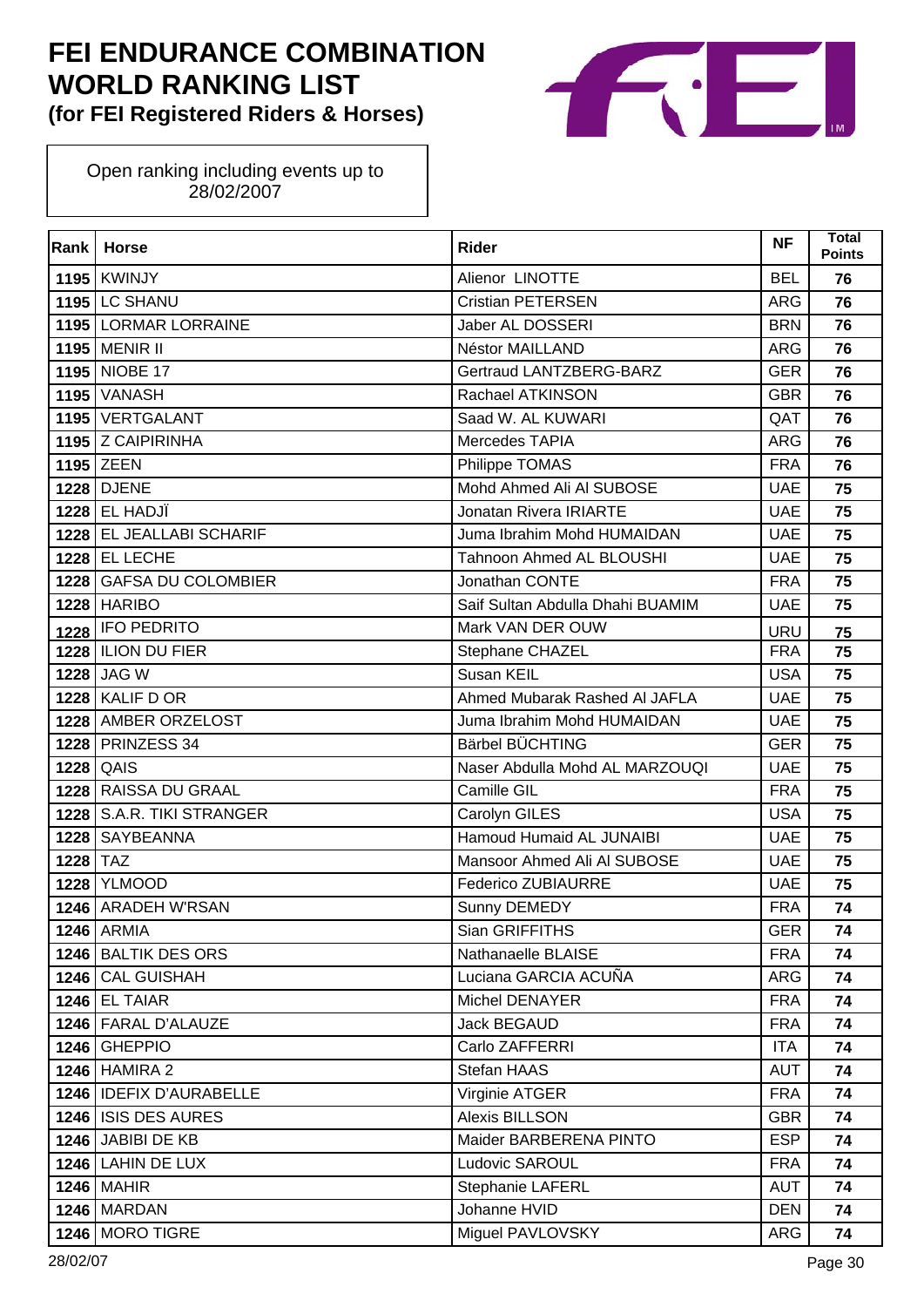

| Rank     | <b>Horse</b>              | <b>Rider</b>                    | <b>NF</b>  | <b>Total</b><br><b>Points</b> |
|----------|---------------------------|---------------------------------|------------|-------------------------------|
|          | 1246 MOULOUK BINT         | Alessandra ACUTIS               | <b>ITA</b> | 74                            |
|          | 1246 NAWMY HVP            | Sandra AGUERA                   | ARG        | 74                            |
|          | 1246 NOBLE DASH XX        | <b>Frank SAUERBREY</b>          | <b>GER</b> | 74                            |
|          | 1246 NURI                 | Stefanie BONETSMÜLLER           | <b>GER</b> | 74                            |
|          | <b>1246 RIFFA</b>         | Raed MAHMOOD                    | <b>BRN</b> | 74                            |
|          | 1246 ROYALE DESTINY       | Rajah Nazeem ISKANDAR           | <b>MAS</b> | 74                            |
| 1246 RYU |                           | Sue BOX                         | <b>GBR</b> | 74                            |
|          | <b>1246   SALIMA</b>      | Claudiio GREGORIN               | <b>ITA</b> | 74                            |
|          | 1246 SATTAROV             | Anita LAMSMA                    | <b>NED</b> | 74                            |
|          | 1246 SHAR RUSHKIN         | Ghazi MOHD AL DOSERI            | <b>BRN</b> | 74                            |
|          | 1246 TONI MACCARONI       | <b>Bernhard DORNSIEPEN</b>      | <b>GER</b> | 74                            |
|          | 1272 LUDI DE L'ARDUS      | <b>Christelle MAFILLE</b>       | <b>FRA</b> | 73                            |
|          | 1272 SUMMER LOVE          | Nuber PACHON CARDOZO            | <b>ARG</b> | 73                            |
|          | 1272 $Z$ T NN             | Oscar ACOSTA                    | <b>ARG</b> | 73                            |
|          | 1275   ABDULLAH'S AISCHA  | Sarah SUN                       | <b>LUX</b> | 72                            |
|          | 1275 AIGOUAL NAHZIR       | Ludovic SAROUL                  | <b>FRA</b> | 72                            |
|          | 1275 AR ROMULO            | <b>Ismael Luis PASINI</b>       | <b>ARG</b> | 72                            |
|          | 1275 BABY ROO             | <b>Grethe CARSTENSEN</b>        | <b>DEN</b> | 72                            |
|          | 1275 BOX PROMESA          | <b>Beatriz MURIEL</b>           | <b>ARG</b> | 72                            |
|          | 1275 CAMARERO             | Ignasi VALLS VIVAS              | <b>ESP</b> | 72                            |
|          | <b>1275 DILMUN</b>        | Annie JOPPE                     | <b>GBR</b> | 72                            |
|          | 1275 DJENE                | Franck LAOUSSE                  | <b>FRA</b> | 72                            |
| 1275     | <b>DUSKYS PRIDE</b>       | Karine PERON                    | <b>FRA</b> | 72                            |
|          | 1275 ELCOPERO             | Ellen SUHR                      | <b>NOR</b> | 72                            |
|          | 1275 ENNERDALE OTTO       | Shahin Mohd Juma Bin GHALAITA   | <b>UAE</b> | 72                            |
|          | 1275 EXPERIMENT 5         | Carolin HITZER                  | <b>GER</b> | 72                            |
|          | $1275$ FALTAH             | Abdulla Jassim AL-HAMMADI       | QAT        | 72                            |
|          | 1275 FASHIERA             | Mohammed Jabur AL ROMEIHI       | <b>BRN</b> | 72                            |
|          | 1275 FLY TO THE GULF      | Sabastian KAPEL                 | <b>NED</b> | 72                            |
|          | $1275$ GORATE DE K.B.     | Yon ZABALUA                     | <b>ESP</b> | 72                            |
|          | <b>1275 HANIMA</b>        | József TÓTH                     | <b>HUN</b> | 72                            |
|          | 1275 HUME CREEK KOMANCHE  | Abdulla Essa Mohd Ali AL BUZIRI | <b>UAE</b> | 72                            |
|          | <b>1275 HUSAR 115</b>     | Verena MÜLLER                   | <b>GER</b> | 72                            |
|          | 1275   ICARE DU COLOMBIER | Karine MABILON                  | <b>FRA</b> | 72                            |
|          | 1275   IMANN ROYALE       | Jacques BARON                   | <b>FRA</b> | 72                            |
|          | 1275   INES DU FAUSSET    | Jean Marc MANCEAU               | <b>FRA</b> | 72                            |
|          | 1275 INFINITIF DE CREUSE  | Melissa BISOFFI                 | <b>FRA</b> | 72                            |
|          | 1275   IRON-POP AS        | Guilherme AZEVEDO SODRÉ         | <b>BRA</b> | 72                            |
|          | 1275 JASMIN DE LAP        | <b>Emmanuelle RIONDE</b>        | <b>FRA</b> | 72                            |
|          | 1275 JASMINA CABIRAT      | <b>Julien LAFAURE</b>           | <b>FRA</b> | 72                            |
|          | <b>1275 JORIK</b>         | <b>Eric DANIAU</b>              | <b>FRA</b> | 72                            |
| 1275     | <b>KENTUCKY</b>           | Jennifer SCHUMACHER NOLL        | <b>FRA</b> | 72                            |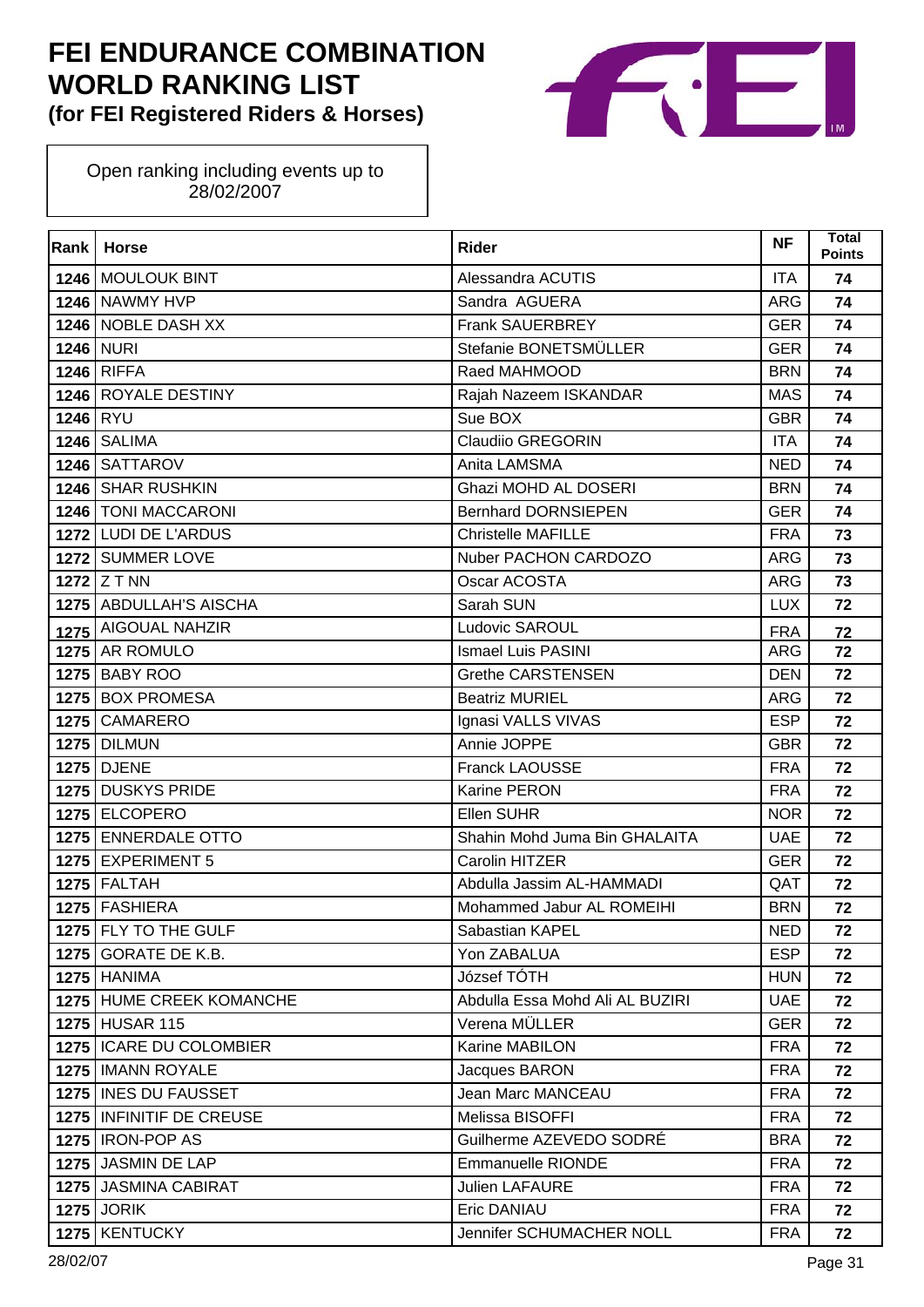

| Rank | <b>Horse</b>                  | <b>Rider</b>                | <b>NF</b>  | <b>Total</b><br><b>Points</b> |
|------|-------------------------------|-----------------------------|------------|-------------------------------|
|      | <b>1275 L C SINAÍ</b>         | Ignacio RODRIGUEZ ZAMBONI   | <b>ARG</b> | 72                            |
|      | 1275 LABAHIKA DE LUX          | Solenne LEGROS              | <b>FRA</b> | 72                            |
|      | 1275 LORD                     | <b>Bruno POLICASTRO</b>     | <b>BRA</b> | 72                            |
|      | <b>1275 LUCILLE 57</b>        | Jan OETJEN                  | <b>GER</b> | 72                            |
|      | 1275 MORA LUJANERA            | Rachael CLARIDGE            | <b>GBR</b> | 72                            |
|      | 1275 MOSSIMO                  | <b>Mohd Shabbir KHAN</b>    | <b>UAE</b> | 72                            |
|      | 1275 MYLEX CHEROKEE           | Matar All AI HAMMADI        | <b>UAE</b> | 72                            |
|      | 1275 OLDA                     | Piet ALKEMA                 | <b>NED</b> | 72                            |
|      | 1275 QUEEN HTA                | Marcos CAMILO               | <b>BRA</b> | 72                            |
|      | <b>1275 RAPIÑA</b>            | Mariona NARANJO PIELLA      | <b>ESP</b> | 72                            |
| 1275 | <b>ROHANDAN</b>               | Katharina DORN              | <b>GER</b> | 72                            |
|      | 1275   SABAA SHAHLOUL         | Goofy MOTHOWHAGAE           | <b>BOT</b> | 72                            |
|      | <b>1275 SHAMAN</b>            | <b>Cecile DEMIERRE</b>      | <b>FRA</b> | 72                            |
|      | <b>1275 SHANTY</b>            | Alessandro MOTTER           | <b>ITA</b> | 72                            |
|      | 1275 TABACO CRESPO            | <b>Julieta CARDINALE</b>    | <b>ARG</b> | 72                            |
|      | <b>1275 ZULEJKA</b>           | Kata FEKETÉNÉ WACHTLER      | <b>HUN</b> | 72                            |
|      | 1319 AL SHARIMBA              | Debbie DOLLBERG             | <b>ARG</b> | 70                            |
|      | <b>1319 ANIIQ</b>             | Amir GHANI AHMAD            | <b>MAS</b> | 70                            |
| 1319 | <b>AYYUB</b>                  | <b>Sebastien DUPIRE</b>     | <b>FRA</b> | 70                            |
|      | 1319 BALINKA BY BAVAREC       | Carole SCIPILLITI           | <b>FRA</b> | 70                            |
|      | 1319 BOUQUET                  | Monika EICKER               | <b>SWE</b> | 70                            |
|      | 1319 CARGASH                  | <b>Henriette KALMEYER</b>   | <b>DEN</b> | 70                            |
|      | 1319 CARLOS 443               | <b>Heike OETJEN</b>         | <b>GER</b> | 70                            |
|      | 1319 CIAZSKA                  | Chiara ROSI                 | <b>ITA</b> | 70                            |
|      | 1319   FLAMBEAU DU BOIS       | Laurent MOSTI               | <b>FRA</b> | 70                            |
|      | <b>1319 GZAREK</b>            | Chantal JEAN                | <b>FRA</b> | 70                            |
|      | 1319 HANATHOLYA               | Renato SALVADOR             | <b>BRA</b> | 70                            |
|      | 1319 HCE INCANSABLE BAILARINA | <b>Cristian PETERSEN</b>    | <b>ARG</b> | 70                            |
|      | 1319 HEANEY BAY FIRE          | <b>Fahad Ismail BAKHEET</b> | <b>BRN</b> | 70                            |
|      | 1319 HURRICANE DE PAUTE       | Jonathan CONTE              | <b>FRA</b> | 70                            |
|      | <b>1319 JAMIL</b>             | Yousif ALI TAHER            | <b>BRN</b> | 70                            |
|      | 1319 JAVELOT DE LA MOTTE      | Carlota DUPAS               | <b>FRA</b> | 70                            |
|      | 1319 LAANSIK DU CADE          | <b>Florent STELLA</b>       | <b>FRA</b> | 70                            |
|      | 1319 LIMA DU BARTHAS          | <b>Vincent DUPONT</b>       | <b>FRA</b> | 70                            |
|      | 1319 MURMANSK                 | <b>Beccy BROUGHTON</b>      | <b>GBR</b> | 70                            |
|      | 1319 NOVAGAI AZ               | Marcelo PEDOTO              | <b>ARG</b> | 70                            |
| 1319 | <b>ORBIT</b>                  | <b>Christiane HERKT</b>     | <b>GER</b> | 70                            |
|      | 1319 PARTY LINE               | Juan Jose BRAGANZA          | <b>ARG</b> | 70                            |
|      | $1319$ RADI                   | <b>Chris BONIFACE</b>       | <b>NZL</b> | 70                            |
| 1319 | <b>TARTINE MARIOLLE</b>       | Pascal PASQUALAGGI          | <b>FRA</b> | 70                            |
| 1319 | <b>WN BINT RIHANAT</b>        | Moacir BAGAROLI FILHO       | <b>BRA</b> | 70                            |
| 1344 | AGECROFT JOS                  | Jordi ARBOIX SANTACREU      | <b>ESP</b> | 69                            |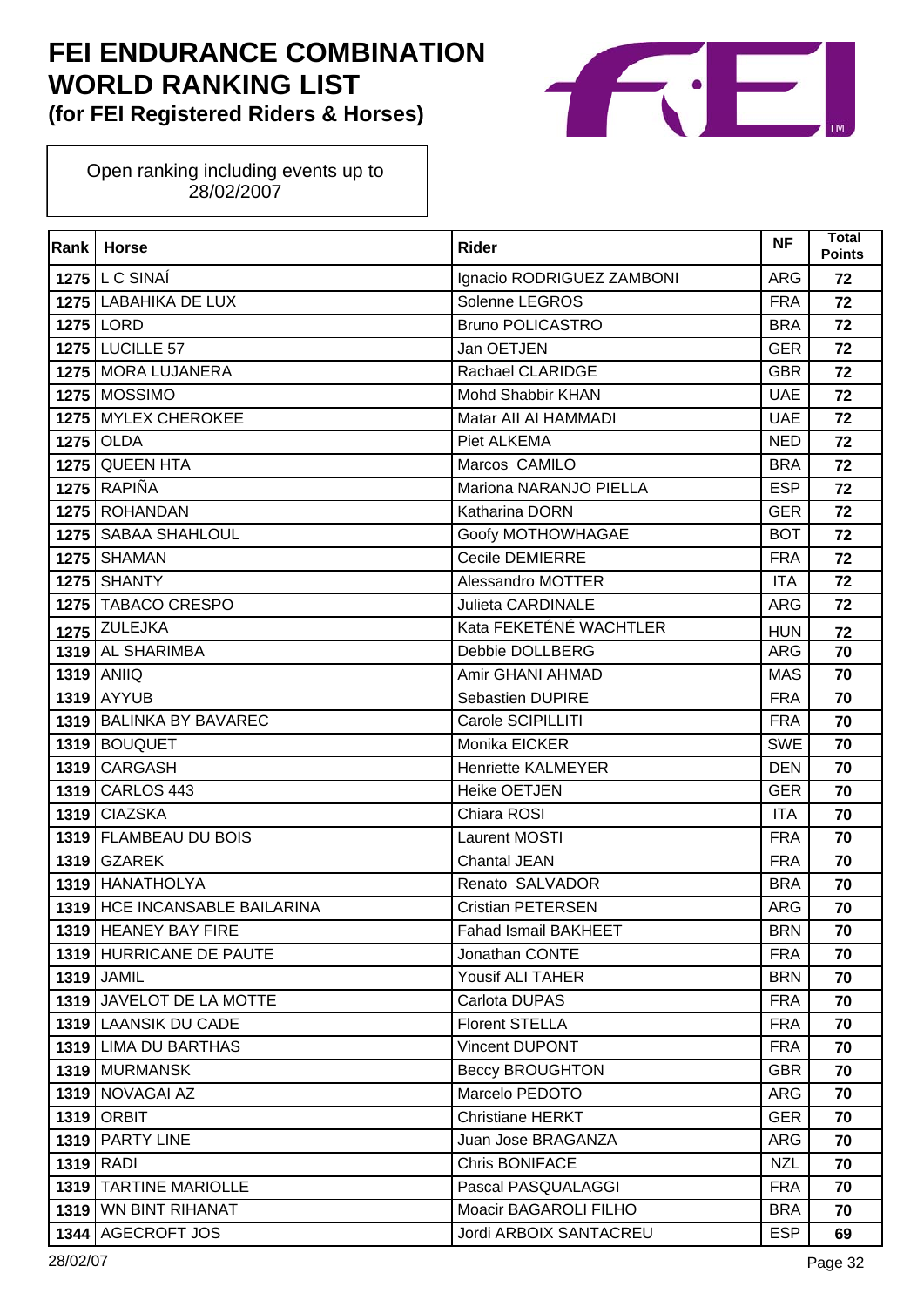

| Rank | <b>Horse</b>                  | <b>Rider</b>                    | <b>NF</b>  | Total<br><b>Points</b> |
|------|-------------------------------|---------------------------------|------------|------------------------|
|      | 1344 ALAMANDA                 | <b>Joel MARESCASSIER</b>        | <b>FRA</b> | 69                     |
|      | <b>1344 ANDURI</b>            | Javier ETXEZARRETA              | <b>ESP</b> | 69                     |
| 1344 | <b>BENHAN WARATHA</b>         | Yaqoob Yousuf Mohd ALAJMI       | <b>UAE</b> | 69                     |
|      | 1344 BOGUS THUNDER            | Hal HALL                        | <b>USA</b> | 69                     |
| 1344 | <b>CABRON</b>                 | Anne Sophie LABORDE             | <b>FRA</b> | 69                     |
|      | 1344 CANELA DEL ALMA          | <b>Bruno SEBBEN</b>             | <b>URU</b> | 69                     |
| 1344 | <b>CHUPACABRA</b>             | Salman Ali Al SABRI             | <b>UAE</b> | 69                     |
|      | 1344 COOLAHLEE PARK CHARLENE  | Hafizar MEHFOOZ                 | <b>PAK</b> | 69                     |
|      | 1344 DUMARESQ SPARTACUS       | Mohd Shabbir KHAN               | <b>UAE</b> | 69                     |
|      | 1344 DUSKYS PRIDE             | Ahmod Obaid MOHD JABER          | <b>UAE</b> | 69                     |
| 1344 | <b>HARMATAN DE LOZERE</b>     | Narpat Singh Anop SINGH         | <b>UAE</b> | 69                     |
|      | 1344 JA GAI KASCADE           | Mizan Zainal Mizan ABIDIN       | <b>MAS</b> | 69                     |
| 1344 | KIRIA                         | Anthony CHANVIN                 | <b>FRA</b> | 69                     |
|      | 1344 TORRYBURN LEGACY OF FIRE | Abdullah BIN FAISAL AL QASIMI   | <b>UAE</b> | 69                     |
| 1344 | <b>WATTLE VALE SOVREIGN</b>   | Omar Khalifa Obaid AL MARRI     | <b>UAE</b> | 69                     |
| 1344 | <b>WS TAMARA</b>              | Bader Ali Saeed KAYOUMI         | <b>UAE</b> | 69                     |
|      | 1344 ZAYNE                    | Eone WILLEMSE                   | <b>RSA</b> | 69                     |
|      | 1362 AMAAL SAURO              | Jonny SCOLA                     | <b>ITA</b> | 68                     |
|      | <b>1362 BARETT</b>            | Anne NORDSTRÖM                  | <b>SWE</b> | 68                     |
|      | 1362 BRAGADO TAMBOR           | Daniel CHOMYSZYN                | <b>ARG</b> | 68                     |
|      | 1362 CAL DUNIR                | Santiago VITA                   | <b>ARG</b> | 68                     |
|      | 1362 FASHIERA                 | Yousif Isa Nasser AHMED         | <b>BRN</b> | 68                     |
|      | 1362 HAMID                    | Sonia BOURLE                    | <b>FRA</b> | 68                     |
|      | 1362 IDEM DU FAUBOURG         | Marcel MIRANDA COMELLAS         | <b>ESP</b> | 68                     |
|      | <b>1362   ISHMIRA</b>         | Jean Noel LAFAURE               | <b>FRA</b> | 68                     |
|      | 1362 JHEFIR                   | <b>Hugues PETEL</b>             | <b>FRA</b> | 68                     |
|      | 1362 JOCKER DE CROUZ          | Anne AMANJEAN                   | <b>FRA</b> | 68                     |
|      | 1362 JULIUS DE LA DROMME      | Maria Mercedes ALVAREZ PONTON   | <b>ESP</b> | 68                     |
|      | 1362   KAZAM DES BAUCELS      | Maria Mercedes ALVAREZ PONTON   | ESP        | 68                     |
|      | 1362 KHARTOUM WITH A K        | Nicola PELL                     | <b>GBR</b> | 68                     |
|      | 1362 KISSING KAYSOUN          | Bärbel BÜCHTING                 | <b>GER</b> | 68                     |
|      | 1362 LA BANDERITA             | Juan Pedro CANFLANCA BORDAGARAY | <b>ESP</b> | 68                     |
|      | 1362 LAKIM DE VILLENEUVE      | Antonio NOGUEIRA                |            | 68                     |
|      | 1362 LORC'HUS AR VEUZIC       | Daniel THEPAULT                 | <b>FRA</b> | 68                     |
|      | 1362 LOVE RAIN DA BARRA       | Marcia BATAH TALIBERTI          | <b>BRA</b> | 68                     |
|      | 1362 LS ECLIPSE               | Javiera BONELLI                 | ARG        | 68                     |
|      | 1362 MENACER                  | Agnes HEBRARD                   | ARG        | 68                     |
|      | 1362 MORA FRANCESA            | Miguel PAVLOVSKY                | <b>ARG</b> | 68                     |
|      | 1362 MORO KARLOV              | Hugo Sebastian MENDEZ           | ARG        | 68                     |
|      | 1362 MUCKILL                  | Anthony PHILLIPS                | <b>CHI</b> | 68                     |
|      | 1362 N G BIG BANG             | <b>Reinhard MOLTER</b>          | ARG        | 68                     |
|      | 1362 RAS KARISMATICA CA       | Mercedes TAPIA                  | ARG        | 68                     |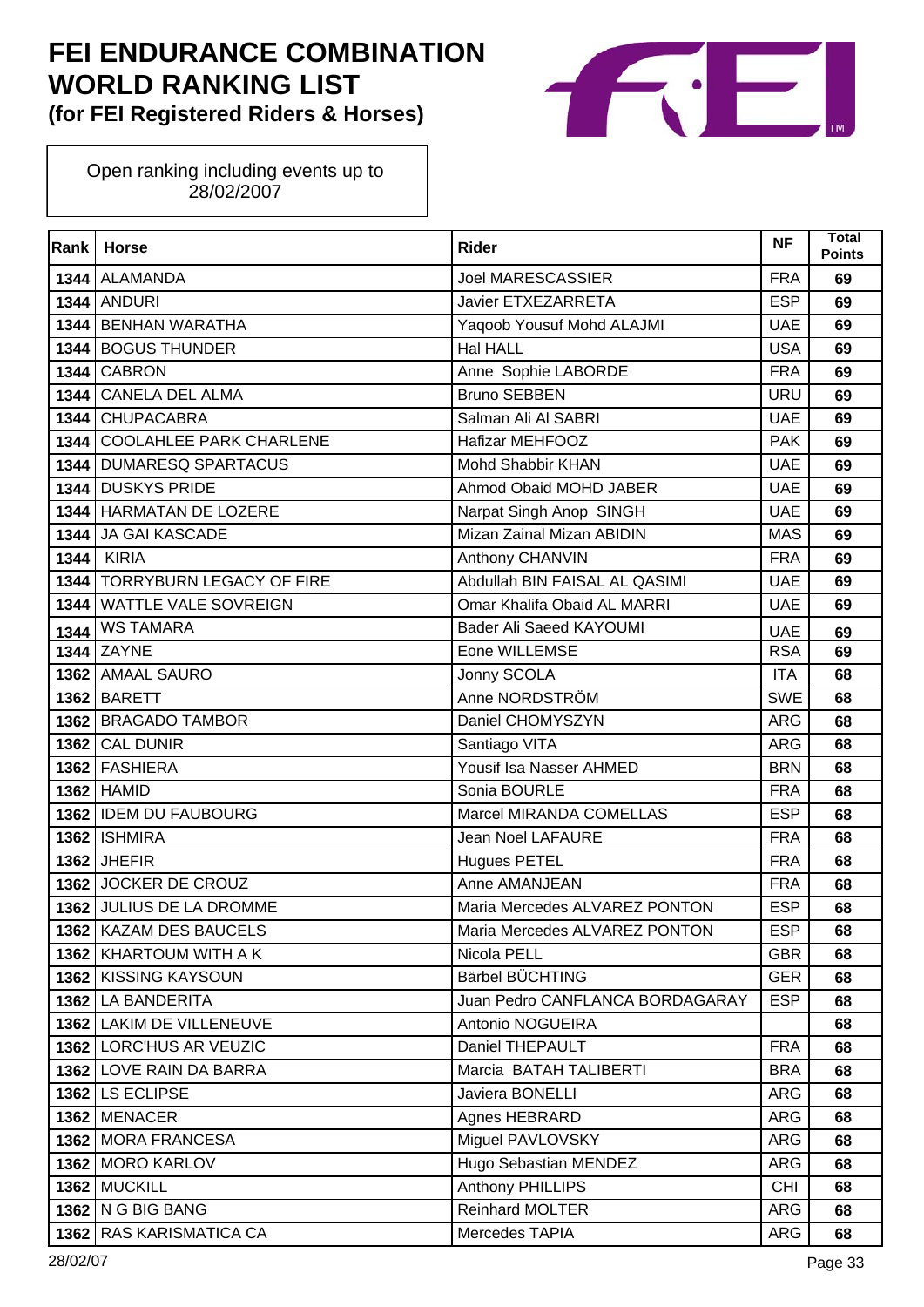

| Rank | <b>Horse</b>                 | <b>Rider</b>                   | <b>NF</b>  | <b>Total</b><br><b>Points</b> |
|------|------------------------------|--------------------------------|------------|-------------------------------|
|      | 1362   S.A. LAHEEB FADDAH    | Marie LEHTIMAKI                | <b>FIN</b> | 68                            |
|      | <b>1362   SARIN</b>          | Daniela KÖBEL-KNAUER           | <b>GER</b> | 68                            |
|      | $1362$ SEERSERI (GB)         | Jack BEGAUD                    | <b>FRA</b> | 68                            |
|      | 1362 SHEENA 4                | <b>Harald GRINSCHGL</b>        | <b>AUT</b> | 68                            |
|      | 1362 ZT MADAB                | <b>Jose Luis PEREZ</b>         | <b>ARG</b> | 68                            |
|      | 1392 AMEERAH DU OBERHOF      | Deborah JEAN                   | <b>FRA</b> | 67                            |
| 1393 | <b>AL NAHI</b>               | Nicola WEST                    | <b>GBR</b> | 66                            |
|      | 1393   AMERICO ENDURANCE     | Leonardo DIAS MOREIRA DE ABREU | <b>BRA</b> | 66                            |
|      | <b>1393 ATLUN</b>            | Mario SCHIOPPA NETO            | <b>BRA</b> | 66                            |
|      | 1393 AUSCOT PARK ASTRA       | Iona ROSSELY                   | <b>IRL</b> | 66                            |
| 1393 | <b>BAHIRA</b>                | Mauro BONOTTO                  | <b>ITA</b> | 66                            |
|      | 1393 BALTHAZAR AL MAURY      | <b>Olivier BAEYENS</b>         | <b>FRA</b> | 66                            |
|      | 1393 BARAPSODY               | Sumer BHANWAR SINGH            | <b>IND</b> | 66                            |
|      | 1393 BEREN                   | Claudia MARTINEZ               | <b>ARG</b> | 66                            |
| 1393 | <b>BREAKDANCE</b>            | <b>Ulla GADE</b>               | <b>DEN</b> | 66                            |
| 1393 | <b>CASTLEBAR TREATY</b>      | <b>Fahad Ismail BAKHEET</b>    | <b>BRN</b> | 66                            |
|      | 1393 CG KAIBORR              | Mariana WEINGER                | <b>ARG</b> | 66                            |
| 1393 | <b>COUNT LUVATRAZ</b>        | Daniela MIELKE                 | <b>GER</b> | 66                            |
|      | 1393   DIRHAM EL OUMZIL      | Mohd Abdul Aziz AL HASSAN      | <b>BRN</b> | 66                            |
|      | 1393 ESTRELLA D'OR           | Laure DELIMARD                 | <b>FRA</b> | 66                            |
|      | 1393 HUNGARES                | Chain SINGH                    | <b>IND</b> | 66                            |
|      | 1393   IN SITU               | <b>Christelle MAFILLE</b>      | <b>FRA</b> | 66                            |
| 1393 | <b>JAPPY</b>                 | Adrian RODRIGUEZ               | <b>UAE</b> | 66                            |
|      | 1393 JJ FAIR MAGNUN          | Marzooq SALEM AL MARRI         | <b>UAE</b> | 66                            |
|      | 1393 JOANNA CH               | <b>Gabi HALDEMANN</b>          | SUI        | 66                            |
| 1393 | JOY D'COBENHERPHIL           | Deborah DUSSY                  | SUI        | 66                            |
| 1393 | <b>KADAN BAY</b>             | <b>Brenda COOKE</b>            | CAN        | 66                            |
|      | 1393   KARABIL MOONAROO      | <b>Adrian BRICKLEY</b>         | <b>AUS</b> | 66                            |
|      | 1393 KERMAN SHAH             | <b>Julien KERNEUR</b>          | <b>FRA</b> | 66                            |
|      | 1393 KIKY DE BOUGE           | <b>Caroline MORIN</b>          | <b>FRA</b> | 66                            |
|      | 1393   KOHEILAN PISTI        | István MOLNÁR                  | <b>HUN</b> | 66                            |
|      | <b>1393   MACUCO</b>         | Jesus MACHUCA DE CASTRO        | <b>ESP</b> | 66                            |
| 1393 | <b>MAKO HAKA</b>             | Carolina GREENWALT             | ARG        | 66                            |
|      | 1393 MILL PARK KASTANAH STAR | Abdulla Sheikh Abdulla HUSSEIN | <b>UAE</b> | 66                            |
|      | 1393 RSC EL FAISAL           | Luciana Maria BAGAROLLI        | <b>BRA</b> | 66                            |
| 1393 | SAYBEANNA                    | <b>Bheru SINGH INDA</b>        | <b>IND</b> | 66                            |
| 1393 | SEGOU                        | <b>Frederic SABATIER</b>       | <b>FRA</b> | 66                            |
| 1393 | SHAGYA 888 IBN LUMBUSH       | Nina KNAPITSCH                 | <b>GER</b> | 66                            |
|      | 1393 SHALIA DE LA BRUSKAIE   | Kristel VAN DEN ABEELE         | <b>BEL</b> | 66                            |
| 1393 | <b>SPIGA</b>                 | Andrea PULICANI                | <b>FRA</b> | 66                            |
|      | <b>1393 STIK</b>             | Denis PESCE                    | <b>FRA</b> | 66                            |
| 1393 | TAKHIRA BAY ILLUSION         | Khalifa BIN GHALAITA           | <b>UAE</b> | 66                            |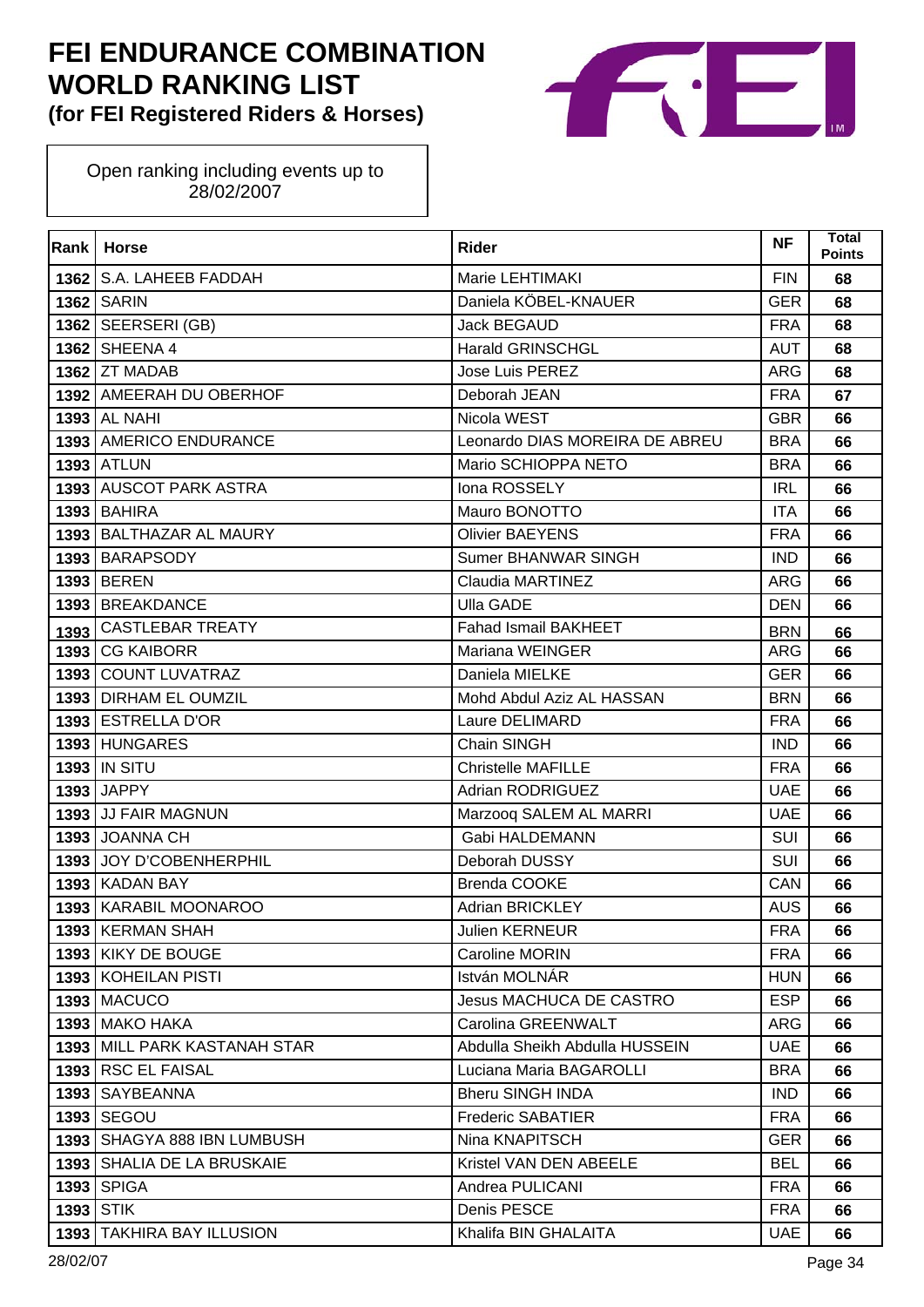

| Rank | <b>Horse</b>              | <b>Rider</b>                    | <b>NF</b>  | <b>Total</b><br><b>Points</b> |
|------|---------------------------|---------------------------------|------------|-------------------------------|
|      | 1429 FA DALILA            | Patricia NOAILLES               | <b>ARG</b> | 65                            |
| 1430 | <b>ALLAT AY AYSHA</b>     | Daniela SCHROEDER               | <b>GER</b> | 64                            |
| 1430 | <b>BM PRADASH</b>         | Lucilo FERNANDEZ                | <b>ARG</b> | 64                            |
| 1430 | <b>C R KHEMO WALI</b>     | Matías OJUEZ                    | <b>ARG</b> | 64                            |
| 1430 | <b>CG POLDAK</b>          | Marcelo CARDOZO                 | <b>ARG</b> | 64                            |
| 1430 | <b>DAINTREE PAGAN</b>     | Miranda KAYSER - KEPPEL         | <b>LUX</b> | 64                            |
| 1430 | <b>ES'CHEM</b>            | <b>Christel MAYET</b>           | <b>FRA</b> | 64                            |
|      | 1430 EXTASIA DU VIALARET  | Laetitia PINEY                  | <b>FRA</b> | 64                            |
|      | 1430 FLAMENCO DE MESSEY   | Horace PERRAUD BONIN            | <b>FRA</b> | 64                            |
| 1430 | <b>GRIBOUYE DES EYMES</b> | Pascal QUEMERAIS                | <b>FRA</b> | 64                            |
|      | 1430 HIKMA                | Marlene SORIN                   | <b>FRA</b> | 64                            |
|      | 1430 KOKA DE L'AIGOUAL    | Celine JUST                     | <b>FRA</b> | 64                            |
|      | <b>1430 KOLETA</b>        | Lucia STAROVECKA                | <b>SVK</b> | 64                            |
|      | 1430 LEELOO AR VEUZIC     | Daniel THEPAULT                 | <b>FRA</b> | 64                            |
|      | 1430 MORO KARLOV          | Nadia SUAREZ                    | ARG        | 64                            |
| 1430 | <b>MURAH</b>              | Rodolfo LAURICELLA              | <b>BRA</b> | 64                            |
|      | <b>1430 RO NEPAL</b>      | José GÓMEZ                      | ARG        | 64                            |
|      | <b>1430 ROXANNE</b>       | Jennifer SCHUMACHER NOLL        | <b>FRA</b> | 64                            |
| 1430 | S.A. NEPA OX              | Camilla DALKJEAR                | <b>DEN</b> | 64                            |
| 1430 | <b>THRILLING</b>          | Elena Rossella COMMOD           | <b>ITA</b> | 64                            |
| 1430 | W.N.PIERGA                | Luiz Antonio JUNQUEIRA FILHO    | <b>BRA</b> | 64                            |
|      | 1430 Z T LUDJGAL          | Hernán CÚNEO                    | ARG        | 64                            |
|      | 1451 AL RAMADI            | Yaqoob Anwar Mohd AI NASERALLAH | <b>UAE</b> | 63                            |
|      | 1451 ALIATAR              | Camilla SMESTAD                 | <b>NOR</b> | 63                            |
|      | 1451   ALOHA JARRAH       | <b>NESTOR FALERO</b>            | <b>URU</b> | 63                            |
| 1451 | <b>BOB'S YOUR UNCLE</b>   | Sally HALL                      | <b>GBR</b> | 63                            |
| 1451 | <b>BULLIO SKY JACK</b>    | <b>MOHD IZRY RAZALI</b>         | <b>MAS</b> | 63                            |
| 1451 | <b>CELSAR BAYDAHL</b>     | <b>Bonnie PETLEY SABA</b>       | CAN        | 63                            |
|      | 1451 DJELROY LOTOIS       | Bhoor Singh Bhanwar Singh INDA  | <b>UAE</b> | 63                            |
|      | 1451 ESPIGUITA            | Ander MATO                      | <b>ESP</b> | 63                            |
|      | <b>1451   FAROUD</b>      | Anita DAVID BECKER              | <b>FRA</b> | 63                            |
|      | 1451   FRENCH ALLY        | Musab Saleh AI MARZOUQI         | <b>UAE</b> | 63                            |
| 1451 | <b>GAFSA DU COLOMBIER</b> | Philippe VERTUT                 | <b>FRA</b> | 63                            |
|      | 1451 KOSZAAR              | <b>Terre O'BRENNAN</b>          | CAN        | 63                            |
|      | <b>1451 KWINJY</b>        | Michel LEQUARRE                 | <b>BEL</b> | 63                            |
| 1451 | NASEERA EWALRAID          | Anna GOROBOVIK                  | <b>UAE</b> | 63                            |
|      | <b>1451 OASIS</b>         | Karin BOULANGER                 | <b>BEL</b> | 63                            |
|      | 1451   ROXBOROUGH ZEPHER  | Mubarak Mohd Khalfan Al KHAILI  | <b>UAE</b> | 63                            |
|      | 1451 RSC EL QUALIT        | Anne DETREZ                     | <b>FRA</b> | 63                            |
| 1451 | <b>TARA</b>               | Sara PERRINGERARD               | <b>FRA</b> | 63                            |
|      | 1469 ASARI DE BOZOULS     | Cecile DUHAU                    | <b>FRA</b> | 62                            |
| 1469 | <b>BU KALIL</b>           | Silvia BRUNO                    | ARG        | 62                            |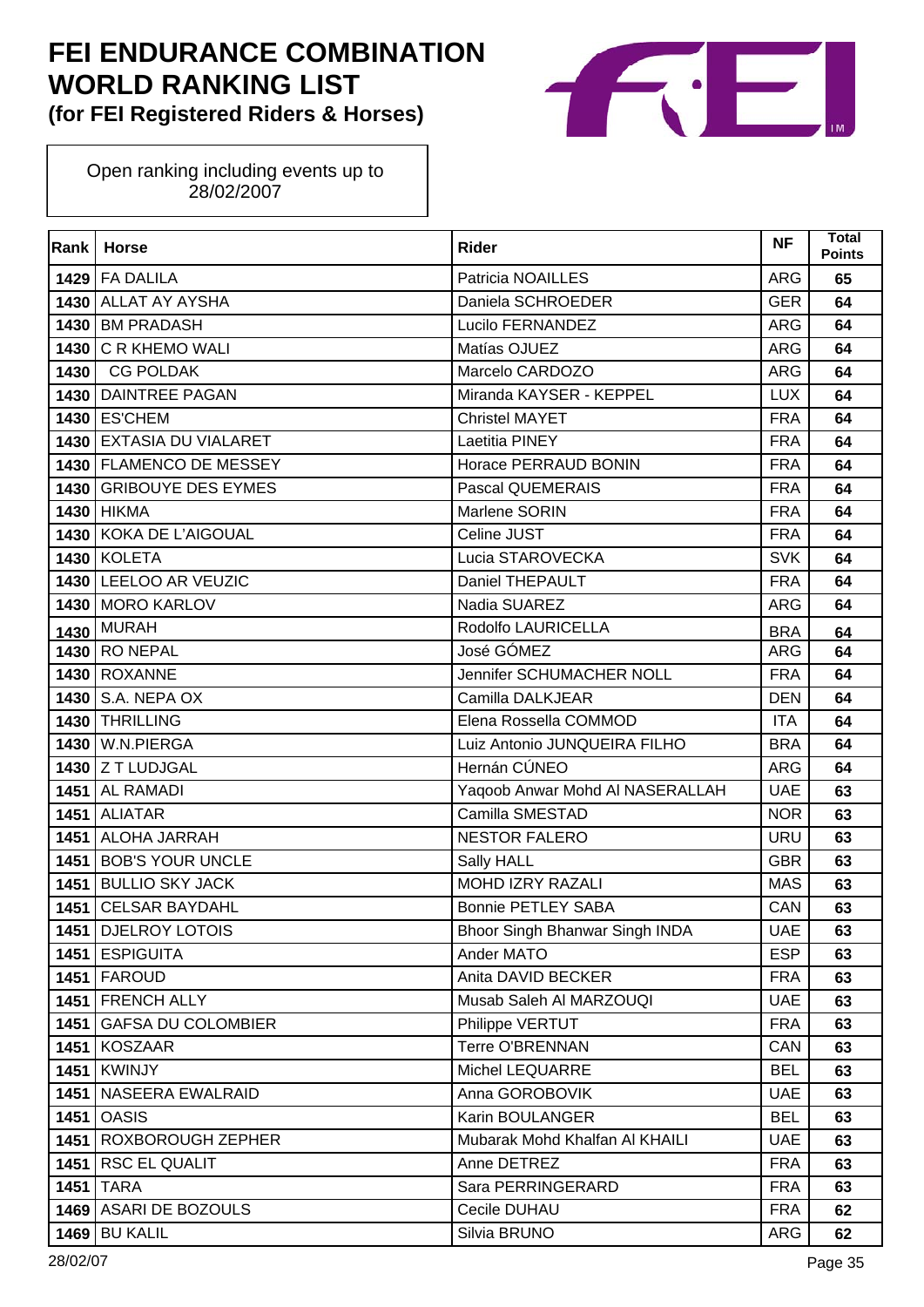

| <b>Rank</b> | <b>Horse</b>                       | <b>Rider</b>                     | <b>NF</b>  | Total<br><b>Points</b> |
|-------------|------------------------------------|----------------------------------|------------|------------------------|
|             | 1469   DJEDDA BINT GHORRA          | Remi WILQUIN                     | <b>FRA</b> | 62                     |
|             | 1469 F.A. ESTERBAN OX              | <b>Britt Juul JENSEN</b>         | <b>DEN</b> | 62                     |
|             | 1469 FAZUR DU BRUGUET              | <b>Francois KERIEL</b>           | <b>FRA</b> | 62                     |
| 1469        | <b>GILA</b>                        | <b>Jean Pierre BRANLY</b>        | <b>FRA</b> | 62                     |
| 1469        | <b>GOLDEN BOY DU BOIS</b>          | Alain PORRAS                     | <b>FRA</b> | 62                     |
| 1469        | <b>IDAIS TOBIHA</b>                | Enora BOULENGER                  | <b>FRA</b> | 62                     |
| 1469        | <b>JUDA HEM</b>                    | Lucivan PEREIRA                  | <b>BRA</b> | 62                     |
| 1469        | <b>JURASSIQUE DU PARC</b>          | Marta AMORETTI                   | <b>ITA</b> | 62                     |
| 1469        | <b>KACHOU DU LAYON</b>             | Michele VINCENT                  | <b>FRA</b> | 62                     |
| 1469        | <b>KALIMA MARINE</b>               | Nicolas BLOT                     |            | 62                     |
| 1469        | <b>KIF POYAUDIN</b>                | <b>Yves PREVEIRAUD</b>           | <b>FRA</b> | 62                     |
| 1469        | <b>KLOEE DE NOTRE DAME</b>         | Pierre OLLIVIER                  | <b>FRA</b> | 62                     |
| 1469        | <b>LAANSIK DU CADE</b>             | <b>Oliver CASSE</b>              | <b>FRA</b> | 62                     |
| 1469        | <b>MARCHES TRINITY</b>             | Carolyn SHAKLES                  | <b>GBR</b> | 62                     |
| 1469        | <b>MITJA LLUNA</b>                 | Marina FONT JORDANA              | <b>ESP</b> | 62                     |
| 1469        | NAYA DE BOZOULS                    | Anne Gaelle GOACHET              | <b>FRA</b> | 62                     |
|             | 1469 PIESKAL                       | Marilyn LEMOINE                  | <b>FRA</b> | 62                     |
| 1469        | <b>RED EXPRESS</b>                 | Francisco LOPEZ MAESO            | <b>ESP</b> | 62                     |
| 1469        | <b>ROMANCE</b>                     | Mireia SERRABASSA FABRE          | <b>ESP</b> | 62                     |
| 1469        | <b>RSC DARLINN</b>                 | <b>Claudio Roberto BAGAROLLI</b> | <b>BRA</b> | 62                     |
|             | 1469 SIMBA BY KAPRON               | <b>Manuel BONTEMPI</b>           | <b>ITA</b> | 62                     |
| 1469        | <b>SUNDIJI</b>                     | Alain BABULLE                    | <b>FRA</b> | 62                     |
| 1469        | ULYSSE DE SULEIMAN                 | Virginie SIMON                   | <b>FRA</b> | 62                     |
| 1469        | <b>WN KARIZA</b>                   | Pedro STEFANI MARINO             | <b>BRA</b> | 62                     |
| 1469        | <b>WN PADISHAH</b>                 | José SEABRA MARINO               | <b>BRA</b> | 62                     |
|             | 1469 ZIBELINE AL MAURY             | <b>Fabienne THOMAS</b>           | <b>FRA</b> | 62                     |
|             | 1469 ZT SHAKSHARELL                | Mercedes TAPIA                   | <b>ARG</b> | 62                     |
| 1498        | <b>GYPSE DU COLOMBIER</b>          | <b>Marion STEPHAN</b>            | <b>FRA</b> | 61                     |
|             | 1499 ANGEL 46                      | Silke RAUSCHER                   | <b>GER</b> | 60                     |
|             | 1499 ARANITA PADASHAR              | Deep SINGH DEVL SINGH            | <b>IND</b> | 60                     |
|             | 1499 CHEROX ALDANITI               | <b>ZULKEFLI SAARI</b>            | <b>MAS</b> | 60                     |
|             | 1499 CLOUD VALLEY ARMANI           | Anzaq MEHMOOD                    | <b>PAK</b> | 60                     |
|             | 1499 CURAMEA SOLOMAN BELABBIS CHAD | H.h.prince.saud AL SAUID         | <b>KSA</b> | 60                     |
|             | 1499 DAL CANTO                     | Dante PATTACINI                  | <b>ITA</b> | 60                     |
|             | <b>1499 DB ARRAS</b>               | <b>Gabriel FLORES</b>            | <b>ARG</b> | 60                     |
| 1499        | <b>DESERT PRINCESS</b>             | Mohd Shuaib ISHAK                | <b>MAS</b> | 60                     |
|             | <b>1499 EGANOU</b>                 | Daniel CHARDON                   | <b>FRA</b> | 60                     |
|             | 1499 EL PASHA D'AYRES              | Romildo ESTEVAM DA COSTA         | <b>BRA</b> | 60                     |
|             | 1499   IDEAL DES VIALETTES         | Laurent MOSTI                    | <b>FRA</b> | 60                     |
|             | 1499   ILLICO ELDROCOL             | Ludovic SAROUL                   | <b>FRA</b> | 60                     |
|             | <b>1499 IRA SALOU</b>              | Lionel MOISSY                    | <b>FRA</b> | 60                     |
| 1499        | JA GAI KASCADE                     | Kevin JAMES                      | <b>NZL</b> | 60                     |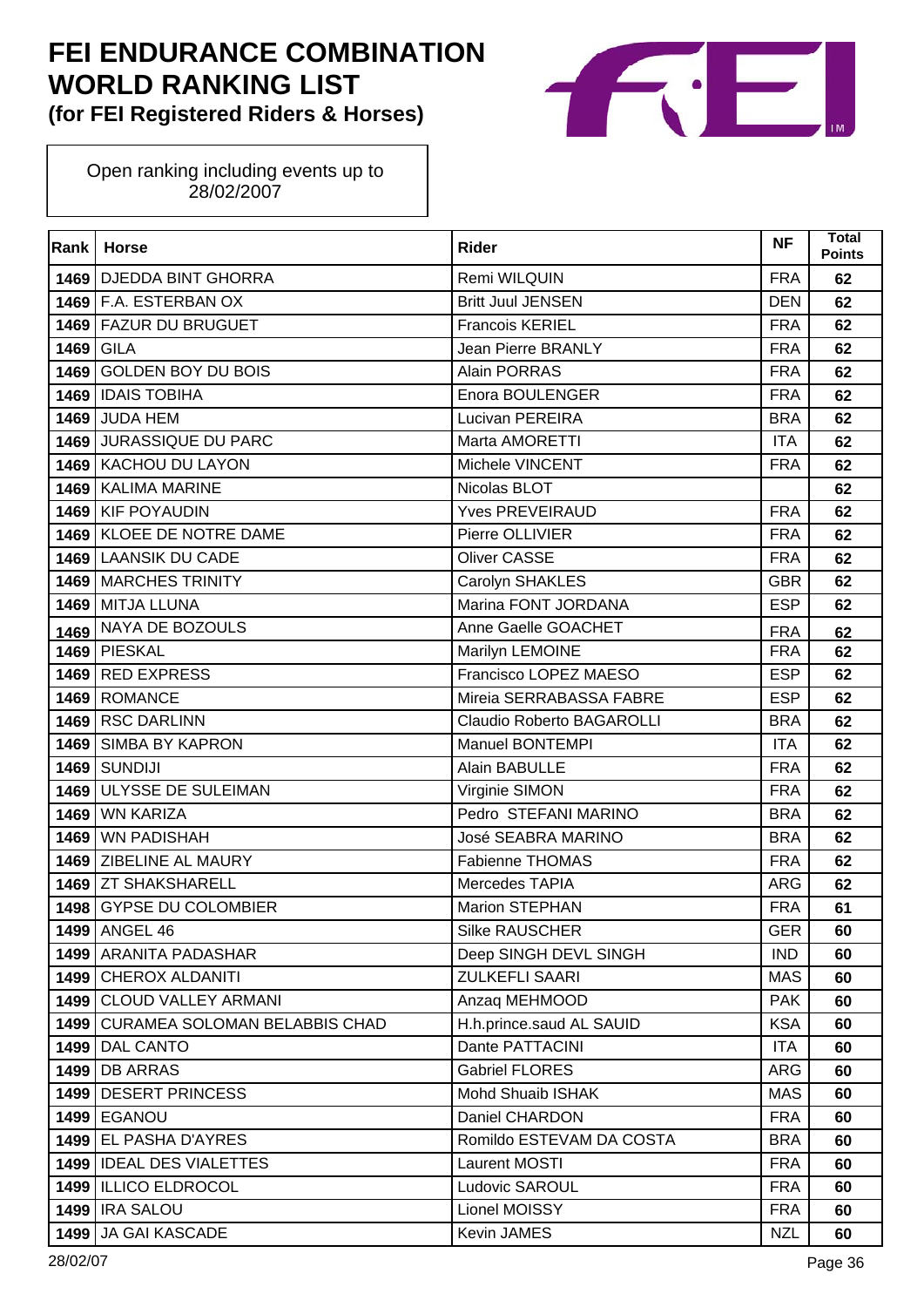

| Rank | <b>Horse</b>              | <b>Rider</b>                    | <b>NF</b>  | <b>Total</b><br><b>Points</b> |
|------|---------------------------|---------------------------------|------------|-------------------------------|
|      | 1499 JULIUS DE LA DROMME  | Horacio Ferjancic DIAZ          | <b>UAE</b> | 60                            |
|      | 1499 KARABIL PUK          | Kalu SINGH CHAIN SINGH          | <b>IND</b> | 60                            |
| 1499 | KASHA DU COLOMBIER        | Silvia YEBRA ALTIMIRAS          | <b>ESP</b> | 60                            |
|      | 1499 KEFIR DE SOMMANT     | <b>Marion STEPHAN</b>           | <b>FRA</b> | 60                            |
|      | 1499 L C CENTURION        | Guillermo CÓNCARO               | ARG        | 60                            |
|      | 1499 LAHTI DE LARCHAT     | <b>Yves PREVEIRAUD</b>          | <b>FRA</b> | 60                            |
| 1499 | <b>LUKAS</b>              | Kirsten HALLAGER                | <b>DEN</b> | 60                            |
|      | 1499 MANANA TRAVIS        | Abdulla Sheikh Abdulla HUSSEIN  | <b>UAE</b> | 60                            |
| 1499 | <b>MOON BUG</b>           | Marine FLORES                   | <b>FRA</b> | 60                            |
|      | 1499 NADUAH 10            | Marianne HÄHNEL                 | <b>GER</b> | 60                            |
| 1499 | OSO NEZPERCE              | <b>Jessica GIANNITSOPOULOS</b>  | <b>AUS</b> | 60                            |
| 1499 | <b>PHYVA ATA</b>          | Rogerio CARDOSO                 | <b>BRA</b> | 60                            |
| 1499 | <b>RAB FAWKIER</b>        | Mariela GYSIN                   | <b>ARG</b> | 60                            |
| 1499 | <b>RAIJAH DES SAGNES</b>  | Sonia BOURLE                    | <b>FRA</b> | 60                            |
| 1499 | S F INDIO                 | Jose Luis RODRIGUEZ             | ARG        | 60                            |
| 1499 | <b>SAHAB</b>              | Ahmed ABDULLAH                  | <b>BRN</b> | 60                            |
| 1499 | <b>SHAMBA</b>             | Samuel BETTENFELD               | <b>FRA</b> | 60                            |
| 1499 | <b>SHER KING</b>          | Ceinwen MORGAN                  | <b>AUS</b> | 60                            |
| 1499 | THURSLEY DREAM (HI KATIE) | Nicholas TWEEDIE-SMITH          | <b>GBR</b> | 60                            |
| 1499 | <b>WHITEOAK MARKHAN</b>   | Abdulla Essa Mohd Ali AL BUZIRI | <b>UAE</b> | 60                            |
| 1533 | <b>DJAMIR DU PORCHE</b>   | <b>Cendrine HENRY</b>           | <b>FRA</b> | 59                            |
| 1534 | <b>ANUBIS</b>             | Peter BAUZA                     | <b>ARG</b> | 58                            |
| 1534 | <b>CONNIE</b>             | Kirsten WISCOMBE                | <b>GBR</b> | 58                            |
| 1534 | <b>DARKAN</b>             | Pierre SOUCHARD                 | <b>FRA</b> | 58                            |
| 1534 | DJAMEL DU PORCHE          | Jaume PUNTI DACHS               | <b>ESP</b> | 58                            |
| 1534 | <b>GALIE DU BARTHAS</b>   | <b>Christian BANCHAREL</b>      | <b>FRA</b> | 58                            |
| 1534 | <b>GILIANE DE PAUTE</b>   | Sandrine ROQUES                 | <b>FRA</b> | 58                            |
| 1534 | <b>HAMELEM</b>            | Alain GUYOMARCH                 | <b>FRA</b> | 58                            |
|      | $1534$ HARAX'H            | <b>Catherine MAMBRINI</b>       | <b>FRA</b> | 58                            |
| 1534 | <b>IBIS DU PRE</b>        | Charles FLOCHLAY                | <b>FRA</b> | 58                            |
|      | 1534 IL DE BLAZIET        | Jean LEGRON                     | <b>FRA</b> | 58                            |
|      | 1534   ILAM BINT ATTILHA  | Christele DEROSCH               | <b>FRA</b> | 58                            |
|      | 1534   IRIS CHARRIERE     | Evelyne BOUYE                   | <b>FRA</b> | 58                            |
| 1534 | <b>ISAB DE BECHEREL</b>   | Bernard LE ROY                  | <b>FRA</b> | 58                            |
|      | 1534 J M R HERMANO        | Darío ROSTON                    | ARG        | 58                            |
|      | 1534 JACQUARD DE LA POUGE | Marlene SORIN                   | <b>FRA</b> | 58                            |
| 1534 | NNL MILLENIUM BEY         | Newton LINS FILHO               | <b>BRA</b> | 58                            |
|      | 1534 PHILIPHA             | <b>Charlotte OTTENSEN</b>       | <b>DEN</b> | 58                            |
| 1534 | POLVORILLO                | Ruth COMAS MOLIST               | <b>ESP</b> | 58                            |
| 1534 | <b>ST ALLAHI</b>          | Jorge SALINAS                   | <b>ARG</b> | 58                            |
| 1534 | <b>VON CREEK</b>          | Eduardo DE SANTIBAÑEZ           | <b>ARG</b> | 58                            |
| 1534 | <b>ZT IRASIKLAN</b>       | Néstor Omar GIMENEZ             | <b>ARG</b> | 58                            |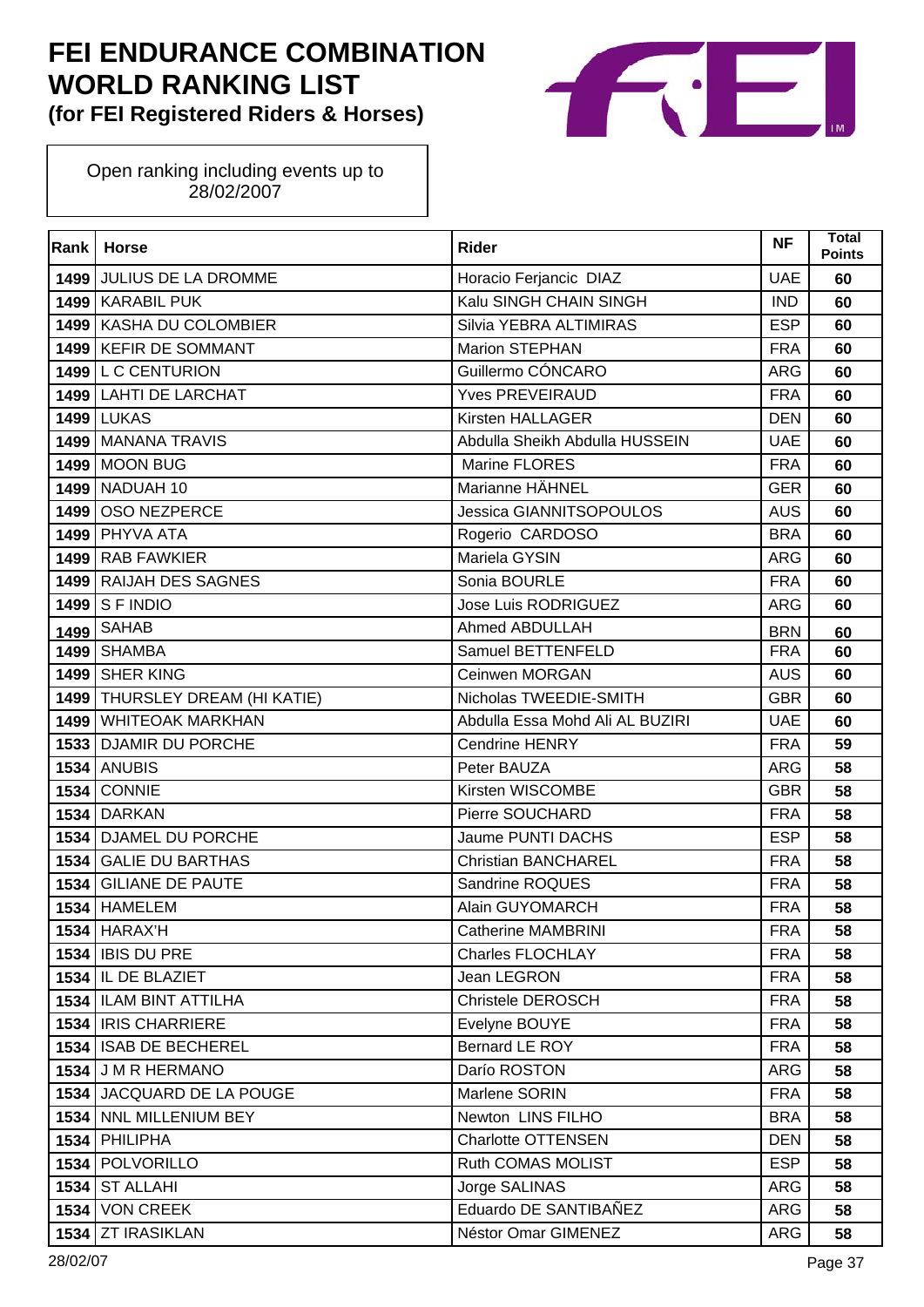

| Rank | <b>Horse</b>                | <b>Rider</b>                        | <b>NF</b>  | Total<br><b>Points</b> |
|------|-----------------------------|-------------------------------------|------------|------------------------|
|      | <b>1555</b> A M JARIMA      | Sandra AGUERA                       | <b>ARG</b> | 57                     |
|      | 1555 ABROCK HORATIO         | <b>Shakeer Malik BADHAR</b>         | <b>UAE</b> | 57                     |
|      | 1555 AUSSIE OY              | Norlaily BUNIYAMIN                  | <b>MAS</b> | 57                     |
|      | 1555 BET SHEAN              | <b>Adrian RODRIGUEZ</b>             | <b>UAE</b> | 57                     |
|      | 1555 CR GOINFOR BROKE       | <b>Brenda COOKE</b>                 | CAN        | 57                     |
|      | 1555 HIGHLAND VIEW BETTE    | <b>Carlos Enrique Lopez MORALES</b> | <b>UAE</b> | 57                     |
|      | <b>1555 HUZIE D'AX</b>      | Rachel ALMERAS                      | <b>FRA</b> | 57                     |
|      | 1555   KANGALA ZIRCON SELAM | <b>Buti SAIF AL MAZOORIE</b>        | <b>UAE</b> | 57                     |
|      | 1555 RAS KARISMATICA CA     | <b>Florencia SERRA</b>              | <b>ARG</b> | 57                     |
|      | 1555 SEERSERI (GB)          | Samuel BETTENFELD                   | <b>FRA</b> | 57                     |
|      | 1555 SHAHIR BINT AL ARCHON  | Saif Hamoud Saif AI SHAMSI          | <b>UAE</b> | 57                     |
|      | 1555 SPICE II               | Christine GÜNTHARDT                 | SUI        | 57                     |
|      | 1555 WILLOW CREEK PETITE    | Deep Singh Devi SINGH               | <b>UAE</b> | 57                     |
|      | $1555$ XADREZ               | Agnes VILLARUBIA POU                | <b>ESP</b> | 57                     |
|      | 1569 AICHA DU COLOMBIER     | Evelyne ROSSETTI                    | <b>FRA</b> | 56                     |
| 1569 | AS DE BOZOULS               | <b>Melanie BERTHET</b>              | <b>FRA</b> | 56                     |
|      | 1569 GUERLUN                | Claude Flavie DERIAZ                | <b>FRA</b> | 56                     |
|      | 1569 JANGADA ANCINISSOU     | <b>Christine WAISBLAT</b>           | <b>FRA</b> | 56                     |
| 1569 | <b>KANGOO II</b>            | Leon LEGRON                         | <b>FRA</b> | 56                     |
|      | 1569 KATIA-ALIK             | <b>Uma URANGA MENCIA</b>            | <b>ESP</b> | 56                     |
|      | 1569 KEROC'H                | Gildas LE BLEIS                     | <b>FRA</b> | 56                     |
| 1569 | <b>LAITIKA</b>              | Serge DUBOIS                        | <b>FRA</b> | 56                     |
| 1569 | <b>MISS MELONIE</b>         | Mohd Eswandy JUNAIDI                | <b>BRU</b> | 56                     |
|      | 1569 P G C MARCELITA        | Maria Mercedes LUTZ                 | <b>ARG</b> | 56                     |
|      | 1569 RAS SHEKH              | Mario IBARRA                        | <b>ARG</b> | 56                     |
| 1569 | <b>TAKHAR PR</b>            | Dominique FREEMAN                   | <b>GBR</b> | 56                     |
|      | 1569 ZEFYR                  | Ingrid SKJØTH                       | <b>DEN</b> | 56                     |
|      | 1582 IDEM                   | Stephanie DOUMENGE                  | <b>FRA</b> | 55                     |
|      | 1583 AA BOLD ECHO           | Stefanie ARNOLD                     | <b>GER</b> | 54                     |
|      | 1583 ALARPEKO ILLARGI       | Irati SENAR ALTUNA                  | <b>ESP</b> | 54                     |
|      | 1583 ALONDRA                | Eduard POU FABREGO                  | <b>ESP</b> | 54                     |
|      | 1583 ATBEGIR BAYWATCH       | Abid Ali Nizamudin KHAN             | <b>UAE</b> | 54                     |
|      | 1583 AYTHYA DE GHAZAL       | Renee Laure KOCH                    | <b>FRA</b> | 54                     |
|      | 1583 CANDICE                | Moktal RAMLI BIN HJ                 | <b>BRU</b> | 54                     |
|      | 1583 CHEVROLET              | Ana Lia MENDEZ                      | ARG        | 54                     |
| 1583 | <b>CR GOINFOR BROKE</b>     | <b>Gary Ronald Pevy</b>             | <b>AUS</b> | 54                     |
|      | 1583 DAHAR EL DUNIXI        | Anne Charlott VERBRUGGE             | <b>FRA</b> | 54                     |
|      | 1583 HEANEY BAY FIRE        | Hamad Jasim Mohammed Khalifa        | <b>BRN</b> | 54                     |
|      | 1583   ICHKA DU MELAY       | Carole BALIAN                       | <b>FRA</b> | 54                     |
|      | <b>1583   IKBAL</b>         | Didier MARION                       | <b>FRA</b> | 54                     |
| 1583 | <b>JJ MISS KIASING</b>      | Ignacio RODRIGUEZ ZAMBONI           | ARG        | 54                     |
| 1583 | KALKADOON KAMPALA           | Hafizar MEHFOOZ                     | <b>PAK</b> | 54                     |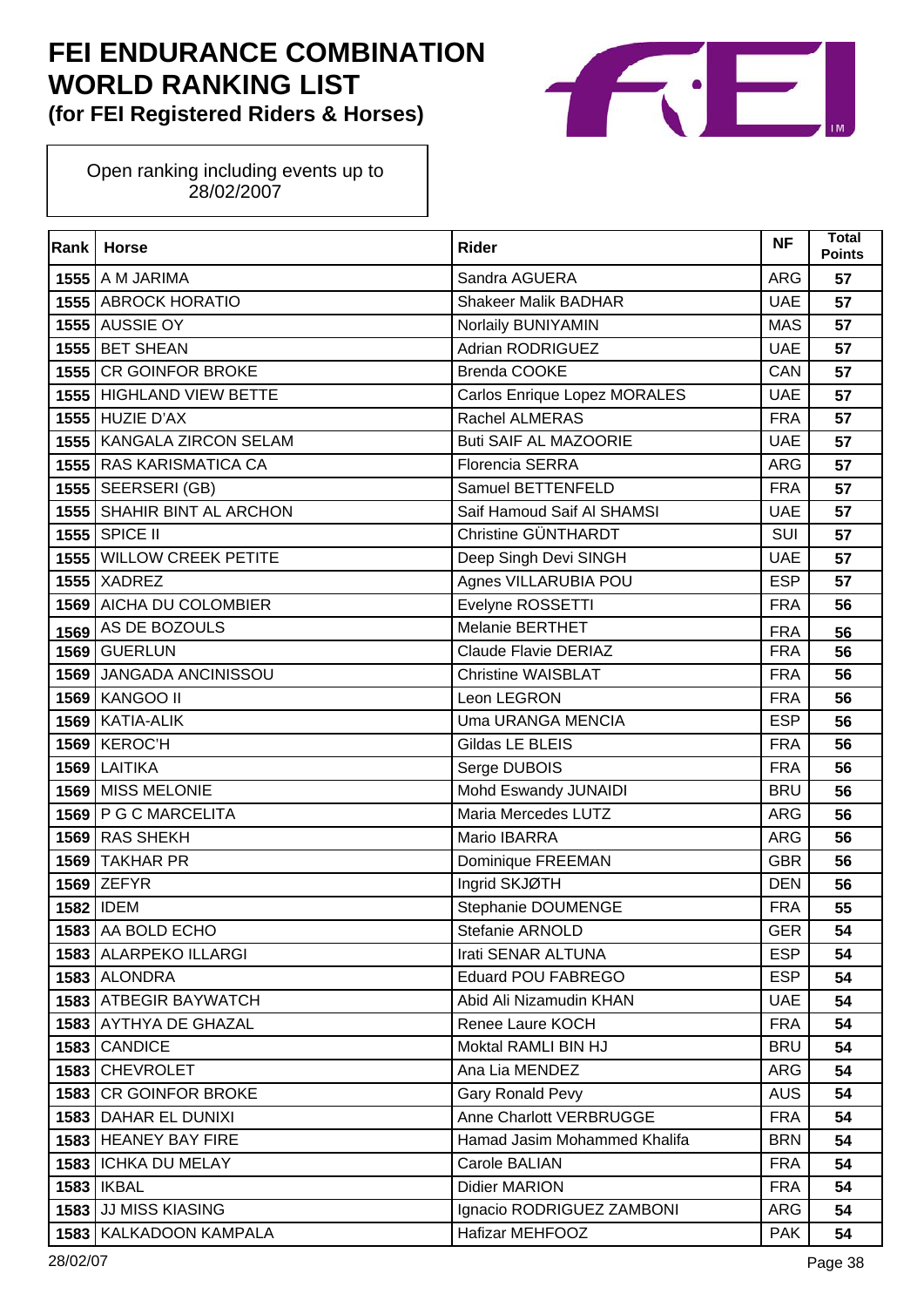

| Rank | <b>Horse</b>               | <b>Rider</b>                  | <b>NF</b>  | Total<br><b>Points</b> |
|------|----------------------------|-------------------------------|------------|------------------------|
|      | <b>1583 KARLOS'H</b>       | Arnaud LE JAR                 | <b>FRA</b> | 54                     |
|      | <b>1583 KAVA</b>           | <b>Jean Noel LAFAURE</b>      | <b>FRA</b> | 54                     |
|      | 1583 KEFRENE DE ST AUBIN   | <b>Sebastien DUPIRE</b>       | <b>FRA</b> | 54                     |
|      | 1583 KERIDFARHOZ DE PAUTE  | <b>Celine SCHWARTZ</b>        | <b>FRA</b> | 54                     |
|      | 1583 LABEL DU MAGNY        | Sabrina HILI                  | <b>FRA</b> | 54                     |
|      | 1583 LEGEND MOON CAMEO     | Pauline BEACH                 | <b>GBR</b> | 54                     |
|      | 1583 LM ESTRELLITA         | Marcelo PEREZ                 | <b>ARG</b> | 54                     |
|      | 1583 LOVE STORY            | <b>Catherine RICHARD</b>      | <b>FRA</b> | 54                     |
|      | <b>1583 MELON</b>          | Horacio Ferjancic DIAZ        | <b>UAE</b> | 54                     |
|      | 1583 MZIMA                 | <b>Claudio STANTERO</b>       | <b>ITA</b> | 54                     |
|      | 1583 SM BOLD               | Nuber PACHON CARDOZO          | <b>ARG</b> | 54                     |
|      | 1583 SOUAD DE CAPELLE      | <b>Laurent ROLLAND</b>        | <b>FRA</b> | 54                     |
|      | 1583 TRAMP RACH            | Pedro STEFANI MARINO          | <b>BRA</b> | 54                     |
|      | 1610 LC SAMOVAR            | José María BUSQUED            | <b>ARG</b> | 53                     |
|      | 1611 AVALANCHE             | <b>Ezequiel ARRESES</b>       | <b>ARG</b> | 52                     |
| 1611 | <b>CAL TEMAR</b>           | Santiago RIZZO                | <b>ARG</b> | 52                     |
|      | 1611 DARMAG                | Philippe DESCHAMPS            | <b>FRA</b> | 52                     |
|      | 1611 DORVANA               | Pierre Marie MORVAN           | <b>FRA</b> | 52                     |
|      | 1611 FIDEL TORCH HMC       | Luciano MOUSINHO GUIDI        | <b>BRA</b> | 52                     |
| 1611 | <b>GAICHA</b>              | <b>Marion VALAT</b>           | <b>FRA</b> | 52                     |
|      | 1611 HARISSA               | Anne MADDALON                 | <b>FRA</b> | 52                     |
|      | 1611 HOOKY                 | Nathan CORIOU                 | <b>FRA</b> | 52                     |
|      | 1611 HURST STAR            | A ANEES                       | <b>BRN</b> | 52                     |
|      | 1611   IBIL DU PARCK       | Francois Mari CAILLEAU        | <b>FRA</b> | 52                     |
|      | 1611 JUNIOR DE LA RIE      | Michel THEOLISSAT             | <b>FRA</b> | 52                     |
|      | 1611   KALAWIND DE SOMMANT | Marcel MIRANDA COMELLAS       | <b>ESP</b> | 52                     |
| 1611 | <b>MAAK</b>                | Alexa FERNBACH                | <b>FRA</b> | 52                     |
| 1611 | <b>OBEJAN</b>              | Simona GARATTI                | <b>ITA</b> | 52                     |
|      | 1611 RAS RUMANA            | Daniel MACHADO                | <b>ARG</b> | 52                     |
| 1611 | SMAHAN DE ST ROCH          | <b>Aurelien CERLATI</b>       | <b>FRA</b> | 52                     |
|      | <b>1611</b> WN PLABO       | Cleyton DA SILVA              | <b>BRA</b> | 52                     |
|      | 1611 YELDA LOTOISE         | Marie Christi RESTES          | <b>FRA</b> | 52                     |
|      | 1629 ADBARINA ENCHANTRESS  | Mansour Ibrahim Ali Al SALMAN | <b>UAE</b> | 51                     |
|      | 1629 FARISEU               | <b>Taher AL TURKMANI</b>      | <b>KSA</b> | 51                     |
|      | 1629 HERA DE LA CRUZ       | <b>Clement BONAFE</b>         | <b>FRA</b> | 51                     |
|      | 1629   IKITOS DU BRUDOUR   | Remy IMBERT                   | <b>FRA</b> | 51                     |
|      | 1629 JONAH                 | Mohd Aslam Hidayat KHAN       | <b>UAE</b> | 51                     |
|      | 1629 KALTSOUM CABIRAT      | <b>Julien LAFAURE</b>         | <b>FRA</b> | 51                     |
|      | <b>1629 KARO</b>           | Hussain Ali AL MARZOUKI       | <b>UAE</b> | 51                     |
|      | 1629 MIGUELITO GL          | Lucia SAHAR                   | <b>ARG</b> | 51                     |
|      | 1629 MUSTY DE MIRABEAU     | H.h.prince.abdullah AL SAUD   | <b>KSA</b> | 51                     |
|      | 1629   NAJA BINT KEMADA    | Derawar Singh BHATI           | <b>UAE</b> | 51                     |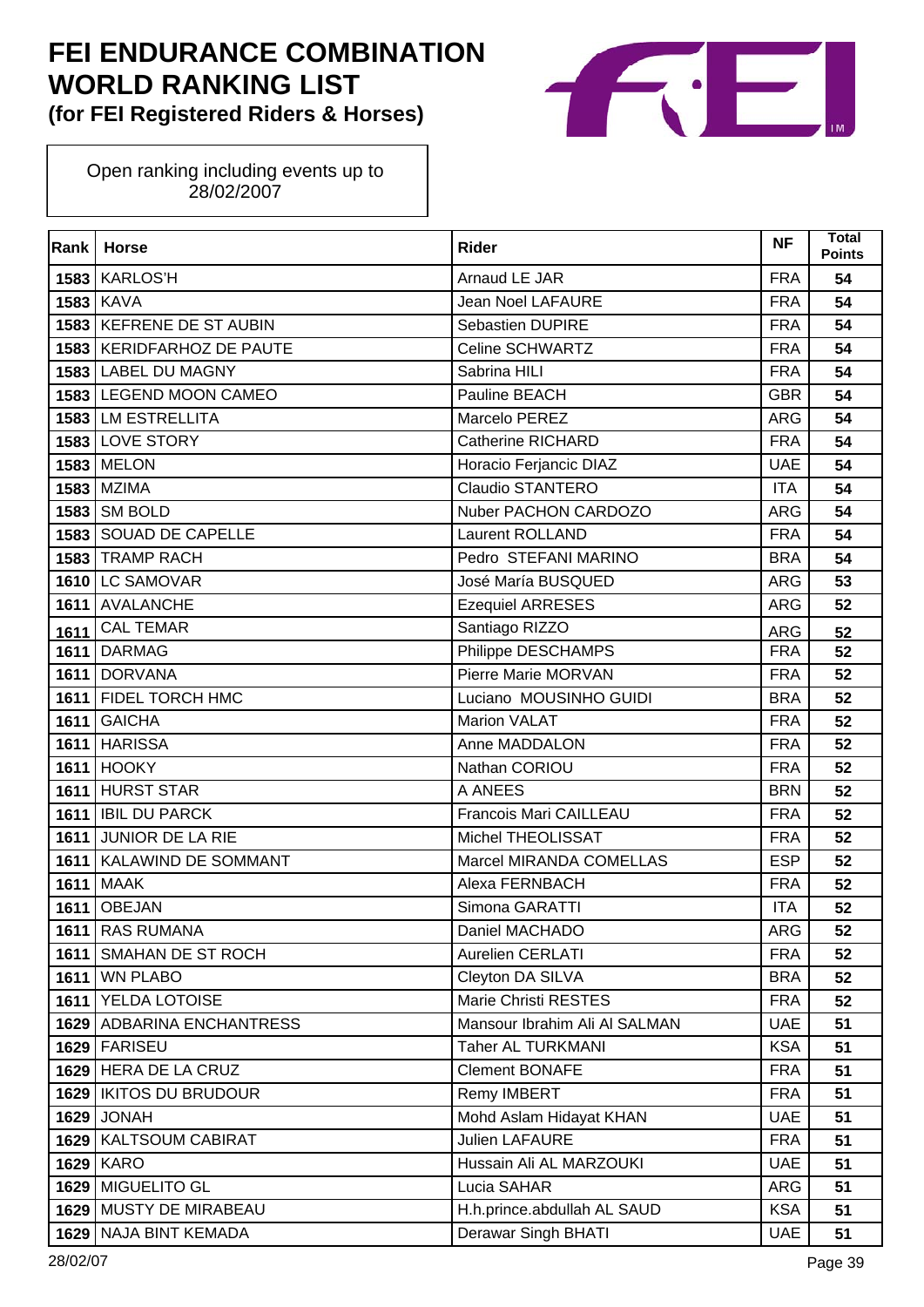

| Rank     | <b>Horse</b>               | <b>Rider</b>                 | <b>NF</b>  | <b>Total</b><br><b>Points</b> |
|----------|----------------------------|------------------------------|------------|-------------------------------|
| 1629     | <b>SAMURAY</b>             | <b>Brenda COOKE</b>          | CAN        | 51                            |
| 1629     | <b>SPIKA</b>               | Mohd Darwish AL BISHRI       | <b>UAE</b> | 51                            |
| 1629     | <b>ZIRO</b>                | Bárbara KORGER               | <b>ARG</b> | 51                            |
|          | 1642 AL CONQUISTADOR       | Pablo ALVAREZ                | <b>ARG</b> | 50                            |
|          | <b>1642 ASSAN</b>          | Tatiana CHAS DE SERRA        | <b>ARG</b> | 50                            |
|          | <b>1642 BEN LADEN</b>      | <b>Cristobal HIRSCH</b>      | <b>ARG</b> | 50                            |
|          | 1642 F J SHAK ROSE         | Milagros PIDAL               | <b>ARG</b> | 50                            |
|          | 1642 FILOSOFO              | Annie BESSOND                | <b>FRA</b> | 50                            |
|          | 1642 HUESCAR D'HANTA YO    | <b>Cendrine HENRY</b>        | <b>FRA</b> | 50                            |
|          | 1642   IKKYO DU MOULIN     | Evelyne CROMER               | <b>FRA</b> | 50                            |
|          | 1642 INDY DE CODOLE        | Alexandra HUBERT             | <b>FRA</b> | 50                            |
|          | 1642 KARPATTE              | Johanna GAL                  | <b>FRA</b> | 50                            |
|          | <b>1642 LIPETTE</b>        | Patrick SALVIA               | <b>FRA</b> | 50                            |
|          | 1642 LS VALENTINA          | Marcelo CARDOZO              | <b>ARG</b> | 50                            |
|          | 1642 NEVER SURRENDER       | <b>Adeline CORRE</b>         | <b>FRA</b> | 50                            |
| 1642     | SALECCIA D'ARBO VALLEY     | Lisa FARCOT SANTONI          | <b>FRA</b> | 50                            |
|          | 1642 SKATE DINGOUAL        | Valerie PARISOT              | <b>FRA</b> | 50                            |
| 1642 SUA |                            | Jesica GIRALDO ARETXAGA      | <b>ESP</b> | 50                            |
| 1642     | <b>TAIMOUR DES SORGUES</b> | Virginie ATGER               | <b>FRA</b> | 50                            |
|          | 1642 TÍA BALÚ              | Pilar BASOMBRÍO              | <b>ARG</b> | 50                            |
|          | <b>1642 Z C SHAH ALI</b>   | Raul MONZON                  | <b>ARG</b> | 50                            |
|          | 1660 AMUNICJA              | Ludovic SAROUL               | <b>FRA</b> | 48                            |
| 1660     | <b>BASHAN ABNER</b>        | <b>Frederick Moser EMIGH</b> | <b>UAE</b> | 48                            |
|          | 1660 CAL COCUYO            | Santiago VITA                | <b>ARG</b> | 48                            |
|          | 1660 EL DULCAIRATS'GOLD    | <b>Vincent GOAS</b>          | <b>FRA</b> | 48                            |
|          | <b>1660 EL SHEIK</b>       | Nélida Patricia CASTELLI     | <b>ARG</b> | 48                            |
| 1660     | <b>FAVELA</b>              | Florian LE ROY               | <b>FRA</b> | 48                            |
|          | 1660 FLAMMOTH              | Marie Christi BEGAUD         | <b>FRA</b> | 48                            |
|          | 1660 FLY TO THE GULF       | <b>Bonnie PETLEY SABA</b>    | CAN        | 48                            |
| 1660     | <b>GAELIC D'YVI</b>        | Anne Emmanuel LE BRETON      | <b>FRA</b> | 48                            |
|          | 1660 GAMINE DE COMIN       | Anne Sophie LABORDE          | <b>FRA</b> | 48                            |
|          | 1660 HARMERE SADARA        | Hamad Thani ALI              | <b>UAE</b> | 48                            |
|          | <b>1660 HEY DOWN</b>       | Pierre Marie MORVAN          | <b>FRA</b> | 48                            |
|          | 1660   IMAGE DE CROUZ      | Marion WASILEWSKI            | <b>FRA</b> | 48                            |
|          | 1660 JONQUILLE DE BELAN    | Patricia MARQUET             | <b>FRA</b> | 48                            |
|          | 1660 JURJURA DE LUX        | Nicolas DOYON                | <b>FRA</b> | 48                            |
|          | 1660   KAOLIN DES CORDES   | Jean Luc DORILLE             | <b>FRA</b> | 48                            |
| 1660     | <b>KISHON MELEISHA</b>     | Kimberley DEAN               | <b>GBR</b> | 48                            |
| 1660     | <b>KOUMGA DE GARGAS</b>    | Melody THEOLISSAT            | <b>FRA</b> | 48                            |
| 1660     | <b>LADY DIANE</b>          | Aziz Khan Rahmat KHAN        | <b>UAE</b> | 48                            |
| 1660     | <b>LC SAMOVAR</b>          | Lucia SAHAR                  | ARG        | 48                            |
| 1660     | <b>MONLOUK</b>             | Silvia CATELLI               | <b>ITA</b> | 48                            |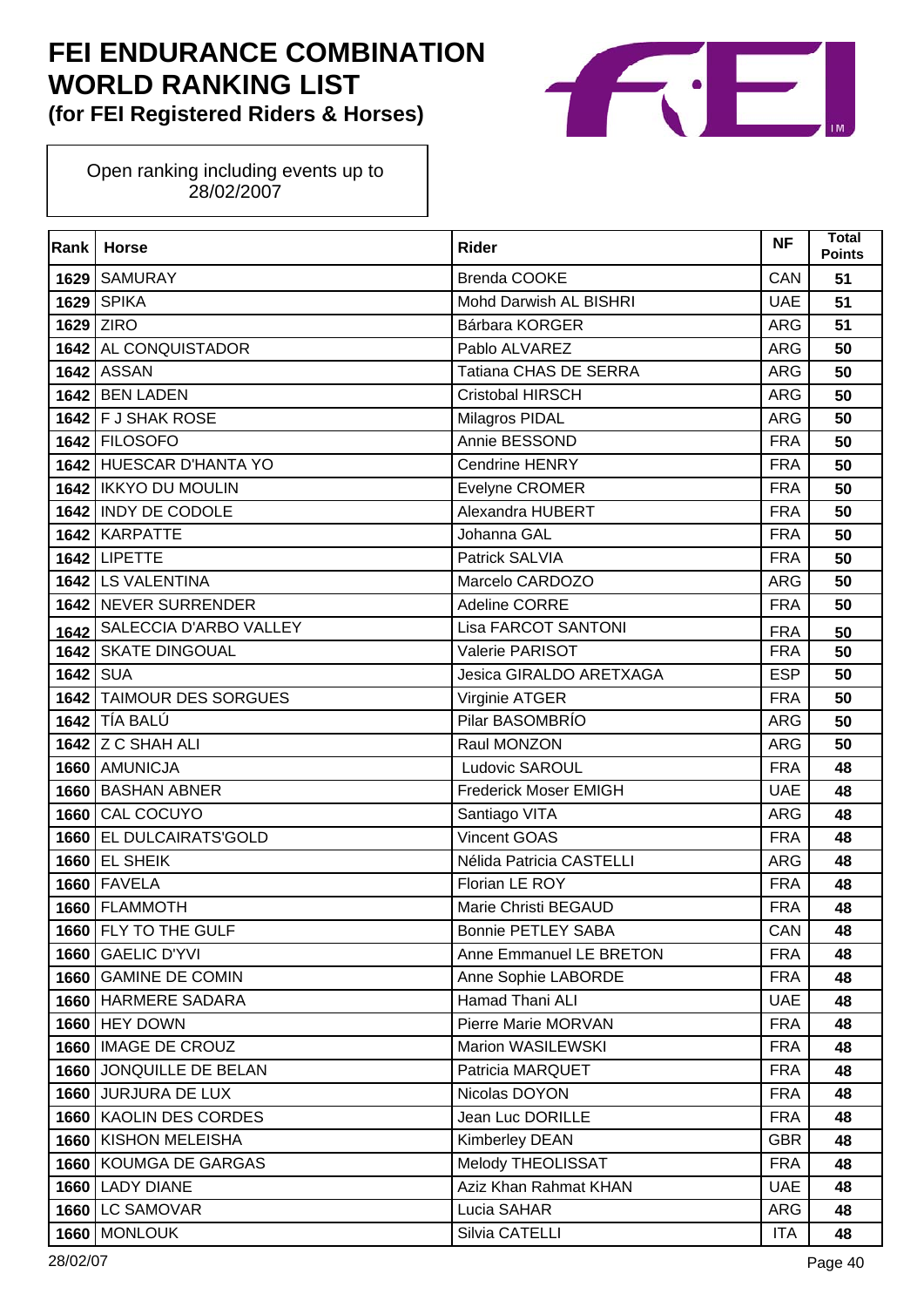

| Rank | <b>Horse</b>                | <b>Rider</b>                    | <b>NF</b>  | <b>Total</b><br><b>Points</b> |
|------|-----------------------------|---------------------------------|------------|-------------------------------|
| 1660 | <b>NIEBLA</b>               | Ander MATO GARCIA               | <b>ESP</b> | 48                            |
| 1660 | <b>PACIFYK</b>              | Jodie PATTERSON                 | <b>NZL</b> | 48                            |
| 1660 | <b>RAS DAMIR</b>            | Mercedes TAPIA                  | <b>ARG</b> | 48                            |
|      | 1660 RAS FUGADA             | <b>Florencia SERRA</b>          | <b>ARG</b> | 48                            |
| 1660 | <b>ZACCHEUS</b>             | Essa Khalfan Bin KHARBASH       | <b>UAE</b> | 48                            |
|      | 1660 ZARJNA                 | Sultan AHMAD SULTAN BIN SULAYEM | <b>UAE</b> | 48                            |
|      | 1687 F J SHAK LOLA          | Juana CHAS                      | <b>ARG</b> | 47                            |
|      | 1687   IRRESISTIBLE IDEAL   | <b>Isabelle CAMUS</b>           | <b>FRA</b> | 47                            |
| 1687 | L C MALEK                   | Diego BEVILAQUA                 | <b>ARG</b> | 47                            |
|      | 1690 DIE PAMPEANO           | Marisa KELLER                   | <b>ARG</b> | 46                            |
| 1690 | <b>ELIAB</b>                | Yannick BERTON                  | <b>FRA</b> | 46                            |
|      | 1690 GELFA                  | Anthony BRUNIAUX                | <b>FRA</b> | 46                            |
| 1690 | <b>HELPHEN</b>              | <b>Hugues PETEL</b>             | <b>FRA</b> | 46                            |
|      | 1690 HERON IBN TAZRATT      | <b>Olivier HENOCQUE</b>         | <b>FRA</b> | 46                            |
| 1690 | <b>IKOUN DE LUX</b>         | <b>Matthieu BOUTIERE</b>        | <b>FRA</b> | 46                            |
| 1690 | <b>ISIS DES AURES</b>       | Sylvain DELPECH                 | <b>FRA</b> | 46                            |
| 1690 | <b>JOLLY JUMPER</b>         | Fabienne THOMAS                 | <b>FRA</b> | 46                            |
| 1690 | <b>LALJI AL LANDAS</b>      | <b>Caroline LAURENT</b>         | <b>FRA</b> | 46                            |
| 1690 | <b>NAJSHAN</b>              | <b>Michel SARRAILLON</b>        | <b>FRA</b> | 46                            |
|      | 1690 PRINCE ARABIAN         | Elodie LE LABOURIER             | <b>FRA</b> | 46                            |
| 1690 | <b>PUSCHKIN</b>             | Anna Lena WAGNER                | SUI        | 46                            |
| 1690 | <b>REY ARECO</b>            | María Luisa BURDET              | <b>ARG</b> | 46                            |
| 1690 | <b>VIOLETTA MENHIR</b>      | Pierre Michel DOLAY             | <b>FRA</b> | 46                            |
|      | 1704 BET SHEAN              | Ceinwen MORGAN                  | <b>AUS</b> | 45                            |
| 1704 | <b>FARZOUK DE LA DROME</b>  | Jairo RODRIGUEZ BERENGUER       | <b>ESP</b> | 45                            |
| 1704 | <b>GUALON</b>               | Ahmed Ali Abdulla Jamoh YAHYAEI | <b>UAE</b> | 45                            |
| 1704 | <b>HIGGIN DU BARTHAS</b>    | Jacques ARNOULD                 | <b>BEL</b> | 45                            |
|      | 1704   ISIS DE COLOBRIERE   | Anita DAVID BECKER              | <b>FRA</b> | 45                            |
|      | 1704 JASON DE GRIFFOUL      | Christian ALET                  | <b>FRA</b> | 45                            |
|      | 1704 JOS BRUTAL             | Maria Victoria ORTELLI          | <b>ARG</b> | 45                            |
|      | <b>1704   KAT-NETED</b>     | Libe AMILIBIA GARAIZABAI        | <b>ESP</b> | 45                            |
|      | 1704 SHYRAZ I               | Jairo RODRIGUEZ BERENGUER       | <b>ESP</b> | 45                            |
|      | <b>1704 SPIKA</b>           | Catherine BOISSERON             | <b>FRA</b> | 45                            |
|      | 1704 TITANIUM               | Abdul Kader ABDUL SATTAR        | <b>BRN</b> | 45                            |
|      | $1704$ ZTEFAN               | Jessica HOLMBERG                | <b>SWE</b> | 45                            |
|      | 1716 HAPRIBOJ'H             | Arnaud BRIAND                   | <b>FRA</b> | 44                            |
|      | 1716   HENHAM CHARLIE BROWN | Ahmed ABDULLAH                  | <b>BRN</b> | 44                            |
|      | 1716 HYPNOSIS               | Victoria Angélica NAYYERI       | <b>ARG</b> | 44                            |
|      | 1716 KADLIOA                | Nicole DOIGNON                  | <b>FRA</b> | 44                            |
|      | 1716 KALAHAD                | Agathe BENAMAR                  | <b>FRA</b> | 44                            |
|      | 1716   KALIOUCHKA DU BREUIL | Marc COUFFIN                    | <b>FRA</b> | 44                            |
|      | <b>1716 KAVA</b>            | <b>Christine LAFABRIE</b>       | <b>FRA</b> | 44                            |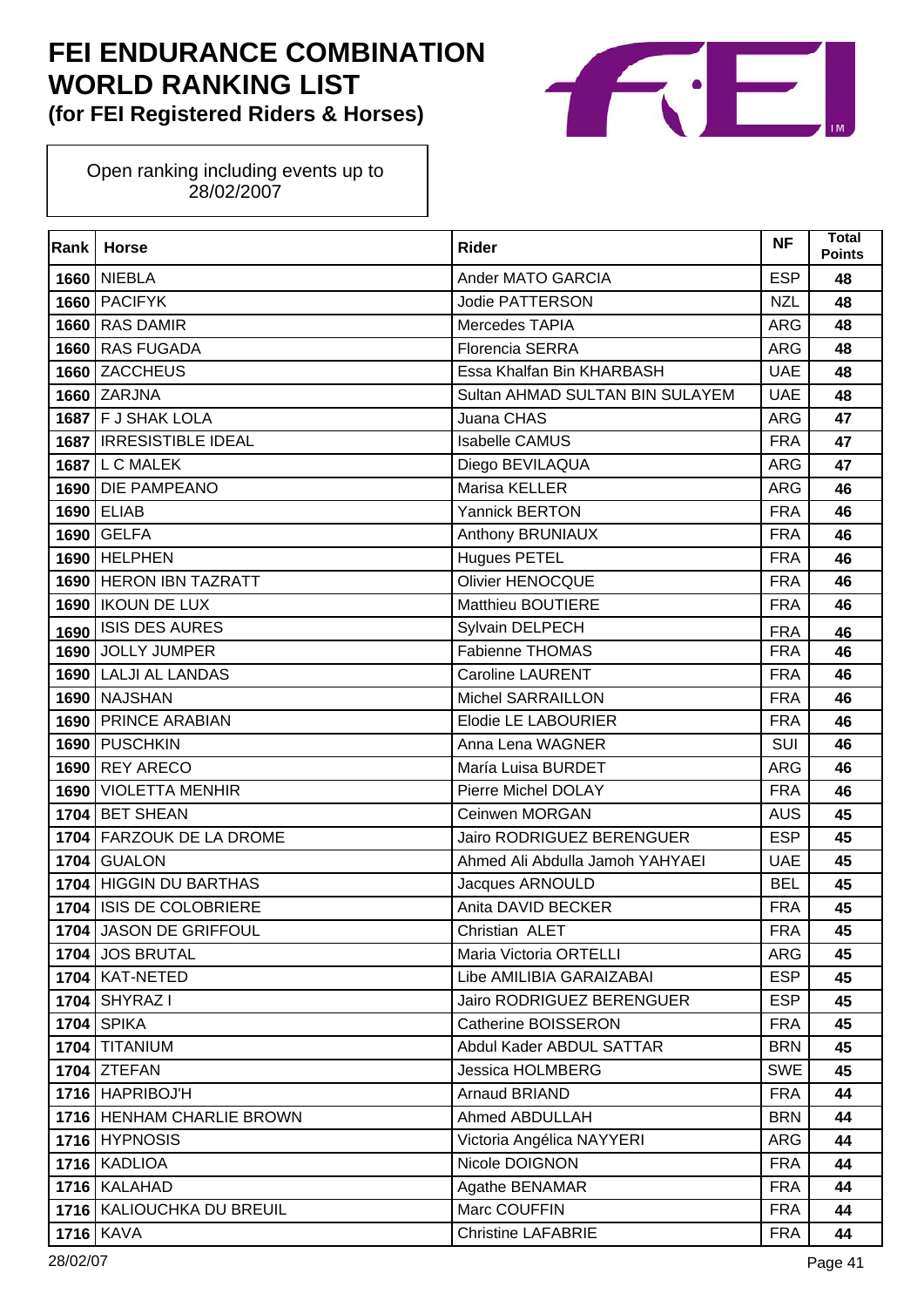

| Rank | <b>Horse</b>                 | <b>Rider</b>                   | <b>NF</b>  | Total<br><b>Points</b> |
|------|------------------------------|--------------------------------|------------|------------------------|
|      | 1716 KREOLE CHARRIERE        | Jacqueline LE PEMP HAINAULT    | <b>FRA</b> | 44                     |
|      | 1716 LASWAN GODASIL          | Natacha HERVE                  | <b>FRA</b> | 44                     |
|      | 1716 SPICE GIRL              | Patrice SCHAAR                 | <b>FRA</b> | 44                     |
|      | 1716 TERIC DU SAUVETERRE     | <b>Christele DEROSCH</b>       | <b>FRA</b> | 44                     |
|      | 1716 WFA JEHANGIR            | Abdulla Shakir AL-SHAMMARI     | QAT        | 44                     |
|      | 1716 ZORZAL II               | Desiré DE RIDDER               | <b>ARG</b> | 44                     |
|      | <b>1729 ADIFA</b>            | Delphine JOHNSON               | <b>BRN</b> | 42                     |
|      | <b>1729 ASCOT</b>            | Ana Lia MENDEZ                 | <b>ARG</b> | 42                     |
|      | 1729 D Z JIBBAH              | <b>Dolores SILVEYRA</b>        | <b>ARG</b> | 42                     |
|      | 1729 EENJA                   | Aurelie DEVELAY                | <b>FRA</b> | 42                     |
| 1729 | <b>FAX DE SKY</b>            | Mitsuko MASUI                  | <b>JPN</b> | 42                     |
|      | 1729 FLEUR DU BAOUC          | Manon GILSON                   | <b>FRA</b> | 42                     |
|      | 1729 HERMES DE RAY           | Shahin Mohd Juma Bin GHALAITA  | <b>UAE</b> | 42                     |
|      | 1729 IDOLE DE GARGASSAN      | Luciane BAGAROLLI              | <b>BRA</b> | 42                     |
| 1729 | <b>IDYL DE CHASNON</b>       | Ahmed Bin Mohd AL MAKTOUM      | <b>UAE</b> | 42                     |
| 1729 | <b>INDRA DES HERMES</b>      | Laura SUGIER                   | <b>FRA</b> | 42                     |
|      | 1729 JEUDI DU VEZELIEN       | Melusine JANO                  | <b>FRA</b> | 42                     |
|      | 1729 JEZABEL LARZAC          | <b>Christele DEROSCH</b>       | <b>FRA</b> | 42                     |
| 1729 | <b>JIMBO DE MATHIE</b>       | Mathie GIGAN                   | <b>FRA</b> | 42                     |
|      | 1729   KALTSOUM CABIRAT      | Sophie DUHAMEL                 | <b>FRA</b> | 42                     |
|      | <b>1729 LUNA</b>             | Marta PUJADAS SALA             | <b>ESP</b> | 42                     |
|      | 1729 MOULOUK BINT            | Sharon PAYN                    | <b>ITA</b> | 42                     |
| 1729 | <b>PIESKAL</b>               | <b>Tarek ARNAOUT</b>           | <b>SYR</b> | 42                     |
|      | 1729 RIHAD D'ALAUZE          | Jean Philippe FRANCES          | <b>FRA</b> | 42                     |
| 1729 | <b>RUMELITO DE LA BOULEN</b> | Maguelone GOBART               | <b>FRA</b> | 42                     |
|      | 1729 SHEIKH AL BADU          | Musab Saleh Al MARZOUQI        | <b>UAE</b> | 42                     |
|      | $1729$ ZEPHYR (GB)           | Abdullah Saeed BIN HUZAIM      | <b>UAE</b> | 42                     |
|      | 1750 RIMINITA DE BOZOULS     | Sarah BONY                     | <b>FRA</b> | 41                     |
|      | <b>1751   ANTARES</b>        | Regine WEISSMEIER              | <b>GER</b> | 40                     |
| 1751 | <b>BARAKA BINU</b>           | <b>MATEO ALGORTA</b>           | <b>URU</b> | 40                     |
|      | 1751 BIRMANE GREENHILL       | Pascale PECHMAGRE              | <b>FRA</b> | 40                     |
| 1751 | <b>CHIQUITA</b>              | José María TRILLO              | <b>ARG</b> | 40                     |
| 1751 | <b>ELGAIMILE</b>             | Sandra PONZO                   | <b>FRA</b> | 40                     |
|      | <b>1751   FELINA 101</b>     | Janina BRÜNING                 | <b>GER</b> | 40                     |
|      | 1751   FEOFAR KHAN           | Sandrine ANSELME               | <b>FRA</b> | 40                     |
|      | 1751   H L T CACHAZA         | Nélida Patricia CASTELLI       | <b>ARG</b> | 40                     |
| 1751 | <b>HAMILLA DE LAP</b>        | Ludovic SAROUL                 | <b>FRA</b> | 40                     |
| 1751 | <b>JAOUEN AR PARK</b>        | <b>Scarlett PONCIN GERMAIN</b> | <b>FRA</b> | 40                     |
| 1751 | <b>JELLABY YASSER</b>        | Ebrahim ABDULALI ABDULLA       | <b>BRN</b> | 40                     |
| 1751 | <b>JFS LUDSHAK FIRE</b>      | Amanda GONZALEZ                | <b>ARG</b> | 40                     |
|      | 1751 LIANA EL BARAKA         | Stephanie ARNAL                | <b>FRA</b> | 40                     |
| 1751 | <b>LILOU DE MONTEGUT</b>     | Eric BONAL                     | <b>FRA</b> | 40                     |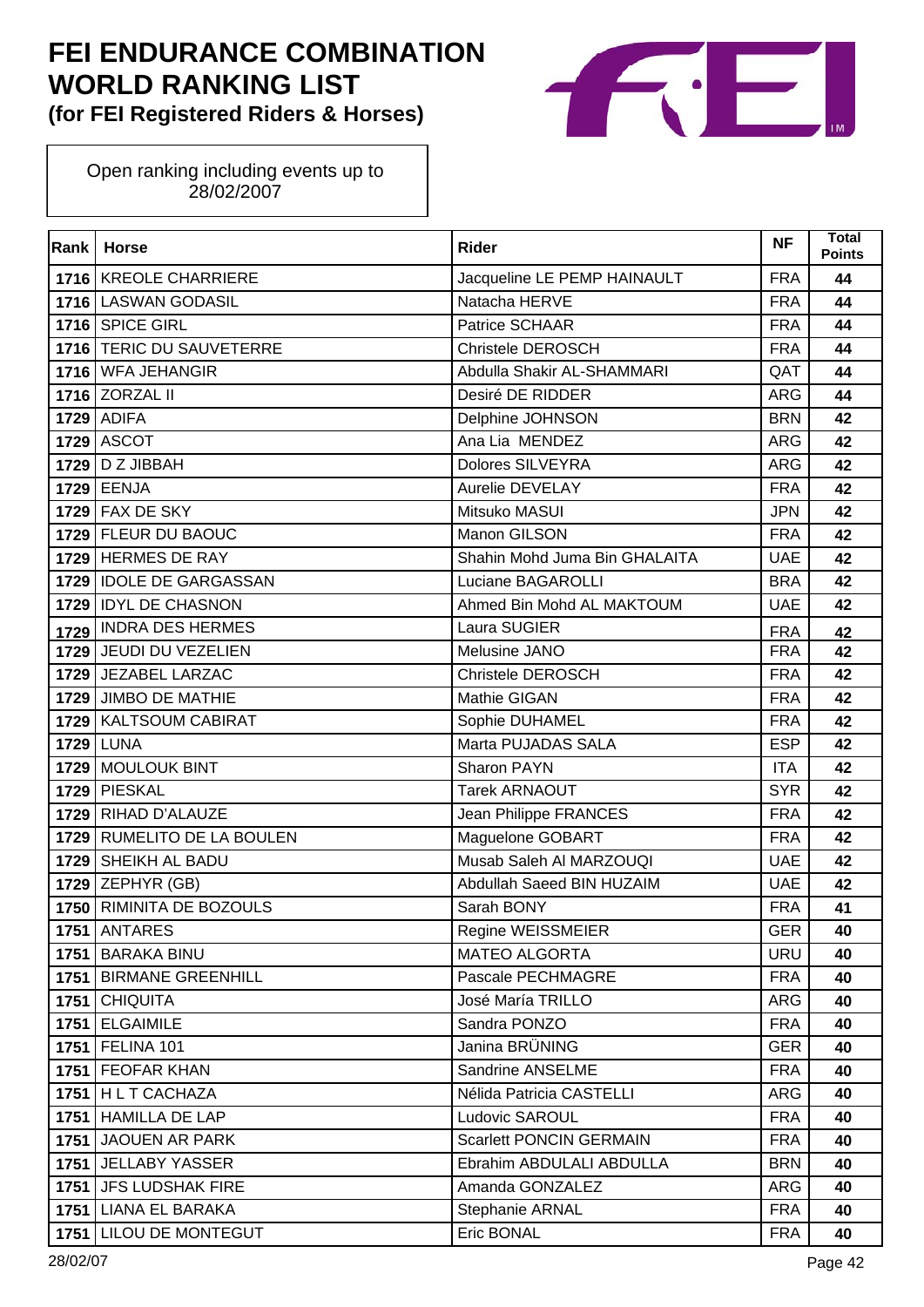

| Rank | <b>Horse</b>                | <b>Rider</b>                 | <b>NF</b>  | <b>Total</b><br><b>Points</b> |
|------|-----------------------------|------------------------------|------------|-------------------------------|
|      | <b>1751 LLONA</b>           | <b>Catherine NOEL</b>        | <b>ITA</b> | 40                            |
|      | 1751 OVER THE RAILS         | <b>Ismael Luis PASINI</b>    | <b>ARG</b> | 40                            |
|      | 1751 PARSIFAL S             | Astrid GÖTZ                  | <b>GER</b> | 40                            |
|      | $1751$ SHARAR               | Mohamad Hani AMEN            | QAT        | 40                            |
|      | 1751 SORPRESA ARECO         | GONZALO GOÑI ONETTO          | <b>URU</b> | 40                            |
|      | 1770 AF METRO               | Rogério CARDOSO              | <b>BRA</b> | 39                            |
|      | <b>1770 ANDREA I</b>        | Miguel ALVAREZ               | <b>ARG</b> | 39                            |
|      | 1770 CHAL'HANIM DE BRISAL   | <b>Christian GERSENT</b>     | <b>FRA</b> | 39                            |
|      | 1770 CHUVASCO               | <b>IGNACIO GESTIDO</b>       | <b>URU</b> | 39                            |
|      | 1770 ESPIRIT MARGARITA      | Aijaz Alam Mozahirul HAQUE   | <b>UAE</b> | 39                            |
|      | 1770 JASMIN DE LAP          | Lysiane PREVEIRAUD           | <b>FRA</b> | 39                            |
|      | 1770 JOZAMI SORAJA          | Thani Mohd AL MUHAIRI        | <b>UAE</b> | 39                            |
|      | 1770 KYRLIE DE LARCHAT      | <b>Yves PREVEIRAUD</b>       | <b>FRA</b> | 39                            |
|      | 1770 L R NENA               | <b>Alvaro GARCIA</b>         | <b>URU</b> | 39                            |
|      | 1770 LADIES CHOICE          | Nadine STETSKAMP             | <b>GER</b> | 39                            |
| 1770 | <b>MUSHU</b>                | <b>Jaime MANSILLA VARGAS</b> | <b>GUA</b> | 39                            |
|      | 1770 OLYMP                  | Klaudia AL SAMARRAIE         | <b>GER</b> | 39                            |
|      | <b>1782 AAA BAZ</b>         | Daniel CHOMYSZYN             | <b>ARG</b> | 38                            |
|      | 1782 ADRAR DE JALIMA        | Jean Claude GUILLAUME        | <b>FRA</b> | 38                            |
|      | 1782 AIGOUAL QUITO          | <b>Charlotte SEREE</b>       | <b>FRA</b> | 38                            |
|      | 1782 AL ANOCHECER           | Pablo ALVAREZ                | <b>ARG</b> | 38                            |
|      | 1782 ALGOR DE TYV           | Lysiane PREVEIRAUD           | <b>FRA</b> | 38                            |
| 1782 | <b>DJAMIIL DU LAURAGAIS</b> | Laetitia DEBONO              | <b>FRA</b> | 38                            |
|      | <b>1782 EO DURR</b>         | Luis GARCIA                  | <b>POR</b> | 38                            |
|      | 1782 HAMILLA DE LAP         | Dominique BIOU               | <b>FRA</b> | 38                            |
|      | 1782   IPTON DE LAGARDELLE  | Chrystele MARAND             | <b>FRA</b> | 38                            |
| 1782 | <b>ISIS</b>                 | Jean-Philippe COHARD         | <b>BEL</b> | 38                            |
| 1782 | <b>JAKARTA EL ANOUAR</b>    | <b>Emmanuelle MERCHEZ</b>    | <b>FRA</b> | 38                            |
|      | 1782 KHEMISA EL MEKTOUB     | <b>Bernard GILLES</b>        | <b>FRA</b> | 38                            |
|      | 1782 KOUIF EL DERKOUCH      | <b>Bernard GILLES</b>        | <b>FRA</b> | 38                            |
|      | 1782 L M YASH STALL         | Hugo Sebastian DOMENECH      | ARG        | 38                            |
|      | 1782 LM NAPHUVI             | Roberto BARROS               | <b>ARG</b> | 38                            |
|      | <b>1782 LOU DJIN</b>        | Jean Michel GRIMAL           | <b>FRA</b> | 38                            |
|      | <b>1782 RICKY</b>           | <b>Frank HESSE KRITZNER</b>  | <b>GUA</b> | 38                            |
|      | 1782 Z T SHAKHILASY         | Cristina HOMEYER             | ARG        | 38                            |
| 1800 | <b>BARAKA PRINCIPE</b>      | Andres OTT                   | <b>URU</b> | 37                            |
|      | 1800 BARAKA ZAHIR           | Julieta LESTIDO              | <b>URU</b> | 37                            |
| 1800 | <b>BOURHANI CHAKEERA</b>    | <b>Heidi ZEHETER</b>         | <b>GER</b> | 37                            |
| 1800 | <b>CAL FOLCKLORE</b>        | SANTIAGO PIFANO              | <b>URU</b> | 37                            |
| 1800 | CAMOATÍ                     | Juan MAZZA                   | ARG        | 37                            |
|      | 1800   H L T BERRETIN       | Graciela MONTES DE OCA       | ARG        | 37                            |
| 1800 | KHEERSIK EL ASRIT           | Sylvie DHENIN                | <b>FRA</b> | 37                            |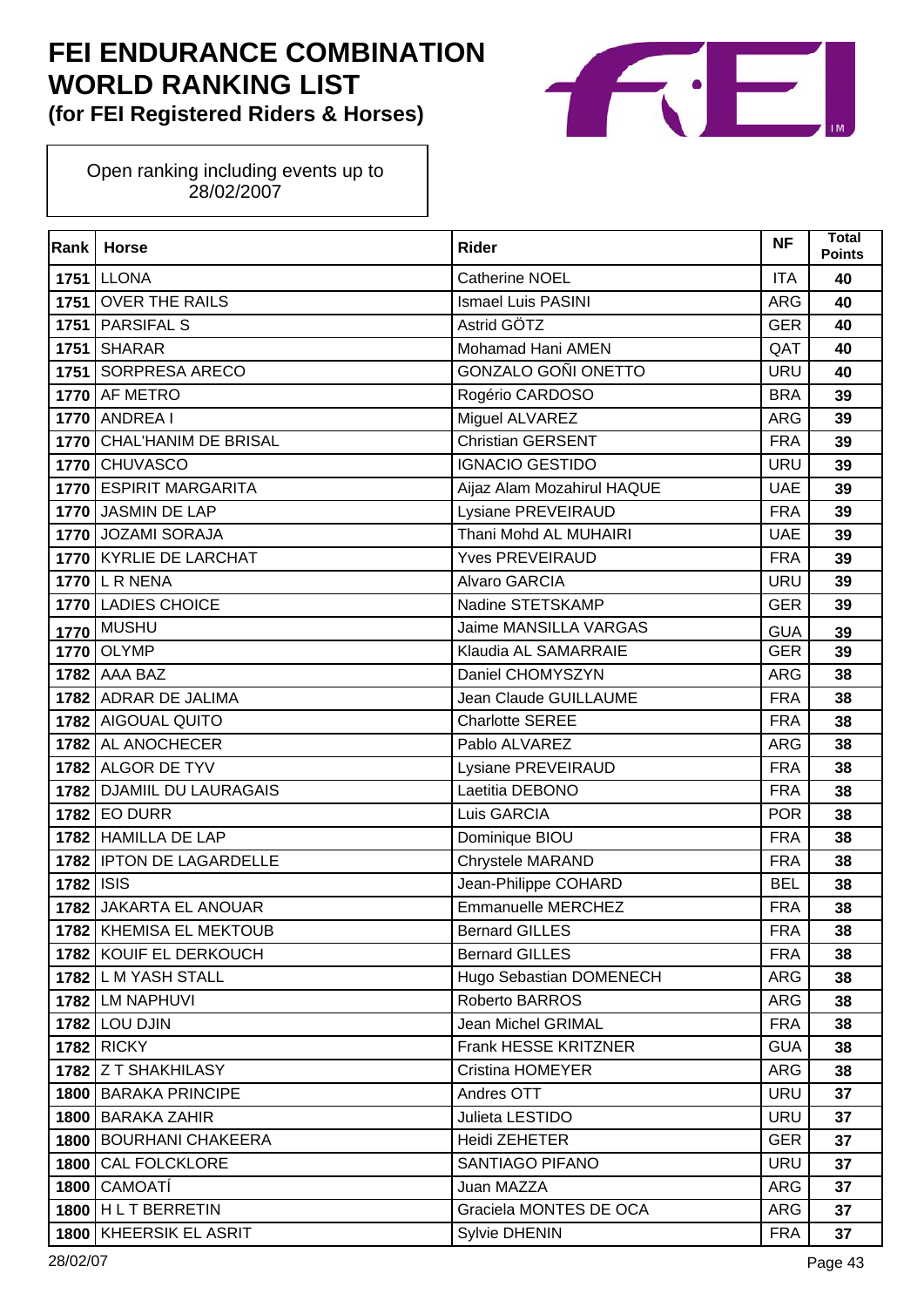

| Rank | <b>Horse</b>                | <b>Rider</b>                    | <b>NF</b>  | <b>Total</b><br><b>Points</b> |
|------|-----------------------------|---------------------------------|------------|-------------------------------|
|      | 1800 MATEO CATRIEL          | Roxana TAGLIAFERRO              | <b>ARG</b> | 37                            |
|      | 1800 PORQUE S F             | Sebastian FERNANDEZ             | <b>ARG</b> | 37                            |
| 1800 | <b>RALVON SEIR</b>          | Cristina SCHNEIDER-GAUSCH       | <b>GER</b> | 37                            |
|      | 1800 ZT FANT REEF           | Amanda GONZALEZ                 | <b>ARG</b> | 37                            |
|      | 1811 ALLURA PARK TAURIAN    | Mohd Youssuf AL HAMMADI         | <b>UAE</b> | 36                            |
| 1811 | <b>CYR ANAIR</b>            | Pio Juan Miguel OLASCOGNA AMAYA | <b>URU</b> | 36                            |
| 1811 | <b>EL NACHI</b>             | Mercedes TAPIA                  | <b>ARG</b> | 36                            |
|      | <b>1811 EO JARAS</b>        | <b>ANTONIO MEIRELES</b>         | <b>URU</b> | 36                            |
|      | 1811 FAJR ALCHAM            | Ahmed SABRY                     | EGY        | 36                            |
|      | <b>1811 FIX EDENT</b>       | Arne SILVIS                     | <b>UAE</b> | 36                            |
| 1811 | <b>GUELBI ARMOR</b>         | Allan LEON                      | <b>FRA</b> | 36                            |
|      | 1811 HANTARES ARMOR         | Yvon OLLIVIER                   | <b>FRA</b> | 36                            |
|      | 1811   IVOIRE BAI RIO       | Claude PLACES                   | <b>FRA</b> | 36                            |
|      | 1811 MALIKA D' AIGREMONT    | <b>Francis FERLAY</b>           | <b>FRA</b> | 36                            |
| 1811 | <b>NAJIAR DES BELLES</b>    | Eric GUILLET                    | <b>FRA</b> | 36                            |
| 1811 | <b>NIL KHAZNAN</b>          | Stefan SPATH                    | <b>GER</b> | 36                            |
|      | 1811 ROYAL REBELLION        | <b>Richard ALLEN</b>            | <b>GBR</b> | 36                            |
| 1811 | <b>SKY PENNON</b>           | Mohd All SHER KHAN              | <b>IND</b> | 36                            |
| 1811 | <b>THAY RUBY</b>            | Ingrid VALLS VAZQUEZ            | <b>ESP</b> | 36                            |
|      | 1811 VALENTINO H M          | Hernan RAINERI                  | <b>ARG</b> | 36                            |
|      | 1811 ZEPLIN                 | Jean Francois LASSALLE          | <b>FRA</b> | 36                            |
|      | 1828   IMPALA I             | Roberto DIDLAUKIS               | <b>ARG</b> | 35                            |
| 1828 | <b>KIKA</b>                 | <b>LEONARDO NUÑES</b>           | <b>URU</b> | 35                            |
|      | 1828 MAGO                   | Fernando SILVA                  | <b>URU</b> | 35                            |
| 1831 | ABDUL                       | Pablo PEREZ                     | <b>URU</b> | 34                            |
|      | 1831   AMARCORD             | Jonathan CONTE                  | <b>FRA</b> | 34                            |
| 1831 | <b>CG CHOLLUDJIN</b>        | Marcelo CARDOZO                 | <b>ARG</b> | 34                            |
| 1831 | <b>CGS LO VERAN</b>         | Roberto VALLEJOS                | <b>ARG</b> | 34                            |
|      | 1831 ELSINA DE CARDONNE     | <b>Martine CAMPAGNET</b>        | <b>FRA</b> | 34                            |
|      | 1831 FLORIDO FALL           | Sebastian FERNANDEZ             | ARG        | 34                            |
|      | 1831   FS LUNATICO          | Fernando SPELANZÓN              | ARG        | 34                            |
| 1831 | <b>GAMBAS MAGIC</b>         | Oceane BELLE                    | <b>FRA</b> | 34                            |
| 1831 | <b>GRAN MARINERO</b>        | <b>MARCOS LLADO</b>             | <b>URU</b> | 34                            |
| 1831 | <b>GWENOLA</b>              | Sylvie NAUDET                   | <b>FRA</b> | 34                            |
|      | 1831   JELOUA DU SAUVETERRE | Jean Philippe FRANCES           | <b>FRA</b> | 34                            |
| 1831 | <b>KEROUAN DE BERSEE</b>    | <b>Joel NAZZARI</b>             | <b>FRA</b> | 34                            |
| 1831 | KOUBBA DE LAP               | Florian LE ROY                  | <b>FRA</b> | 34                            |
| 1831 | MALDIVE DE MOUTHE           | Sophie DUHAMEL                  | <b>FRA</b> | 34                            |
| 1831 | <b>MANIA</b>                | Stephane BIANNIC                | <b>FRA</b> | 34                            |
| 1831 | <b>RAPIDO</b>               | Angel LAZES                     | <b>FRA</b> | 34                            |
| 1831 | SC ALI                      | Sandra AGUERA                   | ARG        | 34                            |
| 1831 | <b>SF PRIMERO</b>           | <b>Gustavo VICENTE</b>          | ARG        | 34                            |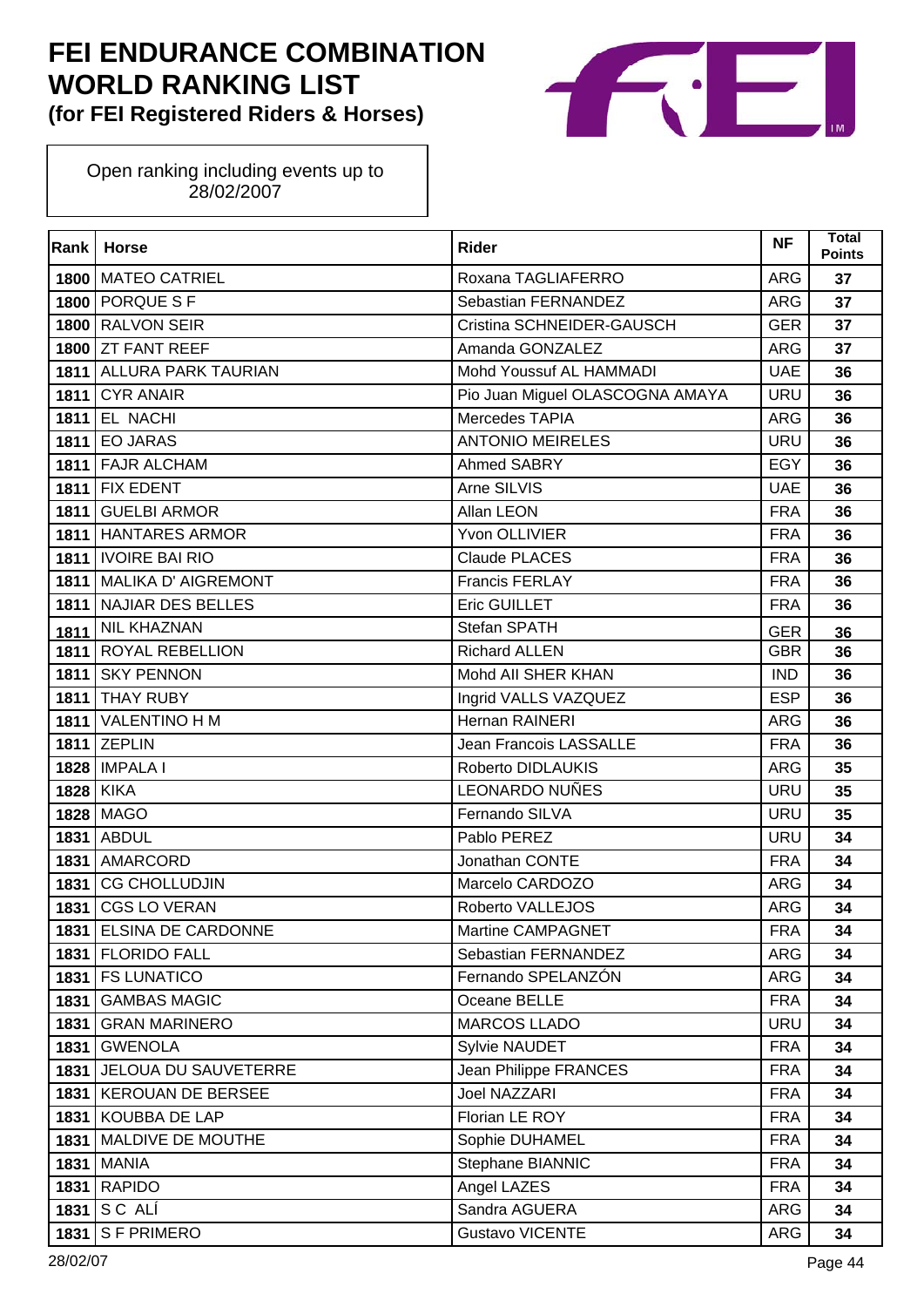

| Rank | <b>Horse</b>                 | <b>Rider</b>                    | <b>NF</b>  | <b>Total</b><br><b>Points</b> |
|------|------------------------------|---------------------------------|------------|-------------------------------|
|      | <b>1831   SARAH</b>          | Alejandro BELLA                 | <b>URU</b> | 34                            |
|      | 1831 ZT MASTOOL SU           | Rolando PRAVETTONI              | ARG        | 34                            |
| 1851 | AQ PITUCO                    | Mario IBARRA                    | <b>ARG</b> | 33                            |
| 1851 | <b>BELLA</b>                 | JORGE MARTÍNEZ CASTRO           | <b>URU</b> | 33                            |
|      | <b>1851 FARUK SU</b>         | Susana LIMA                     | <b>ARG</b> | 33                            |
|      | 1851 GAIA DE LOZELLE         | <b>Claude GUERRIER</b>          | <b>FRA</b> | 33                            |
|      | 1851   IBRAHIM PASCHA LARZAC | Ceinwen MORGAN                  | <b>AUS</b> | 33                            |
|      | <b>1851 LC VESTA</b>         | Esteban LÓPEZ                   | <b>ARG</b> | 33                            |
|      | 1851   LA MONEDA VIDALITA    | Nicolàs PERES VIEYRA            | <b>ARG</b> | 33                            |
|      | <b>1851 MIRDIN</b>           | Valerie PARISOT                 | <b>FRA</b> | 33                            |
| 1851 | <b>TROVADOR</b>              | Aldo FURIATTI                   | <b>URU</b> | 33                            |
|      | 1860 AINHOA PIROUZ           | Jean Marie CONCHOU              | <b>FRA</b> | 32                            |
| 1860 | <b>BU MULAY</b>              | Roberto Anibal GUTIERREZ        | <b>ARG</b> | 32                            |
|      | 1860 DUENDE ROJO             | <b>DANIELA MOTA</b>             | <b>URU</b> | 32                            |
| 1860 | <b>EL MOSQUITA</b>           | <b>Geraldine BRAULT</b>         | <b>FRA</b> | 32                            |
| 1860 | <b>FARIOSA DE NAUTIAC</b>    | <b>Eric CARSANA</b>             | <b>FRA</b> | 32                            |
|      | 1860   ILSCHAMAN DE VAUXY    | Frederique NGUYEN               | <b>FRA</b> | 32                            |
|      | 1860   KALIMBA DE MESSEY     | Emma SEGUIN                     |            | 32                            |
| 1860 | <b>METEJON</b>               | NÉSTOR CERVANTES                | <b>URU</b> | 32                            |
|      | 1860 RIHAD D'ALAUZE          | Maguelone GOBART                | <b>FRA</b> | 32                            |
|      | 1869 E R TEQUILA             | Mercedes TAPIA                  | <b>ARG</b> | 31                            |
|      | 1869 LEGENDARIA              | <b>ALVARO NEGRI</b>             | <b>URU</b> | 31                            |
| 1869 | <b>TIO VEÑO</b>              | Valentin CAPIZZI                | <b>ARG</b> | 31                            |
|      | 1872 CHASWYCK KHARATOUCHE    | Mohd Yusuf MARZOUQI             | <b>UAE</b> | 30                            |
|      | 1872 EL CICUTA               | Daniel SOLLOSQUI                | <b>ARG</b> | 30                            |
|      | 1872 EL KIB DU VIVARAIS      | Paulo BRANCO                    | <b>POR</b> | 30                            |
|      | 1872 FARISEU                 | <b>Thierry POINT</b>            | <b>FRA</b> | 30                            |
|      | 1872 GIGOLO                  | Mercedes SCLAVO                 | <b>URU</b> | 30                            |
|      | 1872 HABADIC'H               | Pierre FLEURY                   | <b>BRA</b> | 30                            |
|      | <b>1872 HAMINA</b>           | Nadege HAURILLON                | <b>FRA</b> | 30                            |
|      | <b>1872 JADE RANI</b>        | Susan HAWES                     | <b>GBR</b> | 30                            |
|      | 1872 KLOEE DE NOTRE DAME     | Vincent GOAS                    | <b>FRA</b> | 30                            |
|      | 1872 L C CENTURION           | Diego BEVILAQUA                 | ARG        | 30                            |
|      | 1872 L C DEMETER             | Oscar LÓPEZ                     | ARG        | 30                            |
|      | 1872   L C TERAI             | Gustavo RAMOS                   | <b>MEX</b> | 30                            |
|      | 1872 L M SMALL BOY           | Alejandro ALVAREZ               | ARG        | 30                            |
|      | 1872 LA BANDERITA            | Yon ZABALUA                     | <b>ESP</b> | 30                            |
|      | 1872 LA MONEDA VICTORIA      | Federico PERES VIEYRA           | ARG        | 30                            |
|      | <b>1872 LAINA</b>            | <b>Gerard ROUSSELIN</b>         | <b>FRA</b> | 30                            |
|      | 1872 LIBECCIN                | <b>Christine FILIPPI</b>        | <b>FRA</b> | 30                            |
|      | 1872 LOUNA DE RIVOIRON       | Francis FERLAY                  | <b>FRA</b> | 30                            |
|      | 1872   MOONLITE FLASH        | Pio Juan Miguel OLASCOGNA AMAYA | <b>URU</b> | 30                            |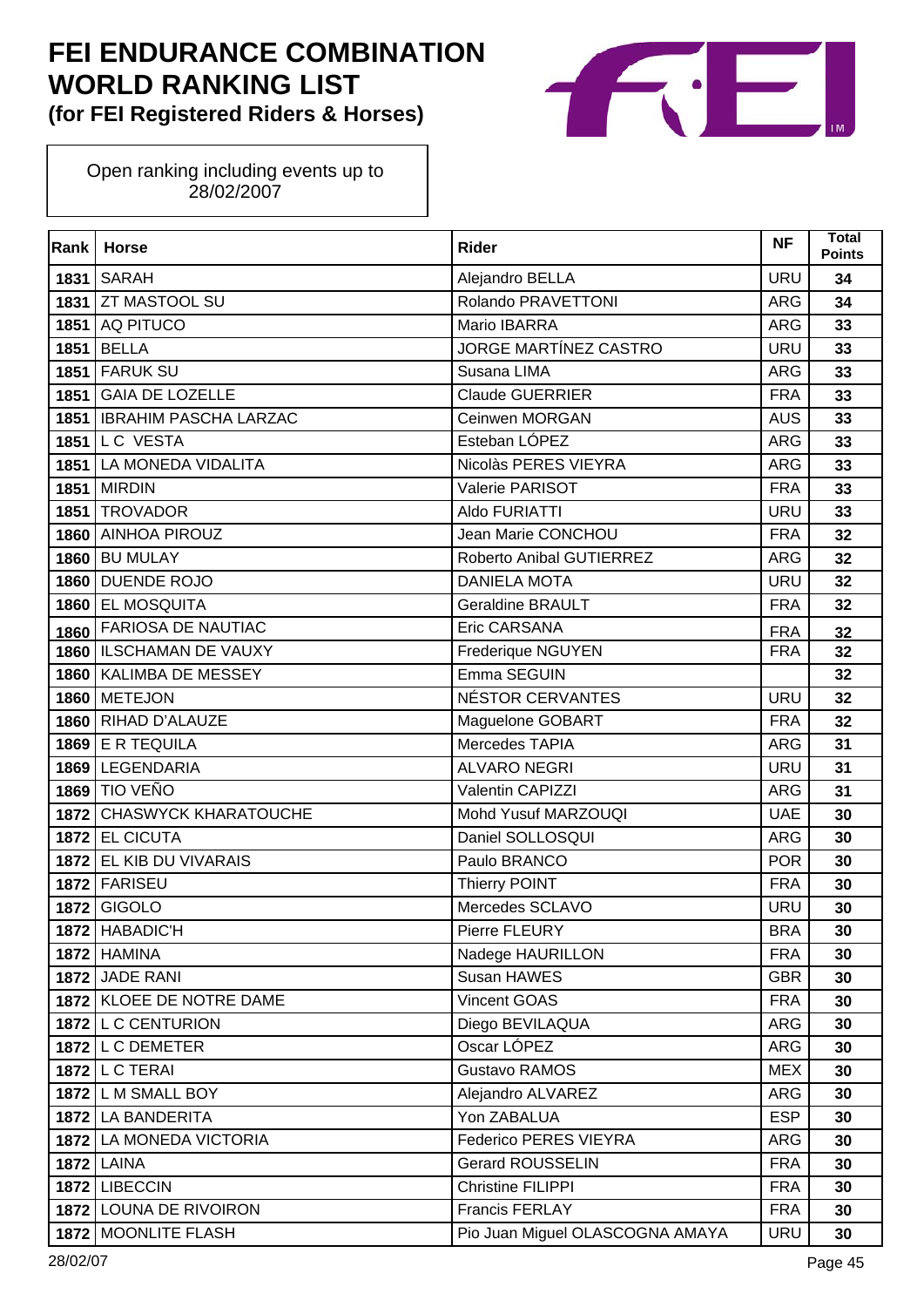

| Rank | <b>Horse</b>             | <b>Rider</b>                | <b>NF</b>  | Total<br><b>Points</b> |
|------|--------------------------|-----------------------------|------------|------------------------|
| 1872 | OASIS DE BEAULIEU        | Benjamin LAMORINIERE        | <b>FRA</b> | 30                     |
|      | 1872 SHALLYA             | Jonatan Rivera IRIARTE      | <b>UAE</b> | 30                     |
|      | 1872 SORAYA BINT JERE    | Karine PERON                | <b>FRA</b> | 30                     |
|      | 1872 THE DESERT DANCER   | Iona ROSSELY                | <b>IRL</b> | 30                     |
|      | <b>1872 ZAFIRA</b>       | <b>Iker SOPENA ARTETA</b>   | <b>ESP</b> | 30                     |
|      | <b>1896 EO JABIN</b>     | <b>Miguel MEIRELES</b>      | <b>URU</b> | 29                     |
|      | <b>1896 L C ONDINA</b>   | Guillermo CÓNCARO           | <b>ARG</b> | 29                     |
|      | 1896 LA CHONGA           | <b>RICHARD VINZON</b>       | <b>URU</b> | 29                     |
|      | 1896 MORA AFAMADA        | Pablo DE LOS HEROS          | <b>ARG</b> | 29                     |
|      | 1896   P & M AMIRA MIA   | Patricia SAN FELICE         | ARG        | 29                     |
|      | $1896$ SHAJIR            | Maria Celina FERNANDEZ      | <b>ARG</b> | 29                     |
|      | 1896 ZT LUDJTRA          | Horacio ZERDÁN              | <b>ARG</b> | 29                     |
|      | <b>1903 ALGOR</b>        | <b>Belinda HITZLER</b>      | <b>GER</b> | 28                     |
|      | <b>1903 ANTALEK</b>      | Meryl DALLA VIA             | <b>FRA</b> | 28                     |
| 1903 | <b>DEL SIETE BARBARA</b> | Antonio PONCE               | <b>ARG</b> | 28                     |
| 1903 | <b>DYLL</b>              | Isabelle VAZQUEZ            | <b>FRA</b> | 28                     |
|      | <b>1903 GALIA</b>        | <b>Camille GIL</b>          | <b>FRA</b> | 28                     |
| 1903 | <b>HADIYYA AL DOHA</b>   | Stephanie PUNTOUS           | <b>FRA</b> | 28                     |
| 1903 | <b>IAN</b>               | Horacio KLEIN               | <b>ARG</b> | 28                     |
|      | 1903 JIVENCHY DU MIDI    | <b>Joel GARCIN</b>          | <b>FRA</b> | 28                     |
|      | 1903 JUNON DE CROUZ      | <b>Cendrine HENRY</b>       | <b>FRA</b> | 28                     |
| 1903 | <b>JURASSIC PARK</b>     | <b>Claude Flavie DERIAZ</b> | <b>FRA</b> | 28                     |
|      | 1903 KHALIL BENI SAKR    | <b>Fabrice CREIGNOU</b>     | <b>FRA</b> | 28                     |
|      | <b>1903 LA TURCA</b>     | María Concepción FERNANDEZ  | <b>URU</b> | 28                     |
|      | <b>1903 LUNA ROSA</b>    | <b>Claudio LINARES</b>      | <b>ARG</b> | 28                     |
| 1903 | <b>SAM SANTA MARTHA</b>  | Alejandro AMMATURO          | ARG        | 28                     |
|      | 1903 SHALIMAR D'ARUSULA  | Philippe GAVARINI           | <b>FRA</b> | 28                     |
|      | <b>1903 THAREQ</b>       | <b>LUIS PAJARES</b>         | <b>URU</b> | 28                     |
|      | <b>1903</b> TÍA BALÚ     | Rosario PEREZ               | ARG        | 28                     |
| 1920 | <b>AL RAMADI</b>         | Yaqoub AL NASERALA          | <b>KUW</b> | 27                     |
|      | <b>1920 BAKARA</b>       | Gaston SYMONDS              | <b>URU</b> | 27                     |
| 1920 | <b>BO INOCENCIO</b>      | Peter BAUZA                 | <b>ARG</b> | 27                     |
| 1920 | <b>BULLIO APPARITION</b> | Thani MOHD AL MUHAIRI       | <b>UAE</b> | 27                     |
|      | <b>1920 CAL LUAR</b>     | Santiago VITA               | <b>ARG</b> | 27                     |
|      | 1920 JJ NORBERTO         | Mario GOMEZ                 | <b>ARG</b> | 27                     |
|      | 1920 KASHA DU COLOMBIER  | <b>Florent STELLA</b>       | <b>FRA</b> | 27                     |
| 1920 | <b>MARTINA</b>           | LUIS VIGORITO               | <b>URU</b> | 27                     |
| 1920 | <b>SILVER RS</b>         | Manuel SANTILLAN            | <b>ARG</b> | 27                     |
|      | 1920 STOKES BAY          | Jacqueline Ann CANN         | <b>GBR</b> | 27                     |
| 1920 | UMAAYAD KATALINA         | David SERRANO               | ECU        | 27                     |
|      | 1920 ZUHUR YADRA         | Santiago RIZZO              | <b>ARG</b> | 27                     |
|      | 1932 AL KHALIF           | Selaattin TURKOGLU          | <b>TUR</b> | 26                     |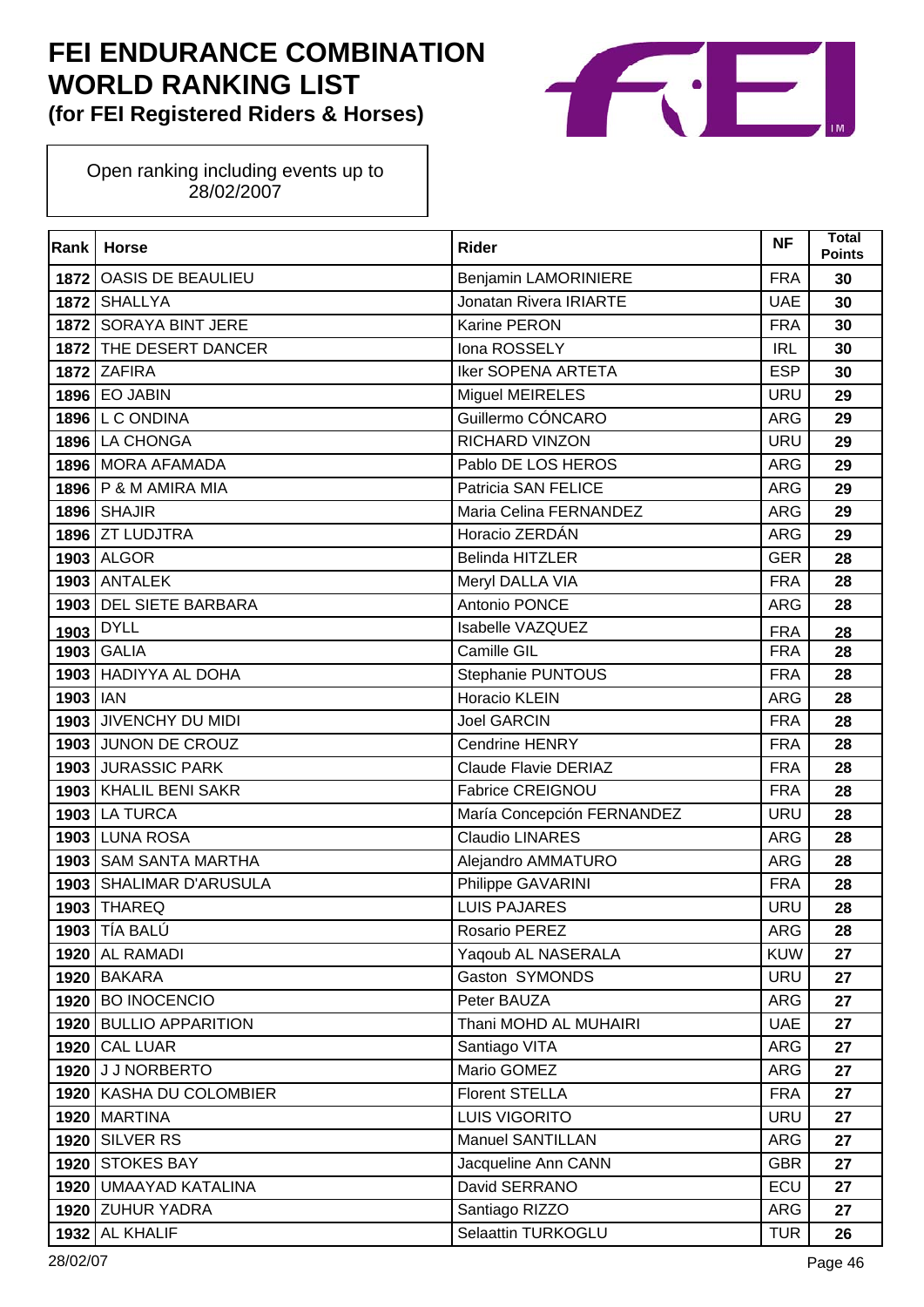

| Rank | <b>Horse</b>              | <b>Rider</b>                 | <b>NF</b>  | Total<br><b>Points</b> |
|------|---------------------------|------------------------------|------------|------------------------|
|      | 1932 ALAMBRA DE GAN       | Karina CAMARGO ARROYO DOS    | <b>BRA</b> | 26                     |
| 1932 | <b>CAL FERSHAH</b>        | Dario ROMANO                 | <b>ARG</b> | 26                     |
|      | 1932 EFHENDI              | <b>Francoise TOMANIN</b>     | <b>FRA</b> | 26                     |
|      | 1932 HIKUPTAH EL SHAKLAN  | Silvia YEBRA ALTIMIRAS       | <b>ESP</b> | 26                     |
|      | 1932 JHELAM D'AURIERES    | Pascale JOUAN DE KERVENOAEL  | <b>FRA</b> | 26                     |
|      | <b>1932 JUDY</b>          | Nascimo FRANCO               | <b>FRA</b> | 26                     |
|      | <b>1932 KABYL</b>         | <b>Claire GUIGNEUX</b>       | <b>FRA</b> | 26                     |
|      | 1932 KELENE DE LAMOTHE    | Laurine POUPON               | <b>FRA</b> | 26                     |
|      | 1932 L C VESTA            | <b>Damian PIRIS</b>          | <b>ARG</b> | 26                     |
|      | 1932 MAGDAN AIDA          | Gabi HALDEMANN               | SUI        | 26                     |
|      | 1932 MOON SU              | Maria IRASTORZA              | <b>ARG</b> | 26                     |
|      | 1932 SILUETA              | <b>FELIPE CAPURRO</b>        | <b>URU</b> | 26                     |
|      | <b>1932 SYRAH</b>         | Serge GAVARINI               | <b>FRA</b> | 26                     |
|      | 1946 CASIQUE              | SOFÍA FERNÁNDEZ              | <b>URU</b> | 25                     |
| 1946 | <b>DETONANTE</b>          | <b>NESTOR FALERO</b>         | <b>URU</b> | 25                     |
|      | 1946 EL LANGA             | Jorge FRIAS                  | <b>ARG</b> | 25                     |
|      | 1946 ELECTRA BBP MURDOCH  | Peter TOFT                   | <b>AUS</b> | 25                     |
|      | 1946 HEREDERO             | <b>Federico PERES VIEYRA</b> | ARG        | 25                     |
|      | <b>1946</b> LA VELITA     | Esteban LÓPEZ                | <b>ARG</b> | 25                     |
|      | 1946 SERAS SUREÑA         | Carolina MURIEL              | <b>ARG</b> | 25                     |
|      | 1946 VALENTINO H M        | Santiago DUBINI              | <b>ARG</b> | 25                     |
|      | 1954 AGECROFT JOS         | Ceinwen MORGAN               | <b>AUS</b> | 24                     |
| 1954 | <b>AL SAHAM</b>           | Ayman Ahmed AL GHANIM        | <b>UAE</b> | 24                     |
|      | $1954$ AL-ALADA           | Mubarak Awad Al KHATIRI      | <b>UAE</b> | 24                     |
|      | 1954 DEL SIETE ILUSTRADO  | Antonio PONCE                | <b>ARG</b> | 24                     |
|      | 1954 DJID DE BOZOULS      | Julien GOACHET               | <b>FRA</b> | 24                     |
|      | 1954 FAROUK DE TRETU      | Sylvie RAVEL                 | <b>FRA</b> | 24                     |
|      | $1954$ H C CLAPTON        | Oscar ACOSTA                 | <b>ARG</b> | 24                     |
|      | $1954$ H C CLAPTON        | Roberto BARROS               | <b>ARG</b> | 24                     |
|      | 1954   IWAT DE PAUTE      | <b>Christelle NICAISE</b>    | <b>FRA</b> | 24                     |
|      | 1954 JAVA DU COLOMBIER    | Sonia BOURLE                 | <b>FRA</b> | 24                     |
|      | <b>1954 KAWANA</b>        | Michel DENIER                | <b>FRA</b> | 24                     |
|      | 1954 KHIVA DES IVIERS     | Gregoire TILQUIN             | <b>FRA</b> | 24                     |
|      | 1954 LAKAN DE GARGASSAN   | Estelle MASSET               | <b>FRA</b> | 24                     |
|      | <b>1954 LAST ONE</b>      | Lucia OLASCOAGA              | URU        | 24                     |
|      | 1954 MALIK DE GAN         | <b>Joel MARESCASSIER</b>     | <b>FRA</b> | 24                     |
|      | 1954 SHALI KHAN           | Christophe DUPAU             | <b>FRA</b> | 24                     |
|      | 1954 TUCU TUCU QUE PICAZA | María Alejandra AMADEO       | ARG        | 24                     |
|      | $1954$ Z T FARRAAR        | Fabian ALVAREZ               | <b>ARG</b> | 24                     |
|      | 1972   D B ARRABAL        | Celina ZAVALÍA LAGOS         | <b>ARG</b> | 23                     |
|      | 1972 FAME TUAN            | Pedro SOSA                   | <b>URU</b> | 23                     |
|      | 1972   FORASTERO          | Marcelo PERUGORRIA           | URU        | 23                     |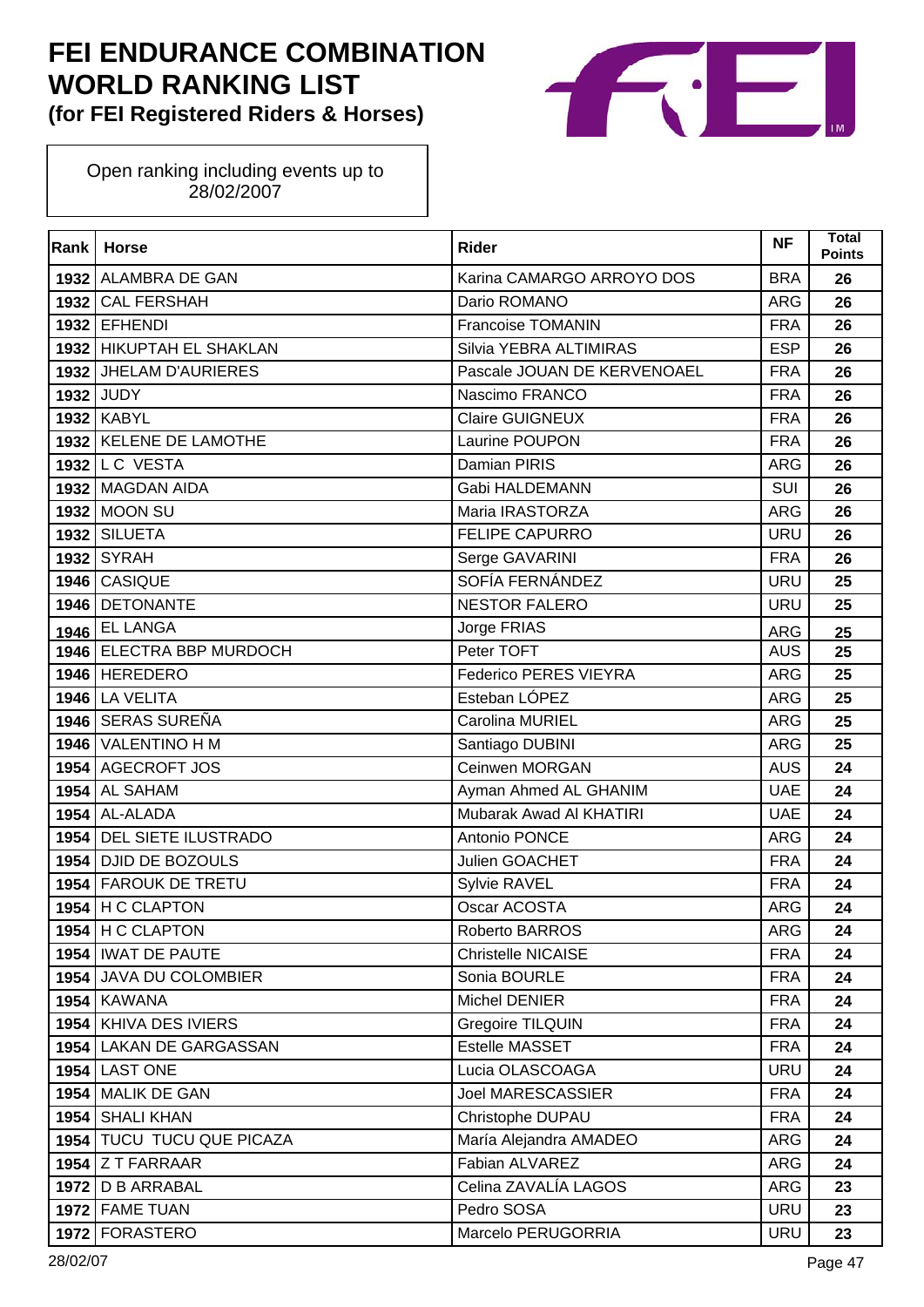

| <b>Rank</b> | <b>Horse</b>               | <b>Rider</b>                  | <b>NF</b>  | <b>Total</b><br><b>Points</b> |
|-------------|----------------------------|-------------------------------|------------|-------------------------------|
|             | 1972   P G C MARCELITA     | Carlos SIVORI                 | <b>ARG</b> | 23                            |
|             | 1972 SM ATRACCIÓN          | Pilar BASOMBRÍO               | ARG        | 23                            |
|             | 1977 DINDARA               | Marie Agnes ROLLE             | <b>FRA</b> | 22                            |
|             | 1977 FLEOLE DE COURBON     | Patrice SCHAAR                | <b>FRA</b> | 22                            |
|             | 1977 JACKPOT D'AURABELLE   | Irene MIALON                  | <b>FRA</b> | 22                            |
|             | 1977   NABEA DU CAVALLON   | Annette IRNIGER               | <b>SUI</b> | 22                            |
|             | <b>1977 PIGWA</b>          | Morganne CAUBET               | <b>FRA</b> | 22                            |
|             | 1977 R P ALADDIN MAX       | José Isidro PEÑALOZA          | <b>ARG</b> | 22                            |
|             | 1977 TIO PHARRO            | Amanda GONZALEZ               | <b>ARG</b> | 22                            |
|             | <b>1977 ZAFIRO</b>         | <b>Bernardo LATEULADE</b>     | <b>URU</b> | 22                            |
|             | 1977 ZIZA DE BOSOULS       | Laure ANDREU                  | <b>FRA</b> | 22                            |
|             | 1986 ATBEGIR BAYWATCH      | <b>Jodie PATTERSON</b>        | <b>NZL</b> | 21                            |
|             | <b>1986 BU AKIM</b>        | Roberto Anibal GUTIERREZ      | <b>ARG</b> | 21                            |
|             | <b>1986 J J KAFIL</b>      | Ignacio RODRIGUEZ ZAMBONI     | ARG        | 21                            |
|             | 1986 KOHEILA GODASIL       | Cantin GODARD                 | <b>FRA</b> | 21                            |
| 1986        | <b>LCMINERVA</b>           | Francisco AQUERRETA           | ARG        | 21                            |
|             | <b>1986 MELON</b>          | Maria Mercedes ALVAREZ PONTON | <b>ESP</b> | 21                            |
|             | 1986 SUEÑO DOROTEA         | Cristina MICHULETZ            | <b>ARG</b> | 21                            |
| 1993        | <b>BU TRAJANO</b>          | Andrea GANTZER                | <b>ARG</b> | 20                            |
| 1993        | <b>GAIE RISETTE</b>        | Daniel SIMON                  | <b>FRA</b> | 20                            |
| 1993        | <b>GALLA DE BASSIGNAC</b>  | <b>Henri BALLER</b>           | <b>FRA</b> | 20                            |
| 1993        | <b>GULD</b>                | Liv BURDETT                   | <b>SWE</b> | 20                            |
|             | 1993   IRFANE EL JELOUD    | Eric ALBERTI                  | <b>FRA</b> | 20                            |
|             | 1993   KEBAR DE JALIMA     | <b>Claire CANDELA</b>         | <b>FRA</b> | 20                            |
|             | 1993   KELIE DE RETARDAIS  | <b>Cendrine HENRY</b>         | <b>FRA</b> | 20                            |
| 1993        | L C ZAHRA                  | <b>Reinhard MOLTER</b>        | <b>ARG</b> | 20                            |
|             | 1993 RAZIA AL OURSI        | Charline GATEAU               | <b>FRA</b> | 20                            |
| 1993        | <b>SAFEER</b>              | Jacques CHERER                | <b>FRA</b> | 20                            |
|             | <b>1993 Z T SHAKEL</b>     | Nuber PACHON CARDOZO          | <b>ARG</b> | 20                            |
|             | 2004   PAMPERO WIN         | Mariela GYSIN                 | ARG        | 19                            |
|             | <b>2004 ZAFIRO</b>         | Lucia OLASCOAGA               | <b>URU</b> | 19                            |
|             | <b>2006 FIDJIE</b>         | <b>Martin FERNANDES</b>       | <b>FRA</b> | 18                            |
|             | 2006 HADIA DE JALIMA       | Copelia TORNATO               | <b>FRA</b> | 18                            |
|             | 2006 HARMONIA              | Laura RANDAZZO                | <b>FRA</b> | 18                            |
|             | 2006 HERMINE DU BESSEY     | Monique DE BELVAL             | <b>FRA</b> | 18                            |
|             | 2006   IMLOUK DE KEROPARTZ | Jean Michel BARON             | <b>FRA</b> | 18                            |
|             | 2006   IMMORTEL            | Jacky CARO                    | <b>FRA</b> | 18                            |
|             | 2006   KEPHREN DE MESENGU  | <b>Hilary RODDIER</b>         | <b>FRA</b> | 18                            |
|             | 2006   KUM DU MOULINAL     | <b>Joel MARESCASSIER</b>      | <b>FRA</b> | 18                            |
|             | 2006   KUM DU MOULINAL     | <b>Clement MARESCASSIER</b>   | <b>FRA</b> | 18                            |
|             | 2006 LYSA DE LAP           | Lysiane PREVEIRAUD            | <b>FRA</b> | 18                            |
| 2006        | <b>MINGUS EAS</b>          | Dirk COOLEN                   | <b>BEL</b> | 18                            |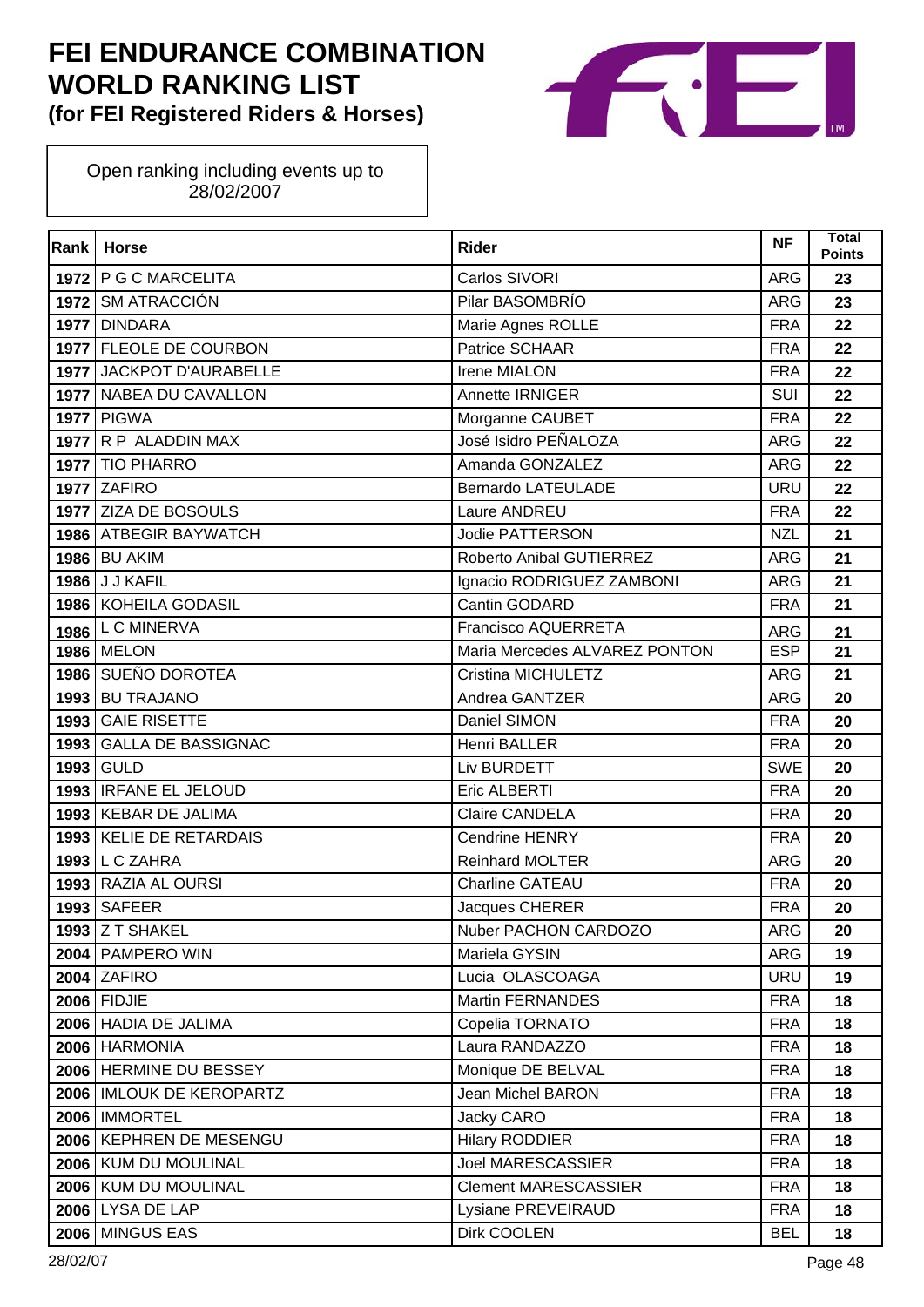

| Rank | <b>Horse</b>               | <b>Rider</b>             | <b>NF</b>  | <b>Total</b><br><b>Points</b> |
|------|----------------------------|--------------------------|------------|-------------------------------|
|      | <b>2006</b> MISS TINA      | Diana JONES              | <b>ARG</b> | 18                            |
|      | 2006 PIALADOR JE           | Jorge CLAVERO            | ARG        | 18                            |
|      | 2006 RO MANDARIN           | Rubén CORREA             | <b>ARG</b> | 18                            |
|      | 2006 SEJABASKK             | Julian ULLUA             | <b>ARG</b> | 18                            |
|      | $2006$ SUS (GB)            | Marilyn LEMOINE          | <b>FRA</b> | 18                            |
|      | 2006 ZAMBUCCA              | Alke STUHRBERG           | <b>GER</b> | 18                            |
|      | 2023 CAL DUCAN             | Luciana GARCIA ACUÑA     | <b>ARG</b> | 17                            |
|      | 2023 E R FANTASMA          | Mercedes TAPIA           | <b>ARG</b> | 17                            |
|      | $2023$ L C AURORA          | Christian RUIZ DIAZ      | <b>ARG</b> | 17                            |
|      | <b>2023 S M BOSTON</b>     | Oscar MEDINA             | <b>ARG</b> | 17                            |
|      | 2027 GERONIMO DE KERELCUN  | Andre MALLEGOL           | <b>FRA</b> | 16                            |
|      | 2027 HITLOVE DE LAPLANE    | Karima BELGHOUL          | <b>FRA</b> | 16                            |
|      | <b>2027 ILLETTE</b>        | <b>Estelle VALLET</b>    | <b>FRA</b> | 16                            |
|      | <b>2027 KANA III</b>       | Pauline HUBIN            | <b>FRA</b> | 16                            |
|      | 2027 MORA ANIKA            | Claudio MARÍAS           |            | 16                            |
|      | 2027 SM NORTON             | Alfredo COSSINI          | <b>ARG</b> | 16                            |
|      | <b>2033 ANOUCH</b>         | <b>Christine FIRMIN</b>  | <b>ARG</b> | 15                            |
|      | <b>2033 BU KANDEL</b>      | Andrea GANTZER           | <b>ARG</b> | 15                            |
|      | 2033 HC DIET PRINCESS      | <b>Enrique FORNIELES</b> | <b>ARG</b> | 15                            |
|      | 2033   KHAMSIN DE SELSIS   | <b>Charles CAPPEAU</b>   | <b>FRA</b> | 15                            |
|      | 2033   KOUM DES JAMETS     | <b>Jack BEGAUD</b>       | <b>FRA</b> | 15                            |
|      | 2033 MORA AMANCAY          | Hugo Sebastian MENDEZ    | <b>ARG</b> | 15                            |
|      | 2033 RAS MENHIR            | <b>Florencia SERRA</b>   | <b>ARG</b> | 15                            |
|      | 2033 RBF SUPER SPORT       | Ruth STURLEY             | CAN        | 15                            |
|      | 2041 ABRIL I               | Mariana MAZZA            | <b>ARG</b> | 14                            |
|      | 2041 AS DU MAURY           | Renee Laure KOCH         | <b>FRA</b> | 14                            |
| 2041 | <b>BU HOMERO</b>           | Lidia Victoria SOMBRA    | <b>ARG</b> | 14                            |
| 2041 | <b>GALIK DES BRUYERES</b>  | <b>Joel HUET</b>         | <b>FRA</b> | 14                            |
|      | 2041   HAPPY DE COURTERIE  | Marine PAYEN             | <b>FRA</b> | 14                            |
| 2041 | <b>KAYSAND FARRAH</b>      | <b>Kristie MCGAFFIN</b>  | <b>AUS</b> | 14                            |
|      | 2041 LARRA D'EN SICRE      | Marie BROUARD            | <b>FRA</b> | 14                            |
|      | 2041 LEO DE LA GRILLETIERE | <b>Christine HUBIN</b>   | <b>FRA</b> | 14                            |
|      | 2041   LOUBIA EL BOHEIRA   | Karim DJEBLI             | <b>FRA</b> | 14                            |
|      | <b>2041   PERNIK</b>       | Emmanuelle PHILIBERT     | <b>FRA</b> | 14                            |
|      | 2051 HED EKTASY            | Carlos TRONCOSO          | ARG        | 13                            |
|      | 2051 R B BROUK PADW        | Oscar Francisco RECA     | ARG        | 13                            |
|      | 2051   RAS AMANECIDA       | <b>Florencia SERRA</b>   | <b>ARG</b> | 13                            |
|      | <b>2054   DOHA</b>         | Eduard POU FABREGO       | <b>ESP</b> | 12                            |
|      | <b>2054   DORVANA</b>      | <b>Fabienne THOMAS</b>   | <b>FRA</b> | $12 \,$                       |
|      | <b>2054 RO ADAGIO</b>      | Matías OJUEZ             | ARG        | $12 \,$                       |
|      | 2054 Z MARHABA             | Marisa GOYENECHE         | ARG        | 12                            |
|      | 2058   CODICIADO MAIMARÁ   | Clara Maria LALOR        | ARG        | 11                            |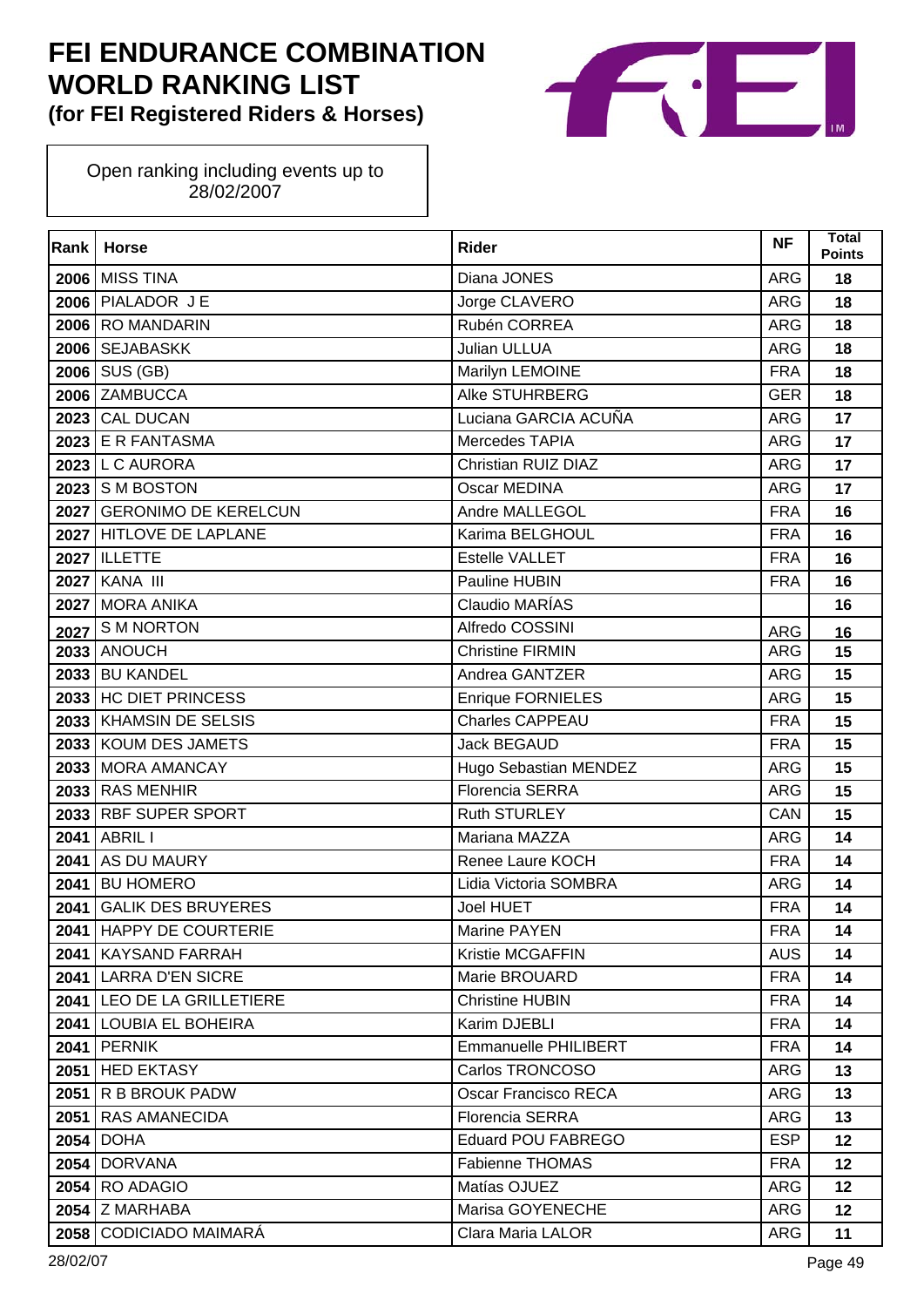

| Rank            | <b>Horse</b>              | <b>Rider</b>                  | <b>NF</b>  | <b>Total</b><br><b>Points</b> |
|-----------------|---------------------------|-------------------------------|------------|-------------------------------|
|                 | 2058 LS VALENTINA         | Juan Andrés KAMIYA            | ARG        | 11                            |
|                 | 2058 MAO G                | Dora Karina MUSSI             | ARG        | 11                            |
|                 | <b>2061 FATIMA</b>        | Cecilia KIJORA                | <b>ARG</b> | 10                            |
|                 | 2061   IAKA DE VILLENEUVE | Christelle GREGOGNA           | <b>FRA</b> | 10                            |
|                 | 2061   IOZHO              | <b>Vincent GAUDRIOT</b>       | <b>FRA</b> | 10                            |
|                 | 2061 LORC'HUS AR VEUZIC   | <b>Annick THEPAULT</b>        | <b>FRA</b> | 10                            |
|                 | 2061   RADJANI DU DANET   | <b>Bernard ANDRIEU</b>        | <b>FRA</b> | 10                            |
|                 | 2066 FJ SHAK GREY         | Andrea PUJADAS                | <b>ARG</b> | $\overline{9}$                |
|                 | 2066 JEBEL DU BRUGUET     | Stephane CHAZEL               | <b>FRA</b> | $\overline{9}$                |
|                 | 2066 L C COMPARSITA       | Christian RUIZ DIAZ           | ARG        | $\boldsymbol{9}$              |
|                 | 2069 ACHAB DU VALLOIS     | <b>Christian GUINAND</b>      | <b>FRA</b> | 8                             |
|                 | 2069 ELEA                 | <b>Catherine GAND</b>         | <b>FRA</b> | 8                             |
|                 | 2069 JALEO DE LOZELLE     | Ingrid LOGEARD                | <b>FRA</b> | 8                             |
|                 | 2069   KARMEN AL'KHAMSA   | <b>Benedicte ARROU VIGNOD</b> | <b>FRA</b> | 8                             |
|                 | 2073   D Z JIBBAH         | Debbie DOLLBERG               | <b>ARG</b> | $\overline{7}$                |
| 2073            | L C PADRON'S ECHO         | <b>Julio DE MAURI</b>         | ARG        | $\overline{7}$                |
|                 | <b>2075</b> ATOM          | Laia MUIXI CRUSELLAS          | <b>ESP</b> | 6                             |
|                 | 2075   DEMON DE HELIOS    | Marta AMORETTI                | <b>ITA</b> | 6                             |
|                 | 2075 FEDAIL               | Franck BERNARD                | <b>FRA</b> | 6                             |
|                 | 2075   HABIBATE RESIN     | <b>Michel LEQUARRE</b>        | <b>BEL</b> | 6                             |
|                 | <b>2075 HAILISS</b>       | Natasha Jane TRIER            | <b>FRA</b> | $6\phantom{a}$                |
|                 | 2075   P G C CHAMAME      | Maria Mercedes LUTZ           | ARG        | 6                             |
|                 | 2075   PALOMO V           | <b>Hillorie BACHMANN</b>      | <b>USA</b> | 6                             |
|                 | 2075 Z T SHAKJAM          | <b>Berenice NALE</b>          | ARG        | 6                             |
|                 | 2083 ARCHDUKE             | <b>Brook Robert SAMPLE</b>    | <b>AUS</b> | 5                             |
|                 | 2083 BREMERVALE JUSTICE   | Penny TOFT                    | <b>AUS</b> | 5                             |
| 2083            | <b>GLINKA DU BARTHAS</b>  | <b>Christian BANCHAREL</b>    | <b>FRA</b> | 5                             |
|                 | 2083 HARRIET              | Jennifer Mary GILBERTSON      | <b>AUS</b> | 5                             |
|                 | 2083   ILION DU FIER      | <b>Corrie VAN NIEKERK</b>     | <b>RSA</b> | 5                             |
|                 | 2083   IRIS DE SAINT AGNE | Mariaan LIVERSAGE             | <b>RSA</b> | 5                             |
|                 | <b>2083 ISIS DE SKY</b>   | Andre VEYSSIERE               | <b>FRA</b> | 5                             |
|                 | 2083 J J SHANELLO         | Jose Luis RODRIGUEZ           | <b>ARG</b> | 5                             |
|                 | 2083 JAPURA DU TORT       | Willa BOTLAND                 | <b>RSA</b> | 5                             |
|                 | 2083 NNL SAM RAY          | Newton LINS FILHO             | <b>BRA</b> | 5                             |
|                 | 2083 NOBLE DASH XX        | Armin bernhardus VAN BILJON   | <b>NAM</b> | 5                             |
|                 | 2083 PIPERINO             | Ana BARBAS                    | <b>POR</b> | 5                             |
|                 | 2083   SAINT SAUVEUR      | Sabine CHOLLET                | <b>FRA</b> | 5                             |
|                 | 2083 SHAGAR 5             | Giliese DE VILLIERS           | <b>RSA</b> | 5                             |
|                 | 2083 SIR CENTURY          | Linda RILEY                   | CAN        | 5                             |
| 2083 SOK        |                           | <b>Grazina STUGYTE</b>        | LTU        | 5                             |
|                 | 2083 Z T BABIECA          | Daniel MODESTO MARTÍN         | ARG        | 5                             |
| <b>2100 AKU</b> |                           | Claudia MARTINEZ              | <b>ARG</b> | $\overline{\mathbf{4}}$       |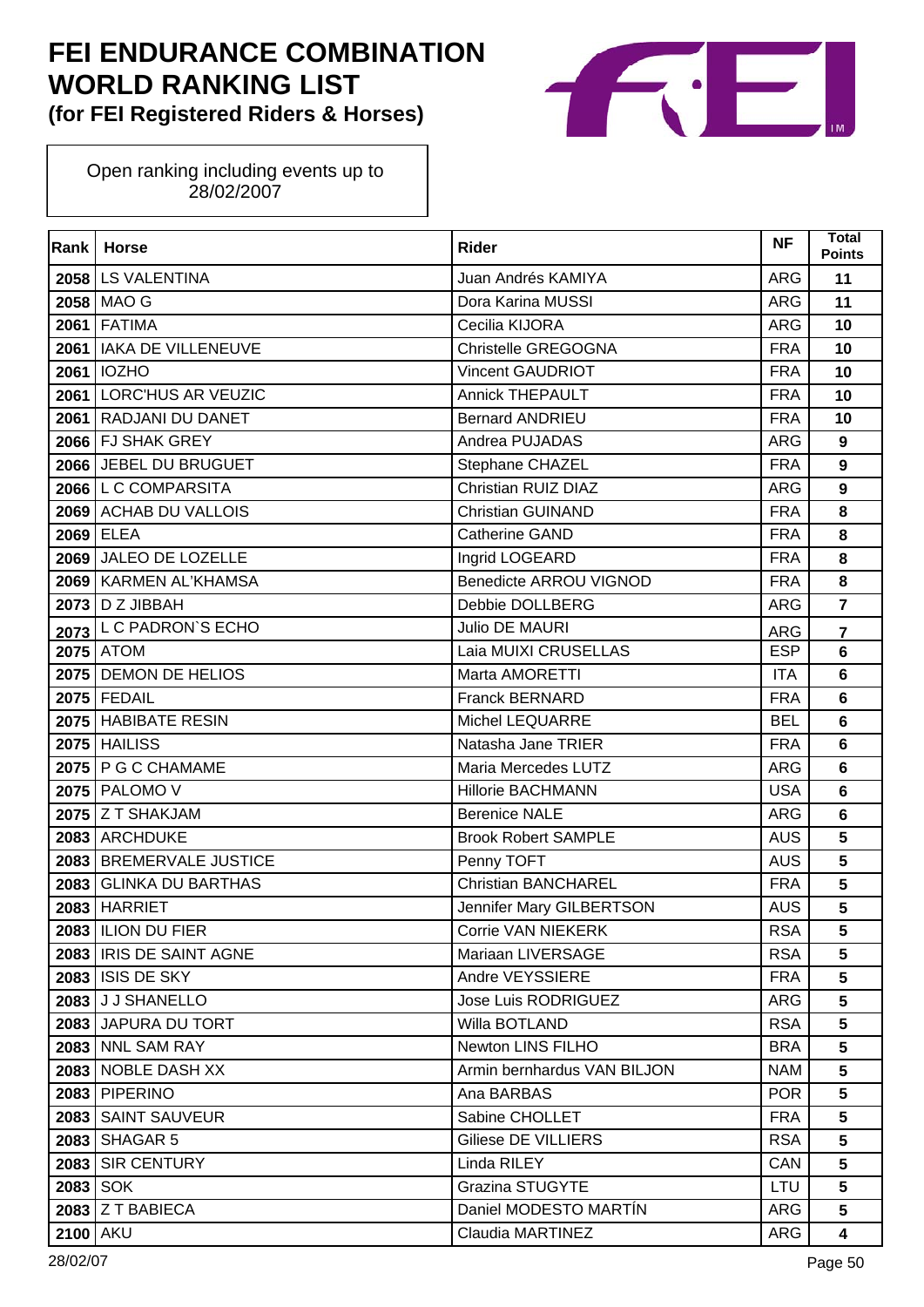

| Rank | <b>Horse</b>                | <b>Rider</b>               | <b>NF</b>  | Total<br><b>Points</b>  |
|------|-----------------------------|----------------------------|------------|-------------------------|
| 2100 | <b>IBANEZ FOR PRESIDENT</b> | Andrea FORNARI             | <b>ITA</b> | 4                       |
| 2100 | <b>JANAS</b>                | Erwan GALLIOU              | <b>FRA</b> | 4                       |
| 2100 | <b>JUDY</b>                 | <b>Gerard ROMAN</b>        | <b>FRA</b> | 4                       |
|      | 2100 LAZZI D'AURABELLE      | Virginie ATGER             | <b>FRA</b> | 4                       |
|      | 2100 LISSAGANE              | <b>Benedicte EMOND</b>     | <b>FRA</b> | 4                       |
|      | 2106 CODICIADO SHAMAT       | Clara Maria LALOR          | <b>ARG</b> | $\overline{\mathbf{3}}$ |
|      | 2106 DAKHANA DU DANET       | Magali VEYSSIERE           | <b>FRA</b> | $\overline{\mathbf{3}}$ |
|      | 2106 ELEKTRA I              | José María BUSQUED         | <b>ARG</b> | $\overline{\mathbf{3}}$ |
|      | 2106 FALCO                  | Evelyne CHATAINIER         | <b>FRA</b> | $\overline{\mathbf{3}}$ |
|      | 2106 FALKEN DU PECH         | Anne Laure LATOUR          | <b>FRA</b> | $\overline{\mathbf{3}}$ |
|      | 2106   IRMA                 | Daniel SIMON               | <b>FRA</b> | 3                       |
|      | 2106   IZARRA IBN CKOKA     | Mathieu ARNAUD             | <b>FRA</b> | $\overline{\mathbf{3}}$ |
|      | 2106 JANNICK CH             | Veronika HÄUSLER           | SUI        | $\overline{\mathbf{3}}$ |
|      | 2106 JUNKETT DE LA ROSE     | Pascale PECHMAGRE          | <b>FRA</b> | $\overline{\mathbf{3}}$ |
|      | 2106 JURASSIC               | Claude Flavie DERIAZ       | <b>FRA</b> | 3                       |
|      | 2106 KELTIE DE LA COULEE    | Marie Christi CHALANDRE    | <b>FRA</b> | $\mathbf{3}$            |
|      | <b>2106 KEOPS</b>           | Hana MAZIN BISHOUTY        | <b>JOR</b> | $\overline{\mathbf{3}}$ |
|      | <b>2106   MALVINA</b>       | Jean Francois LASSALLE     | <b>FRA</b> | $\overline{\mathbf{3}}$ |
|      | 2106   MATTA MIA SEBASTIAN  | Adeline CORRE              | <b>FRA</b> | 3                       |
|      | 2120 AIGOUAL PEMBA          | <b>Lison SANCHEZ</b>       | <b>FRA</b> | $\overline{2}$          |
|      | 2120 ALABAMA DE GAN         | Anne DONZELLI              | <b>FRA</b> | $\overline{\mathbf{2}}$ |
|      | 2120 BALZAC DE PIBOUL       | Valy SCHMARTZ              | <b>LUX</b> | $\overline{\mathbf{2}}$ |
|      | 2120 CHIFIR JAIS            | Cecile DEMIERRE            | <b>FRA</b> | $\overline{\mathbf{2}}$ |
|      | 2120 $D$ S IARA             | Juan MAZZA                 | <b>ARG</b> | $\overline{2}$          |
|      | 2120 DEESE                  | <b>Jose PIETRONI</b>       | <b>FRA</b> | $\overline{\mathbf{2}}$ |
|      | 2120 DIVA                   | <b>Cesar TASIAS TORRAS</b> | <b>ESP</b> | $\overline{2}$          |
|      | 2120 FASCINE                | Anne FEVRE                 | <b>FRA</b> | $\overline{\mathbf{2}}$ |
|      | <b>2120 FAVELA</b>          | Jean Yves LE ROY           | <b>FRA</b> | $\overline{\mathbf{2}}$ |
|      | 2120 GAISHANE DU VALLON     | <b>Elise LAURENT</b>       | <b>FRA</b> | $\mathbf{2}$            |
|      | 2120 GASPAR DES HERMES      | Maria THOMSEN              | <b>DEN</b> | $\overline{2}$          |
|      | 2120 GOURMANDE              | Regis ROUDIER              | <b>FRA</b> | $\mathbf{2}$            |
|      | 2120 HAICHA DU CAILAC       | <b>Clemence LEONETTI</b>   | <b>FRA</b> | $\mathbf{2}$            |
|      | 2120 HAPPY DE COURTERIE     | Morgane PAYEN              | <b>FRA</b> | $\mathbf{2}$            |
|      | <b>2120 HAWAY'H</b>         | <b>Olivier BAEYENS</b>     | <b>FRA</b> | $\overline{2}$          |
|      | 2120 HELIOS DU PECHER       | Nadia LEHEMBRE             | <b>FRA</b> | $\mathbf{2}$            |
|      | 2120 HOOLIGAN DE CHEZY      | Xavier BOUGEOIS            | <b>FRA</b> | $\mathbf{2}$            |
|      | 2120   IAOUTIE DU TILLEUL   | Rene GAGNAIRE              | <b>FRA</b> | $\mathbf{2}$            |
|      | 2120   IAQUIB ARMOR         | Sylvie RIOU                | <b>FRA</b> | $\overline{2}$          |
|      | 2120   ILADY D'EQUISTAR     | Pierre BAZE                | <b>FRA</b> | $\mathbf{2}$            |
|      | 2120   IRMA                 | Jean DU LAC                | <b>FRA</b> | $\mathbf{2}$            |
|      | <b>2120 JAOUEN</b>          | Coline DENIER              | <b>FRA</b> | $\mathbf{2}$            |
|      | 2120 JASMINE DE CANTADUC    | <b>Corinne TERRAL</b>      | <b>FRA</b> | $\mathbf{2}$            |